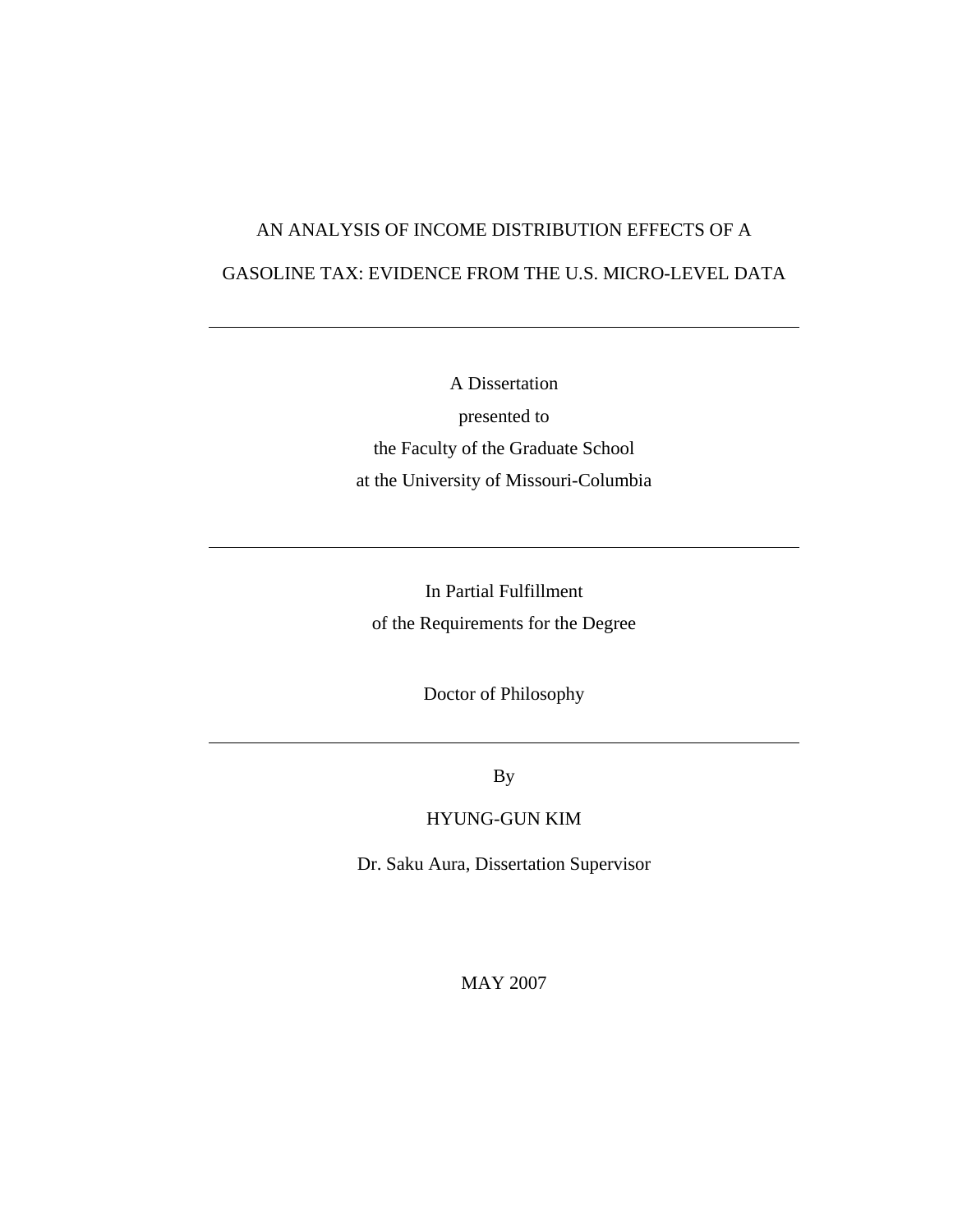© Copyright by Hyung-Gun Kim 2007

All Rights Reserved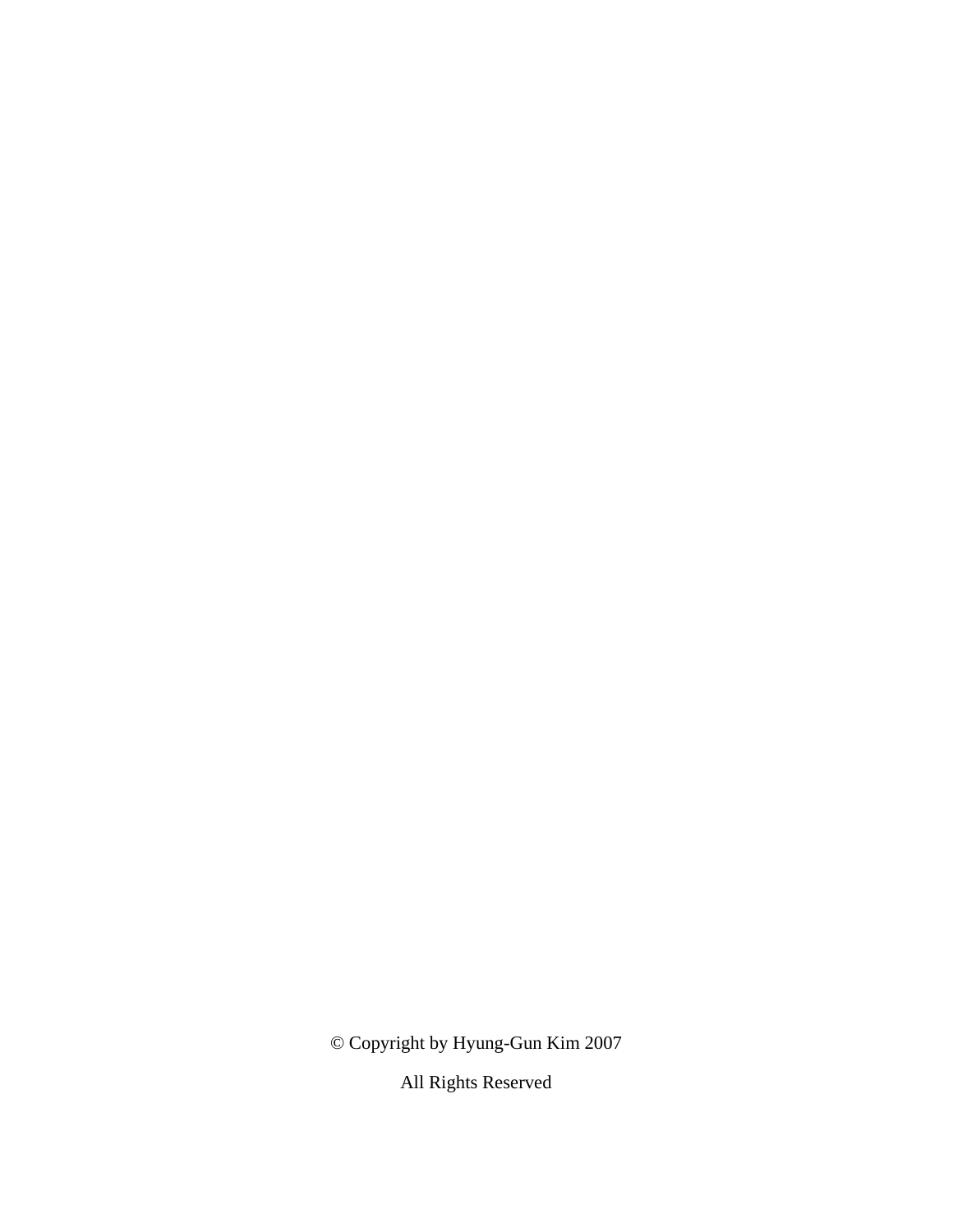The undersigned, appointed by the dean of the Graduate School, have examined the dissertation entitled

### AN ANALYSIS OF INCOME DISTRIBUTION EFFECTS OF A GASOLINE TAX: EVIDENCE FROM THE U.S. MICRO-LEVEL DATA

presented by Hyung-Gun Kim,

a candidate for the degree of doctor of philosophy of Economics,

and hereby certify that, in their opinion, it is worthy of acceptance.

Professor Saku Aura

Professor Ronald A. Ratti

Professor Shawn Ni

Professor Jeffrey Milyo

Professor Doh C. Shin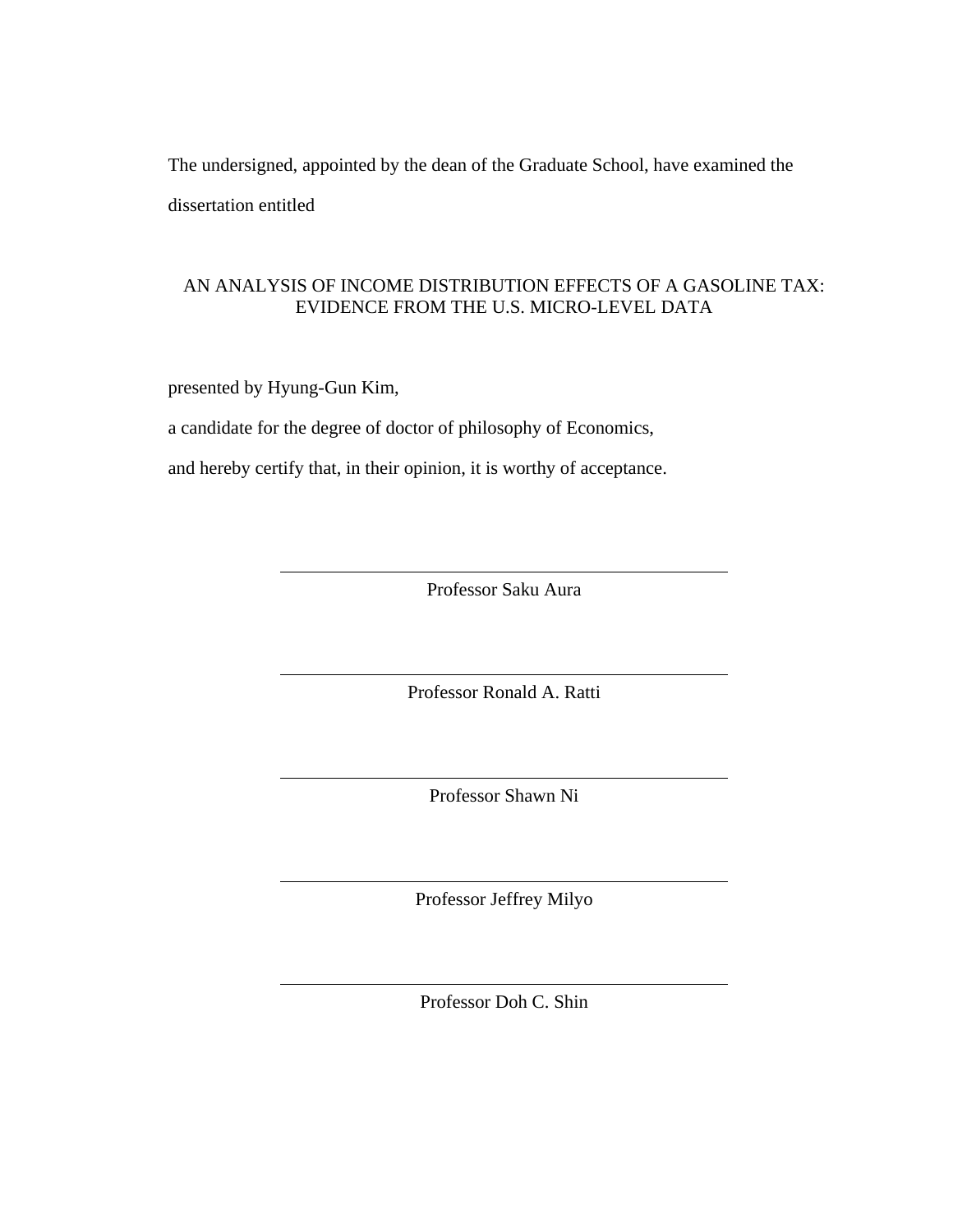This dissertation is dedicated to my loving family.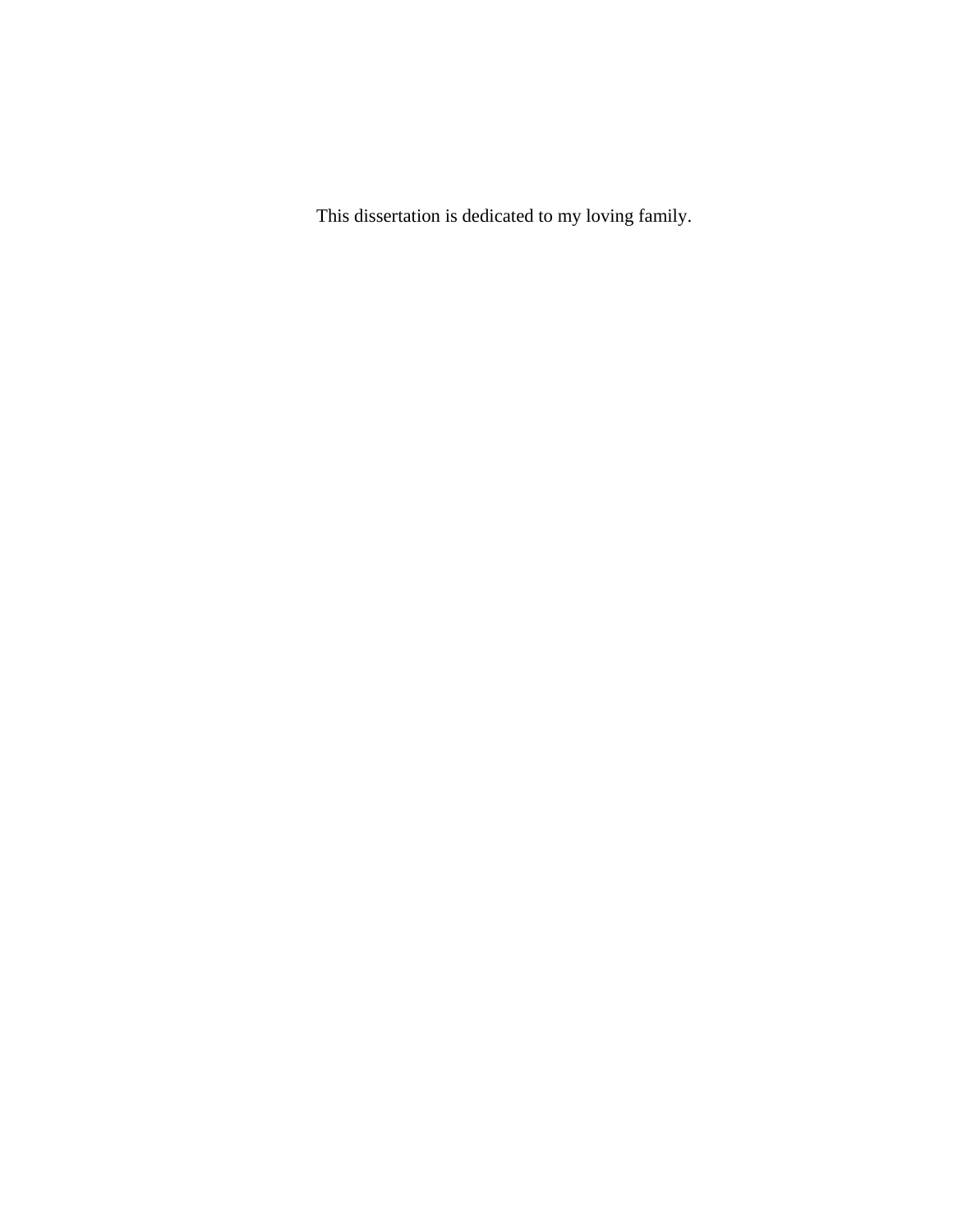#### ACKNOWLEDGEMENTS

 I would like to acknowledge many people who have provided support during my doctoral work. I would never have been able to finish my dissertation without their help and support. First, I would sincerely like to thank my advisor, Dr. Saku Aura, for his excellent guidance, advice, considerations, and especially for patiently providing me with strong economic background necessary to complete this dissertation. He has been a supportive advisor and a trusted mentor during my doctoral years. I also would like to thank all the members of my committee, Dr. Ronald A. Ratti, Dr. Shawn Ni, Dr. Jeffrey Milyo, and Dr. Doh C. Shin who have given their valuable time and advice. Their suggestions and careful reviews have greatly improved this dissertation.

 I also have been fortunate to have good colleagues, staff and friends. I would like to thank Dr. Hojong Kang, Mr. MyoungWoon Kim, Mr. JungWook Park, Mr. ByungNae Yang, Mr. Sunglyong Lee, Mr. Youn Seol, and Mr. Muhammad Khan. They always have been willing to give me their best suggestions. It would have been a lonely and drudge computing lab without them, where I have been mostly working for my dissertation. I would like to thank Ms. Lynne Riddell for great support. I would also like to thank my good friends, Mr. SungSoo Kim and Mr. Peter Holowaty.

 Finally, I would especially like to thank my family. My father has motivated and encouraged me to continue my doctoral work at the most frustrating moments. My mother has been an endless source of love and support. I am also grateful to my sister, brother-in-law, niece, and my brother for their sacrifice and encouragements.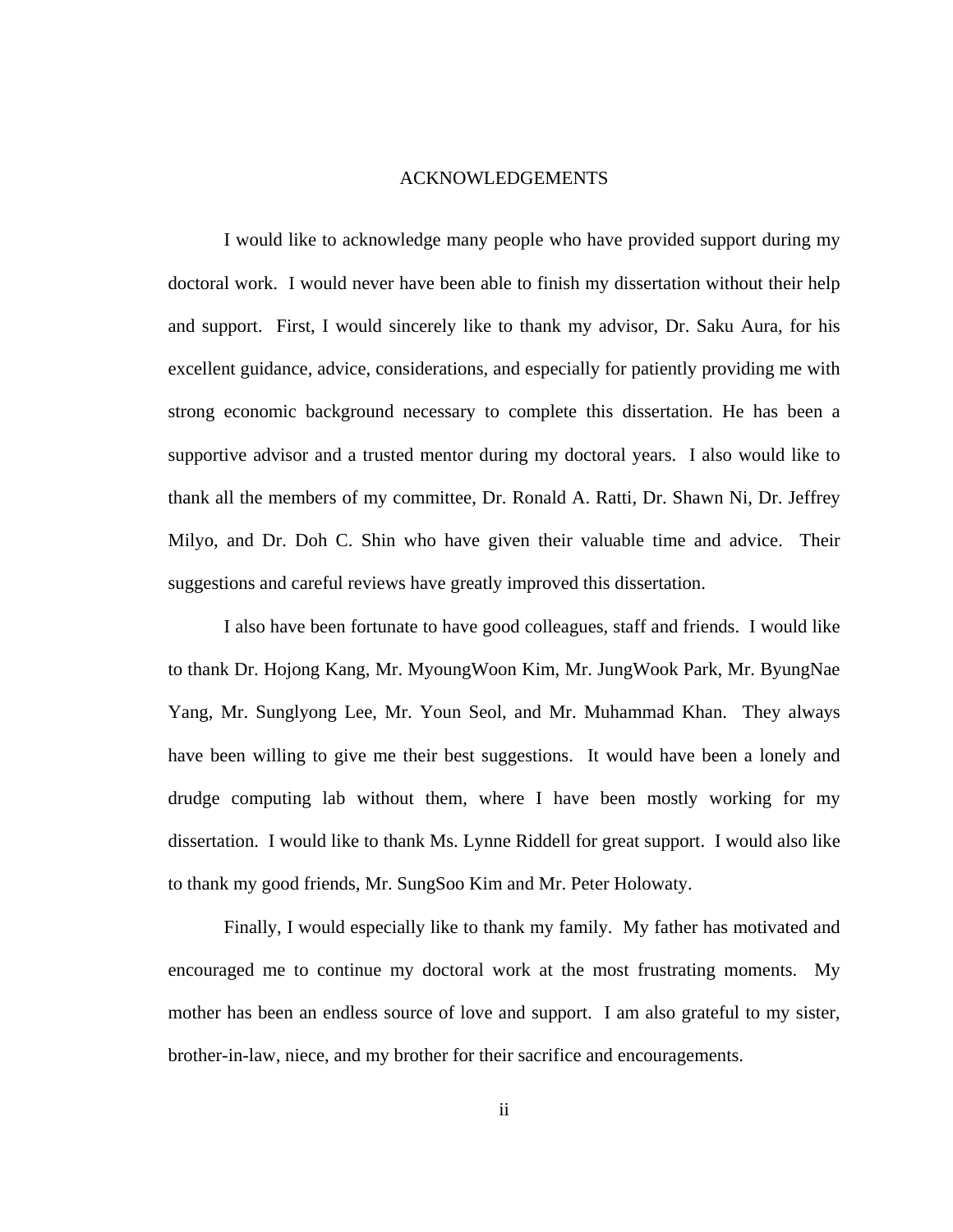## TABLE OF CONTENTS

| 3. |  |
|----|--|
|    |  |
|    |  |
|    |  |
|    |  |
|    |  |
|    |  |
|    |  |
|    |  |
|    |  |
|    |  |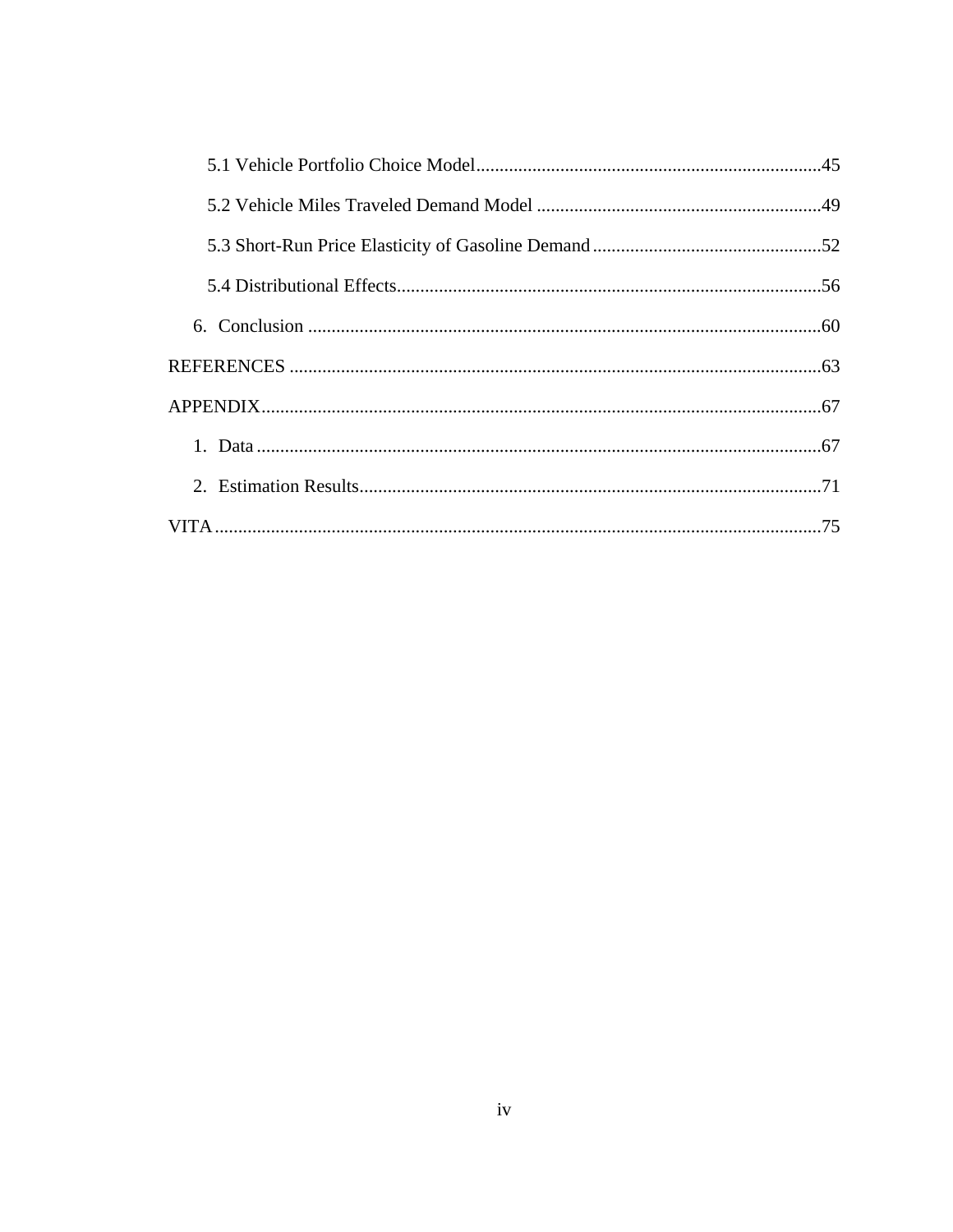# LIST OF ILLUSTRATIONS

| Table<br>Page                                                               |
|-----------------------------------------------------------------------------|
|                                                                             |
|                                                                             |
| 3: Household Characteristics and Vehicle Attributes by Number of Vehicles40 |
| 4: Household Characteristics and Vehicle Attributes by Vehicle Types41      |
| 5: Household Characteristics and Vehicle Attributes by Vehicle Vintages 42  |
|                                                                             |
|                                                                             |
|                                                                             |
|                                                                             |
|                                                                             |
|                                                                             |
|                                                                             |
|                                                                             |
|                                                                             |
|                                                                             |

| Page | Figure |  |
|------|--------|--|
|      |        |  |
|      |        |  |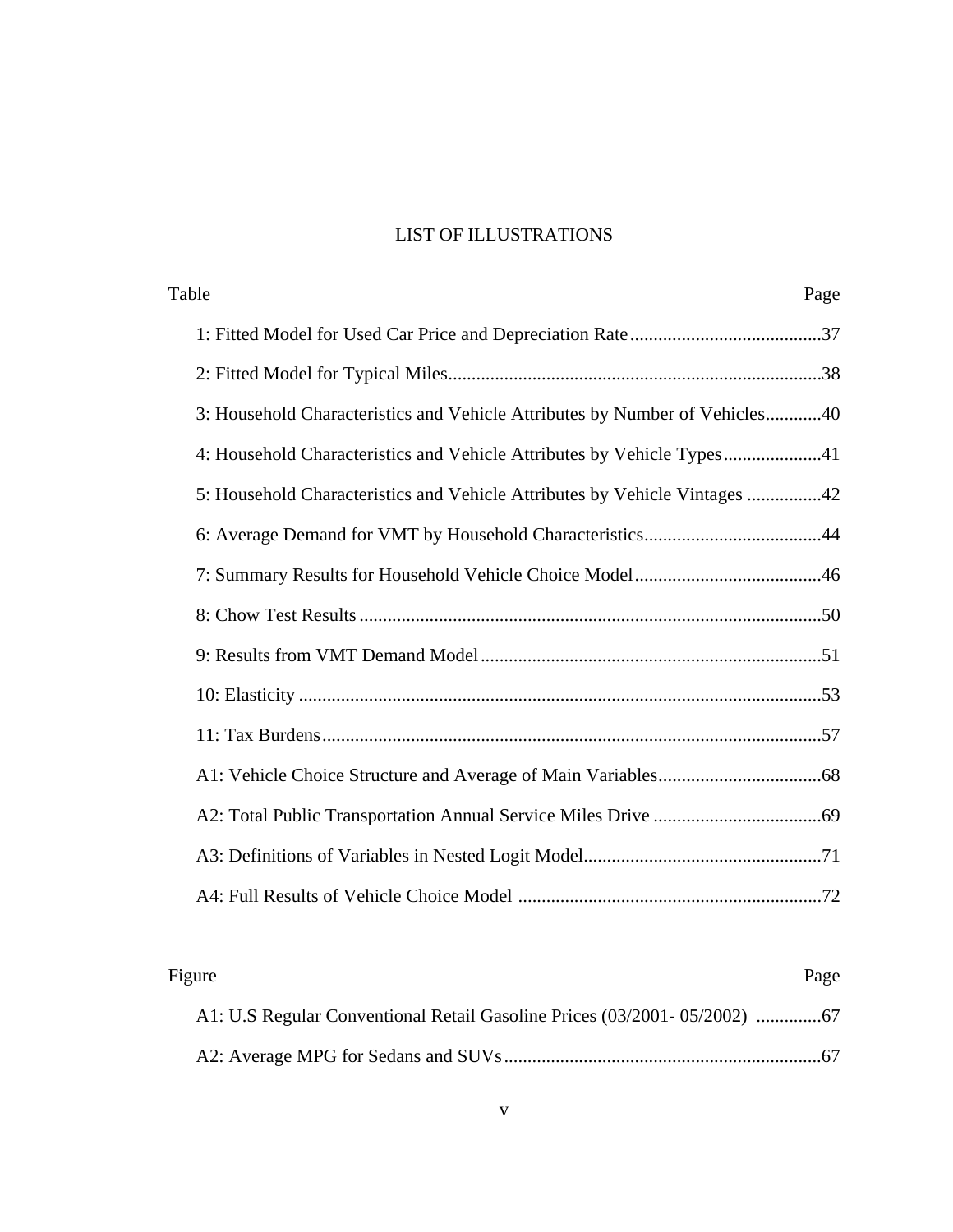### **AN ANALYSIS OF INCOME DISTRIBUTION EFFECTS OF A GASOLINE TAX: EVIDENCE FROM THE U.S. MICRO-LEVEL DATA**

Hyung-Gun Kim

Dr. Saku Aura, Dissertation Supervisor

#### ABSTRACT

This is a study of an income distributional effect of a gasoline tax, taking account of behavioral responses of households depending on income levels. We examine the price elasticities of gasoline demand and the tax burdens within income groups based on different transit services in residential areas. Empirical analyses are presented, adopting the Dubin-McFadden correction method, with the primary data drawn from the 2001 National Household Travel Survey. We find that households show different responses to higher price of gasoline based on their income and residential areas. In particular, households living in areas that have greater transit supply than the U.S. average show the responses that tend to enhance the regressivity of a gasoline tax.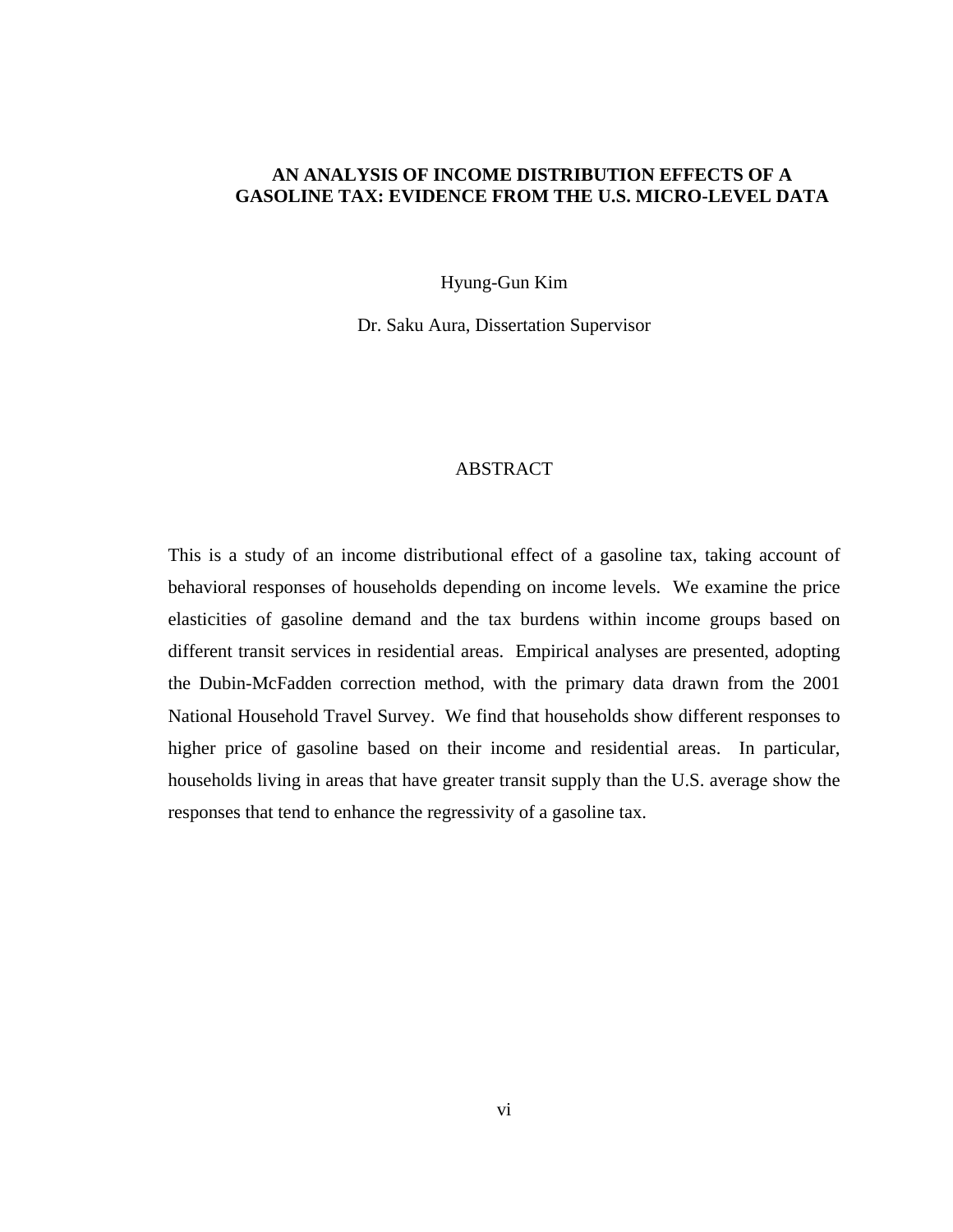# **1. Introduction**

World oil prices have been moving up steadily since 2000 and it is likely that a stable period of high oil prices has set in. In spite of this higher level, the United States still shows an overwhelmingly higher rate of gasoline consumption compared to any other country. In 2003, Americans consumed almost 9 million barrels of gasoline per day, which accounted for more than 40 percent of total gasoline consumption of the world.<sup>[1](#page-9-0)</sup> This high level of gasoline consumption, coupled with sustained higher world oil prices, naturally raises the issue of a gasoline tax as a policy to control demand.

In order to implement the most effective gasoline tax, it is essential to understand the response of a household to a higher gasoline tax. This response can be examined by a gasoline demand model, which has been broadly studied since the 1970's. Gasoline demand studies have used various economic models with different types of data to examine the price elasticity of gasoline demand. The robust empirical evidences from these studies generally conclude that gasoline demand is relatively price inelastic. These results can be used to analyze the optimal level of a gasoline tax by simulating the change of households' gasoline consumption in a new gasoline tax policy.

A good tax policy, however, should not only consider an efficiency problem, but also an equity problem. To this end, very few studies have employed the price elasticity of gasoline demand to analyze the distributional effects of a gasoline tax on income. A gasoline tax has been simply considered regressive since the income elasticity is smaller

<u>.</u>

<span id="page-9-0"></span><sup>&</sup>lt;sup>1</sup> Source: Energy Information Association (EIA)

<sup>&</sup>quot;http://www.eia.doe.gov/emeu/international/oilconsumption.html"

Gasoline consumption for the world total was about 20 million of barrels per day in 2003.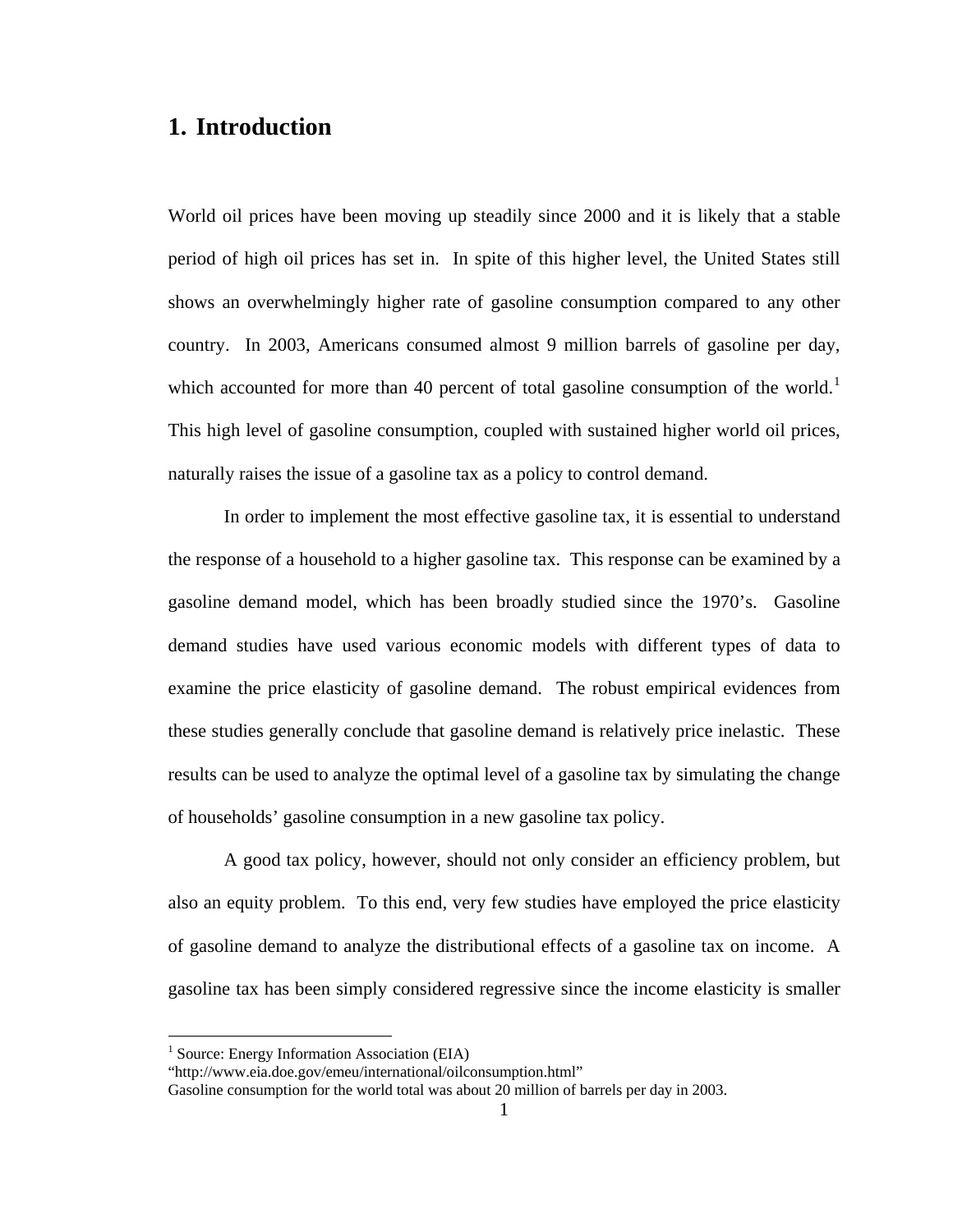than one. This is usually estimated with price elasticities in gasoline demand studies. However, income elasticity studies have certain limitations. One problem is that they do not actually show the different financial burdens of the gasoline tax by income groups; the other problem is that such studies include vehicle owners only.

Poterba (1991) recognizes the weaknesses of the conventional studies and suggests an alternative approach using 1985 Consumer Expenditure Survey (CES). His descriptive study includes households without cars and computes the average gasoline expenditure as a share of annual household expenditure within each income decile. He then shows that the gasoline tax is much less regressive than previous studies have estimated between the lowest income level households and middle-income households. West (2004) develops the analysis further, allowing the response of the household to the change of gasoline price within each income group, and thus assigning different price elasticities to each income level. Using 1997 CES data, the study shows that the highest price elasticity of gasoline demand is in the lowest income level and it decreases as the income levels increase, except in the highest brackets. Due to these different households' responses, West (2004) concludes that, the gasoline tax is more progressive between the low and middle-income distributions, and less regressive between middle and highincome distributions.

These results are encouraging for research in public transportation because a convenient public transit network can be a substitute for private driving. At the same time, poor households are more likely to make use of public transit, as they cannot afford to buy or to fuel their vehicles. This travel behavior among poor households is pointed out by Poterba (1991) and West (2004), and they both suggest that the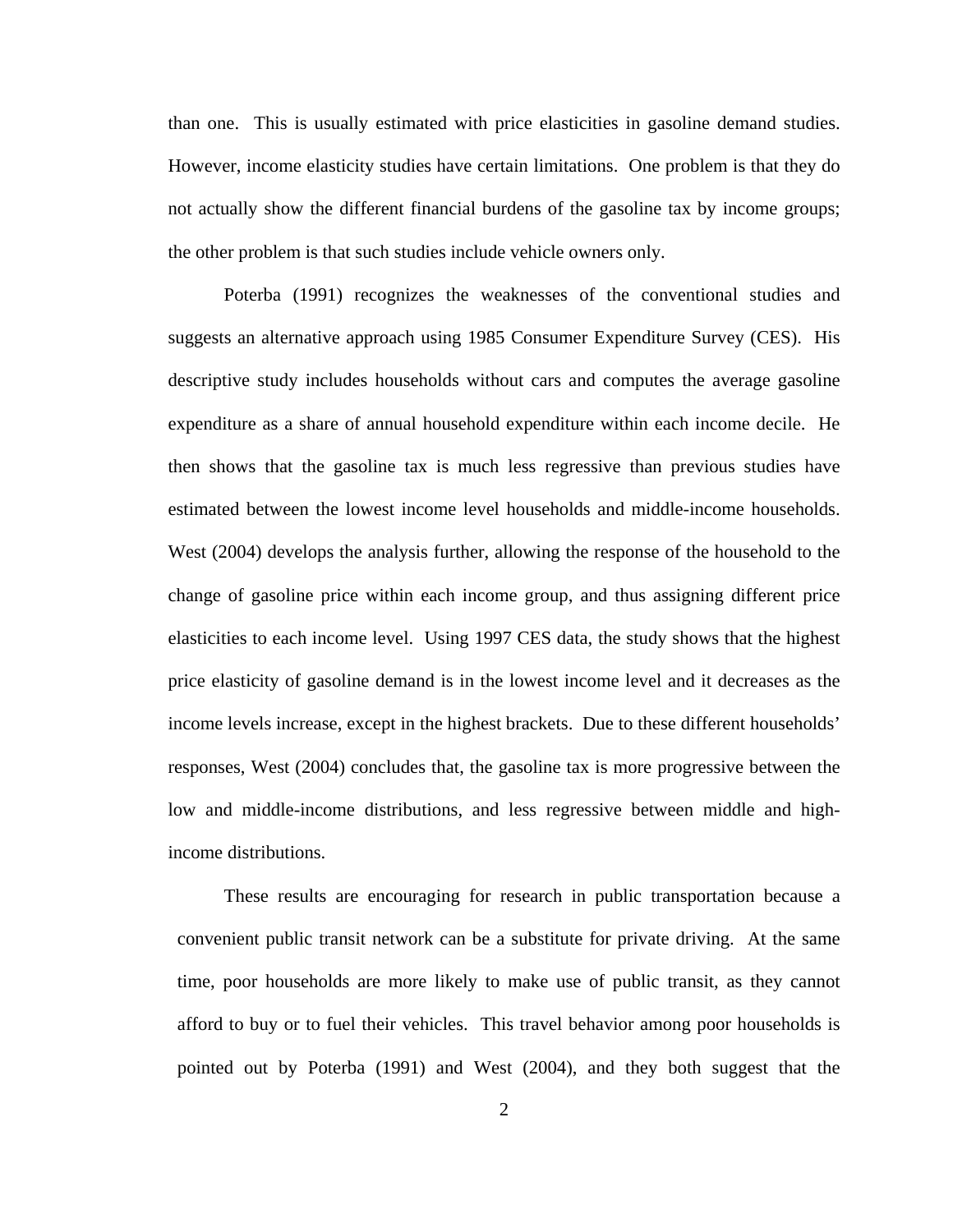distribution of the public transportation usage is closely related with the income distribution effect of the gasoline tax. Nevertheless, the short-run effect of public transportation as a substitute for private driving for households is ambiguous. West (2004) perceives that the effect of public transit as a substitute of private driving is greater on poorer households while Kayser (2000) suggests that its effect is greater on the richer households.

A further investigation on the distributional effects of a gasoline tax is required, considering the accessibility (or lack thereof) of public transportation. This study examines the different households' responses to the gasoline price change, within different income levels, based on their residential areas, which are classified by public transit supply. Toward the end, the responses are used to analyze the income distributional effects of a gasoline tax.

The rest of paper is organized as follows. In the second section, the previous studies on specific topics of gasoline demand, distributional effects of a gasoline tax, public transportation, and purposes of driving (work/leisure), which are closely related to our study, are reviewed. Section 3 then presents models of both household vehicle choice and Vehicle Miles Traveled (*VMT*) demand. In section 4, the data, main variables and the nested structure of the vehicle choice model are briefly described. In section 5, empirical results are reported and interpreted. Section 5 concludes.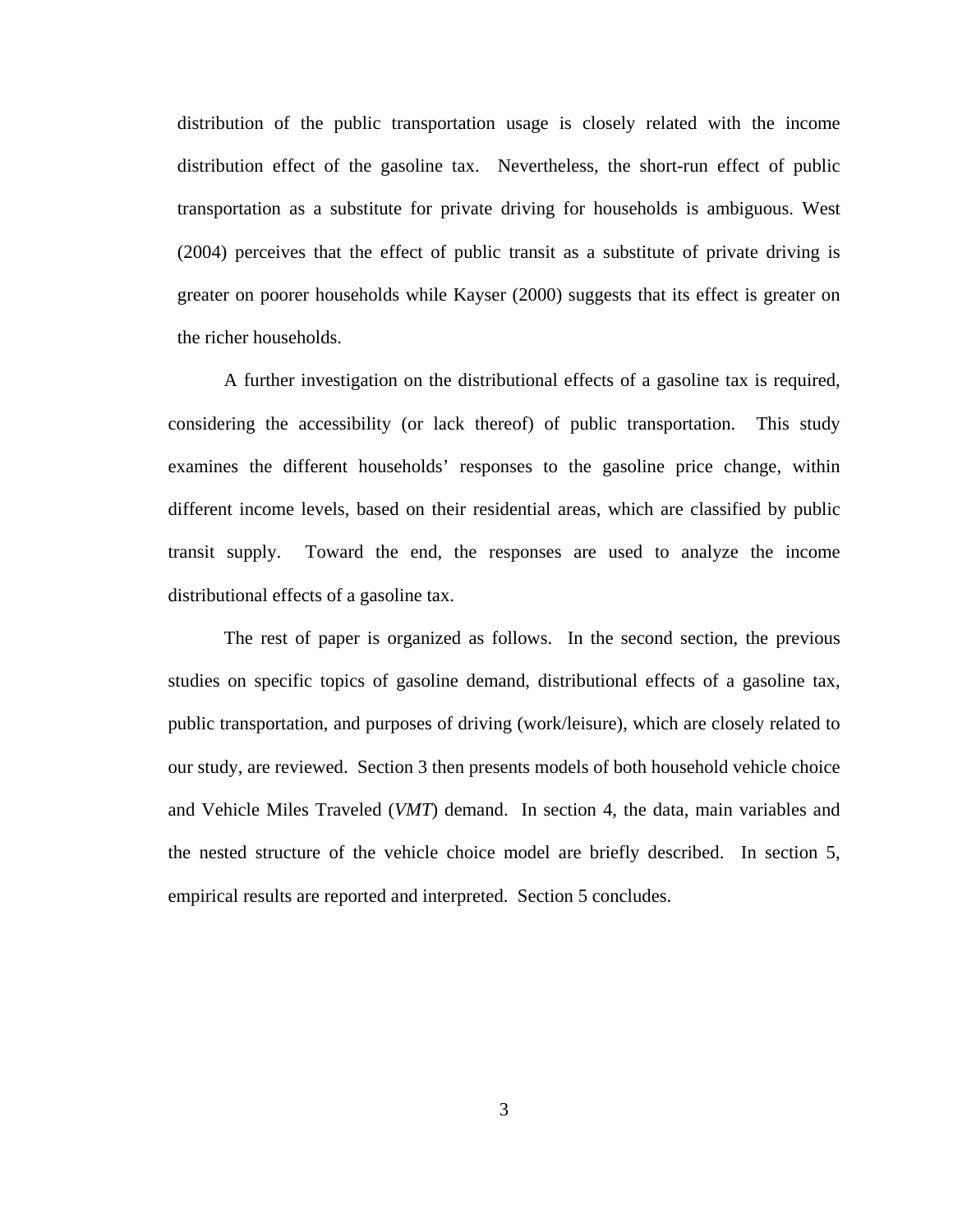# **2. Literature Review**

The effects of gasoline tax on three specific topics – distribution, use of automobiles and public transportation – are closely related to our study. Therefore, reviewing previous literature that explores these three topics is needed to develop our research. In addition, econometric models of gasoline demand studies are first reviewed separately because various effects and interactions of all these topics are reflected in households' demand elasticities. To adopt and develop the best suitable model structure, it is important to understand how the structures of the gasoline elasticity studies have been developed.

### **2.1 Price Elasticity of Gasoline Demand**

 $\overline{a}$ 

There has been a large body of literature on price elasticity of gasoline demand for a long time. Various econometric tools have been used, and different types of data have been employed. It is not necessary to cover all of these studies for the purpose of this review. Instead, the review on this topic mostly relies on literature surveys to see the big picture of gasoline demand studies, with the structure of models being the central topic.<sup>[2](#page-12-0)</sup> Gasoline demand studies are classified into two groups according to data and model types. One is aggregate analysis, and the other is disaggregate analysis. In this way, it is easier to explain our approach.

<span id="page-12-0"></span><sup>&</sup>lt;sup>2</sup> There is well-explained survey literature. See Dahn and Sterner (1991a), Dahn and Sterner (1991b), Dahl (1995), Espey (1996), Graham and Glaister (2002), and Harrington and McConnell (2003).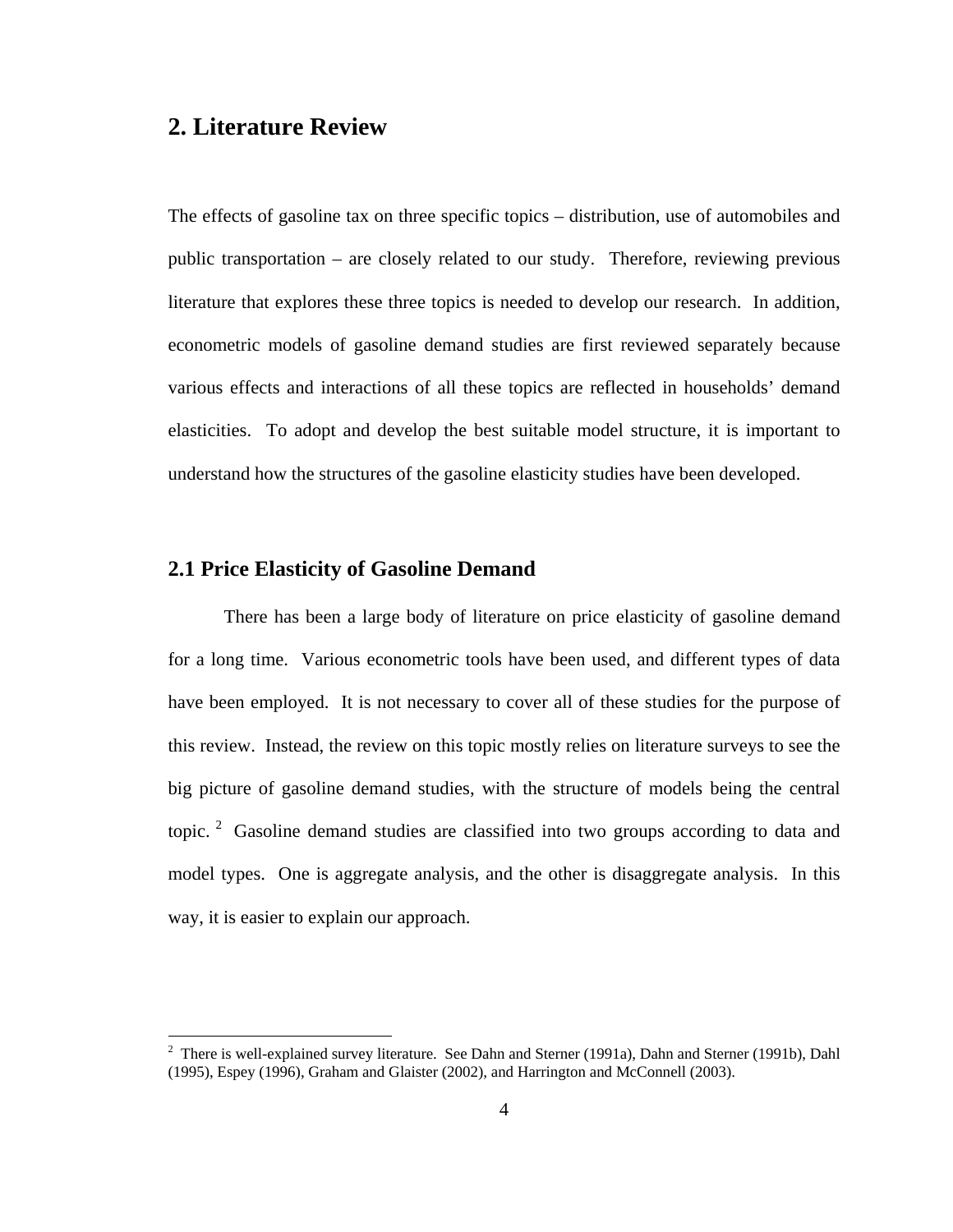#### **2.1.1 Aggregate Analysis**

Classical aggregate models on gasoline demand are described well by Dahl and Sterner (1991a, 1991b). They review literature on almost one hundred econometric studies of gasoline demand elasticities, which were mostly used in 1980s. The reviewed econometric models have more than 300 estimated demand equations and most models have the basic structure of aggregate analysis, which have gasoline demand as a function of the real price of gasoline and real income. Therefore, we can investigate both price and income elasticities from the estimated parameters. This simple structure including gasoline demand, price, and income is maintained in every other aggregate study as well (Harrington and McConnell, 2003).

It is difficult, however, with this simple static model to capture the dynamic behaviors such as long-run elasticities (Dahl and Sterner, 1991b). Thus, studies that adjust long-run reactions include variables other than price and income. One modified structure has lagged variables. For example, the most frequently used lagged structure model has the quantity of gasoline demanded last period as an explanatory variable, so that it can capture the possibility that how earlier income and price may affect today's consumption (Dahl and Sterner, 1991b). In addition, there are many other lagged structures relaxing the weight on price and income lags, or other variables. The other type of modified models includes vehicle-related variables such as vehicle stocks and characteristics to capture the long-run adjustment. Vehicle-related variables in these models capture long-run elasticities while income and price capture short-run elasticities (Dahl and Sterner, 1991b).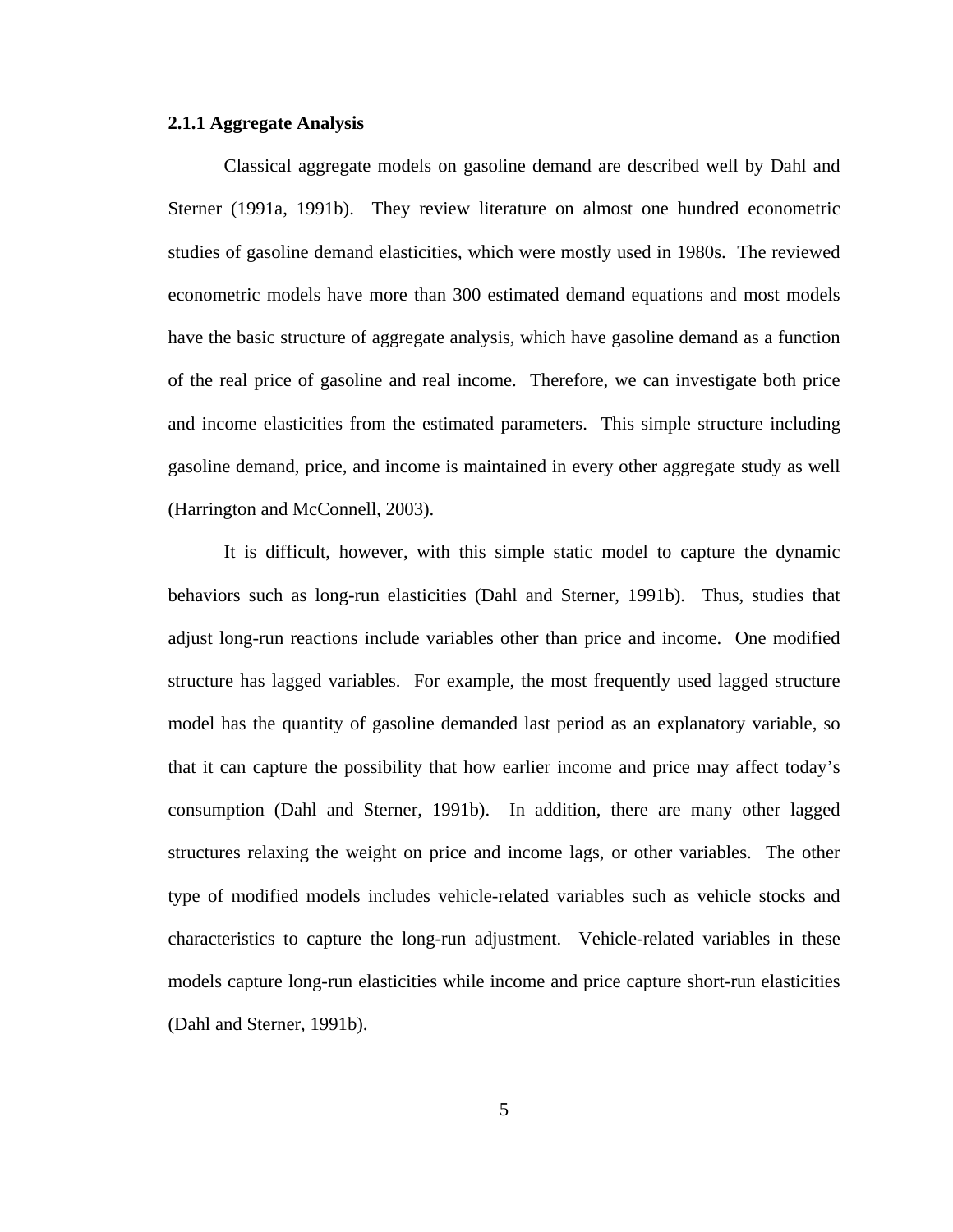With these aggregate structures of models and data, the price and income elasticities of gasoline demand in the short-run and the long run at aggregate level can be examined, and the results can be used for aggregate level comparisons or other purposes at the aggregate level. However, this approach has limitations due to the nature of aggregate level data. Our interests in this research involve heterogeneous household behaviors contingent on their income and public transit system. Thus, aggregate approaches are not appropriate for our study.

#### **2.1.2 Disaggregate Analysis**

One advantage of using disaggregate level analysis is that, unlike aggregate level, it allows an examination for the various behaviors of different groups depending on households or vehicle characteristics. Early disaggregate studies, such as those in Archibald and Gillingham's (1980), and Greening et al.'s (1995), take this into consideration and estimate price and income elasticities as well as the effects of various groups of households and vehicle characteristics. Yet, they do not enjoy the full advantages of disaggregate level. The vehicle choices are treated as dummy variables in Archibald and Gillingham's (1980) and Greening et al. (1995) do not even consider individual vehicle choices. As a result, they fail to consider the importance of interrelation between individual vehicle choices and gasoline consumption.

The essential advantage of micro level studies is that the model can be explicitly derived from the well-built microeconomic theory of individual behavior, and in the case of the gasoline consumption model, it requires special treatment of the linkage between continuous gasoline use and discrete vehicle choice to be consistent with true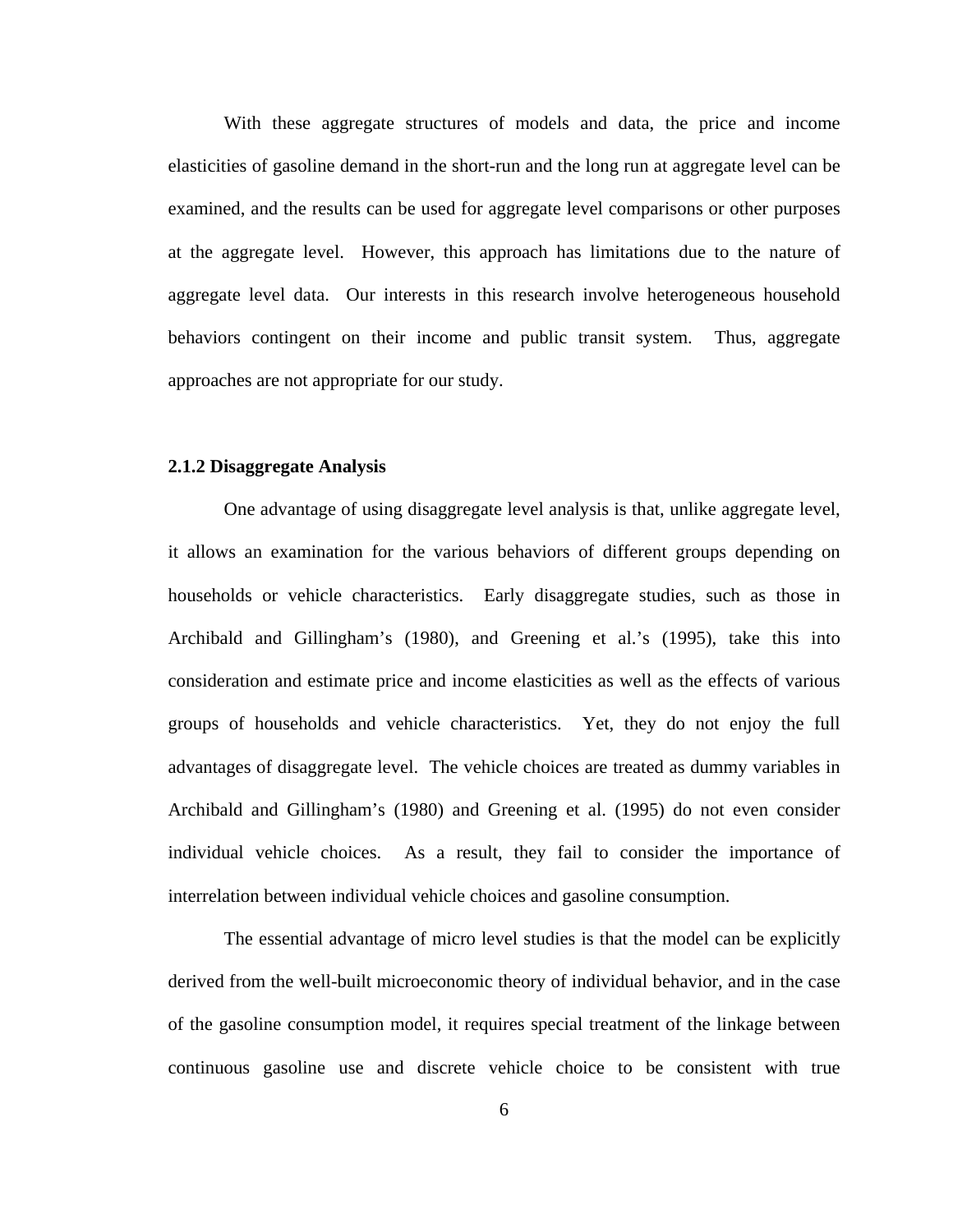microeconomic theory (Train, 1986). For example, households that buy small hybrid cars would have different unobserved characteristics than those that buy huge SUVs, and the unobserved household characteristics could be correlated with their vehicle miles traveled (*VMT*), which is the final consumption provided by gasoline. The households' choice of vehicles will then be endogenous with their use of vehicles. Thus, a gasoline demand study without a method to correct this self-selection problem will be inconsistent.

A consistent framework for the analysis of gasoline demand was originally built by Dubin and McFadden (1984). They derive the conditional expectation correction method to adjust the bias caused by the interrelated decisions between durable goods consumption and their use.<sup>[3](#page-15-0)</sup> They then show that the ordinary least squares  $(OLS)$ without the correction could be biased. Our study adopts this framework as a main tool for consistent estimation to observe various behaviors with respect to gasoline price. More details are shown in a later section. In this section, a review of the several previous gasoline demand studies adopting Dubin and McFadden's framework will suffice.

 Mannering and Winston (1985) apply the Dubin and McFadden's model to a dynamic analysis of household vehicle choice and use. They use three-period intertemporal utility maximization problem. With this dynamic structure, they estimate discrete vehicle choice, and jointly estimate price and income elasticities in both long run and short run, using the primary data drawn from the National Interim Energy Consumption Survey (NIECS) and Household Transportation Panel for the 1977 – 1980 periods. Their results on gasoline elasticities are small and decrease over time, so they

<u>.</u>

<span id="page-15-0"></span><sup>&</sup>lt;sup>3</sup> Their application for the particular case was the demand for electrical appliances and the demand for electricity.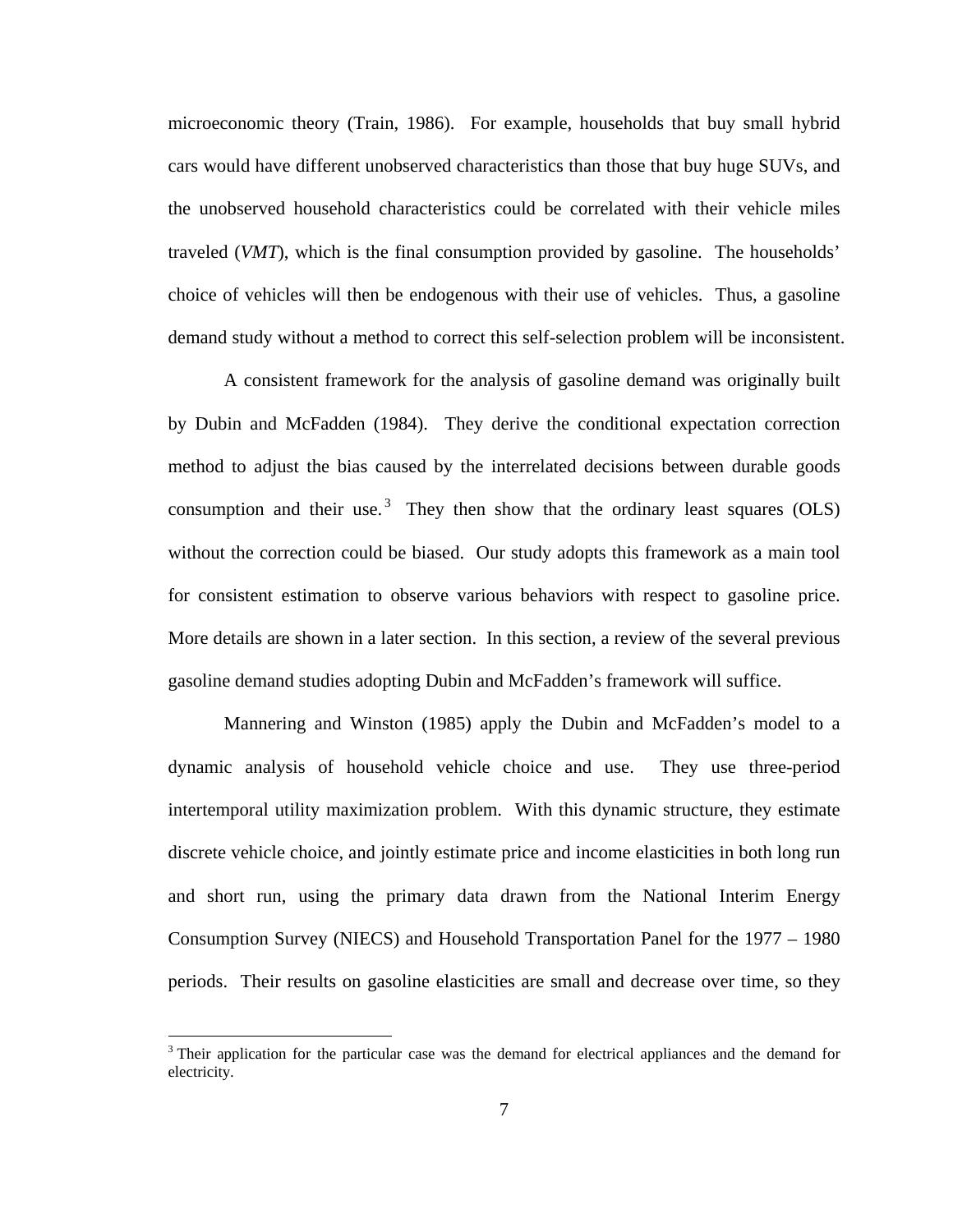expect that the gasoline tax increase in 1982 may have a small effect on both vehicle use and efficient resource allocation. In addition, they emphasize that US households prefer domestic brands such as Ford and GM to foreign brands. It is captured by discrete choice estimation by making use of vehicle indicator variables.

 Using cross-sectional data in the National Transportation Survey of 1978, Train (1986) provides an excellent example of how to treat the linkage between the demand for vehicles and their use.<sup>[4](#page-16-0)</sup> He adopts the nested logit structure from McFadden (1978) to ensure the Independence of Irrelevant Alternatives (IIA) assumption holds. Thus, his model consists of several sub-models which, estimate vehicle quantity choices, class and vintage choice, the total annual *VMT* and the proportions of *VMT* by the different uses of vehicles. Each sub-model is estimated sequentially, and treatments for the interrelation between estimations are done through instrumental variables.<sup>[5](#page-16-1)</sup> For example, vehicle class and vintage choice model includes the average operating cost of the chosen vehicle as an explanatory variable. Instead of using actual operating cost, the average operating cost is estimated with implied miles traveled, which is determined by household characteristics, and used in order to represent household *VMT* demand. In a similar way, a predicted operating cost, which is estimated with exogenous household characteristics, is applied in *VMT* demand model to avoid an endogeneity bias.

 Both dynamic and cross-sectional studies above recognize the interrelation between the discrete vehicle choice and continuous use, and develop the appropriate model for their interests. Even if both developed models have a consistent structure to

1

<span id="page-16-0"></span><sup>&</sup>lt;sup>4</sup> This study is shown in chapter 8 of the book.

<span id="page-16-1"></span><sup>&</sup>lt;sup>5</sup> For this particular study using real data, the selectivity correction term derived by McFadden and Dubin (1984) is not adopted even if he describes it in chapter 5.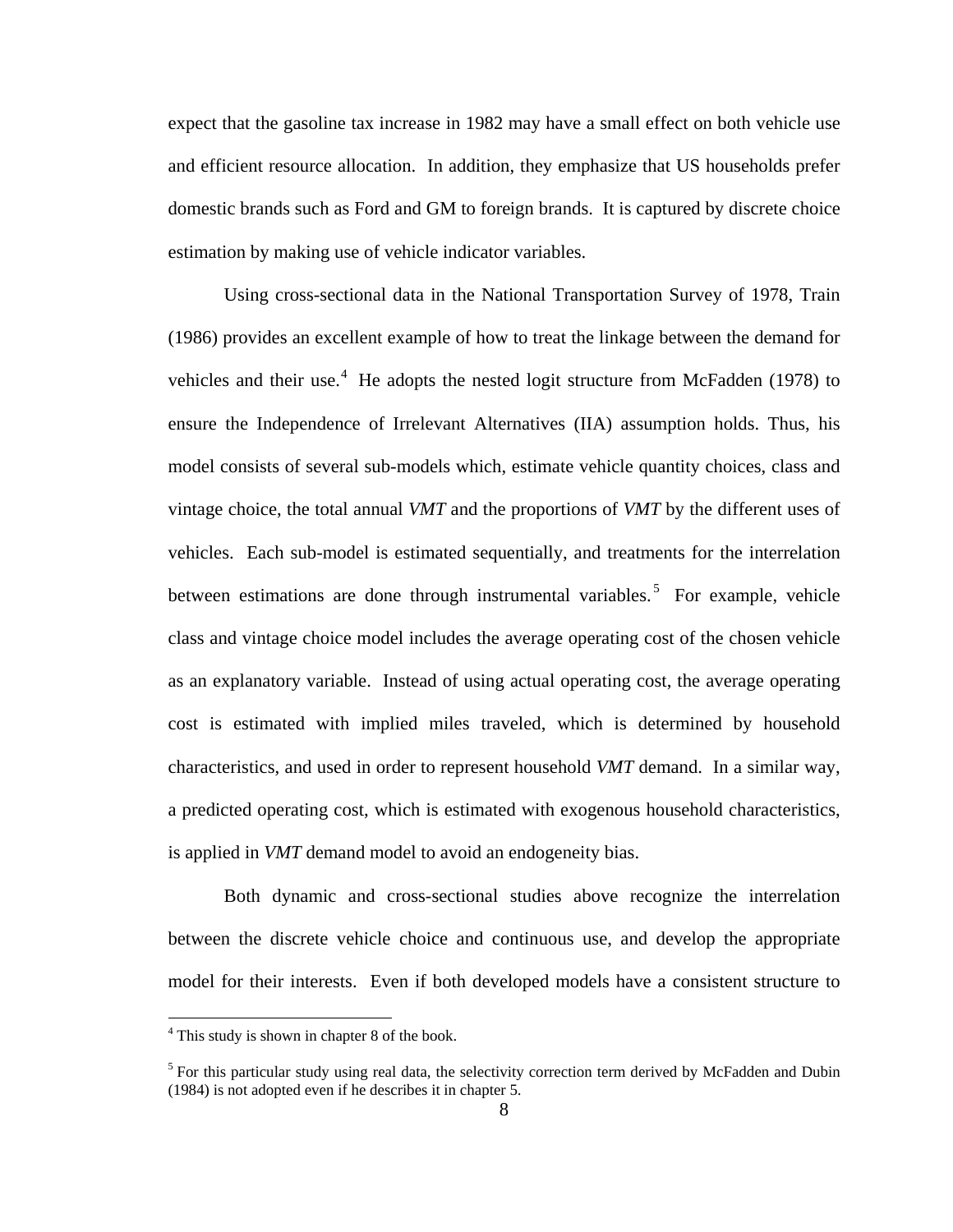examine vehicle choice and use, they instead emphasize on details of vehicle choice more than the different reactions of various households for gasoline price variation. A more appropriate approach for our study is shown in more recent studies. Two recent studies are reviewed, that have developed structures more appropriate to our research.

 Goldberg (1998) modifies Dubin and McFadden's model to study the effects of the Corporate Average Fuel Economy (CAFE) standards on automobile sales, prices, and fuel consumption. The research considers both supply and demand sides. The parameters in demand side are estimated by the modified framework using the Consumer Expenditure Survey (CES) from 1984 to 1990. Although the main purpose of the research is examining the effects of the CAFE, more household characteristics are taken into consideration in both discrete vehicle choice and continuous use estimations, compared to previous studies. For example, vehicle characteristics are interacted with household characteristics in the discrete vehicle choice model, and continuous use model has various household characteristics such as income group indicators and unemployment. These variables allow us to observe various reactions on the consumption side. This framework is developed further by West (2004) to study the various households' behaviors.

 Based on Goldberg's framework, West (2004) adds an interaction term between income and the operating cost per mile into the continuous *VMT* decision model. Therefore, all different gasoline price elasticities are estimated depending on their income levels, and one can examine the distribution effects of gasoline tax from them. This approach of study can be applied to other types of household characteristics such as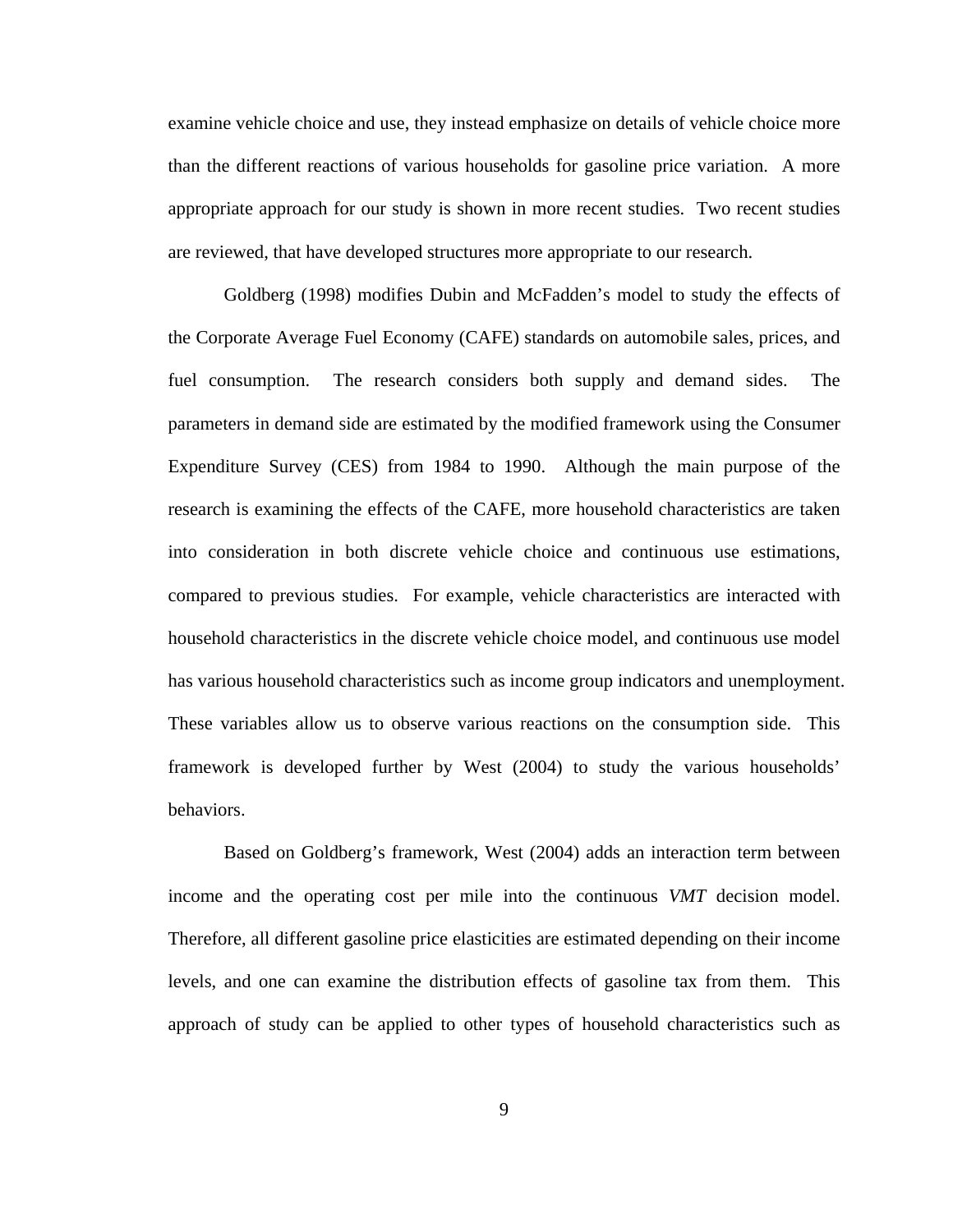employment rate and public transportation access. Our research adopts this model, and includes interaction terms.

#### **2.2 Distribution Effects**

 In general, the gasoline tax is considered regressive, although it may differ in magnitude depending on methodologies and use of the dataset. This traditional conclusion is based on two distribution study approaches.

One approach is that income elasticity is directly estimated accompanied with price elasticity in the gasoline demand model, because most gasoline-demand studies include both household income and gasoline price as explanatory variables. With this approach, the estimated result, an income elasticity of less than one, concludes that the gasoline tax is regressive. In addition, some of these studies include analyses of various price elasticities at different points of total income by splitting the sample based on income levels or by adding an income interaction term. It will be worth it to review these previous results on variations across their income levels as our study also considers various households behaviors when an additional gasoline tax is imposed, and their resulting impact on the income distribution.

One of the earliest reports studying income elasticity is shown in Archibald and Gillingham (1980). Their model includes total household consumption expenditure as a proxy for permanent income, and using 1972–73 CES, it estimates expenditure elasticities of less than one, 0.344 for one-vehicle households and 0.455 for more than one vehicle households. In addition, this study estimates different price elasticities of gasoline demands based on three levels of expenditure subgroups, which are split from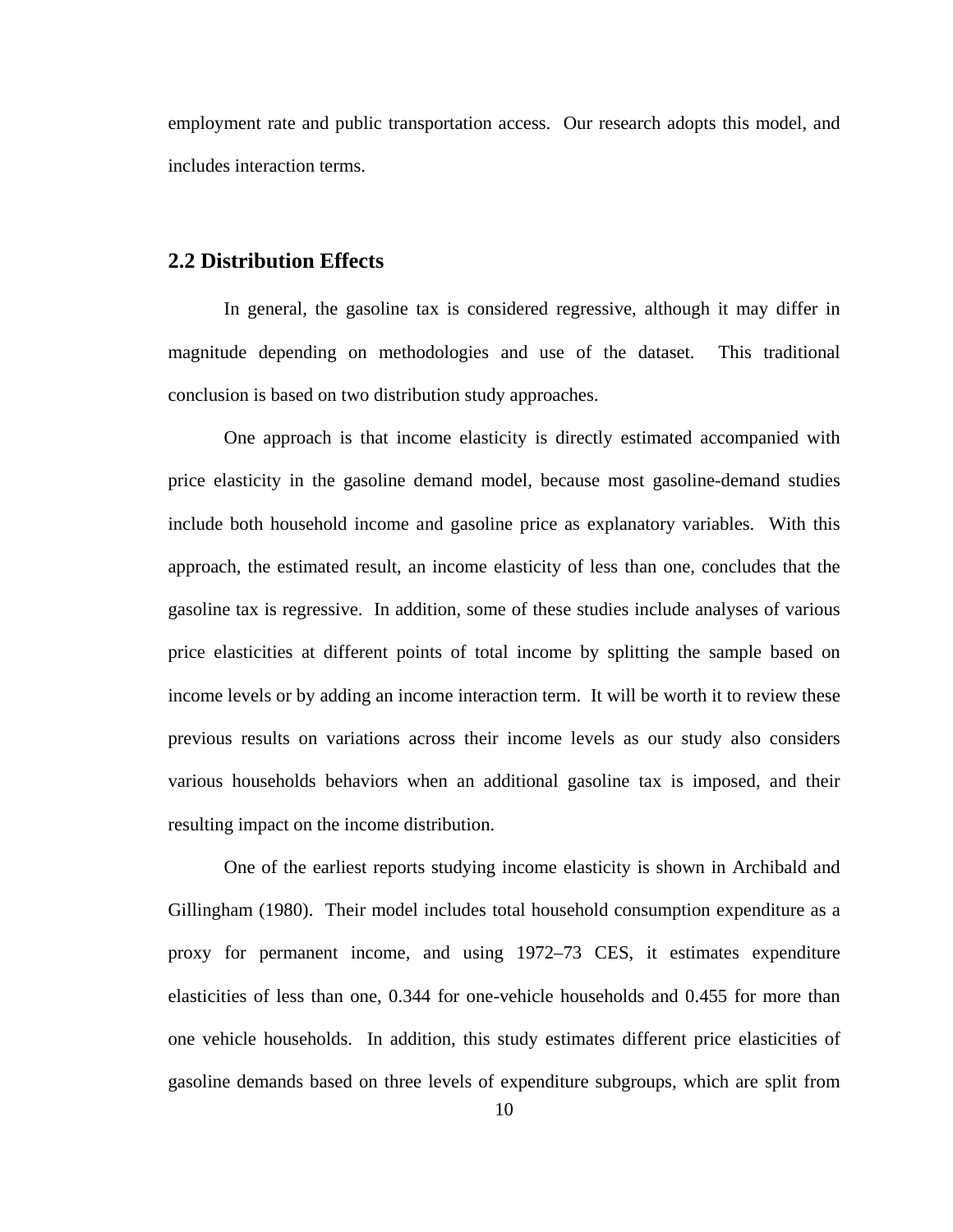the total sample, and shows that a lower expenditure subsample has more elastic price demand of gasoline.

Two similar studies recently reported small income elasticities as well. Using household data drawn from the Panel Study of Income Dynamic (PSID) for 1981, Kayser (2000) estimates short-run income elasticities of 0.48 for the gasoline demand model, and 0.49 for the miles traveled model by using two-stage Heckman selection correction. $6$  The study also analyzes different price elasticities of gasoline demand by adding an interaction term between the price of gasoline and income. Contrary to the result from Archibald and Gillingham (1980), the estimated coefficient on the interaction term shows that a price elasticity of gasoline demand gets smaller as the household income increases. Kayser (2000) proposes, as a hypothetic reason for this surprising estimated result, that poorer households reserve larger portions of private driving for necessary purposes, as they do not have any alternative due to their limited budgets. On the other hand, richer households reserve more portions of private driving for leisure, and have more alternatives such as trains and airplanes available.

Sipe and Mendelsohn (2001) also estimate income elasticities between 0.1 and 0.2 by using an experimental survey conducted in Los Angeles, which has the lowest gasoline tax, and Connecticut, which has the highest gasoline tax.

However, this type of study simply estimates the gasoline demand changes with respect to the household income. They do not actually show the different financial burdens of the gasoline tax based on income groups. Another problematic weakness from the distribution point of view is that they only include households, which own

<span id="page-19-0"></span> $6$  As discussed earlier, the model considering the self-selection bias from vehicle choice give more confident results than the model without the correction.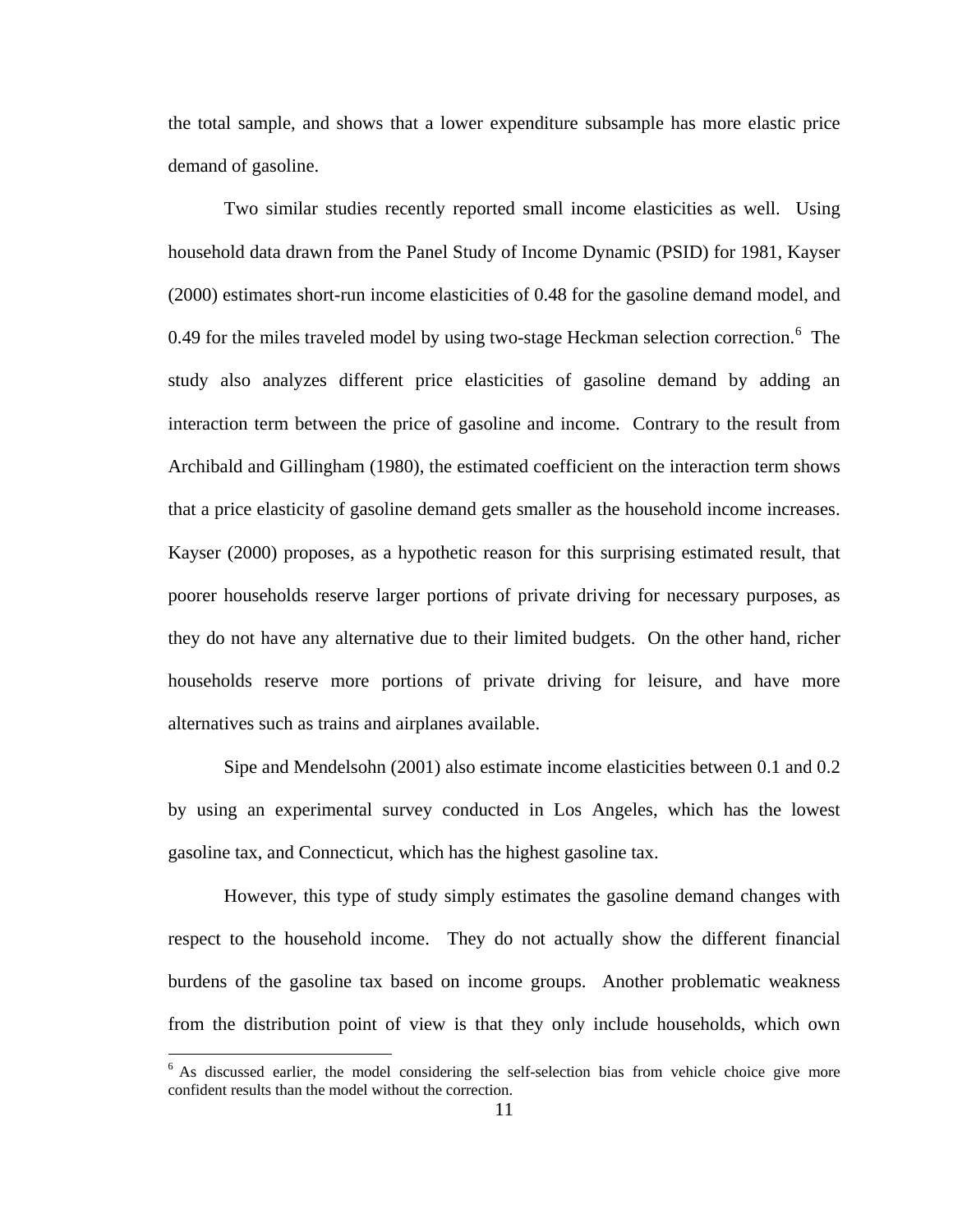vehicles. These weaknesses are well recognized by the alternative approach provided by Poterba (1991).

Poterba (1991) studies the distribution effects of the gasoline tax using 1985 CES data. This study categorizes the households into ten different deciles depending on their annual expenditure, then computes the average gasoline and motor oil expenditure as a share of annual household expenditure within each decile. An interesting finding from the study is that the lowest decile shows a lower gasoline expenditure ratio than middle expenditure deciles, which indicates that gasoline tax is not regressive between very low and middle expenditure households, while the rest of expenditure deciles from middle to high expenditure households show a regressivity. Poterba (1991) finds one of reasons in the heterogeneity within deciles; lower expenditure deciles contain more households with no gasoline expenditures as the lowest expenditure decile has 36.5% of households who do not have any gasoline expenditure while it is 0.[7](#page-20-0)% for the fourth decile.<sup>7</sup> These households, which have no gasoline expenditure, would alleviate the regressivity between low and middle expenditure groups. It is likely that very low-income households in urban areas tend to use public transit more often than other income groups (Poterba, 1991). This finding suggests that the distribution studies of gasoline need to understand

<u>.</u>

<span id="page-20-0"></span><sup>&</sup>lt;sup>7</sup> Poterba (1991) argues that annual expenditure is a better proxy to indicate the well-being of the household than annual income. The study shows the different results by comparing two proxies. Using annual income, results are more regressive. In fact, this is not only a matter of gasoline tax. Other taxes show similar results when viewed from a lifetime perspective. For example, Gasoline, alcohol, and tobacco taxes are analyzed by Poterba (1989), and vehicle registration fees and other emissions related fees are analylized by Walls and Hanson (1999). In addition, Caspersen and Metcalf (1994) show value added taxes would tend to be less regressive from a lifetime perspective. However, Casperson and Metcalf (1994) also note that their results using current consumption as a proxy tend to underestimate true regressivity, due to its extreme assumption on the degree of liquidity, as opposed to the assumption of annual income. In fact, although the fluctuating annual income does not exactly reflect the real well-being of the households, it is not reasonable either to assume that households sustain their consumption levels constant for their lifetime (Metcalf, 1997).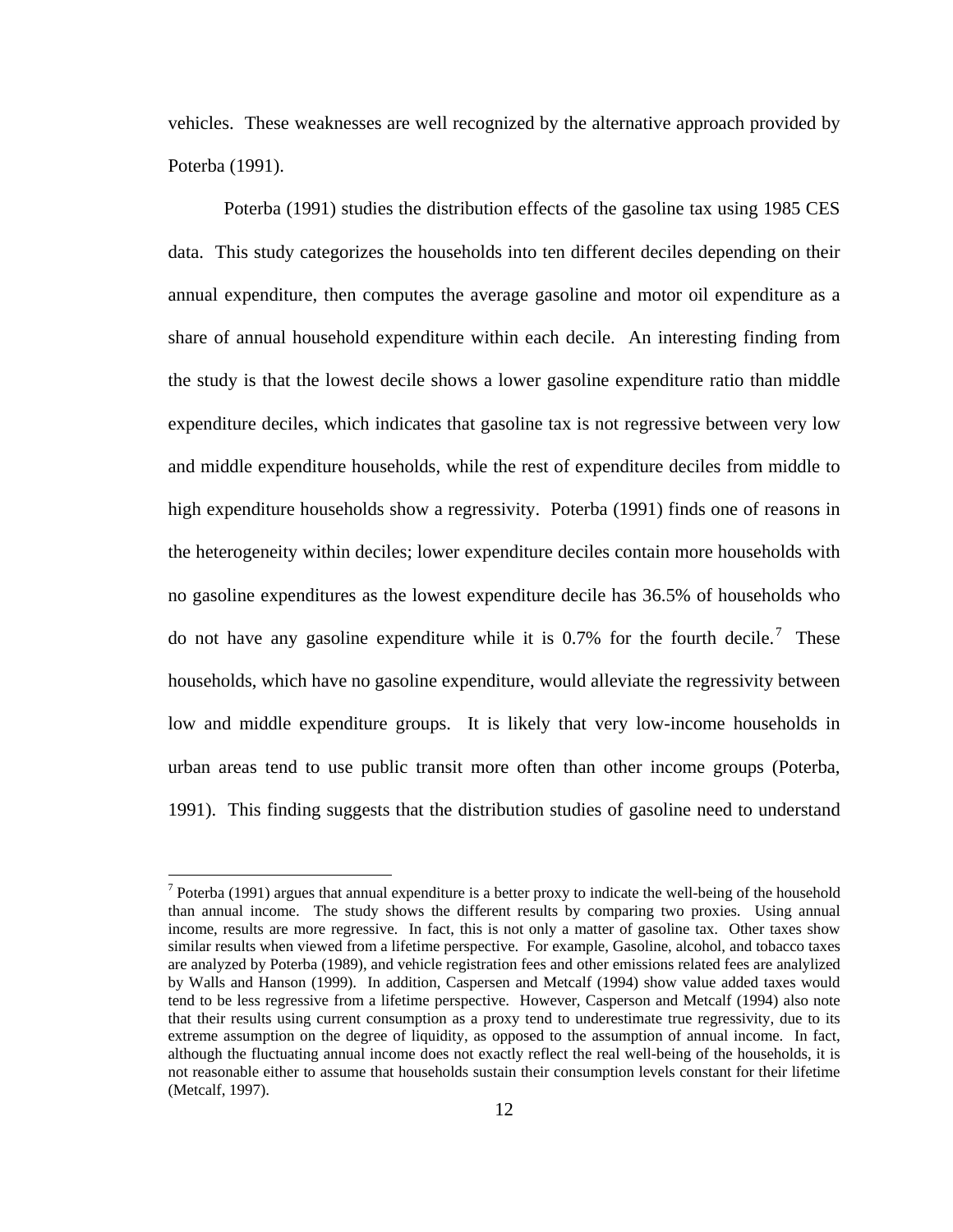and reflect variations across income groups. It is reasonable to assume that each income group has a different response to the gasoline price changes. As discussed earlier, price elasticity in the gasoline consumption model can reflect the variations of households' responsiveness to the gasoline price. Therefore, both price elasticities within income groups and a descriptive study across income groups are both required to analyze more details of the distribution effects of a gasoline tax.

A study by West (2004) combines the study of price elasticity and descriptive study. Using 1997 CES, West (2004) estimates price elasticity within each expenditure group to analyze their different responses to a gasoline price. Assuming the optimal tax of 40 cents higher price per gallon of gasoline, she then computes the expected gasoline tax paid and consumer surplus loss as a percentage of total expenditure of household for each expenditure group. The study provides two estimated results: one for all households, and the other for vehicle owners. The result for vehicle owners shows that gasoline tax is regressive over all expenditure deciles. On the other hand, the result for all households shows that gasoline tax is progressive from the lowest to middle expenditure households while it is regressive from the middle to the highest expenditure households, just like Poterba's (1991) results. In addition, the study finds that the demand for *VMT* is more elastic as households become poorer, except for the two highest expenditure deciles. According to West (2004), this result enhances the progressivity of gasoline tax from the poor to the middle class while it alleviates regressivity from the middle class to the rich.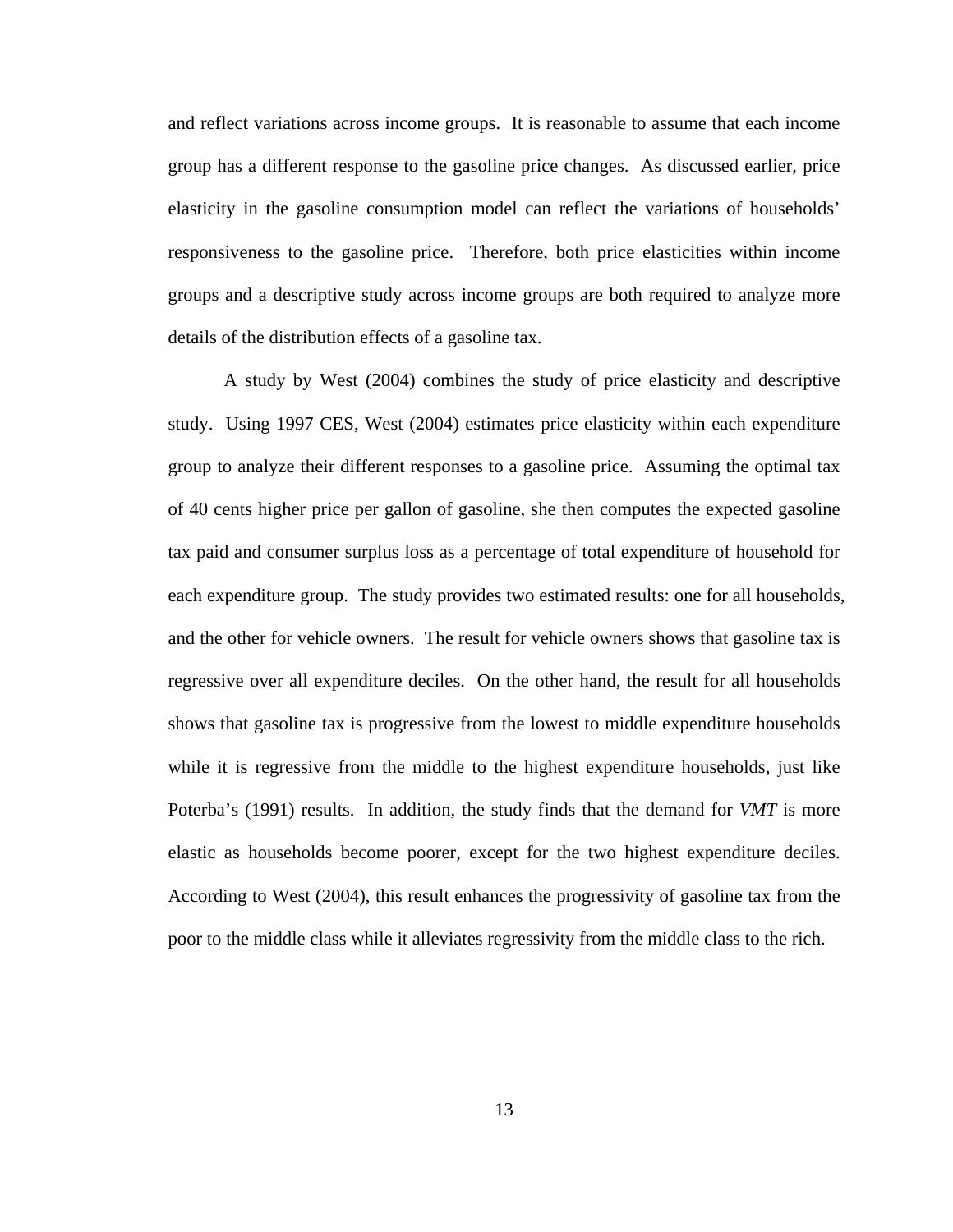#### **2.3 Public Transportation**

The supply of public transportation must be another significant effect on vehicle ownership, miles driven, and thereby on income distribution as well. In particular, a faster and more convenient public transit network could be a good substitute for private vehicle miles driven, and would cause the price responsiveness of households to become more elastic.

Nevertheless, few studies investigate the effect of transit supply on price elasticity. Instead, most gasoline-demand studies examine the effect of transit on the gasoline demand or *VMT*. Besides, they often treat the quality of transit as an indicator variable. Goldberg (1998) uses a dummy variable, "bigcity" that is defined as the city with more population than a 1.25 million. West (2004) has a dummy of metropolitan area that has more than 4 million population. Kayser (2000) sets two dummy variables based on Metropolitan Statistical Areas (MSA) and rural area.<sup>[8](#page-22-0)</sup> These studies capture the effect of transit on vehicle decisions, and gasoline demand in the intercept of the models. The results are mixed. Goldberg (1998) and Kayser (2000) find that households would drive less in the larger population areas, while West (2004) finds that households would drive more in larger population areas.<sup>[9](#page-22-1)</sup> Sometimes, a gasoline demand study uses some measures of transit supply as proxies. Train (1986) uses both a dummy variable, urban with more than one million populations, and a proxy, the number of transit trips taken per capita in the household's residential area, to measure the quality of transit for each household. The study finds that the quality of a transit system decreases the probability

<span id="page-22-0"></span><sup>&</sup>lt;sup>8</sup> MSA is a Census classification for an urbanized area where it has a population of more than 50,000.

<span id="page-22-1"></span> $9$  OLS result has a positive coefficient, while IV result, which is more reliable, shows a negative result.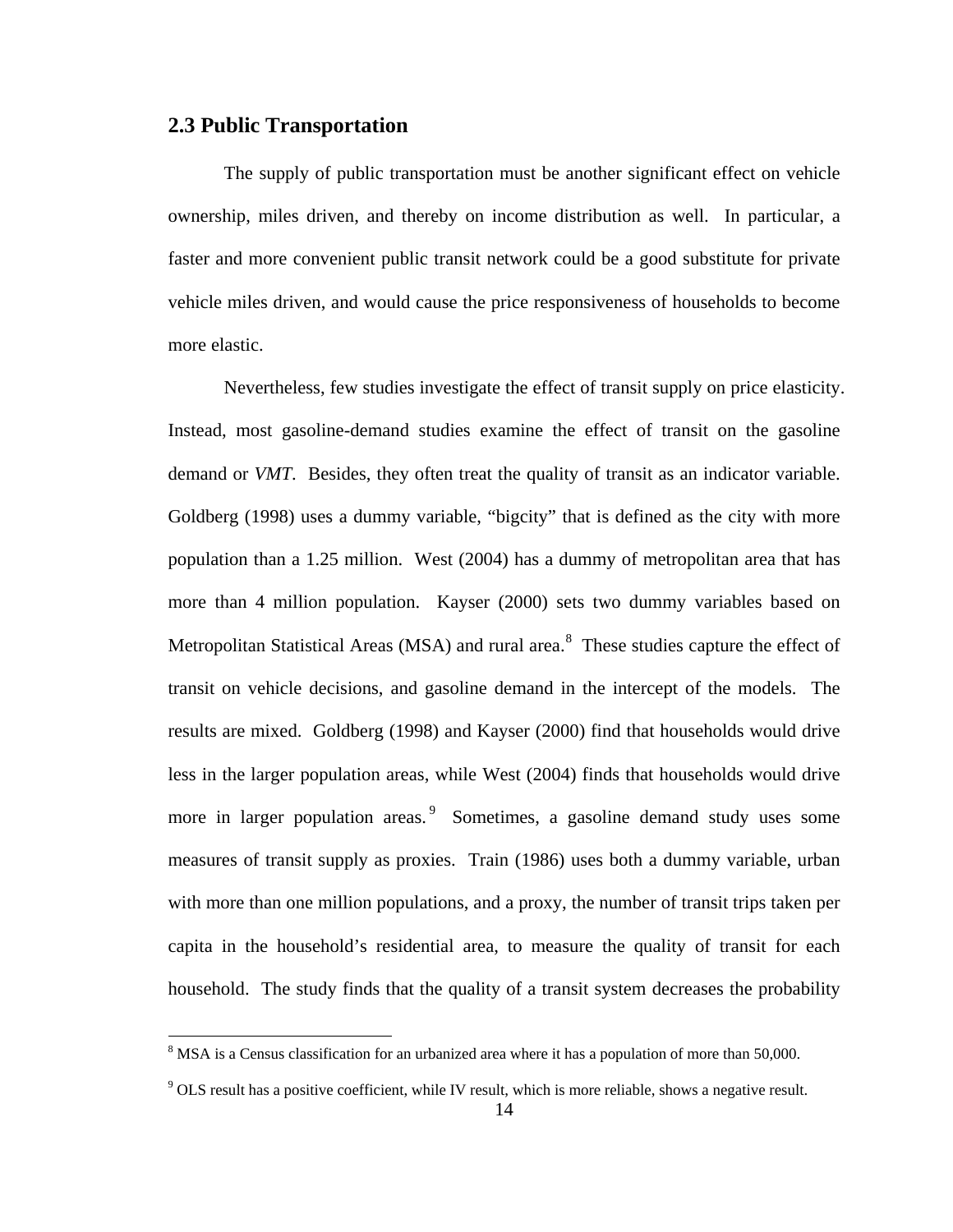for households to own more vehicles and decreases annual vehicle miles, and the dummy variable indicates households would drive more in an urban area with more than one million populations.

In short, it is very difficult to measure the supply of public transportation and show its effects on a gasoline demand model. All these dummies and a proxy, population size and the number of transit trips are not likely to reflect the accessibility of public transportation successfully in the gasoline demand model. For population dummies, there is no clear evidence for a positive relationship between the population size of a residential area and the supply of public transportation. Instead, they contain many other unobserved factors, such as congestion of traffic and the quality of highway networks, than the supply of public transit. Furthermore, the studies using these dummies overlook the higher cost of living in metropolitan areas with higher population. That should be properly taken into account since the price level can affect both household's real income and real gasoline price. A more specific variable, the number of transit trips, faces another problem as well. This variable could cause an endogeneity problem because households, who tend to use public transportation more often, are likely to locate in places where they have better access to the stations (Bento at al., 2003).

A better measurement of public transit supply in the gasoline demand model is provided by Bento et al. (2003). They develop the measurements for both the citywide transit network supply and the accessibility of transit to peoples' homes. For whole area, they employ total bus route miles and total rail route miles, supplied per square kilometer. For accessibility to homes, they estimate the instrumented distance to local transit to avoid the possible endogenous problem. This instrument is estimated from a regression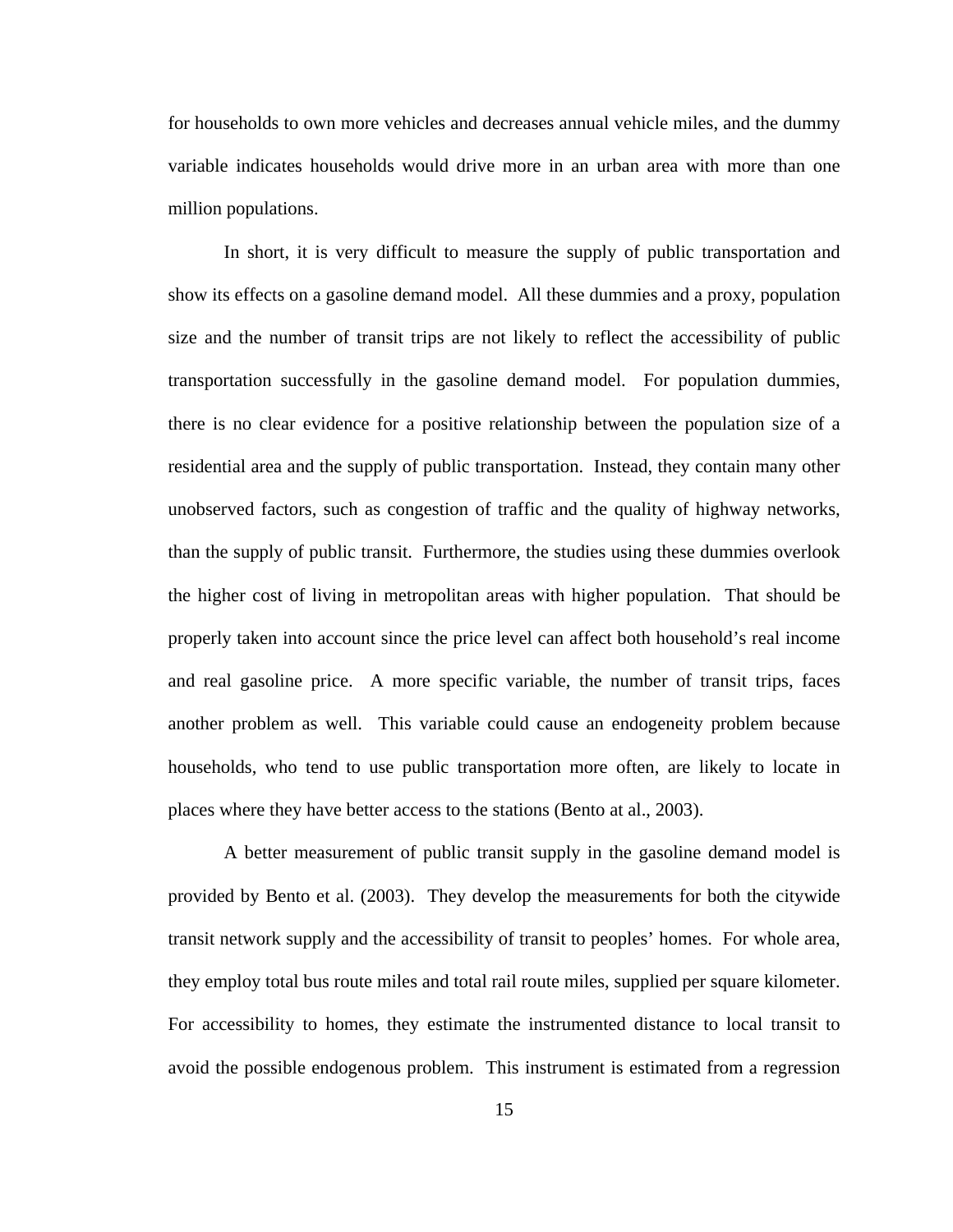of the distance to the transit stop (dependent variable) on the average percent of workers who commute by public transit (independent variable) in a set of affordable census track. They identify this census tracks as affordable if the median income in the track from 1990 census data is lower or equal to the household income from their main data, 1990 National Personal Transportation Survey.<sup>[10](#page-24-0)</sup> Using these variables, the study concludes that better accessibility of transit decreases the probability of owning vehicles, and decreases the average annual *VMT*. The results are modest, but significant.

For all that, as mentioned earlier, the effects of public transit supply on price elasticity are out of focus in the gasoline demand studies. Studies have only concerned themselves with the effects on gasoline demand. A higher gasoline price is one of the important factors which encourages households to substitute more to public transit from private driving (Baum-Snow and Kahn, 2000), and conversely, the existence of better accessibility to public transit in the zone of households' lives would have an effect on their price elasticities.<sup>[1](#page-24-1)1</sup> Furthermore, the rates of response due to the higher gas price, depending on the existence of public transit must be sorted by income groups as well. For example, with the U.S. Census micro data for 1980 and 1990, Baum-Snow and Kahn (2000) study the effects of new rail trails by comparing from before the renovation of transit system and after in five US cities where the rail systems were upgraded. They demonstrate that new transit rail systems significantly influenced a few households to switch from private driving to public transit. Some demographic groups are more

1

<span id="page-24-0"></span> $10$  See Bento at al. (2003) for more details.

<span id="page-24-1"></span><sup>&</sup>lt;sup>11</sup> There are other important factors; the urban form or density, road density, other costs related to private driving such as parking fees.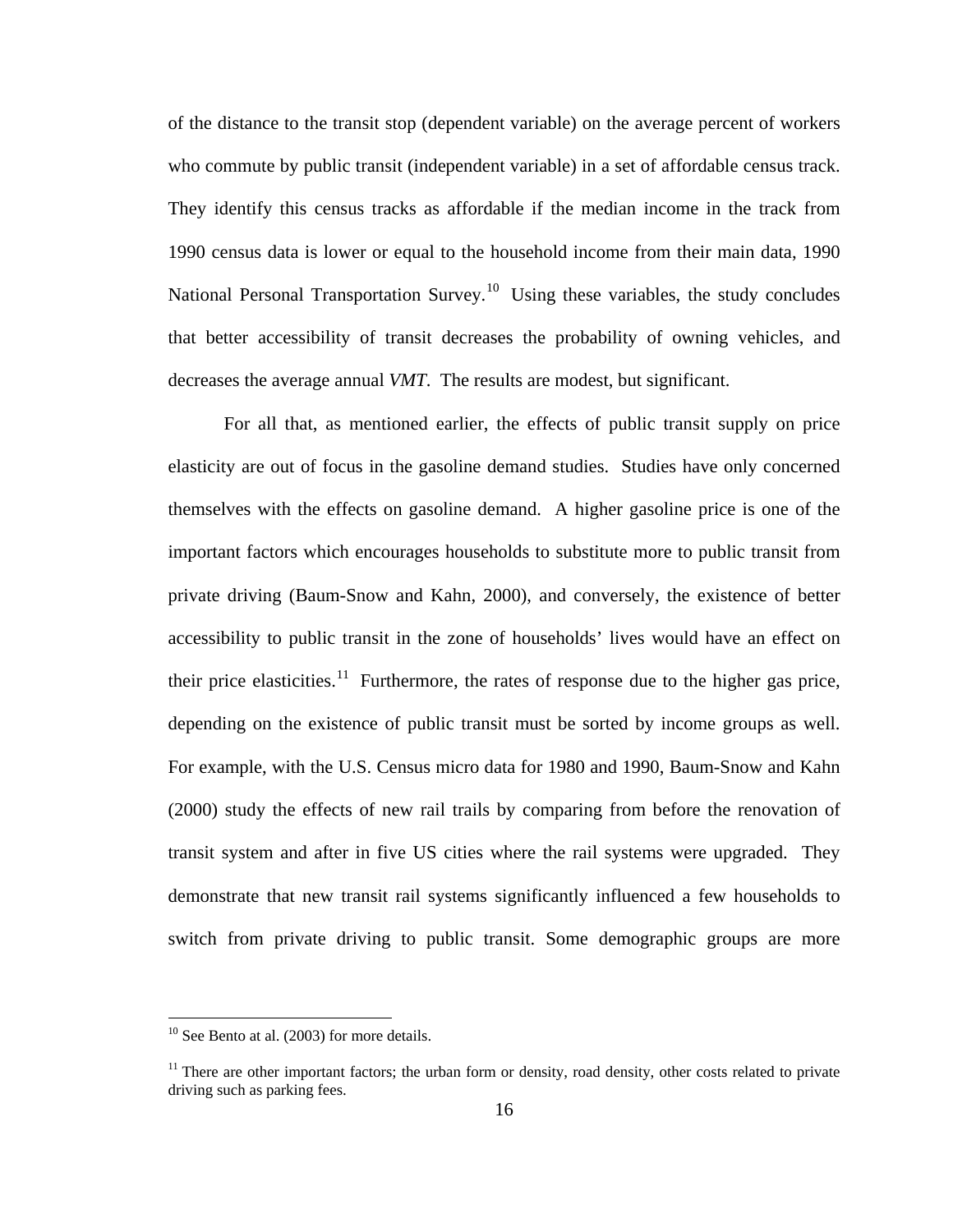influenced than other groups.<sup>[1](#page-25-0)2</sup> Therefore, we need to take the supply of public transit into consideration when we study the effects of gasoline tax on distribution. To our knowledge, none of the gasoline tax studies has gone into these details yet.

Greening at al. (1995) investigate different price elasticities of both gasoline demand and vehicle miles traveled not based on public transit supply, but instead, based on four census urban regions and rural areas. In this study, the total national sample drawn from 1990 CES is split into Northeast, Midwest, South, West urban, and total rural areas in order to estimate the different households' responses based on regions. Therefore, by comparing elasticities in urban areas and in rural areas, we may get information on the relationship between public transit supply and price elasticity of gasoline demand.

Households in each area, Northeast, Midwest, South, West urban, and rural areas show the estimated price elasticities of, respectively,  $-0.245$ ,  $-0.234$ ,  $-0.407$ ,  $-0.292$ , and −0.341 in terms of vehicle miles traveled, and all price elasticities are significant at 1% level. The results, surprisingly, imply that households in urban areas who face more alternatives to private driving are less sensitive to gasoline price changes than households in rural areas who are assumed to face less public transit supply, except in South urban. Besides, price elasticity for households in Northeast urban areas is second lowest among those in four urban areas even although Northeast urban includes well-known cities for the most developed public transit system in the US such as New York and Boston.

These results, therefore, suggest that the effect of public transit supply as a substitute for private driving on the short-run price elasticity of gasoline demand can be

1

<span id="page-25-0"></span> $12$  non-blacks and people over age 35 are most influenced by the renovation of the public rail transit, because these renovations on rail transit in five US cities are done mostly the suburbs.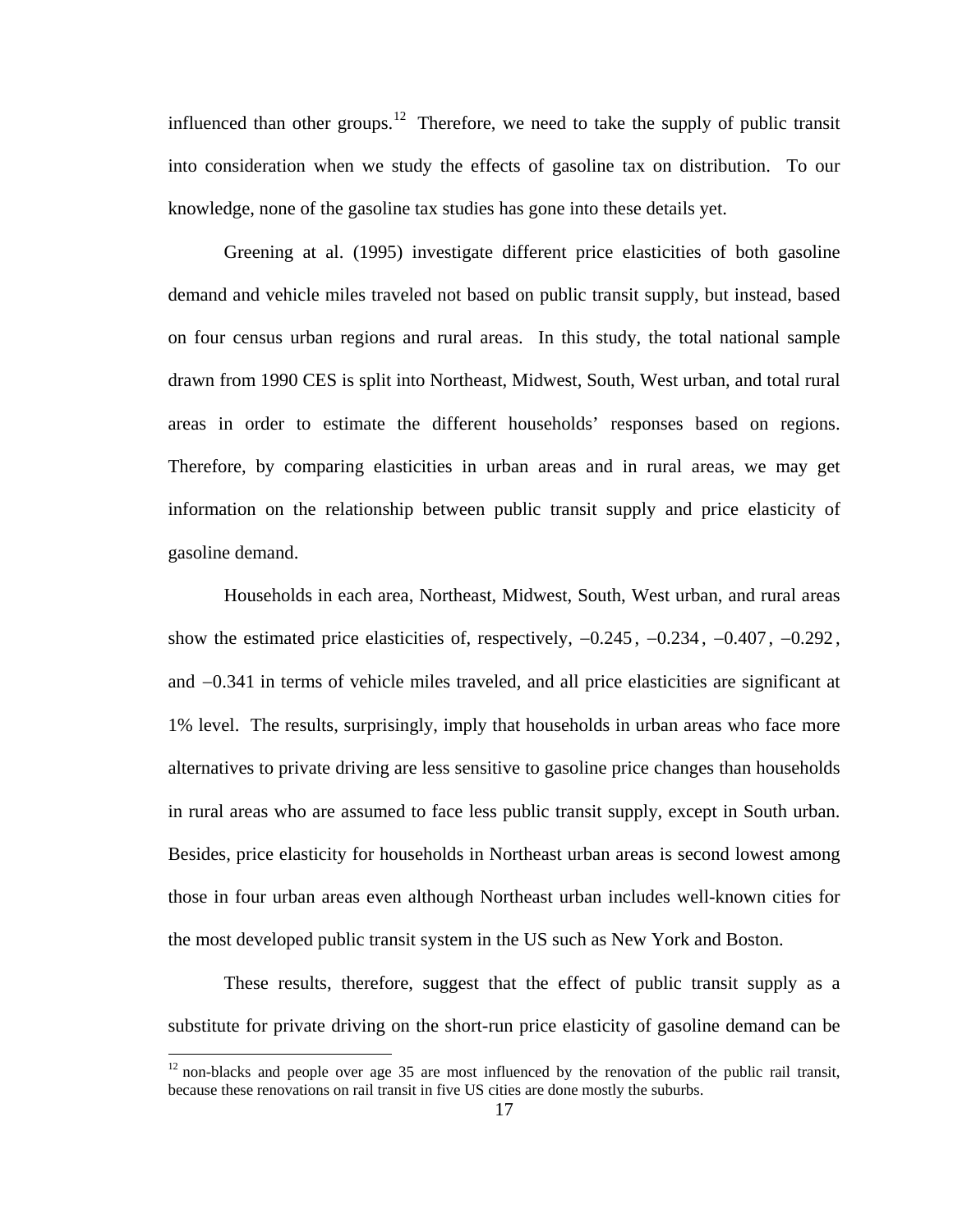very different from what people generally expect – households who face more public transit supply are more sensitive to the gasoline price changes.

### **2.4 The Purposes of Driving (Work/Leisure)**

For an efficient gasoline tax policy, it is important to recognize gas tax as a Pigovian tax to offset the negative externalities such as pollution and traffic congestion, but at the same time, it is also important not to forget that gasoline tax is one of most important commodity taxes. In other words, all seminal theories in commodity literatures, such as those by Ramsey (1927), and Corette and Hague (1953-54), should be considered, accompanied with the corrective tax for studying gasoline tax policy. The Ramsey rule suggests a higher tax on relatively inelastic goods to minimize the social cost in a secondbest world. Gasoline consumption is one of these cases as it is generally accepted that the elasticity is less than one. In fact, this is one of the important theoretical grounds for the British government to impose a high rate of tax on motor fuel (Parry and Small, 2005). In addition, many other developed countries raise a large share of revenue from gasoline tax (West and Williams, 2004). There have been a vast number of own-price elasticity studies for gasoline demand, which conclude that gas elasticity is relatively small, particularly in the short-run. Crucial challenges are hardly found for this conclusion. On the other hand, the cross-elasticity of gasoline demand with labor is much less known even though this is central to the Corlett-Hague rule. Corlett and Hague (1953-54) suggest a heavier tax on leisure complement commodities, thereby mitigating the distortion of income tax, which causes a loss of labor supply. The importance of crosselasticity in an empirical work is emphasized by Goulder and Williams (2003). They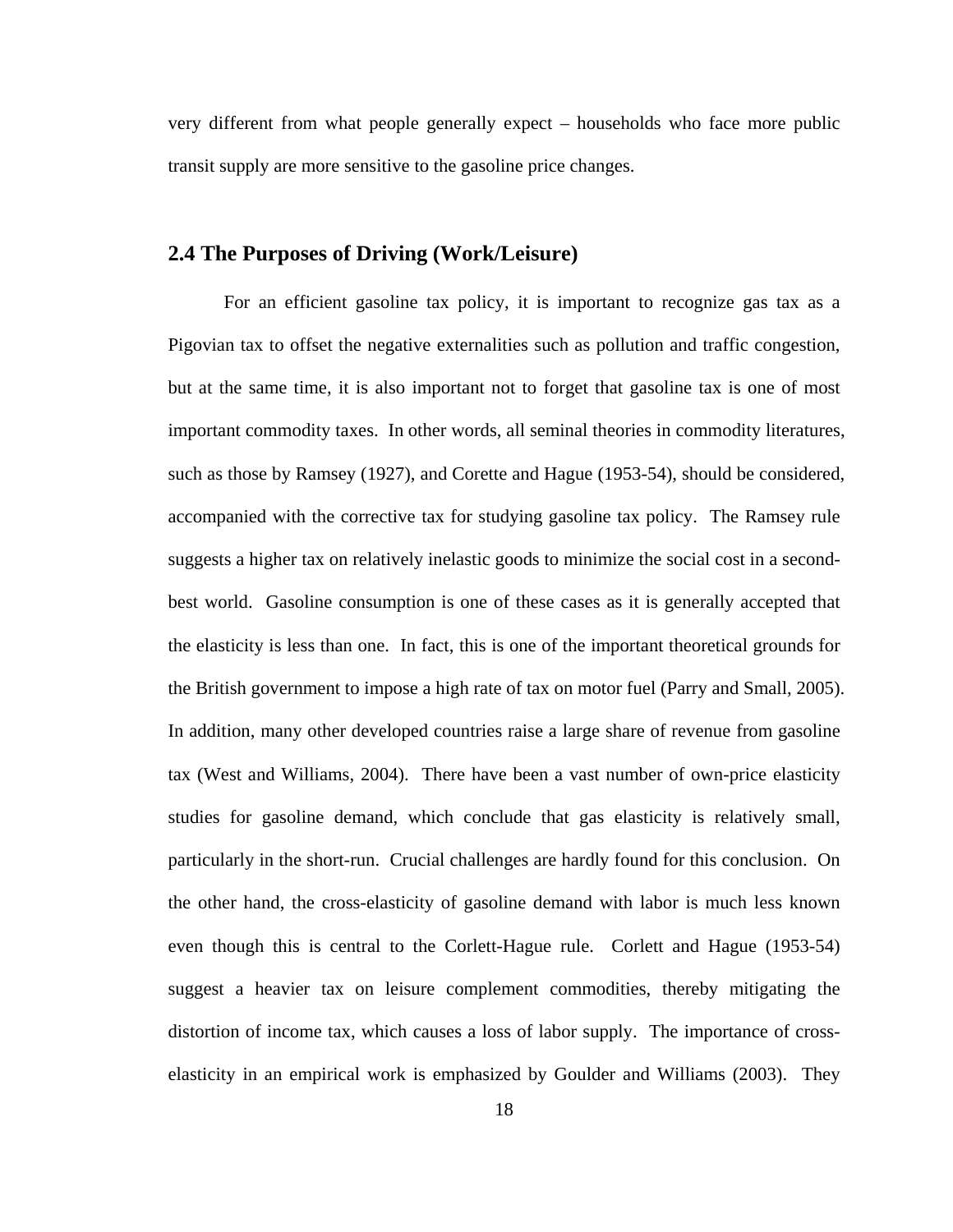find that it causes a significant bias to ignore the interaction between a new commodity tax and existing labor taxes. Therefore, the cross-elasticity of gasoline demand with leisure also should be considered carefully for an efficient taxation policy.

Only a few papers in recent literature study the cross-elasticities of gasoline with labor supply. One of the empirical works on gasoline cross-elasticity with leisure was performed by Madden (1995). Madden (1995) derives measurements for marginal revenue cost for indirect and direct taxation by including labor supply. Using Ireland's aggregate time-series data for the period between 1958 and 1988, the study measures two sets of marginal revenue costs for ten goods including gasoline based on estimates from a commodity demand and labor supply model. Weak separability for the relationship between ten goods and labor supply is assumed for a set of marginal revenue costs, and additive separability is assumed for the other set of marginal revenue costs. The comparison of the former and the latter does not show a significant sensitivity, and thereby, Madden (1995) concludes that the cross-elasticity with leisure has little impact on indirect tax reform.

 The other study provided by West and Williams (2004) arrives at a quite different conclusion. They find that the cross-elasticity of gasoline has a significant effect, and it increases the optimal gas tax rate higher than the marginal damage. Unlike Madden's (1995), they use U.S. data from the CES, which is at the household level, from 1996 to 1998. This micro level data allows them to adopt a more flexible model, Almost Ideal Demand System, which is provided by Deaton and Muellbauer (1980). With this model, which does not constraint the cross-elasticity, they estimate all parameters including cross-elasticities, required for calculating the optimal gasoline tax policy. All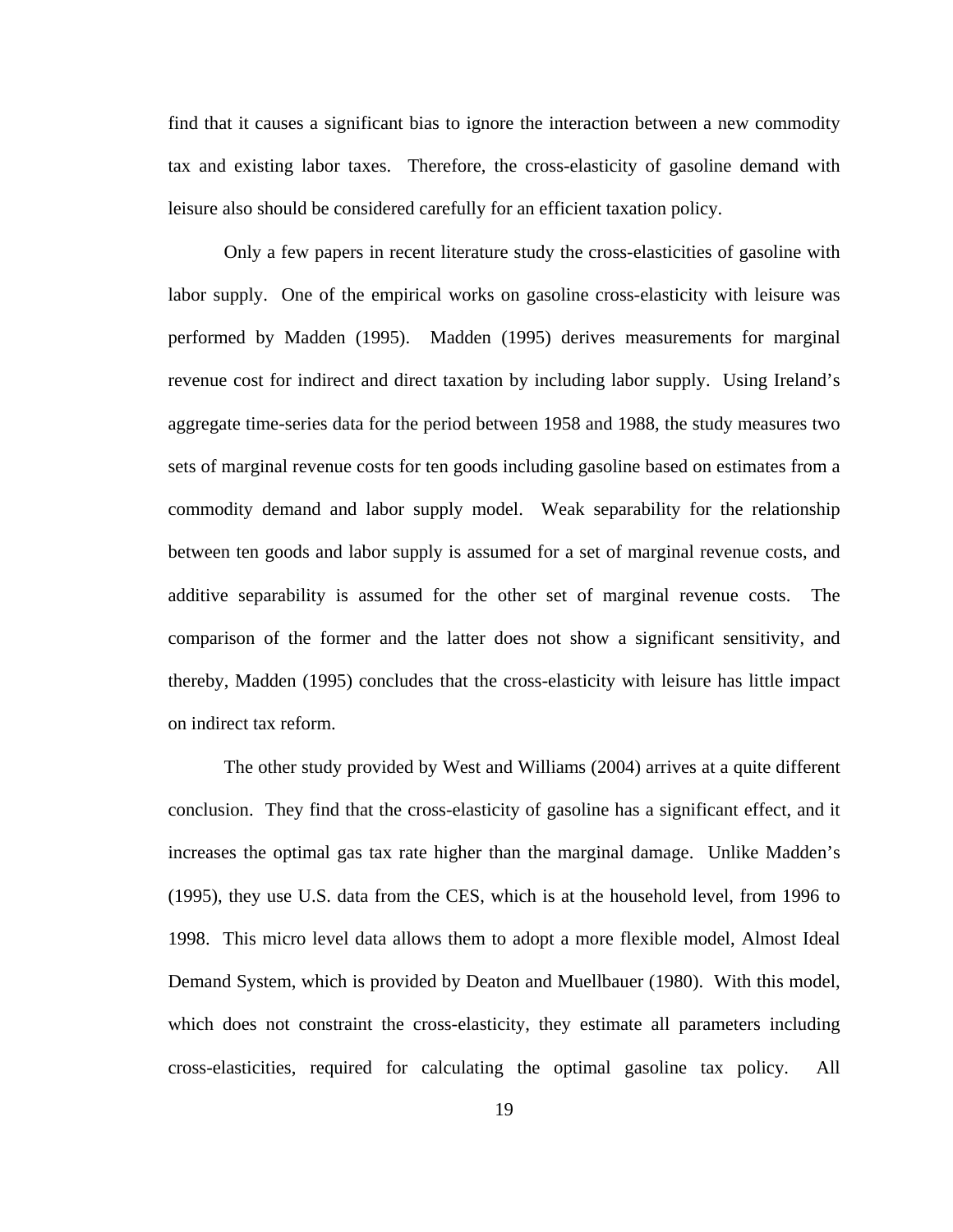compensated and uncompensated cross-elasticities estimated are positive, except compensated cross-elasticities of one adult household and female labor in two adults household. As a result, they conclude that the optimal tax is much higher than previous studies, assuming the separability. In addition, West and Williams (2004) propose higher elasticity of leisure driving demand than commuting driving demand, and less demand for commuting in the US as possible explanations.<sup>[13](#page-28-0)</sup> Therefore, a further investigation with a conclusion of a more elastic demand for leisure-related driving than workingrelated driving would corroborate the findings that gasoline demand is relatively leisure complementary as a whole.

Going back to gasoline price-elasticity studies, it is not easy to investigate each price elasticity of *VMT* demand separately based on the purposes for driving (leisure/work). <sup>[14](#page-28-1)</sup> The utility function for *VMT* by purpose requires more detailed variables such as travel time and costs, than needed to derive total *VMT*. <sup>[15](#page-28-2)</sup> For this reason, Train (1986) estimates a discrete model for proportion of *VMT* independently from the total annual *VMT* model using the data on the length of each trip for one-day period. He just estimates probabilities of work-related proportion of *VMT* and leisure purpose *VMT* with several variables including gasoline price. The result indicates leisure purpose of *VMT* is more sensitive than work purpose, to gasoline price. On the other

1

<span id="page-28-0"></span> $13$  Parry and Small (2005) also allow weakly separable leisure in utility to compare the optimal gasoline tax for the UK and the US, and mention that a more complementary good to leisure tend to have more elastic demand.

<span id="page-28-1"></span> $14$  We just use the term leisure to indicate no work-related use. Work-related use usually include working and schooling, thus all other activities are included in non-work, which is shown as leisure here.

<span id="page-28-2"></span><sup>&</sup>lt;sup>15</sup> We do not have such data available that distinguish the purposes for every single trip for a time period that is enough to estimate reliable elasticities, although day period of such data for each individual is available.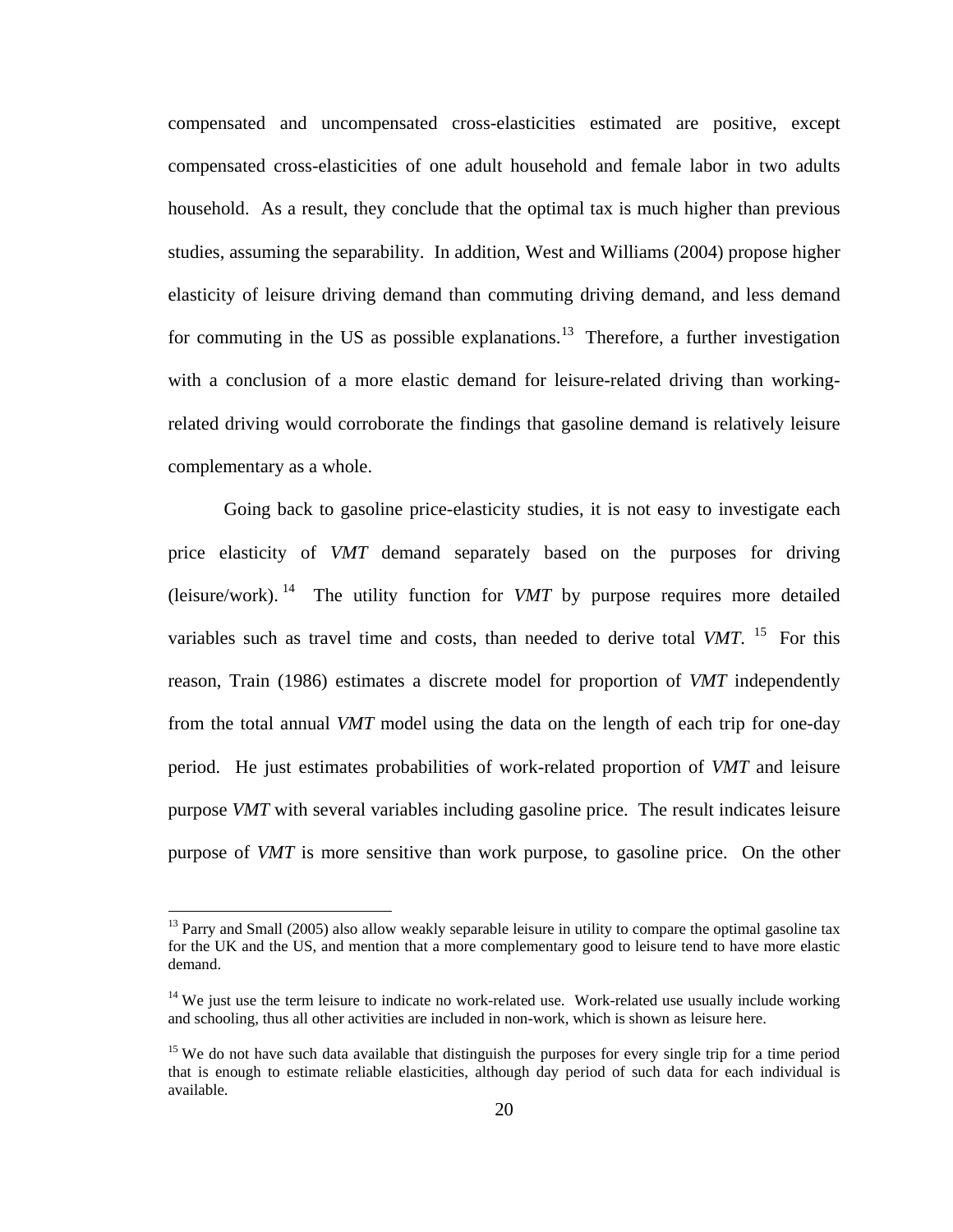hand, using Canadian households' data, Berkowitz et al. (1990) jointly estimate both the continuous driving demand model and the discrete work- mode choice model, which has other alternatives such as transit and carpool.<sup>[1](#page-29-0)6</sup> They pay attention to the fact that most part of the work-related purpose of driving is commuting where distance is mostly fixed in the short-run. Estimated probability from work mode-choice model is employed to distinguish work-related gasoline demand and leisure-related gasoline demand in total operating cost or gasoline consumption. Then, both elasticities of work use and of leisure are jointly estimated. The results show that the price elasticity of leisure-related driving does not show much difference from work related driving.

In addition, the substitutability of driving consumption to other alternatives can be a good method to observe the elasticity of work-related driving demand. Bento et al. (2003) study the commute mode choices of US households. Adopting McFadden's (1974) model, they study the commuting choice among driving, walking or bicycling, bus, and rail. Because this model includes the gasoline cost of driving per mile, the different substitution behaviors to gasoline price can be observed in the commuting choice model. Therefore, the commuting choice model not only allows us to observe the substitutability of work purpose driving, but also to estimate the elasticities for purposes, work, and leisure.

<span id="page-29-0"></span><sup>&</sup>lt;sup>16</sup> The survey was conducted for the purpose of their study.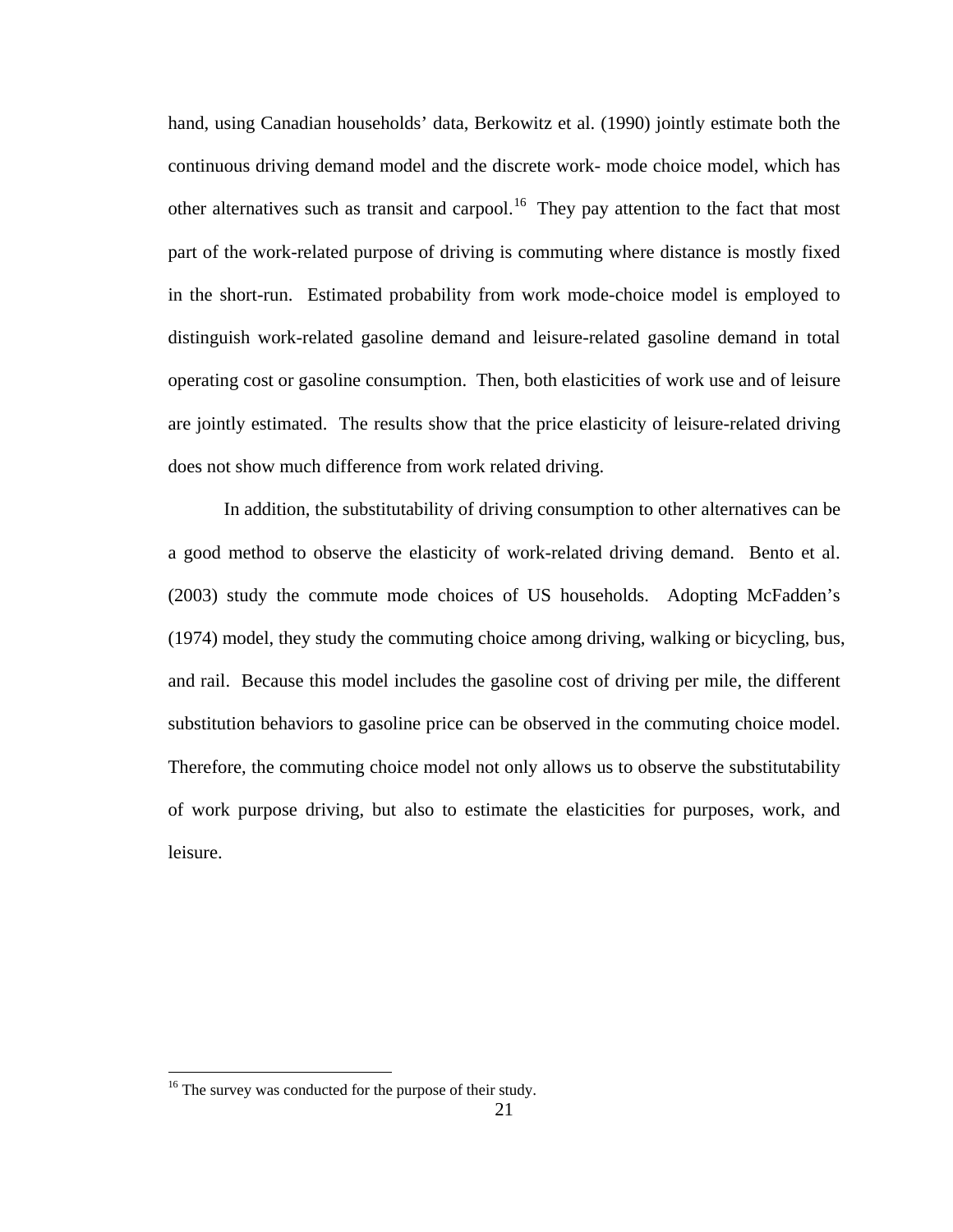### **3. The Model**

Based on the household production theory, which is generally accepted for gasoline demand studies, the gasoline consumption by itself does not directly involve households' utility. Rather, the households' utility will be affected by Vehicle Miles Traveled (*VMT*), where *VMT* is the final consumption service provided by gasoline used by vehicles. Therefore, our study treats the *VMT* as a consumption commodity and the household vehicle as capital. In other words, the household utility function contains *VMT* as one of commodities, and this utility function will be conditional on the vehicle choice since *VMT* per gallon of gasoline varies depending on the vehicle choice. Using household conditional indirect utility function, this section describes both how households decide on their vehicles and how their conditional demand for *VMT* is determined. In addition, this section also shows how these decisions should be connected for consistent estimation. In the process, our study uses methods developed by Goldberg (1998) and West (2004). These models were originally built by Dubin and McFadden's (1984) and Goldberg (1998) and West (2004) modified them.

The first model in this section is the discrete vehicle choice model. In this model, the household is assumed to maximize its indirect utility through the vehicle choice. Each household makes one particular vehicle choice  $j$ , from the alternative vehicle choices, {*1, 2,…, J*} by comparing the underlying utilities. This can be expressed as

$$
U_j = \max(U_1, U_2, \cdots, U_J) \tag{3.1}
$$

This indicates that the actual choice made by the household is assumed higher than any other alternative. Its probability to choose is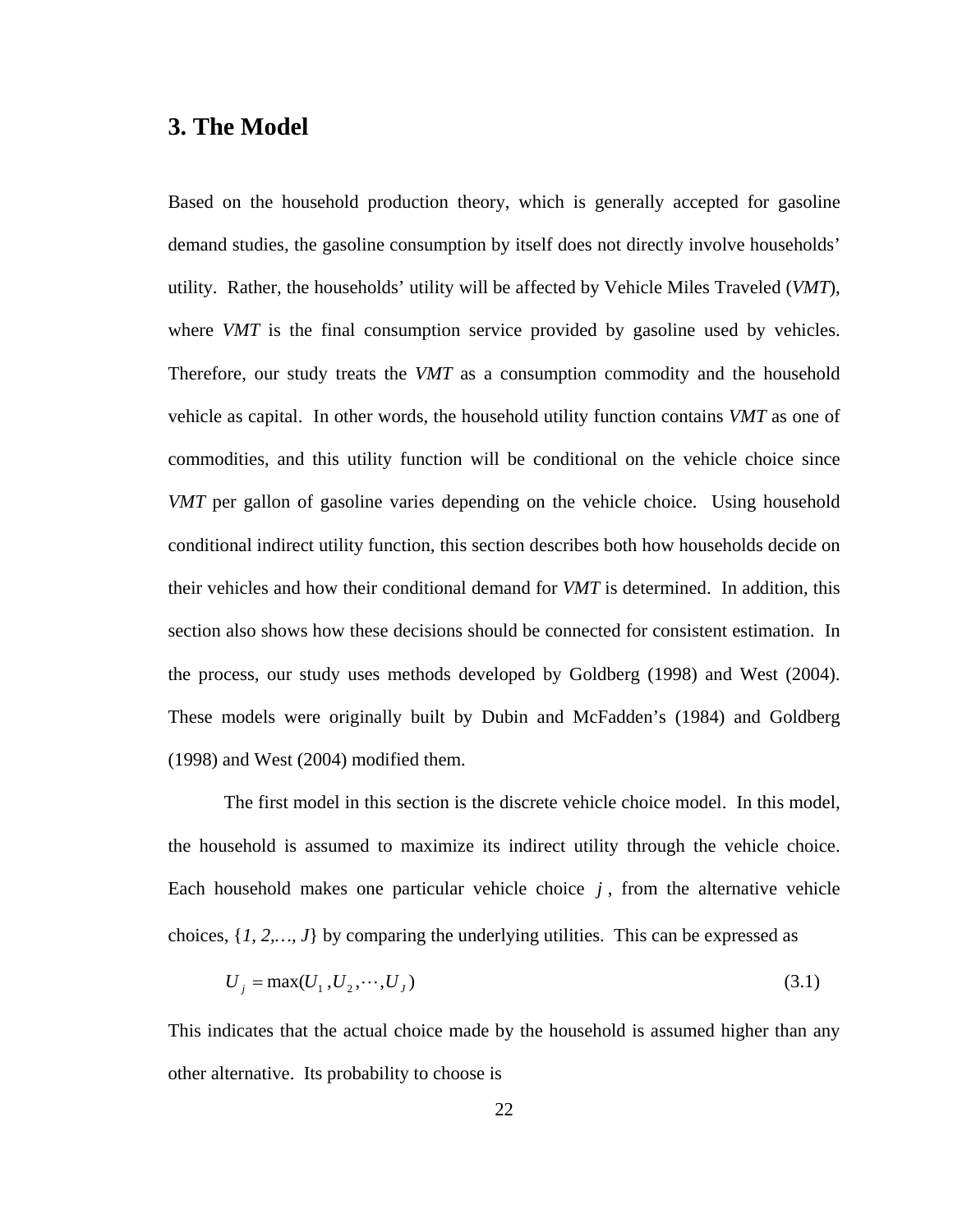$$
P_j = \text{Prob}(U_j > U_k \text{ for all } j, j \neq k) \tag{3.2}
$$

To estimate this probability, the set of alternative vehicle choices should be specified. Our study assumes that each alternative choice is composed of the number of vehicles owned *n* , the age of vehicle *a* , and the type of vehicle *t* . This portfolio is expressed as  $(n, a, t)$  to indicate each alternative choice *j*. The portfolio decision is then classified into two levels to ensure that the Independence from Irrelevant Alternatives (IIA) assumption holds, which indicates that the odds ratios of  $P_i / P_k$  are independent from any other alternatives. In particular, households decide how many vehicles they own *n* at the first step, which means that *J* alternatives are nested into *N* subgroups,  $n = \{0, 1, \ldots, N\}$  on the first nest. Then, the households decide the combinations of vehicle ages and types  $(a, t)$  on the second nest conditional on the number of vehicles *n* chosen from the first nest. Thus, the joint probability of the alternative  $(n, a, t)$  to be chosen is decomposed as

$$
P_j = P_{n,a,t} = P_n P_{a,t|n}
$$
\n(3.3)

where  $P_{n,a,t}$  is the joint probability that a household chooses  $(n, a, t)$ ,  $P_n$  is the marginal probability that *n* is chosen and  $P_{a,t|n}$  is the probability that  $(a, t)$  is chosen conditional on *n* . This specification is based on the reason that the *VMT* demand of a household, which is the main concern in this study, varies more with the number of vehicles, their age and type rather than by other vehicle characteristics, where number of vehicles varies more than vintage and types.<sup>[1](#page-31-0)7</sup> Therefore, nesting these important characteristics in this

<span id="page-31-0"></span> $17$  More details on the classifications are shown in section 4.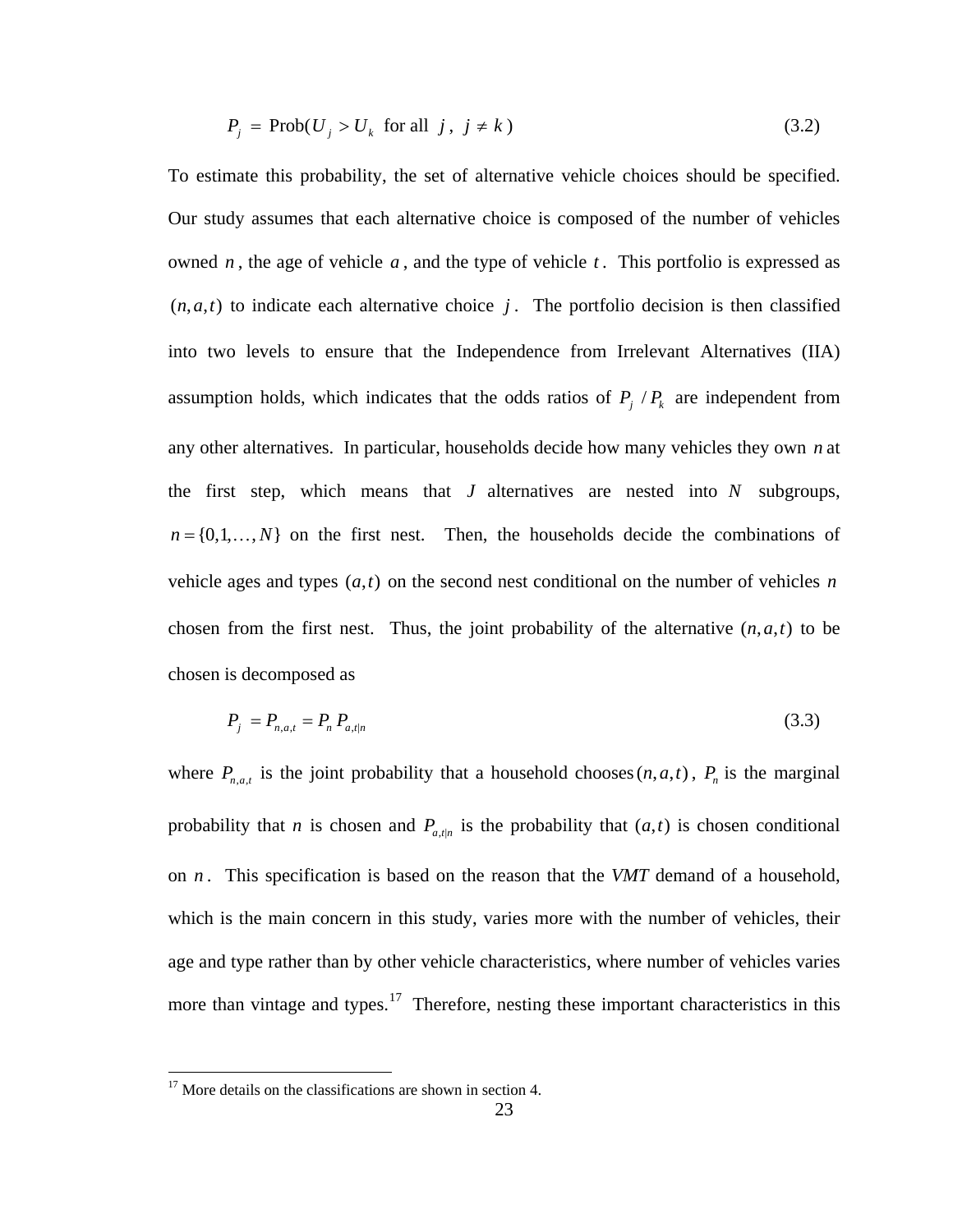way enables us to relax the IIA assumption. Finally, the probability is estimated by a nested logit model, developed by McFadden (1978), as follows,

$$
P_n = \frac{e^{X_n \chi + \lambda_n I_n}}{\sum_{n=1}^N e^{X_n \chi + \lambda_n I_n}} \text{ and } P_{a,t|n} = \frac{e^{Z_{a,t|n}\gamma}}{\sum_{j=1}^J e^{Z_{a,t|n}\gamma}}
$$
(3.4)

where inclusive value for the *n* th nest is  $I_n = \ln \sum e^{Z_{a,i}}$ 1  $\ln \sum_{n}^{\infty} e^{Z_{a,\text{min}}}$  $\frac{J_n}{\sqrt{2}}$  *Z n j*  $I_n = \ln \sum e^{Z_{a,\text{d}|n}}$  $=\ln \sum_{j=1}^{\infty} e^{Z_{a,j|n}\gamma}$ ,  $X_n$  and  $Z_{a,t|n}$  are vectors of

explanatory variables on the first and the second levels, and  $\chi$ ,  $\gamma$  and  $\lambda_n$  are parameters.[1](#page-32-0)8

 The second part of the section presents the household continuous *VMT* demand model. Households are assumed to maximize their utility through *VMT* consumption, given their vehicle choice alternative  $j$ . The functional form of household conditional indirect utility is specified first, and then the household conditional *VMT* demand is derived from the utility function. As mentioned earlier, this study just follows theatrical approaches from previous studies. In particular, we borrow the specified form of the conditional utility as well as the way to derive the demand and to connect it with the discrete choice from West (2004). Specified conditional indirect utility is expressed as

$$
U_j = (\alpha_0^j + \frac{\alpha_1}{\beta} + \alpha_1 p_j + H\delta + \beta(y - r_j) + \eta)e^{-\beta p_j} + \varepsilon_j
$$
\n(3.5)

where  $p_i$  is the price per  $VMT_i$ ; in other words, it is the operating cost per mile for the vehicle portfolio *j* . *H* is a vector of household characteristics, *y* is household annual total income,  $r_j$  is the annualized life cycle cost of the vehicle portfolio *j* and  $\alpha_0^j$  is a

<span id="page-32-0"></span><sup>&</sup>lt;sup>18</sup> The parameter  $\lambda_n$  indicates the correlation of errors for the alternatives in the same nest, N (McFadden, 1978).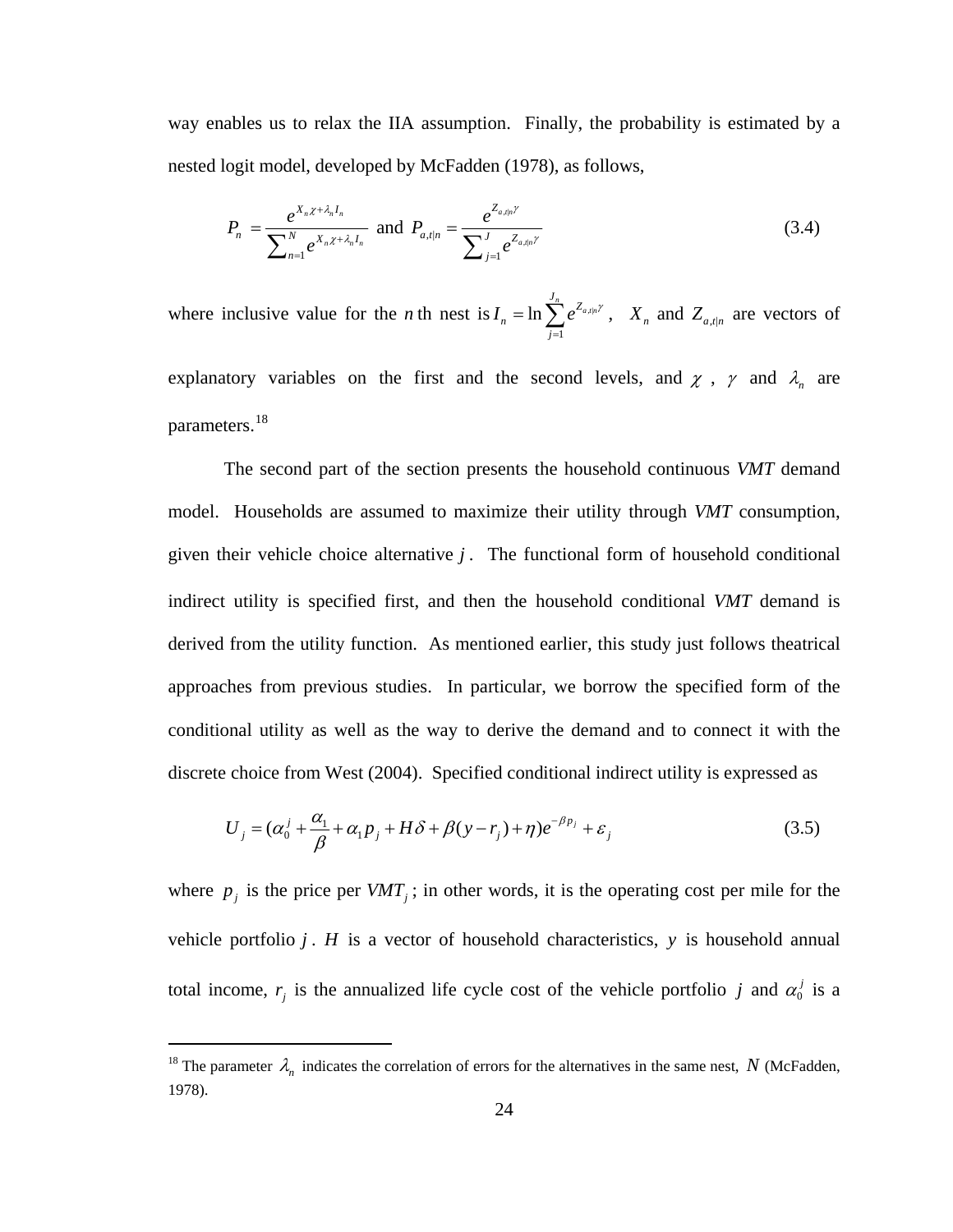constant for the *j* portfolio.  $\alpha_1$ ,  $\beta$  and  $\delta$  are parameters and  $\eta$  and  $\varepsilon_j$  are unobserved characteristics for the households and vehicle portfolio *j* . In addition, the annualized life cycle cost of the *j* vehicle portfolio  $r<sub>i</sub>$  is assumed to include two types of costs; one is the annual operating cost,  $p_j q_j$ , and the other is the rental cost,  $r_j$ , as follows,

$$
r_j = p_j q_j + r_{rj} \tag{3.6}
$$

where  $q_i$  is the typical annual *VMT* by the household of vehicle portfolio *j* and  $r_i$  is the rental cost of vehicle portfolio *j* .

Before deriving the demand equation from this utility function, recall the discrete vehicle choice model, which applies to this specific function. The function (3.5) can be rewritten as

$$
U_j = V_j(p_j, H, y - r_j) + \eta e^{-\beta p_j} + \varepsilon_j
$$
\n
$$
(3.7)
$$

where  $V_j(p_j, H, y - r_j)$  is an observed part and  $\eta e^{-\beta p_j} + \varepsilon_j$  is an unobserved part of the utility. In order to employ the nested logit model that has been discussed earlier, the unobserved part,  $\eta e^{-\beta p_j} + \varepsilon_j$ , should be independently distributed according to type I extreme values.<sup>[1](#page-33-0)9</sup> Although the error term  $\varepsilon$ <sub>*i*</sub> is assumed to be independently distributed according to type I extreme value distribution, the generalized extreme value assumption is not guaranteed for the entire unobserved part due to the first component of the error,  $\eta e^{-\beta p_j}$  which, varies based on  $p_j$ . Therefore, Taylor series expansion around the mean

<span id="page-33-0"></span> $19$  According to McFadden (1974), the conditional logit model requires that the error term be distributed independently identically with the extreme value distribution.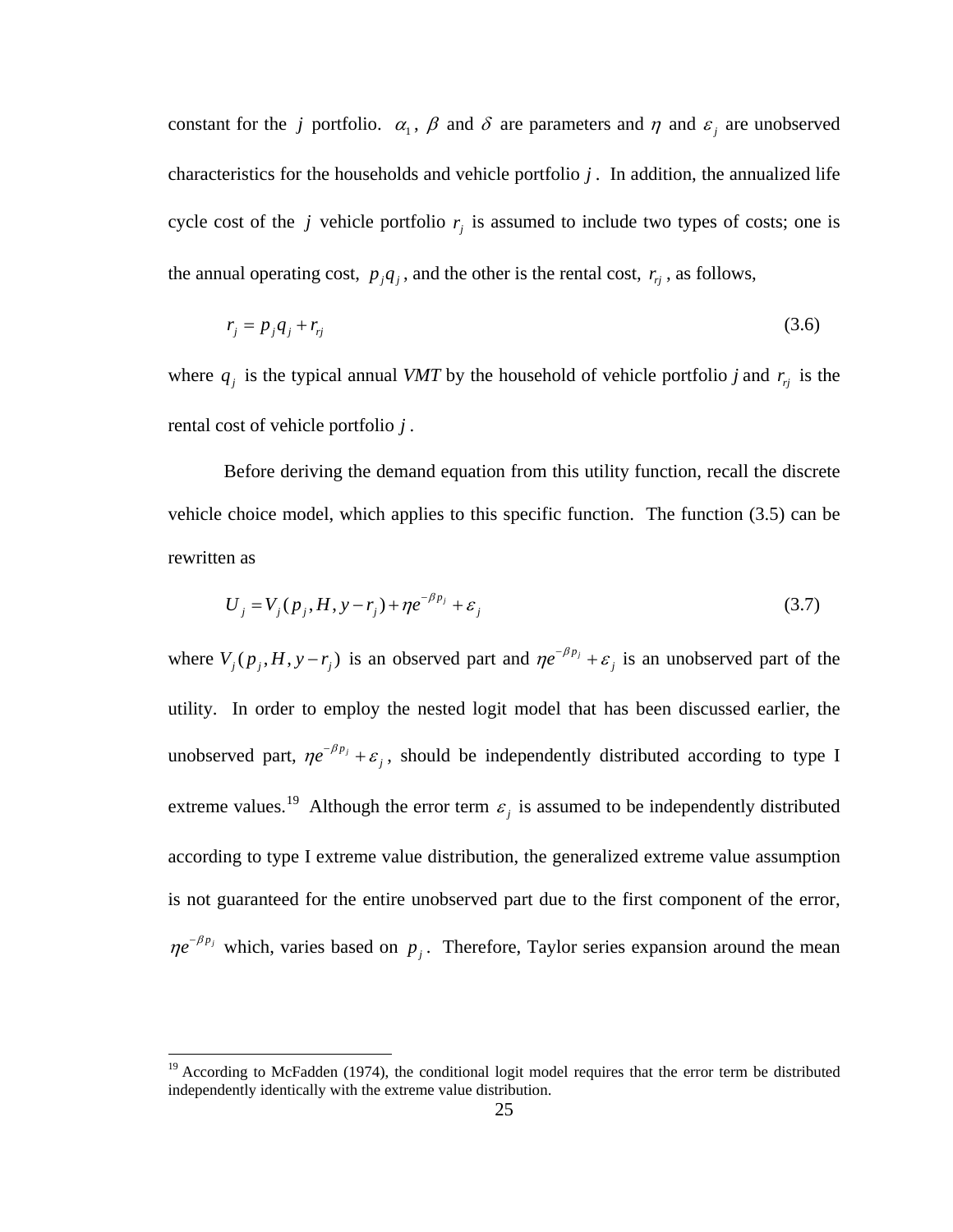price per *VMT<sub>i</sub>* is applied to eliminate  $\eta e^{-\beta p_j}$ , following previous studies.<sup>[20](#page-34-0)</sup> As a result,  $\eta e^{-\beta \bar{p}}$  is not affected by vehicle choice. We have the function expressed as  $U_i = V_i(p_i, H, y - r_i) + \varepsilon_i$ . The probabilities discussed earlier can be estimated by the nested logit model under the generalized extreme value assumption on  $\varepsilon_i$ .

Reverting back to the continuous model, the conditional demand function can be derived from the specified conditional indirect function, (3.5), using Roy's identity. The demand for *VMT*, conditional on the vehicle portfolio choice *j* is

$$
VMT_j = -\frac{\partial U_j/\partial p_j}{\partial U_j/\partial y} = q_j + \alpha_0^j + \alpha_1 p_j + H\delta + \beta(y - r_j) + \eta.
$$
 (3.8)

For the estimation purposes, this conditional demand, given the vehicle portfolio  $j$ , can be expressed with indicators as follows,

$$
VMT_j - q_j = \sum_{i \in J} \alpha_0^i \psi_{ji} + \alpha_1 \sum_{i \in J} p_i \psi_{ji} + H \delta + \beta (y - \sum_{i \in J} A O C_i \psi_{ji}) - \beta \sum_{i \in J} r_i \psi_{ji} + \eta
$$
 (3.9)

where  $\psi_{ji}$  is the indicator of vehicle portfolio, which is equal to 1 when  $j = i$ . *AOC<sub>i</sub>* is the annual operating cost of vehicle portfolio, which represents  $p_i q_i$ . This equation would be the final form of the consistent estimation for the *VMT* demand if the possibility of correlation between the indicator  $\psi_{ji}$  and the error term  $\eta$  was excluded. Unfortunately, it is not reasonable to expect that households do not have any unobserved factor that affects both *VMT* demand and vehicle choice decisions. Therefore, this study allows the possibility of correlation. The error term  $\eta$  can be decomposed into two parts as follows,

1

<span id="page-34-0"></span> $20$  This approach is first suggested by Mannering and Winston (1985). Goldberg (1998) and West (2004) follow their approach.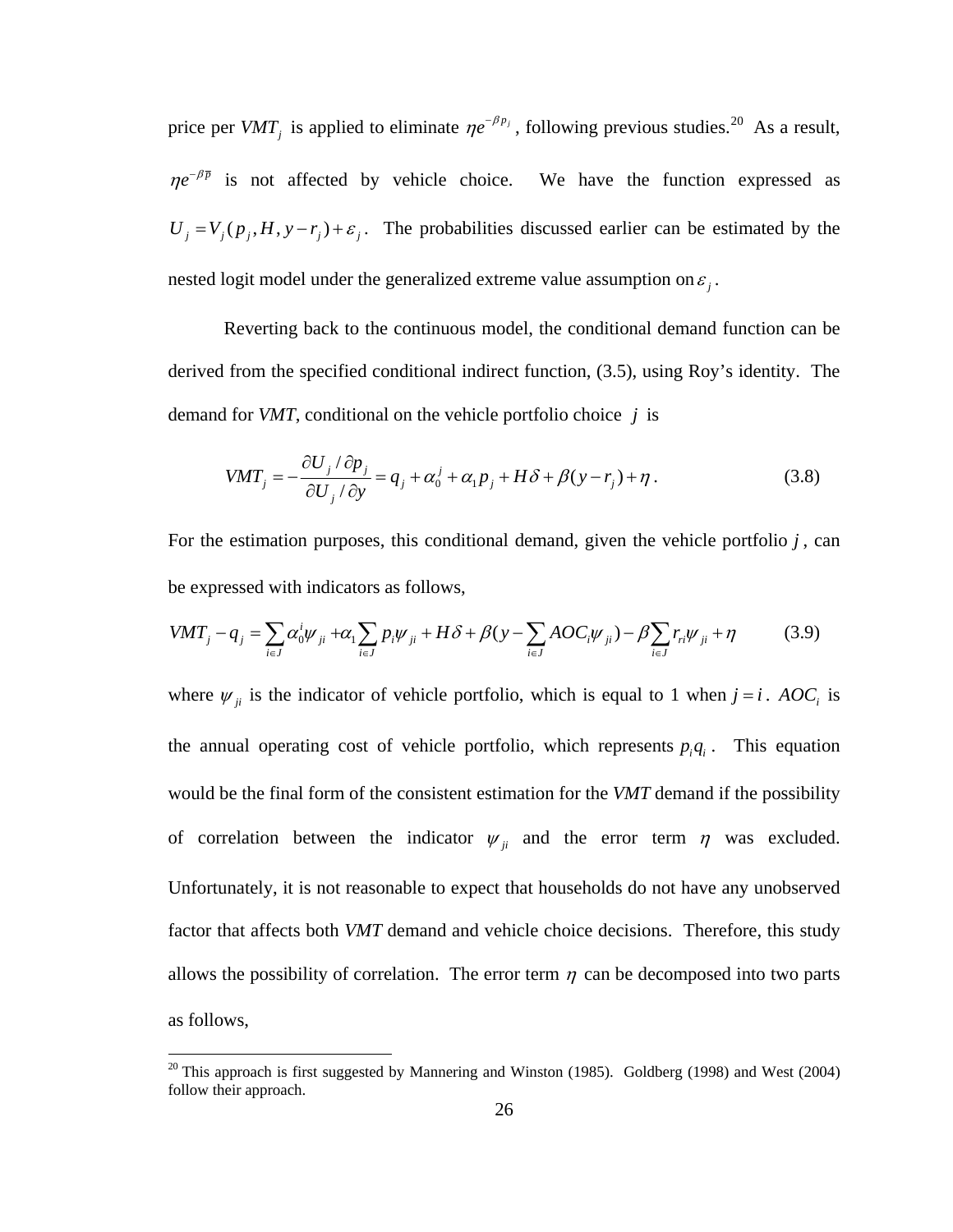$$
\eta = E(\eta \mid j) + \xi \tag{3.10}
$$

where  $E(\eta | j)$  is the conditional expectation of  $\eta$ , given the vehicle portfolio *j*.  $\xi$  is an error term that is independent from vehicle choice. Dubin and McFadden (1984) provide the solution for  $E(\eta | j)$  if the probabilities are assumed a conditional logit:

$$
E(\eta \mid j) = \sum_{i \neq j}^{J} \left[ \frac{\rho_i \sqrt{6\sigma^2}}{\pi} \right] \left[ \frac{P_i \ln P_i}{1 - P_i} - \ln P_j \right]
$$
(3.11)

where  $\rho_i$  is a correlation of  $\eta$  with  $\varepsilon_i$ , and  $\sigma^2$  is an unconditional variance of  $\eta$ . In order to apply the correction term into our model, we fortunately do not need to know  $\rho_{i} \sqrt{6\sigma^{2}}$  $\frac{1}{\pi}$ . In a logit model, since probabilities are estimated based on utility differences and not absolute values, any unobserved factor that increases the relative utility from one of the vehicle choices must decrease the relative utility from other alternatives by the same amount. Therefore,  $\rho_i$  is necessarily equal to  $-\rho_j$  (Train, 1986). Finally, the equation including this correction term for the estimation can be expressed as follows,

$$
VMT_j - q_j = \sum_{i \in J} \alpha_0^i \psi_{ji} + \alpha_1 \sum_{i \in J} p_i \psi_{ji} + H \delta + \beta (y - \sum_{i \in J} A O C_i \psi_{ji}) - \beta \sum_{i \in J} r_{ri} \psi_{ji}
$$
  
+ 
$$
\theta \sum_{i \neq j}^{J} \left[ \frac{\hat{P}_i \ln \hat{P}_i}{1 - \hat{P}_i} + \ln \hat{P}_j \right] + \xi
$$
(3.12)

where  $\theta$  is the parameter containing  $\frac{\rho_i \sqrt{6\sigma^2}}{2\sigma_i^2}$  $\frac{\partial \sigma}{\partial x}$  and  $\hat{P}_i$  and  $\hat{P}_j$  are the estimated

probabilities from the discrete vehicle choice model. This estimation equation gives us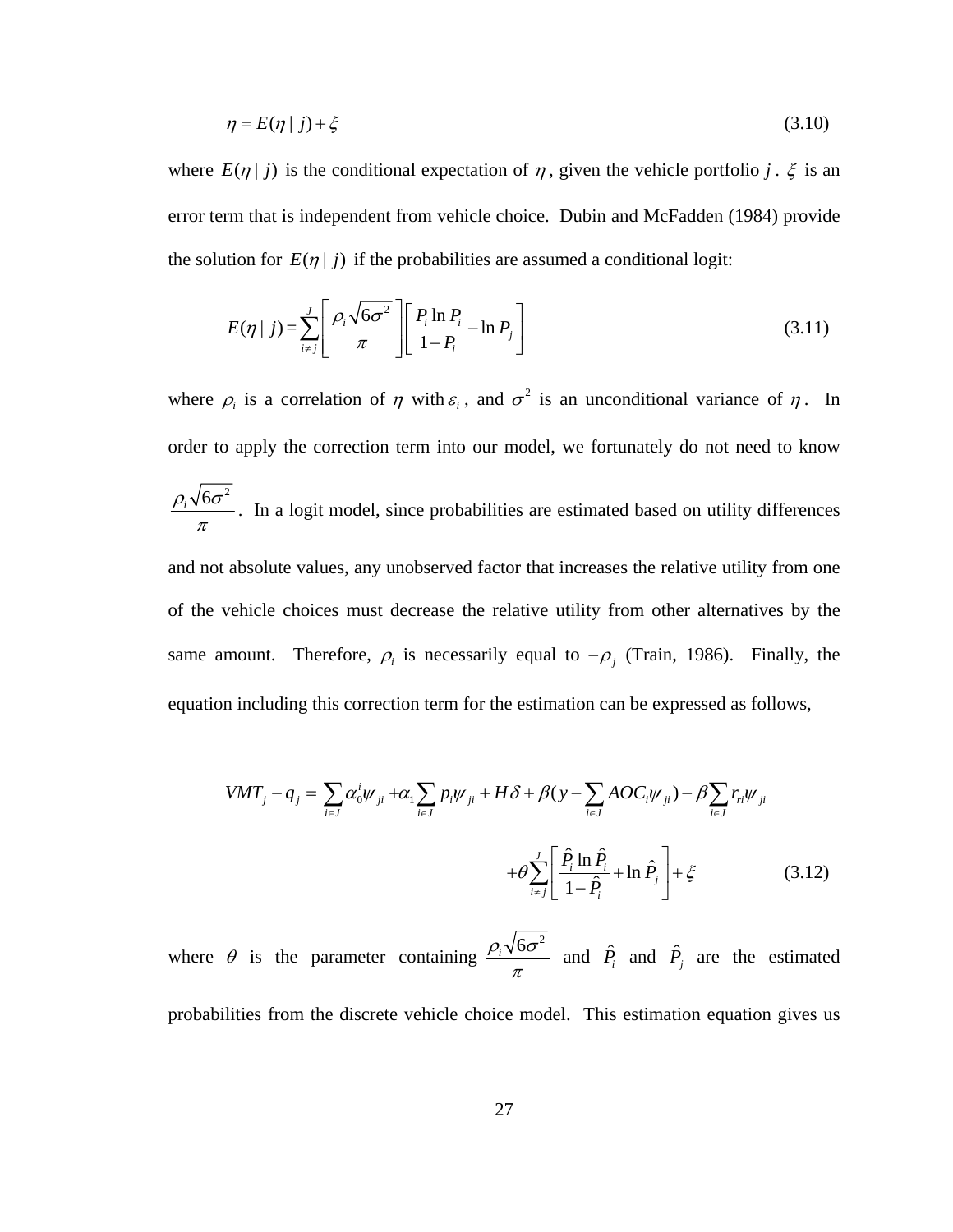consistent results by allowing and correcting the possibility of the correlation between the discrete vehicle choice and the continuous *VMT* demand.

 In addition, our study analyzes heterogeneous behaviors of household depending on their income levels within each public transit supply areas. Therefore, the equation  $(3.12)$  $(3.12)$  $(3.12)$  includes an interaction term between the price of *VMT* and net income.<sup>21</sup>

<span id="page-36-0"></span> $21$  Including the interaction term may give rise to a discord between the final estimation and the specified utility function this section has discussed (West, 2004).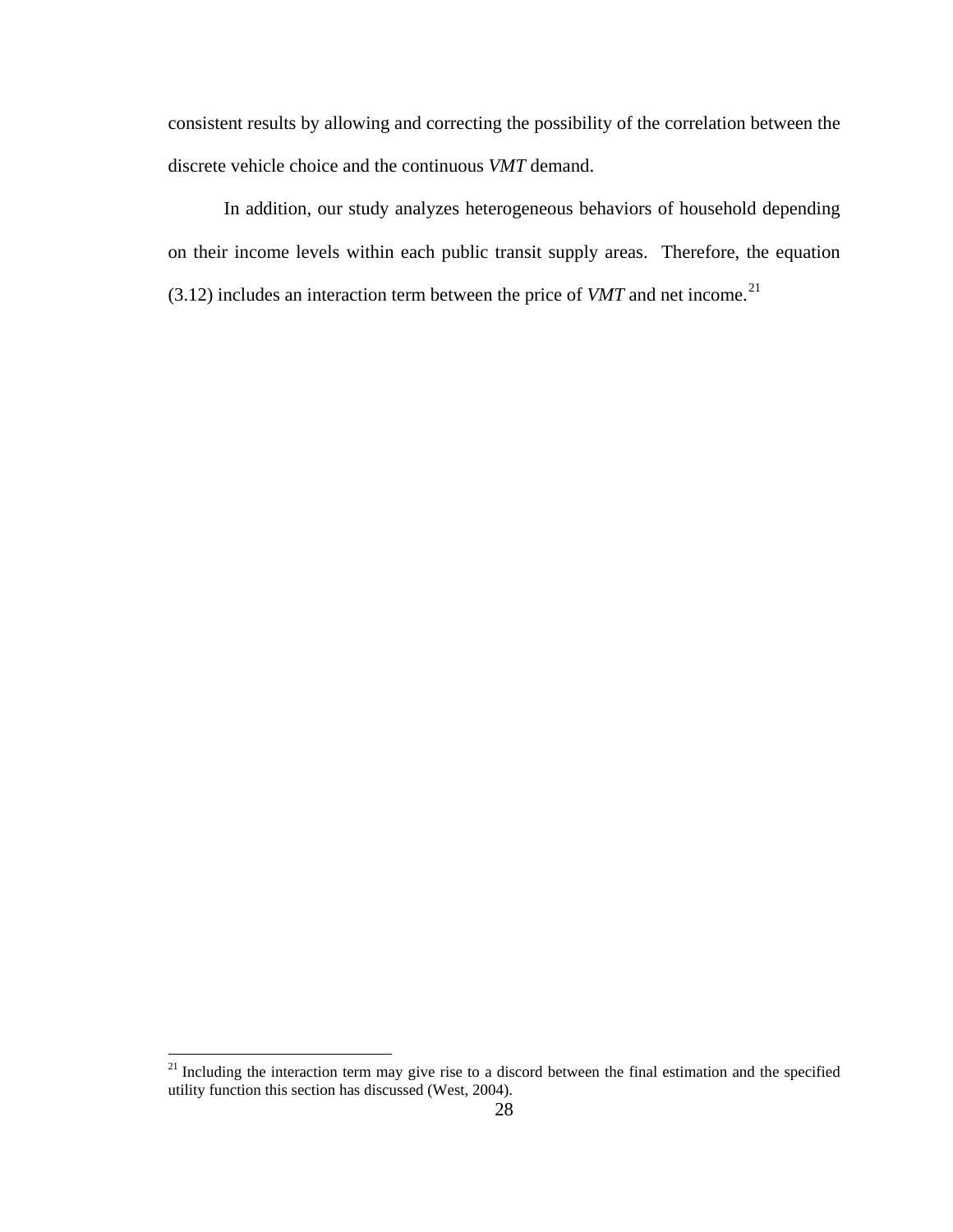# **4. Data and Summary Statistics**

# **4.1 Data Description**

In order to analyze the effects of gasoline tax through various responses of households, our study employs reliable datasets on households, vehicles, and residential areas. Eight sources of data from different agencies are collected and merged.

### **4.1.1 Household Characteristics**

 $\overline{a}$ 

The primary data for our empirical analysis is drawn from the 2001 National Household Travel Survey (NHTS) conducted by the U.S. Department of Transportation from March [2](#page-37-0)001 through May 2002.<sup>22</sup> This survey is an updated series of both the Nationwide Personal Transportation (NPTS) and American Travel Survey (ATS), which have broadly been used for studies on the travel behaviors of Americans.<sup>[2](#page-37-1)3</sup> Although the 2001 NHTS is a cross-sectional survey, which does not contain any household behavior change of a household over time, it does provides the most recent and detailed micro data on the travel behavior and characteristics of American households.

The data is collected through household and personal interviews, and odometer readings. [24](#page-37-2) Participants are selected by a random-digit dialing procedure from the

<span id="page-37-0"></span> $22$  The retail gasoline price in this period of the survey was relatively stable. The average price of retail gasoline price during the survey was about \$1.32 and the standard deviation was 0.18. See figure A1 in the appendix.

<span id="page-37-1"></span> $^{23}$  NPTS was conducted in 1967, 1977, 1983, 1990, and 1995, and ATS was conducted in 1977 and 1995.

<span id="page-37-2"></span><sup>&</sup>lt;sup>24</sup> Odometer readings are collected at two points during the survey with at least two-month interval between the first and the second interviews. The NHTS provides two types of vehicle miles traveled (*VMT*), annual miles reported by interviewees, and the estimated annual miles based on odometers between two interviews,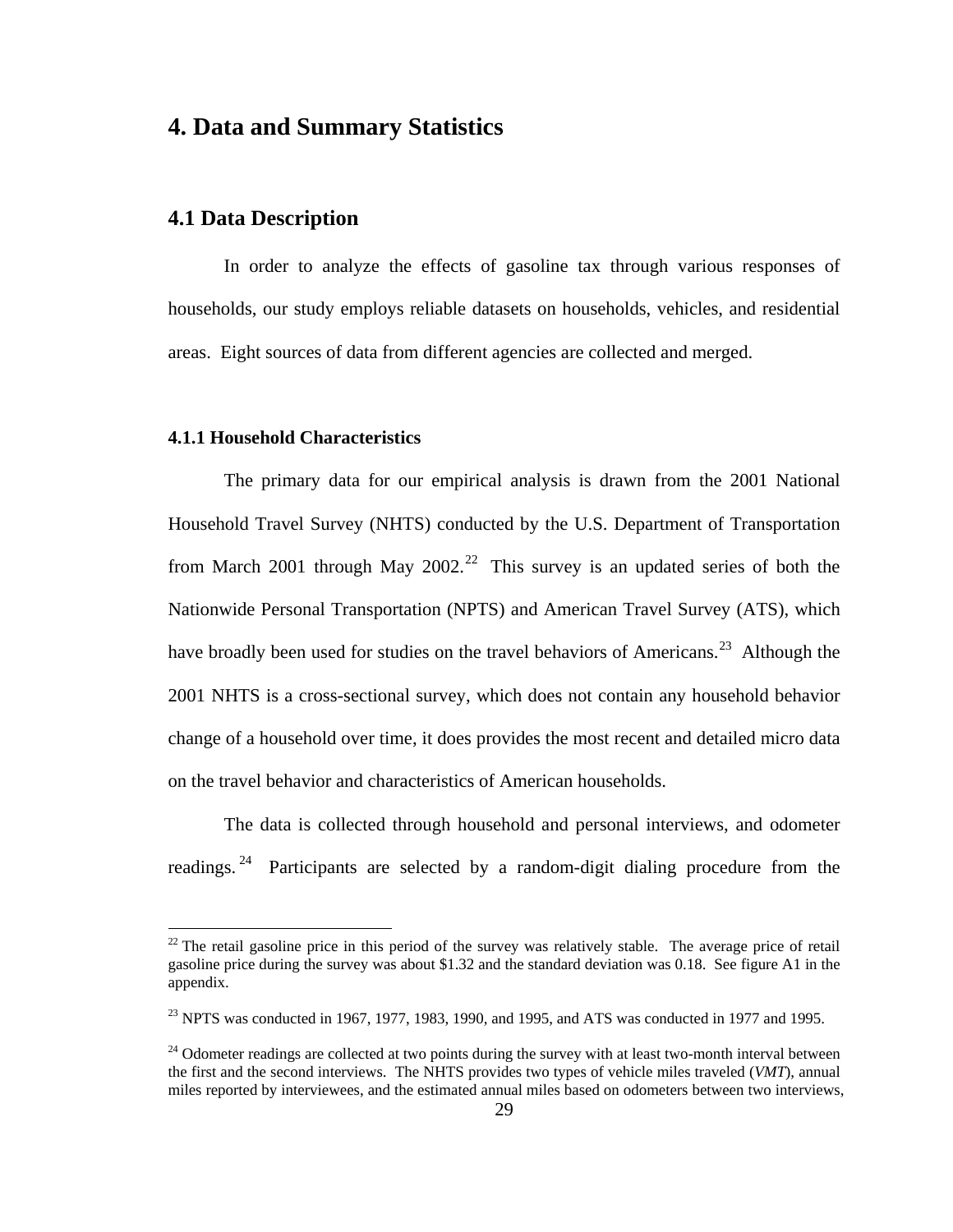nationwide non-institutionalized population of the US. Interview questions include details of household and personal characteristics, vehicle attributes, and daily and longdistance trips. In particular, the dataset includes the crucial information needed to estimate the parameters in both the vehicle choice model and *VMT* decision model discussed earlier. It includes the annual vehicle miles driven, household annual income, fuel efficiency of vehicle, state of employment, and other demographic and geographic household characteristics.<sup>[2](#page-38-0)5</sup>

Since our model is based on a household maximization, the main dataset is constructed on a household unit basis. Our study uses 22,290 household observations after eliminating the observations that were missing information on the crucial variables and outliers from the total 69,817 households in the published dataset.<sup>[26](#page-38-1)</sup> In addtion, sampling weights provided by the NHTS at the household level are used for our estimates to adjust sampling errors.

Other than the data collected from household interviews, the NHTS has added more information from different data sources on vehicle attributes and the location for

household and personal characteristics, vehicle attributes, location, weather, etc. Our study employs the annual miles that interviewees report if available, otherwise, use the estimated annual miles instead. 43,163 vehicles have self-reported *VMT* out of 53,278 vehicles.

<span id="page-38-0"></span><sup>&</sup>lt;sup>25</sup> Annual income is reported in ranges, not in actual amounts. Therefore, midpoints of each income interval are taken and assigned to each household. For the highest income range, the average annual income of households from the *Panel Study of Income Dynamics (PSID)* is used. Households whose income is higher than \$90,000 and who own less than two vehicles are taken from 2001 *PSID*.

<sup>&</sup>quot;The Panel Study of Income Dynamics is primarily sponsored by the National Science Foundation, the National Institute of Aging, and the National Institute of Child Health and Human Development and is conducted by the University of Michigan."

<span id="page-38-1"></span> $^{26}$  The observations that miss the crucial data are deleted, on annual *VMT*, annual income, gasoline price, the total public transit service miles in the residential areas and the number of adults in the household. In addition, households owning more than two vehicles are deleted (more details are shown in the following section 4.2). The vehicles whose annual miles are less than 300 miles or more than 60,000 miles are assumed outliers. See footnote 35 for more details.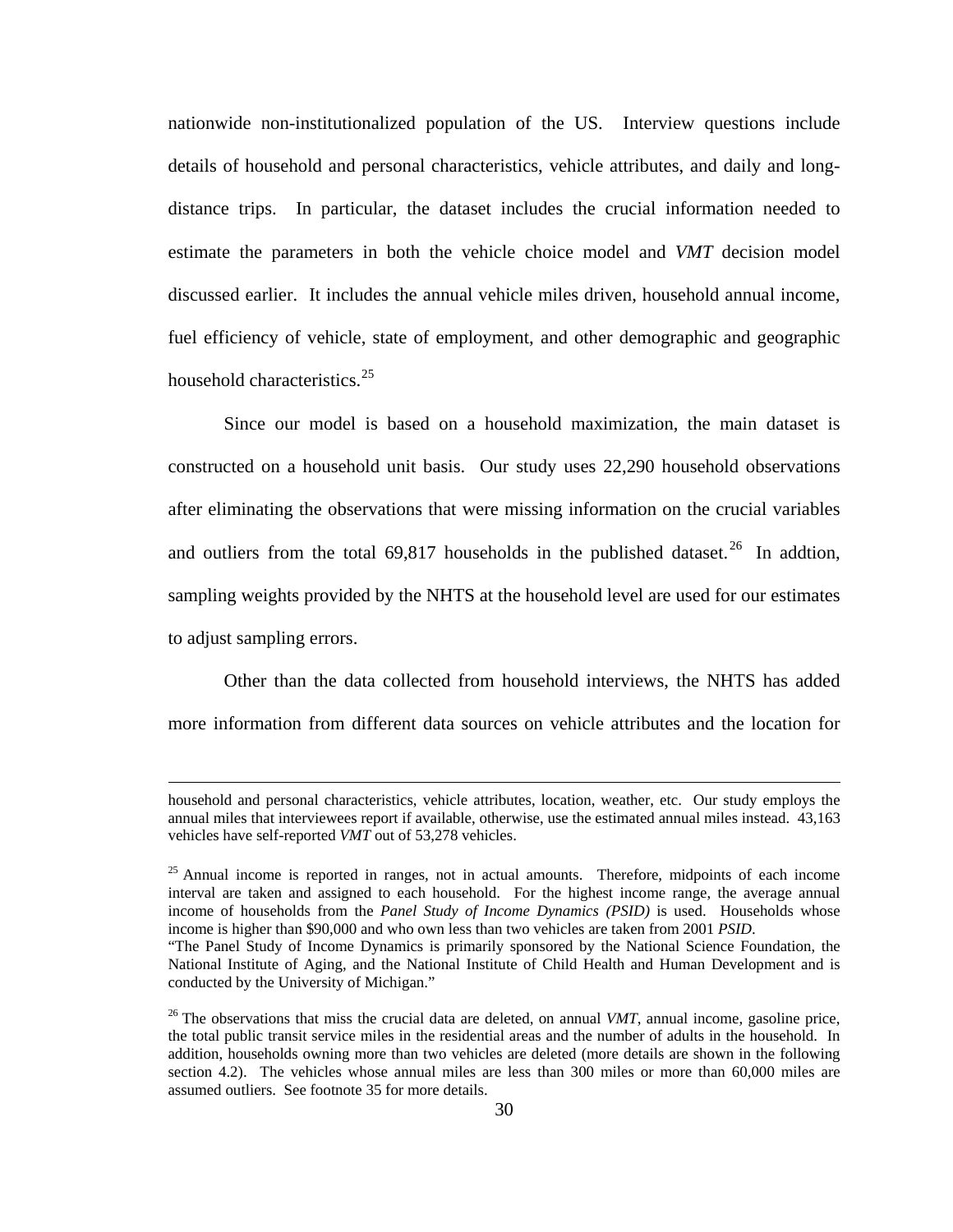each household such as fuel efficiency and average gasoline price for each state. However, some of this data is inappropriate for our analysis. Therefore, seven more sources of data from different agencies are collected and merged with the NHTS. Three sources of data contain the information on vehicle attributes, and four sources of data contain information on the household residential areas. The NHTS fortunately provides identifications of each vehicle and location for each household. It includes the name of makes, models, and years for each vehicle households own, and it has a name of MSA, CMSA, and state for the location of every household.<sup>[2](#page-39-0)7</sup>

#### **4.1.2 Vehicle Attributes**

1

Additional detailed data on vehicle attributes is taken from three different sources – Ward's Automotive Yearbook from 1976 to 2002, the National Automobile Dealers Association's (NADA) 2001 April Official Used Car Guide, and the National Transportation Statistics (NTS) 2002 published by Bureau of Transportation Statistics  $(BTS)$ .

Ward's Automotive Yearbook has been published every year since 1938 by Ward's communications. This yearbook includes detailed vehicle information for most vehicles in the US vehicle market. It has information on price, horsepower, fuel efficiency, and length for each vehicle. Our study use this information to estimate the used car price and the depreciation rate, accompanied with the used car price data drawn

<span id="page-39-0"></span><sup>&</sup>lt;sup>27</sup> Consolidated Metropolitan Statistical Area (CMSA) is the geographic classification defined by the U.S. Census Bureau. It has one or more MSA, which have strong social and economic links including commuting patterns. Metropolitan Statistical Area (MSA) is the geographic classification defined by the U.S. Census Bureau. It has one or more cities where the population is more than 50,000.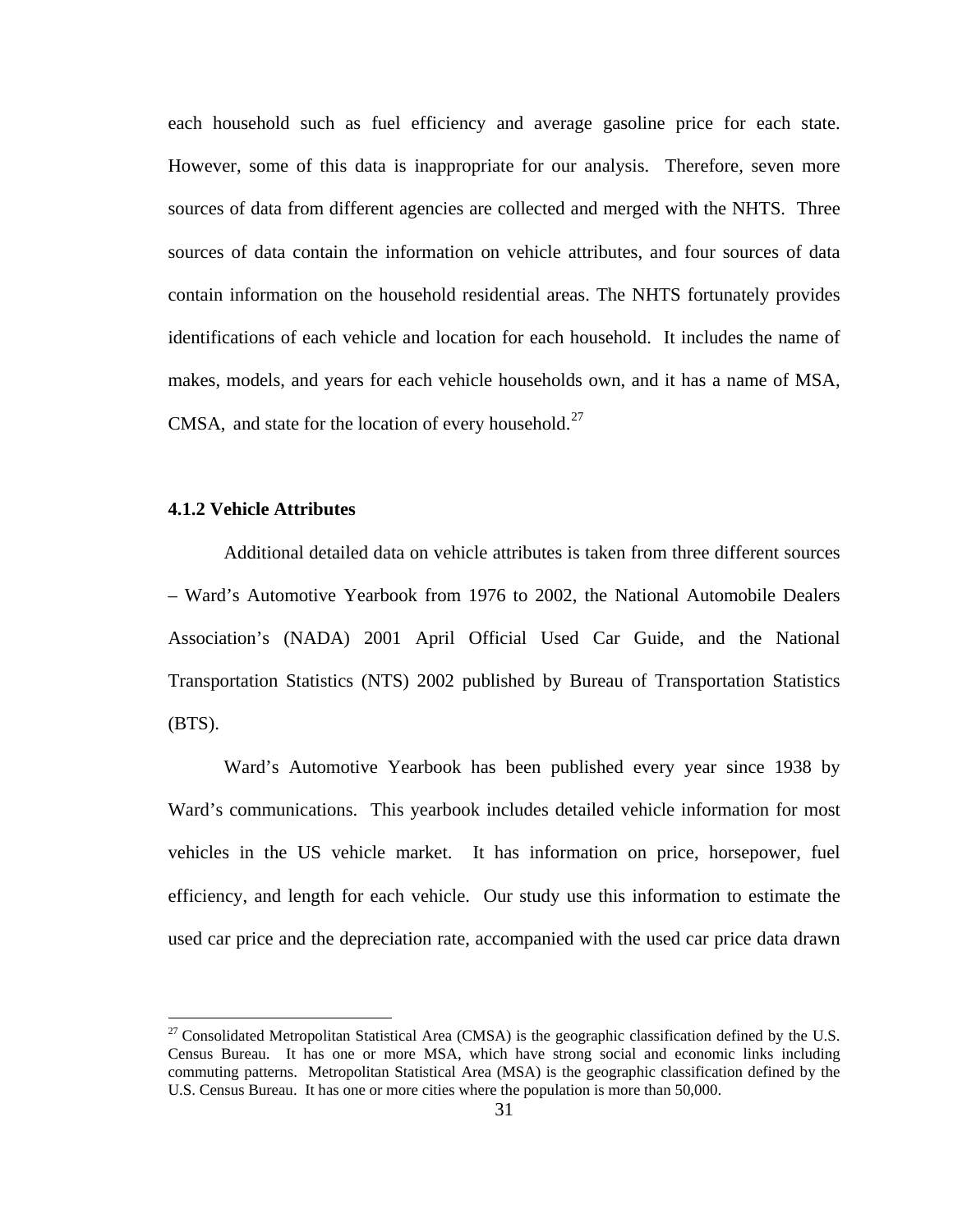from the 2001 April NADA Official Used Car Guide. [28](#page-40-0) The estimations of the used car price and the depreciation rate are necessary to compute the rental cost of each vehicle portfolio. In addition, fuel efficiency information is drawn from Ward's for the vehicles that the NHTS does not provide.<sup>[29](#page-40-1)</sup> These data are merged with the NHTS by matching up the identified variables – vehicle makers, year and model names.  $30$  $30$  In addition, data for average maintenance and tire cost based on vehicle year are provided by U.S. Department of Transportation, Bureau of Transportation Statistics (2002) to compute the *VMT* price with gasoline price and fuel efficiency.<sup>[31](#page-40-3)</sup>

#### **4.1.3 Residential Areas**

 $\overline{a}$ 

The data on household residential areas is collected from four different sources –

ACCRA Cost of Living Index, 2000 U.S. Census, National Transit Database (NTD) and

Highway Taxes and Fees, provided by the Federal Highway Administration (FHWA).

Although the NHTS provides the data on pre-tax state-level gasoline prices, our study instead uses the gasoline prices taken from the Cost of Living Index, published

<span id="page-40-0"></span> $^{28}$  NADA Official Used Car Guide is published by National Automobile Dealers Association. It includes eight years of used car prices for each specification of vehicles. Total number of the used car prices for the models from the NADA is 1,271 while the Ward's has 5,090 vehicle model entries.

<span id="page-40-1"></span> $29$  The 2001 NHTS includes fuel efficiency information, provided by the U.S. Environmental Protection Agency (EPA). These data are used if available; otherwise, the data on fuel efficiency from Ward's are used for the vehicles that the NHTS misses.

<span id="page-40-2"></span> $30$  The data from the Ward's is aggregated to merge with the NHTS because the most detailed vehicle information the NHTS has is the vehicle model. The classification of models by the NHTS ignores additional specifications each model could have such as the engine size (which are optional for some vehicles), trims (such as sedan and coupe), and other options. Vehicles could have different specifications of price, size, and performance depending on these differences. The specifications within each model are averaged for the data from the Ward's. In a similar way, used car prices from NADA are aggregated, after taking the basic option prices, to merge with others.

<span id="page-40-3"></span><sup>&</sup>lt;sup>31</sup> This is provided on "http://www.bts.gov/publications/national\_transportation\_statistics/2002/"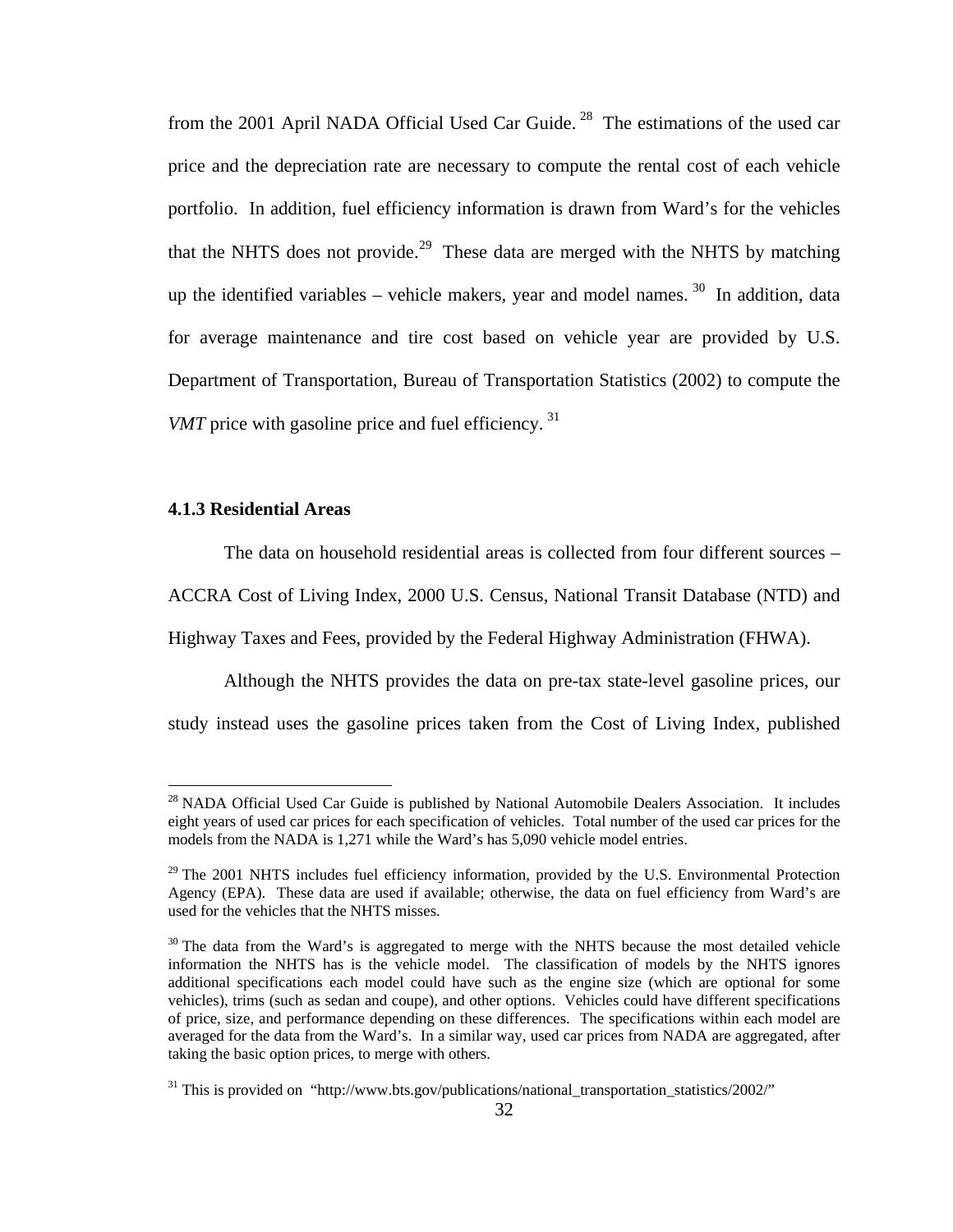quarterly by American Chamber of Commerce Researchers Association (ACCRA). It provides prices for consumer goods and services, which include the after-tax average price of regular unleaded gasoline for 302 U.S. urban areas. our study uses the average gasoline prices from the second quarter of 2001 to the first quarter of 2002, instead of state-level gasoline prices in 2001 NHTS. There are two reasons for this. First, since gasoline prices are one of the most crucial variables in our models – the variations in gasoline prices that households face, depending on location, should be reflected in the model or else the model would underestimate the price elasticities. Secondly, our study takes the different accessibility of transit systems into consideration, depending on households' residential areas, and ignores the variations in gasoline prices among the residential areas, which can overestimate the effects of public transit. Therefore, we take an average of the gasoline prices from the index within MSA and CMSA levels, which are the lowest geographic units for the NHTS households.

Other important information on household residential areas is taken from 2001 NTD. This dataset, reported by the Federal Transit Administration (FTA), includes financial and operating information for 534 public transit agencies.<sup>[32](#page-41-0)</sup> Our study uses this data on actual public transit vehicle miles and rail miles to measure the public transit supply in residential areas. The ferryboat agencies are excluded. As a result, 528 agencies remain in our sample. Then, to assign total annual transit miles to each household's residential area, annual service miles from all agencies are summed up within each MSA and CMSA level. Since 24 agencies serve more than one MSA or CMSA areas, for these agencies, we take an un-weighted average of the service miles

<span id="page-41-0"></span> $32$  See "http://www.ntdprogram.com/ntdprogram/pubs/dt/2001/DataTable01.htm" for more details.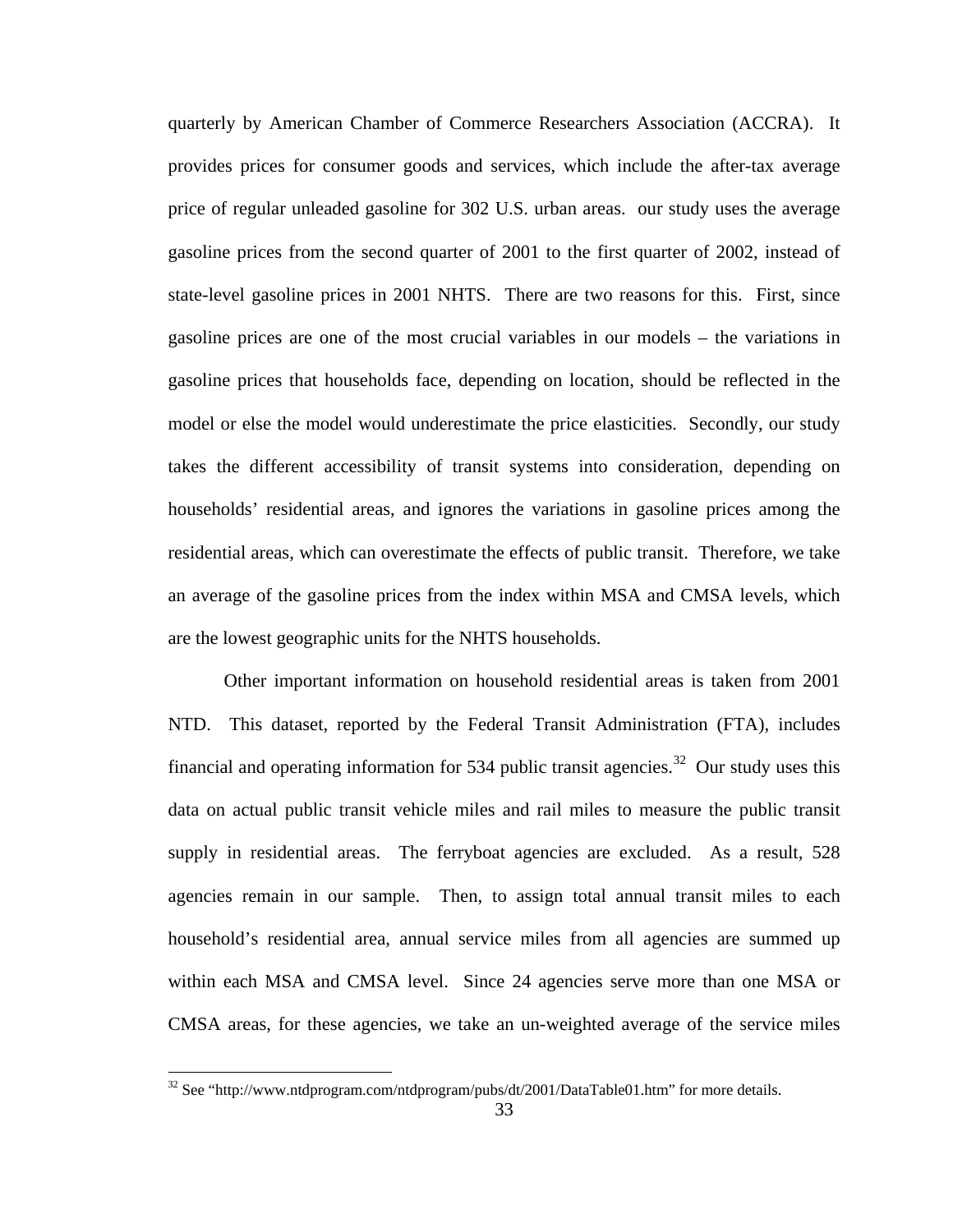according to the numbers of service areas, and allocate them to each MSA or CMSA. Along with the service miles, the data on the size of each area in square miles provided by the 2000 U.S. census is also used to measure the public transit supply in residential areas.

The last additional residential information is vehicle registration fees for each state. These data are provided by the Office of Highway Policy Information of the US FHWA.<sup>[33](#page-42-0)</sup> The vehicle registration fee according to the state of residence is assigned to each household.

## **4.2 Vehicle Choice Portfolios and Main Variables**

 Using the data described in the section 4.1, this section describes the vehicle choice portfolios and the main variables. In particular, the specified classifications of vehicle choice portfolios and the specified calculations for the main variables are shown to apply the model in section 3 to our sample.

#### **4.2.1 Vehicle Portfolios**

 $\overline{a}$ 

The vehicle choice portfolios are classified into 16 nested groups, depending on the number of vehicles per household, vehicle types, and vintage.<sup>[34](#page-42-1)</sup> This simplification of vehicle choice enables the model to sidestep the limitations of the data and the

<span id="page-42-0"></span> $33$  The website, http://www.fhwa.dot.gov/ohim/hwytaxes/2001, provides the Summary of State Motor-Vehicle Registration Fee Schedules for 2001.

<span id="page-42-1"></span> $34$  The most similar classification is shown in Feng et al. (2005). They classify the vehicle choice by the number of vehicles  $(0, 1, 2)$  and the type of vehicle (a Car and an SUV). In addition, they treat the vintage as a continuous variable.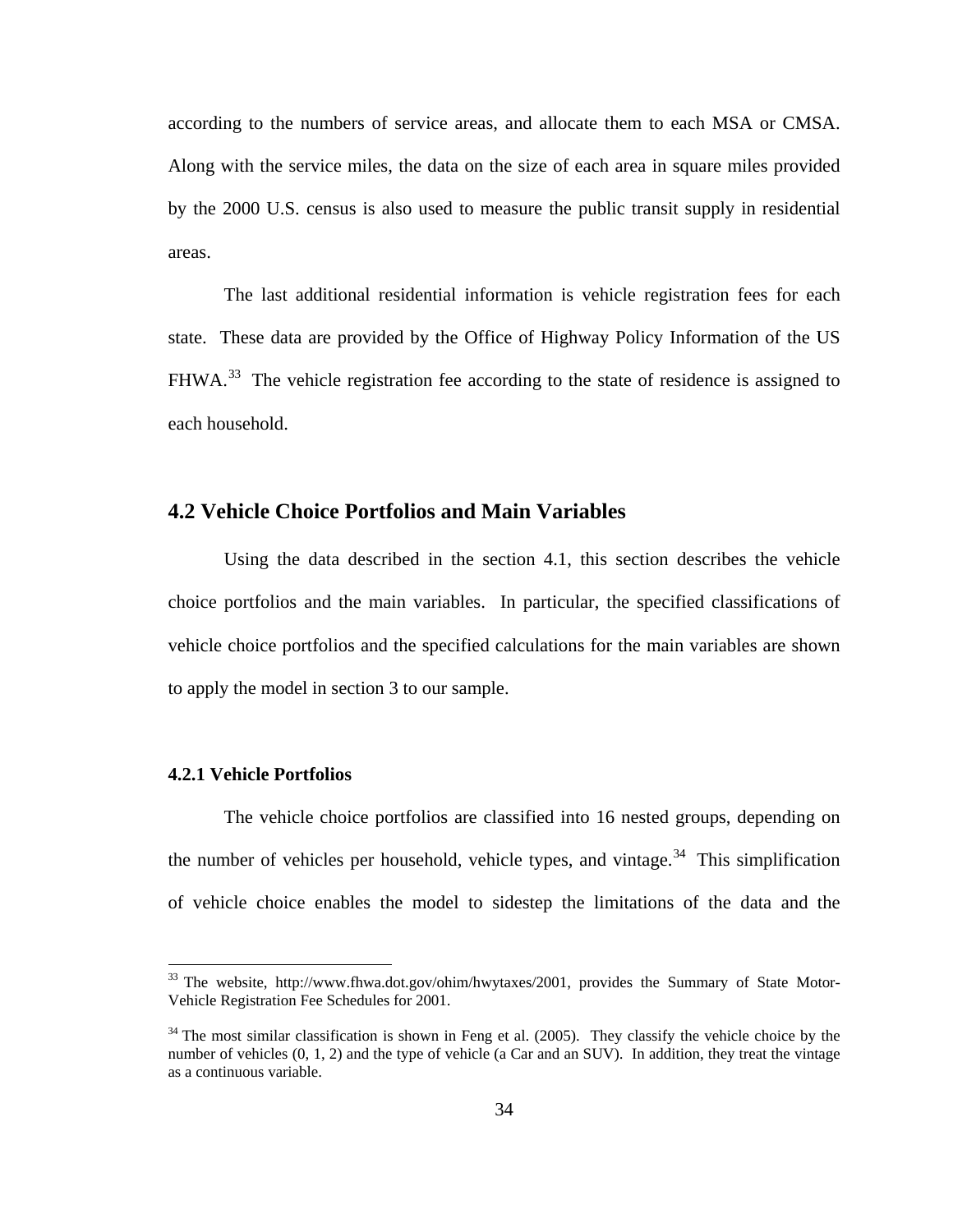complications of the regressions while capturing the most important determinants of vehicle attributes that affect the *VMT* demand decision.

Our sample shows that *VMT* varies mostly by the number of vehicles per household. Therefore, the first nest is classified by the number of vehicles,  $(0, 1, 2)$ .<sup>[35](#page-43-0)</sup> Then, within each number of vehicle choice, the second nest is classified by the combinations of the vehicle type and vintage, which are expected to affect *VMT* decision more than other vehicle attributes. Mostly, as Feng et al. (2005) mention, because of the different applications of Corporate Average Fuel Economy (CAFE) standards for cars and SUVs, two different vehicle types show a significant difference in fuel efficiencies.<sup>[36](#page-43-1)</sup> Therefore, the vehicles are classified into two types, (Sedans, SUVs). Second, along with the vehicle type, the vehicles are classified into three different vintage choices, (New, Medium, Old): New includes the vehicles newer than 1996; Medium vehicles are those between 1989 and 1996; and Old vehicles are older than 1989. For two vehicle households, we set vintage to that of the newer vehicle. For example, owing a 1999 Sedan and a 1985 SUV belongs to the portfolio, (New, Sedan and SUV). As a result, we

<span id="page-43-0"></span><sup>&</sup>lt;sup>35</sup> Our study only includes passenger cars and light trucks (other trucks, RVs, motorcycles and others are excluded). Also, the vehicles are excluded, whose annual miles are less than 300 miles or more than 60,000 miles since these vehicles could be owned for unusual purposes such as a collection or a business (Bento et al. (2005) exclude the vehicles below 100 miles or above 60,000 miles). Eliminating these vehicles, eighty percent of households in the sample own two or less vehicles. Following most previous studies, I exclude the households that have more than two vehicles due to the regression complications and the data limitation. As a result, as West (2004) mentions, the exclusion would cause the study to include more households in relatively lower income portions of the distribution because households whose incomes are higher tend to own more vehicles.

<span id="page-43-1"></span><sup>&</sup>lt;sup>36</sup> The fuel economy (MPG) regulation enacted in 1975. In our study, car means a passenger car and the SUV means a light truck including van, pickup truck and SUV. Figure A2 in the appendix shows the differences of average MPG for each vehicle type in our sample.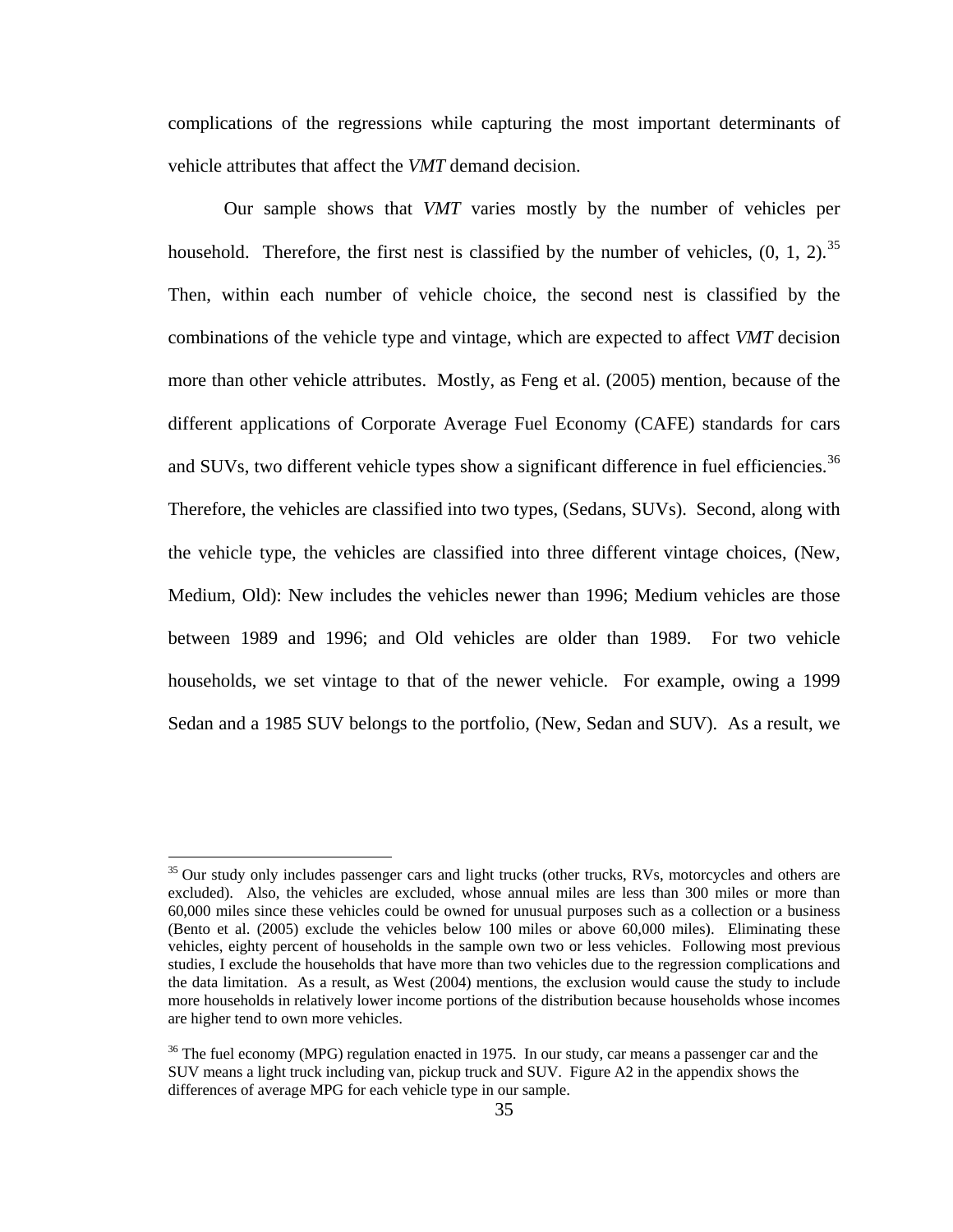have six combinations for single vehicle households, and nine combinations for two-vehicle households.<sup>[3](#page-44-0)7</sup>

#### **4.2.2 Main Variables**

1

The continuous *VMT* demand decision model discussed in section 3 is conditional on the particular vehicle portfolio choice. Therefore, some of variables in the model are first given by the choice of the vehicle and then vary across households depending on their characteristics. Following previous studies, these variables are calculated to represent both household and vehicle choice characteristics. We borrow the specifications of the rental cost, *VMT* price, and the typical annual *VMT* from Bento et al. (2005) and West (2004).<sup>[3](#page-44-1)8</sup> First, the calculation for the rental cost of *j* vehicle portfolio,  $r_{ri}$  is expressed as follows,

$$
r_{ij} = (1 + R)(D_j + F) \tag{4.1}
$$

where  $R$  is the real interest rate, 3.89 percent, which is also the average real 30-year T-bill yield in 2001,  $D_i$  is the real depreciation for the vehicle portfolio  $j$ , and  $F$  is the registration fee in the state level of household's residential area. For real depreciation, estimated used car prices in 2001 and the depreciation rate are used.<sup>[3](#page-44-2)9</sup> The fitted equation is as follows.

<span id="page-44-0"></span> $37$  This portfolio structure and significant differences in the main variables by the vehicle portfolios are shown in table A1 in the appendix.

<span id="page-44-1"></span><sup>&</sup>lt;sup>38</sup> Bento et al. (2005) have additional data on insurance cost and repair costs.

<span id="page-44-2"></span><sup>&</sup>lt;sup>39</sup> Since NADA does not contain the used car prices for every car in our sample, the estimated used car prices are used when the prices are missed. Otherwise, the prices from NADA are used.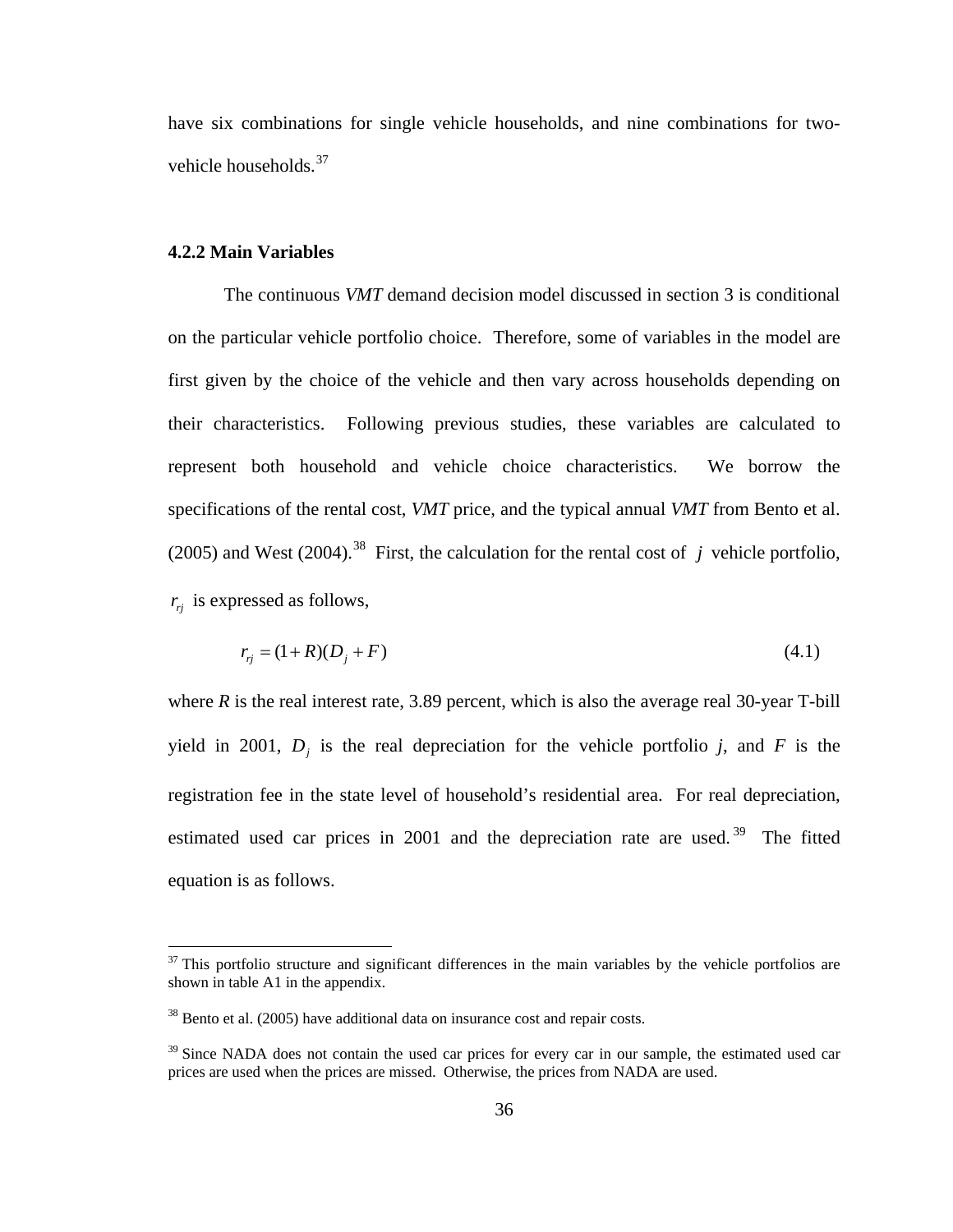| Cons.  | ln(price) | Vintage  | ln(HP) | ln(length) | ln(MPG)  | Luxury | Europe | Japan  | Van    | <b>SUV</b> | Pickup   |
|--------|-----------|----------|--------|------------|----------|--------|--------|--------|--------|------------|----------|
| 2.872  | 0.790     | $-0.160$ | 0.302  | $-0.359$   | $-0.320$ | 0.134  | 0.278  | 0.177  | 0.002  | -0.036     | $-0.054$ |
| (0.64) | (0.04)    | (0.003)  | (0.04) | (0.10)     | (0.06)   | (0.02) | (0.02) | (0.02) | (0.02) | (0.02)     | (0.03)   |

Table 1: Fitted Model for Used Car Price and Depreciation Rate Dependent Variable: ln (Used Car Price); (Standard Errors in parentheses)

The adjusted  $R^2$  is 0.92; Number of observations are 5,090.

*Note*: HP is horsepower; Luxury is equal to one if the vehicle make is Lincoln, Cadillac, Audi, BMW, Mercedes-Benz, Porsche, Acura, Infiniti, Lexus, or Land Rover. Europe and Japan are equal one if the vehicle make is originated in each area. Van, SUV, and Pickup are equal to one if the vehicle type belongs to those. Definitions of vehicle types used here are different from the main classification for the portfolios in our vehicle choice model. SUV includes Van, SUV, and pickup in the vehicle choice study.

The estimated used car prices are multiplied by the depreciation rate and then the average real depreciations are assigned to each portfolio. Second, the *VMT* price is specified as follows,

$$
p_j = \frac{p^{gas}}{MPG_j} + M_j + T_j \tag{4.2}
$$

where  $P<sup>gas</sup>$  is the average gasoline price within the MSA or CMSA level,  $MPG<sub>j</sub>$  is the unadjusted 55/45 combined fuel economy,  $M_i$  and  $T_i$  are the average costs of maintenance and tire per mile in portfolio  $j^{(4)}$  $j^{(4)}$  $j^{(4)}$ . Third, the typical annual *VMT* is calculated based on a regression of average *VMT* in each portfolio on the household characteristics. The fitted equation is as follows.

1

$$
MPG = \frac{1}{0.55 * \frac{1}{MPG - EPAcity}} + 0.45 * \frac{1}{MPG - EPAhighway}}
$$

<span id="page-45-0"></span> $40$  By EPA, the unadjusted combined fuel economy is defined as,

where  $MPG_{EPAcir}$  and  $MPG_{EPAhichway}$  are city driving only fuel economy and highway driving only fuel economy.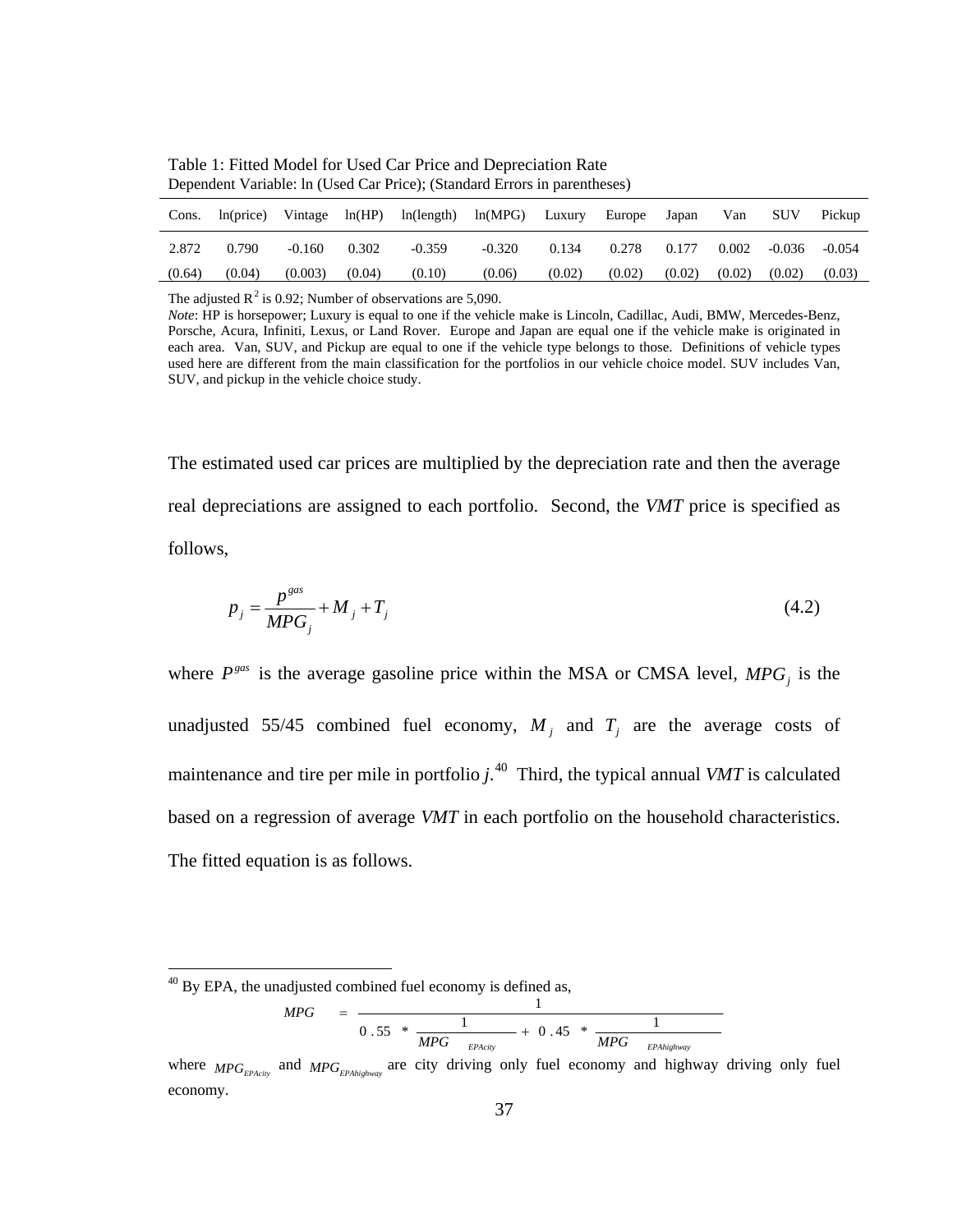Table 2: Fitted Model for Typical Miles Dependent Variable: Average *VMT* in each portfolio (Robust Standard Errors in Parentheses)

| Intercept | <b>Total Annual Income</b> | Number of Drivers per household |
|-----------|----------------------------|---------------------------------|
| 1287.21   | 0.0421                     | 7498.54                         |
| (189.02)  | (0.0020)                   | (158.74)                        |

 $R^2$ : 0.5319, Number of Observations: 22,290

Vehicle choice attributes are reflected by averaging the *VMT* in each portfolio. Household characteristics are then reflected by the regression. Household characteristics include total annual income and the number of drivers in the household.

Another important variable to be calculated is the public transit supply. Following Bento et al. (2003), total annual transit service miles are used as a proxy variable, to measure the supply of public transit in the residential area. The public transit supply is calculated as follows,

$$
Transit \, Supply = \frac{Annual \, Total \, Routine \, Miles}{Total \, Squres \, Miles}
$$
\n
$$
(4.3)
$$

where *Annual Total Routine Miles* is a sum of annual service miles provided by each transit agency in residential areas (MSA or CMSA), *Total Squres Miles* is the size in square miles for areas (MSA or CMSA).

This proxy for public transit supply is used in both vehicle choice and *VMT* demand model in two ways. First, it is used as a continuous proxy variable in the first nest in the vehicle choice model, which is also the household choice of vehicle quantity. Second, indicator variables are created based on this proxy, and are used in the second nest in the vehicle choice model, and also used to split the total sample in the *VMT*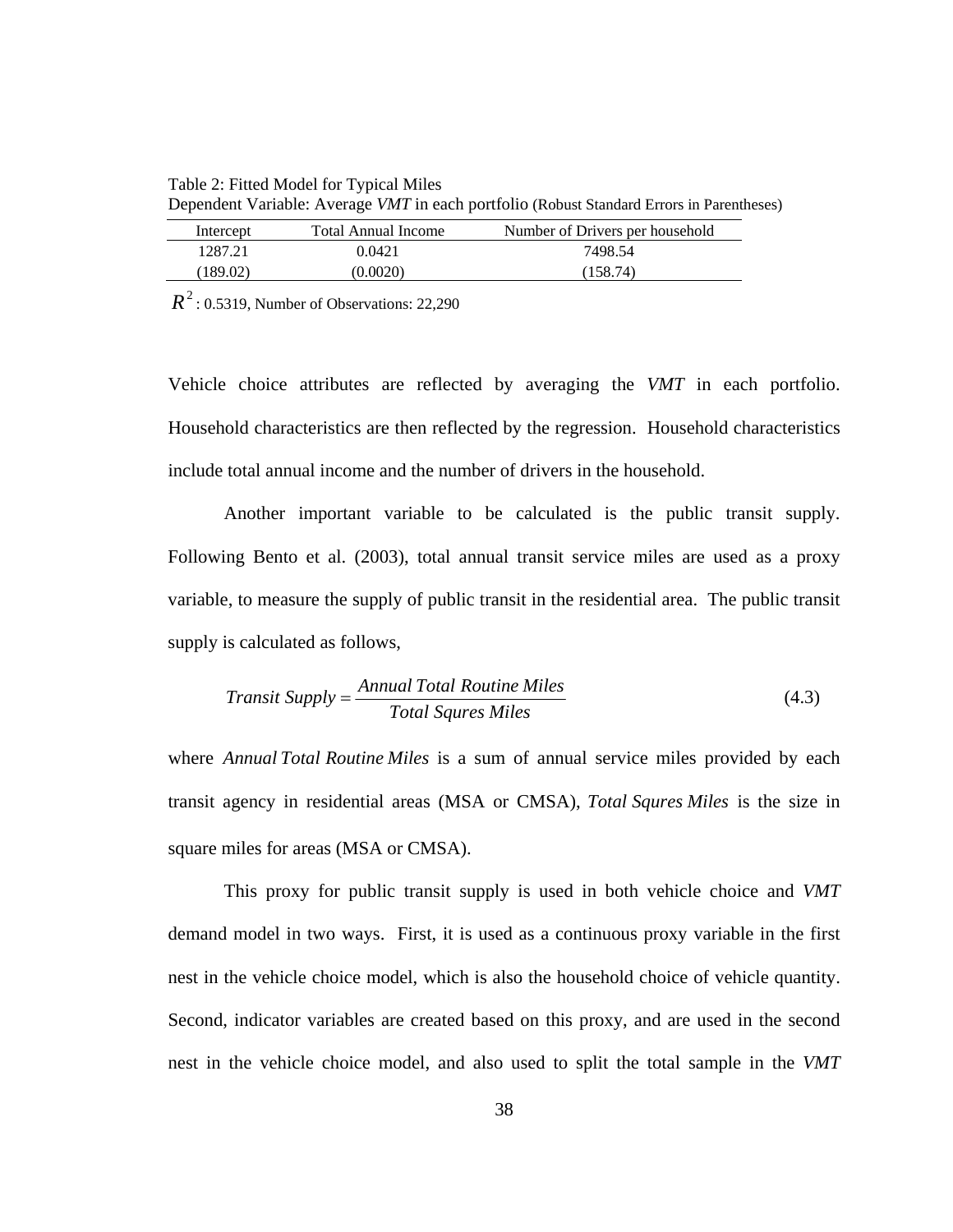demand model to analyze the different responses of households depending on public transit supply.

In order to create transit-supply indicator variables, households in the total sample are separated into two groups. One group includes households who belong to CMSA and MSA areas identified by 2001 NHTS, and the other group includes households living in MSA areas of less population than 1 million. The latter group is not identified by names of MSA, but instead, is aggregated by state level in 2001 NHTS. The households in identified CMSA and MSA areas are split into four levels with approximately same proportion of observations based on their public transit supply. State aggregated households in MSA areas of less than 1 million in size are treated as one indicator variable. As a result, five levels of transit supply indicators are created. More details about public transit supply indicators of CMSA and MSA are shown in table A2 in the appendix.

### **4.3 Summary Statistics**

 In order to summarize household data in our sample, four tables are presented. The first three tables are provided in order to examine the relation between the key variables, including household characteristics, and vehicle choices, composed with three vehicle attributes. The last table is provided to see different levels of *VMT* demand depending on household characteristics.

 Table 3 tabulates averages and proportions of the key variables with the number of vehicles. The averages in the table show that households own more vehicles as they have more members, more workers, more drivers, and more annual income. The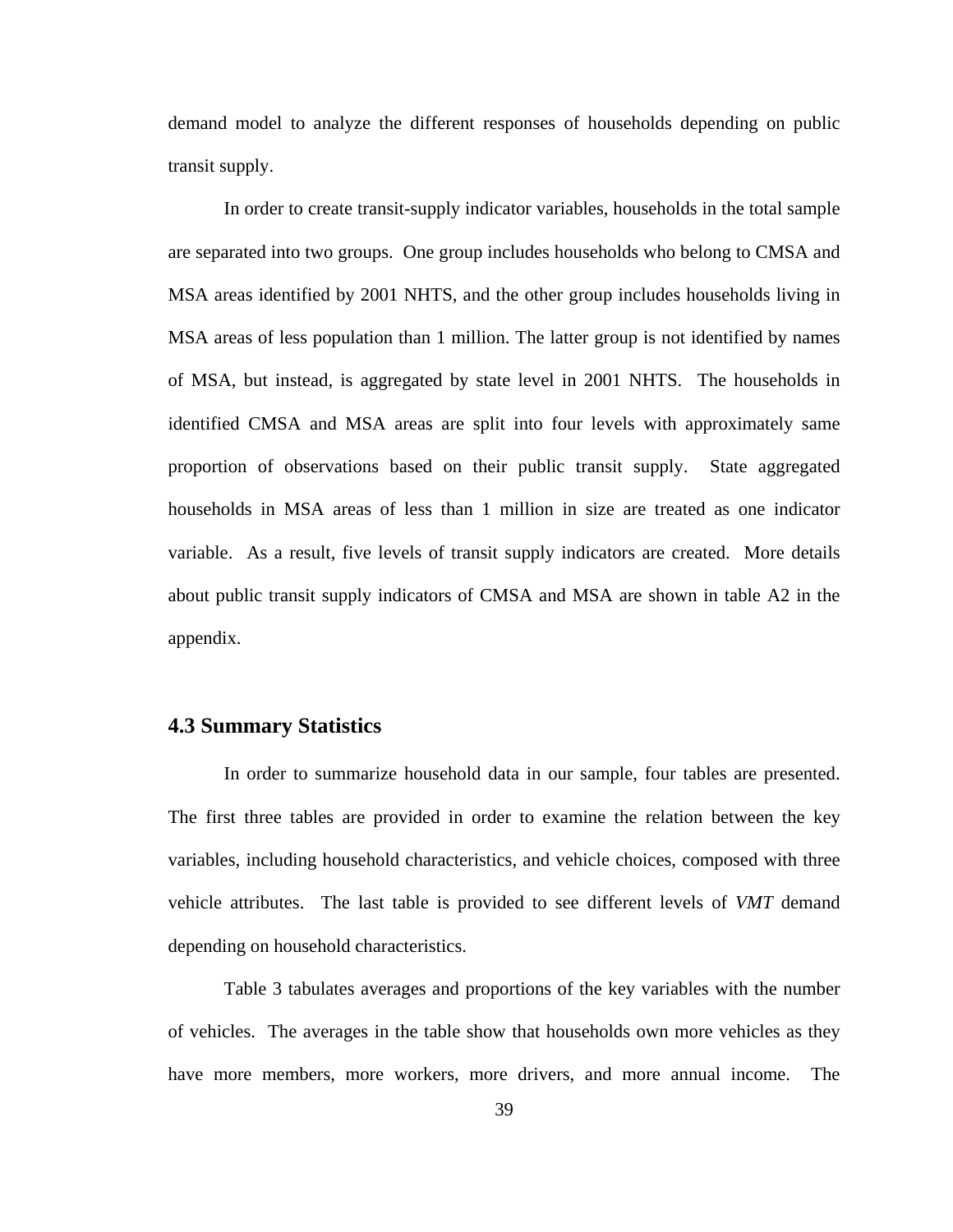proportions of household characteristics indicate that the tendency to own more vehicles increases if a household is white, homeowner and faces less transit supply while the tendency decreases if he lives in an urban area, or lives in MSA with rail or more transit supply. In addition, vehicle miles, rental cost, and *VMT* price increase as households own more vehicles.

| Household Characteristics and Vehicle Attributes                    | Number of Vehicles Households<br>Own |        |                |        |  |  |
|---------------------------------------------------------------------|--------------------------------------|--------|----------------|--------|--|--|
|                                                                     | $\theta$                             | 1      | $\overline{2}$ | Total  |  |  |
| Number of Households                                                | 2,751                                | 9,180  | 10,359         | 22,290 |  |  |
| Number of Household Members                                         | 1.862                                | 1.878  | 2.954          | 2.348  |  |  |
| Number of Household Members with Jobs                               | 0.678                                | 0.880  | 1.540          | 1.143  |  |  |
| Number of Drivers per Household                                     | 0.497                                | 1.273  | 2.013          | 1.497  |  |  |
| Total Household Income last 12 months (\$)                          | 23,244                               | 40,531 | 72,214         | 52,180 |  |  |
| Worker Ratio per household                                          | 0.447                                | 0.645  | 0.759          | 0.669  |  |  |
| (%) Respondents are white                                           | 44.95                                | 71.47  | 80.09          | 71.82  |  |  |
| (%) Households in urban area                                        | 93.68                                | 87.76  | 82.10          | 86.04  |  |  |
| (%) Households in MSA with Rail (subway)                            | 54.52                                | 37.68  | 31.79          | 37.28  |  |  |
| (%) Homeowners                                                      | 22.50                                | 49.34  | 75.00          | 57.12  |  |  |
| $(\%)$ Households in MSA $^a$ with transit supply:<br>> 28,000      | 27.71                                | 9.69   | 6.21           | 10.49  |  |  |
| $(\%)$ Households in MSA with transit supply: $28,000 - 13,000$     | 22.97                                | 22.47  | 20.99          | 21.88  |  |  |
| $(\%)$ Households in MSA with transit supply: 13,000 - 6,450        | 16.11                                | 20.72  | 21.83          | 20.61  |  |  |
| (%) Households in MSA with transit supply:<br>< 6,450               | 14.20                                | 19.15  | 21.87          | 19.71  |  |  |
| (%) Households in MSA of less than 1 million $\frac{b}{2}$ : 1,464  | 19.01                                | 27.98  | 29.10          | 27.31  |  |  |
| (%) Households with annual income<br>$<$ 17,500: Ouintile 1         | 65.90                                | 26.55  | 6.63           | 22.91  |  |  |
| $(\%)$ Households with annual income $17,500 - 32,500$ : Quintile 2 | 16.60                                | 28.00  | 13.06          | 19.98  |  |  |
| $(\%)$ Households with annual income $32,500 - 47,500$ : Quintile 3 | 8.83                                 | 20.92  | 20.98          | 19.38  |  |  |
| $(\%)$ Households with annual income $47,500 - 72,500$ : Quintile 4 | 3.61                                 | 14.17  | 24.46          | 17.31  |  |  |
| (%) Households with annual income<br>$> 72,500$ : Quintile 5        | 5.06                                 | 10.36  | 34.88          | 20.42  |  |  |
| Vehicle Miles Traveled (mile)                                       | $\overline{0}$                       | 10,753 | 23,894         | 15,122 |  |  |
| Rental cost $(\$)$                                                  | $\theta$                             | 883    | 2,127          | 1,314  |  |  |
| <i>VMT</i> price $(\$)$                                             | $\mathbf{0}$                         | 0.097  | 0.101          | 0.086  |  |  |

Table 3: Household Characteristics and Vehicle Attributes by Number of Vehicles

 *<sup>a</sup>* MSAs indicate both CMSAs and MSAs of more than 1 million populations. 2001 NHTS classifies MSAs into two, an MSA of more than 1 million populations and an MSA of less than 1 million. Since MSAs of less than 1 million are not identified, they are aggregated by state level. More details are shown in the table A2 in the appendix.

*b* Average transit supply is 1,464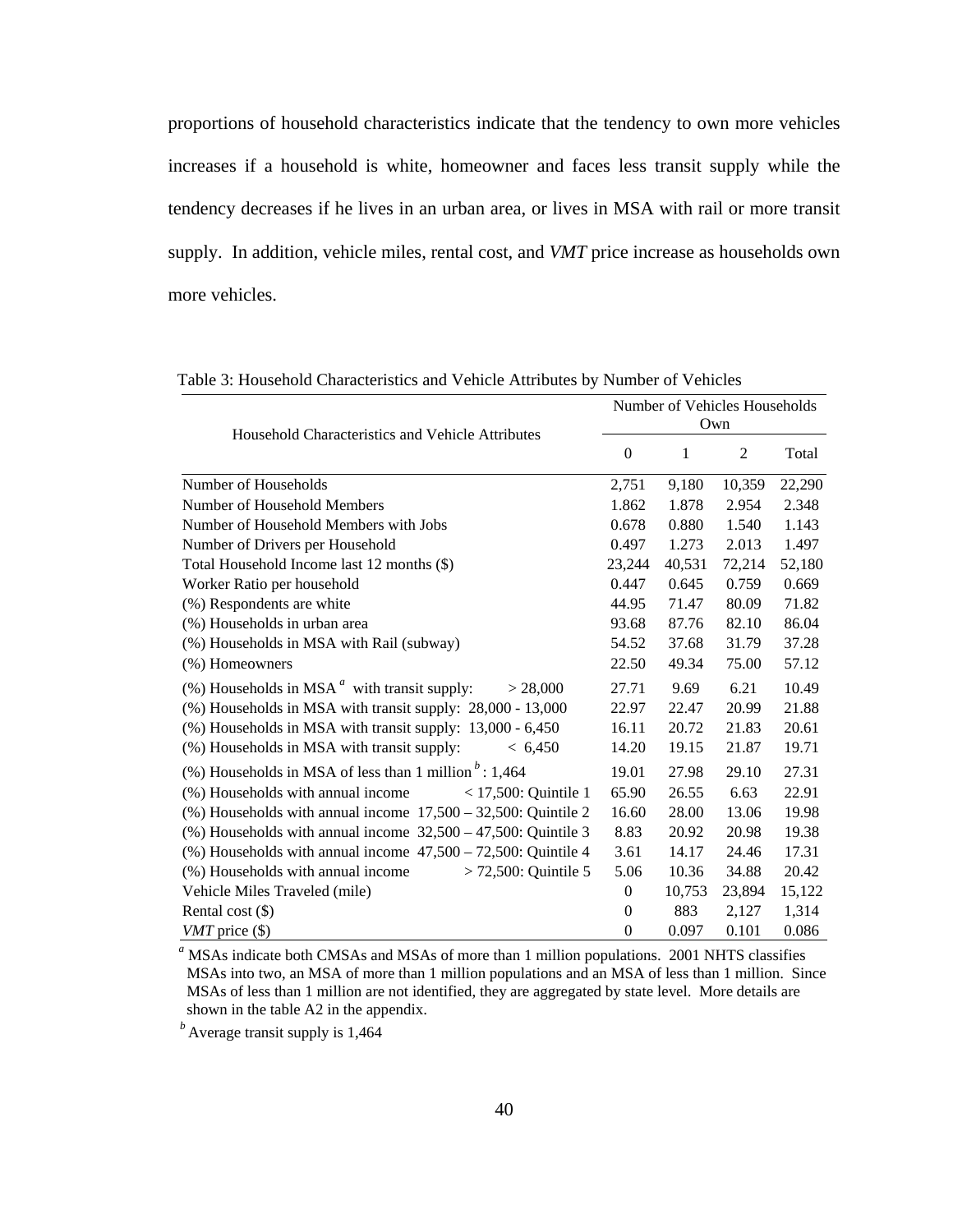|                                                                     |        | Number of Vehicles Households Own |                |                     |                          |        |  |
|---------------------------------------------------------------------|--------|-----------------------------------|----------------|---------------------|--------------------------|--------|--|
| Household Characteristics and Vehicle Attributes                    | Sedan  | <b>SUV</b>                        | Sedan<br>Sedan | Sedan<br><b>SUV</b> | <b>SUV</b><br><b>SUV</b> | Total  |  |
| Number of Households                                                | 6,986  | 2,194                             | 3,074          | 5,474               | 1,811                    | 19,539 |  |
| Number of Household Members                                         | 1.813  | 2.094                             | 2.630          | 3.041               | 3.300                    | 2.420  |  |
| Number of Household Members with Jobs                               | 0.839  | 1.015                             | 1.530          | 1.530               | 1.588                    | 1.212  |  |
| Number of Drivers per Household                                     | 1.264  | 1.302                             | 2.019          | 2.009               | 2.012                    | 1.645  |  |
| Total Household Income last 12 months (\$)                          | 39,264 | 44,712                            | 70,604         | 72,382              | 74,742                   | 56,471 |  |
| Worker Ratio per household                                          | 0.615  | 0.744                             | 0.742          | 0.760               | 0.790                    | 0.702  |  |
| (%) Respondents are white                                           | 70.24  | 75.56                             | 74.14          | 82.33               | 84.44                    | 75.81  |  |
| (%) Households in urban area                                        | 89.25  | 82.82                             | 90.33          | 79.59               | 74.26                    | 84.91  |  |
| (%) Households in MSA with Rail (subway)                            | 38.6   | 34.66                             | 39.42          | 28.79               | 26.58                    | 34.72  |  |
| (%) Homeowners                                                      | 48.54  | 51.99                             | 69.5           | 75.93               | 82.5                     | 62.25  |  |
| $(\%)$ Households in MSA $^a$ with transit supply:<br>> 28,000      | 10.09  | 8.35                              | 8.42           | 5.1                 | 5.46                     | 7.94   |  |
| $(\%)$ Households in MSA with transit supply: 28,000 - 13,000       | 24.04  | 17.29                             | 25.17          | 19.31               | 18.22                    | 21.72  |  |
| $(\%)$ Households in MSA with transit supply: 13,000 - 6,450        | 19.8   | 23.72                             | 22.55          | 21.64               | 21.08                    | 21.28  |  |
| (%) Households in MSA with transit supply:<br>< 6,450               | 19.45  | 18.17                             | 20.51          | 22.5                | 22.53                    | 20.52  |  |
| (%) Households in MSA of less than 1 million $b$ : 1,464            | 26.61  | 32.48                             | 23.35          | 31.46               | 32.7                     | 28.54  |  |
| (%) Households with annual income<br>$<$ 17,500: Ouintile 1         | 28.43  | 20.33                             | 7.66           | 6.5                 | 5.09                     | 16.53  |  |
| $(\%)$ Households with annual income $17,500 - 32,500$ : Quintile 2 | 28.84  | 25.2                              | 13.64          | 12.78               | 12.81                    | 20.48  |  |
| (%) Households with annual income $32,500 - 47,500$ : Quintile 3    | 19.52  | 25.54                             | 22.06          | 21.06               | 18.68                    | 20.95  |  |
| $(\%)$ Households with annual income $47,500 - 72,500$ : Quintile 4 | 13.34  | 16.9                              | 22.59          | 24.79               | 26.96                    | 19.34  |  |
| (%) Households with annual income<br>$> 72,500$ : Quintile 5        | 9.86   | 12.03                             | 34.04          | 34.88               | 36.46                    | 22.7   |  |
| Vehicle Miles Traveled (mile)                                       | 10,002 | 13,229                            | 22,260         | 24,045              | 26,518                   | 17,364 |  |
| Rental cost $(\$)$                                                  | 819    | 1,092                             | 1,838          | 2,215               | 2,402                    | 1,509  |  |
| <i>VMT</i> price $(\$)$                                             | 0.092  | 0.112                             | 0.093          | 0.103               | 0.113                    | 0.099  |  |

Table 4: Household Characteristics and Vehicle Attributes by Vehicle Types

<sup>a</sup> MSAs indicate both CMSAs and MSAs of more than 1 million populations. 2001 NHTS classifies MSAs into two, an MSA of more than 1 million populations and an MSA of less than 1 million. Since MSAs of less than 1 million are not identified, they are aggregated by state level. More details are shown in the table A2 in the appendix.

*b* Average transit supply is 1,464

Table 4 tabulates averages and proportions of the key variables with the vehicle types. On average, households have a greater tendency to own SUVs as they have more members, more workers, and higher annual income. It is ambiguous if the number of drivers in two vehicle households affects the choice of portfolio to include more SUVs,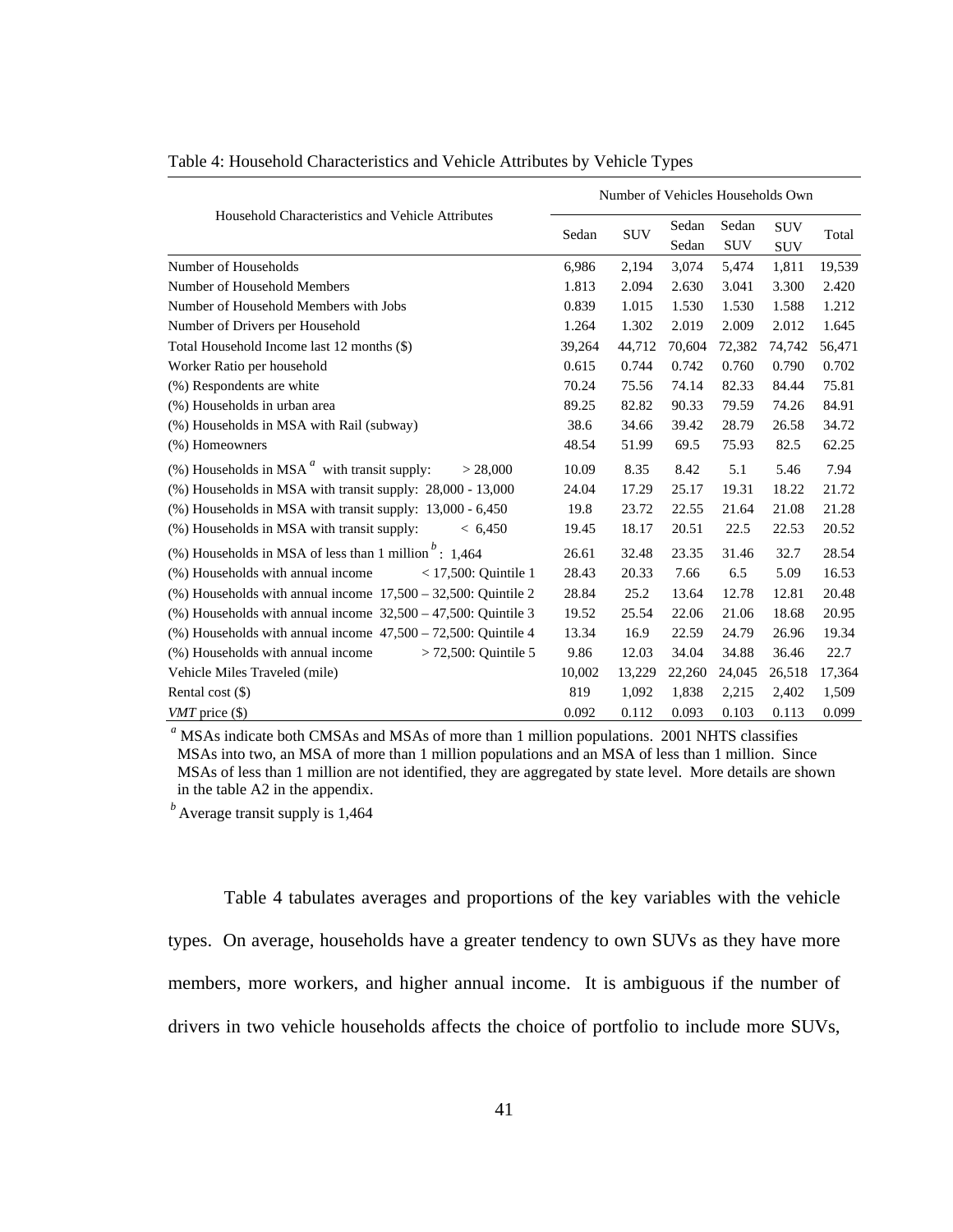while it seems a one-vehicle household having more drivers has a greater tendency to own an SUV instead of a Sedan.

| Household Characteristics and Vehicle Attributes                    | Vintage of Vehicles Households<br>Own |        |        |        |  |  |
|---------------------------------------------------------------------|---------------------------------------|--------|--------|--------|--|--|
|                                                                     | <b>New</b>                            | Medium | Old    | Total  |  |  |
| Number of Households                                                | 12,867                                | 5,518  | 1,154  | 19,539 |  |  |
| Number of Household Members                                         | 2.515                                 | 2.287  | 2.163  | 2.420  |  |  |
| Number of Household Members with Jobs                               | 1.314                                 | 1.084  | 0.882  | 1.212  |  |  |
| Number of Drivers per Household                                     | 1.742                                 | 1.531  | 1.307  | 1.645  |  |  |
| Total Household Income last 12 months (\$)                          | 66,887                                | 41,615 | 30,202 | 56,471 |  |  |
| Worker Ratio per household                                          | 0.734                                 | 0.669  | 0.576  | 0.702  |  |  |
| (%) Respondents are white                                           | 78.58                                 | 72.42  | 66.6   | 75.81  |  |  |
| (%) Households in urban area                                        | 84.62                                 | 84.94  | 87.14  | 84.91  |  |  |
| (%) Households in MSA with Rail (subway)                            | 34.64                                 | 35.06  | 34.04  | 34.72  |  |  |
| (%) Homeowners                                                      | 69.17                                 | 53.4   | 40.73  | 62.25  |  |  |
| $(\%)$ Households in MSA $^a$ with transit supply:<br>> 28,000      | 8.11                                  | 7.32   | 9.02   | 7.94   |  |  |
| $(\%)$ Households in MSA with transit supply: $28,000 - 13,000$     | 21.84                                 | 21.81  | 20.4   | 21.72  |  |  |
| (%) Households in MSA with transit supply: 13,000 - 6,450           | 21.42                                 | 21.32  | 19.93  | 21.28  |  |  |
| (%) Households in MSA with transit supply:<br>< 6,450               | 20.89                                 | 20.65  | 16.98  | 20.52  |  |  |
| (%) Households in MSA of less than 1 million $b$ : 1,464            | 27.73                                 | 28.91  | 33.67  | 28.54  |  |  |
| (%) Households with annual income<br>$<$ 17,500: Quintile 1         | 8.55                                  | 26.09  | 43.86  | 16.53  |  |  |
| $(\%)$ Households with annual income $17,500 - 32,500$ : Quintile 2 | 17.04                                 | 26.08  | 26.39  | 20.48  |  |  |
| $(\%)$ Households with annual income $32,500 - 47,500$ : Quintile 3 | 21.09                                 | 22.15  | 15.03  | 20.95  |  |  |
| $(\%)$ Households with annual income $47,500 - 72,500$ : Quintile 4 | 23.09                                 | 14.29  | 8.78   | 19.34  |  |  |
| (%) Households with annual income<br>$> 72,500$ : Quintile 5        | 30.23                                 | 11.39  | 5.94   | 22.7   |  |  |
| Vehicle Miles Traveled (mile)                                       | 20,165                                | 13,730 | 8,877  | 17,364 |  |  |
| Rental cost $(\$)$                                                  | 2,116                                 | 588    | 189    | 1,509  |  |  |
| $VMT$ price $(\$)$                                                  | 0.106                                 | 0.091  | 0.079  | 0.099  |  |  |

Table 5: Household Characteristics and Vehicle Attributes by Vehicle Vintages

<sup>a</sup> MSAs indicate both CMSAs and MSAs of more than 1 million populations. 2001 NHTS classifies MSAs into two, an MSA of more than 1 million populations and an MSA of less than 1 million. Since MSAs of less than 1 million are not identified, they are aggregated by state level. More details are shown in the table A2 in the appendix.

*b* Average transit supply is 1,464

The proportions of household characteristics show that the households have a greater tendency to own SUVs if they are white and homeowners. In addition, it is worth noting that the characteristics of the residential area affect the choice of vehicles as well as the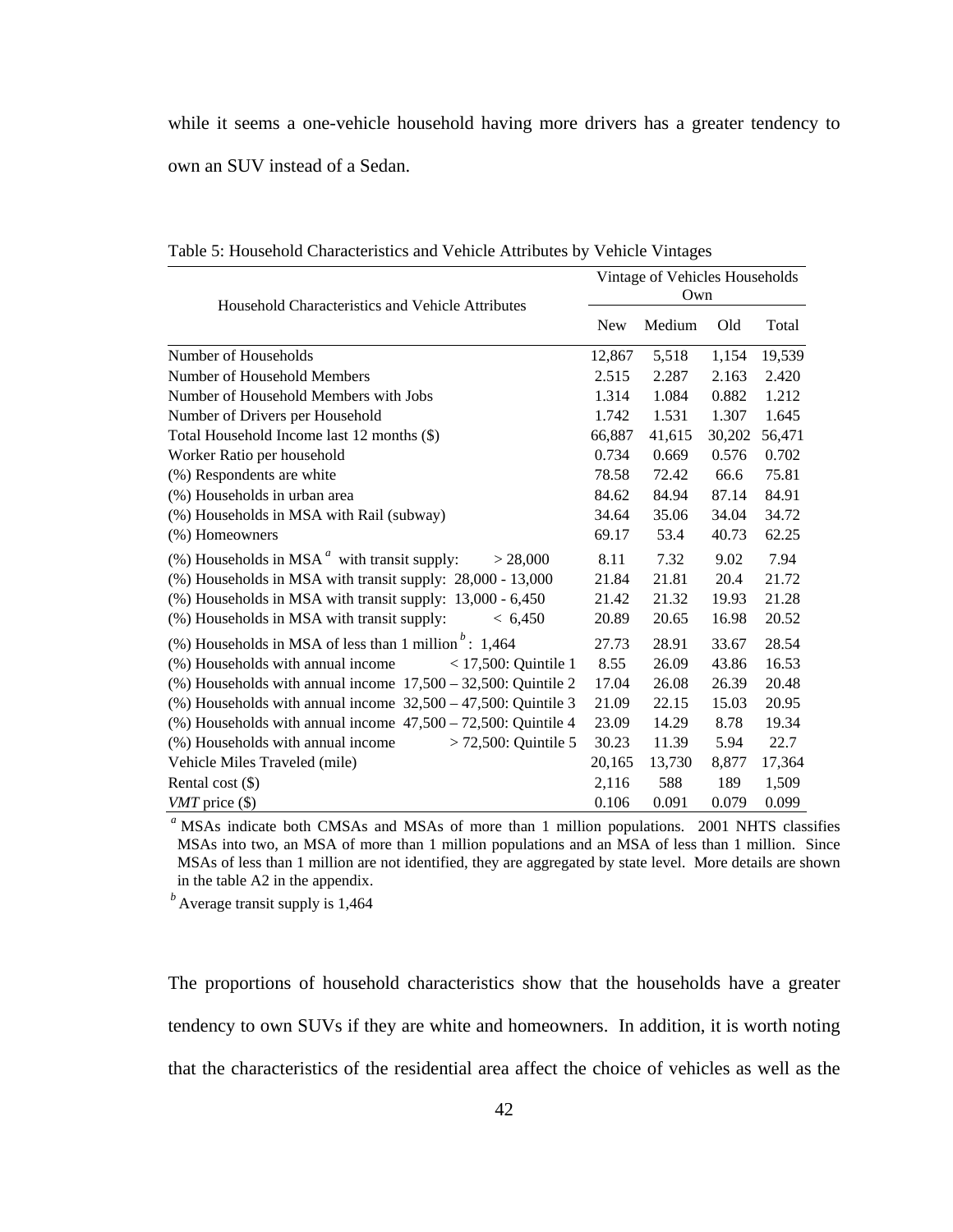number of vehicles. Households in urban areas with rail have a lesser tendency to have SUVs. Similarly, households in MSA with more transit supply also have a lesser tendency to have SUVs. Vehicle miles, rental cost, and *VMT* price increase as households include SUVs in their vehicle choice portfolios.

 Table 5 tabulates averages and proportions of the key variables with the vehicle vintages. On average, households tend to own newer vehicles as they have more members, more workers, more drivers, and more annual income. The percentages of households indicate that households tend to own newer vehicles if they are white and if they are homeowners. Unlike the quantity and the type of vehicles, it is ambiguous if household residential area affects the choice of vintage. Although it seems households living in urban areas own older vehicles, the rest of transit supply indicators including the presence of rail system, do not show a clear tendency. In addition, vehicle miles, rental cost, and *VMT* price increase as households own newer vehicles.

Finally, table 6 reports average *VMT* demand depending on households' characteristics. The demand for *VMT* increases if a household is white, a homeowner, and has more workers; it also increases, as the household annual income is higher. As expected, all public transit indicators show that the transit supply reduces the *VMT* demand. As the transit supply in the area increases, households tend to drive less. In addition, within the life cycle of household, the period of highest *VMT* demand comes from two adults or more, with the youngest child whose age is between 0 and 5.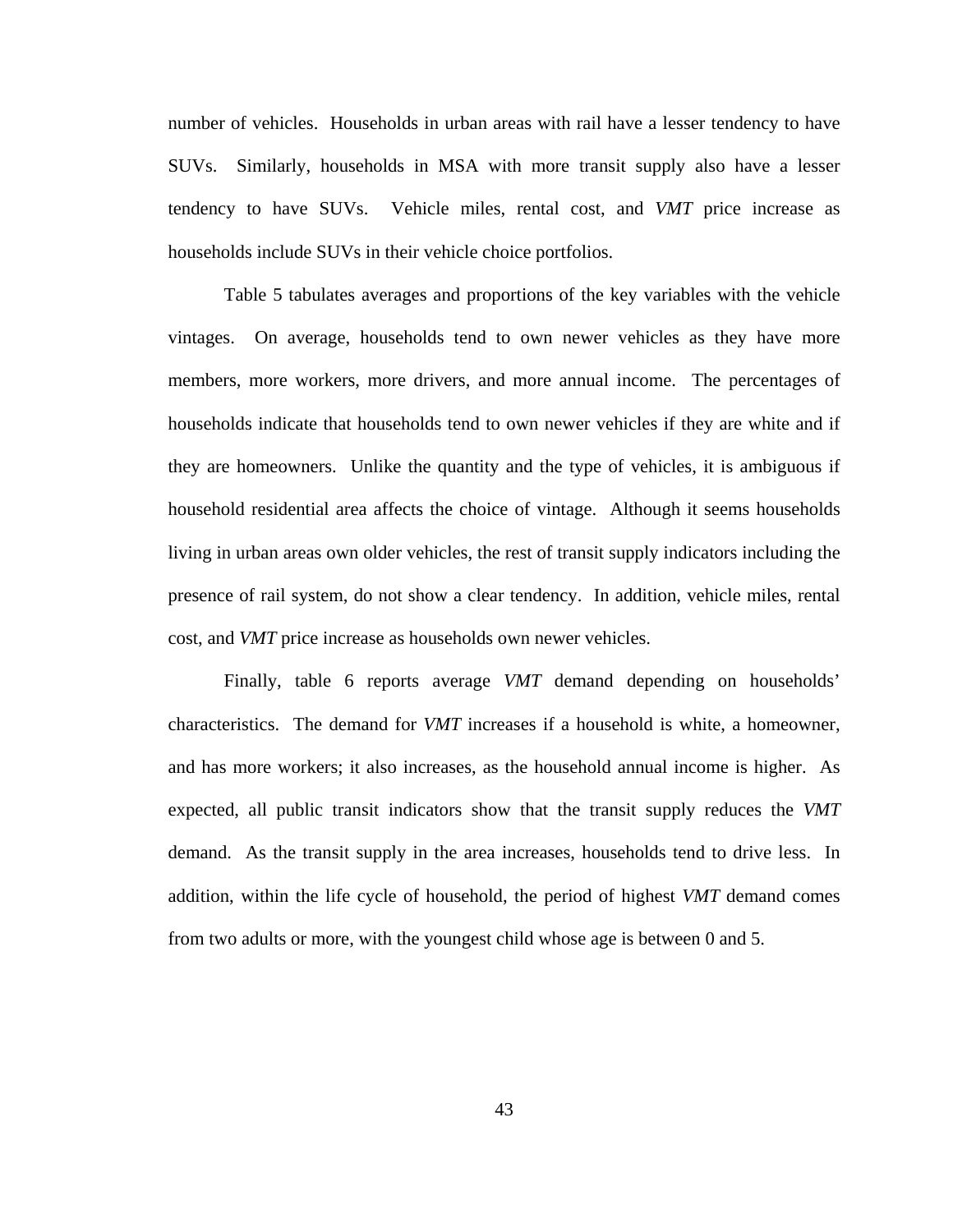| <b>Household Characteristics</b>                   | <b>VMT</b> Demand                |                |
|----------------------------------------------------|----------------------------------|----------------|
|                                                    |                                  | (Mean: 15,122) |
| If a respondent is white                           | N <sub>O</sub>                   | 12,098         |
|                                                    | <b>YES</b>                       | 16,308         |
| If a household is a home-owner                     | N <sub>O</sub>                   | 12,027         |
|                                                    | <b>YES</b>                       | 17,446         |
| If more than a half of adults in household work    | N <sub>O</sub>                   | 11,655         |
|                                                    | <b>YES</b>                       | 17,616         |
|                                                    | Quintile 1                       | 6,350          |
|                                                    | Quintile 2                       | 12,261         |
| Household annual income                            | Quintile 3                       | 16,166         |
|                                                    | Quintile 4                       | 19,732         |
|                                                    | Quintile 5                       | 22,861         |
| If a household in MSA with rail (subway)           | N <sub>O</sub>                   | 16,030         |
|                                                    | <b>YES</b>                       | 13,594         |
| If a household lives in urban area                 | N <sub>O</sub>                   | 19,440         |
|                                                    | <b>YES</b>                       | 14,421         |
|                                                    | > 28,000                         | 9,800          |
|                                                    | $28,000 \sim 13,000$             | 14,451         |
| MSA transit supply <sup><i>a</i></sup>             | $13,000 \sim 6,450$              | 16,312         |
|                                                    | < 6,450                          | 16,563         |
|                                                    | N <sub>O</sub>                   | 14,880         |
| If a household lives in MSA of less than 1 million | <b>YES</b>                       | 15,765         |
|                                                    | 1 adult, no children             | 10,658         |
|                                                    | 2+ adults, no children           | 19,967         |
|                                                    | 1 adult, youngest child 0-5      | 7,714          |
|                                                    | 2+ adults, youngest child 0-5    | 21,936         |
| Household life cycle                               | 1 adult, youngest child 6-15     | 10,777         |
|                                                    | $2+$ adults, youngest child 6-15 | 21,899         |
|                                                    | 1 adult, youngest child 16-21    | 14,721         |
|                                                    | 2+ adult, youngest childe 16-21  | 17,710         |
|                                                    | 1 adult, retired, no children    | 4,577          |
|                                                    | 2+ adults, retired, no children  | 13,111         |

Table 6: Average Demand for VMT by Household Characteristics

*<sup>a</sup>* MSAs indicate both CMSAs and MSAs of more than 1 million populations. NHTS classifies MSAs into two, an MSA of more than 1 million populations and an MSA of less than 1 million. Since MSAs of less than 1 million are not identified, they are aggregated by state level. More details are shown in the table A2 in the appendix.

*b* Average transit supply is 1,464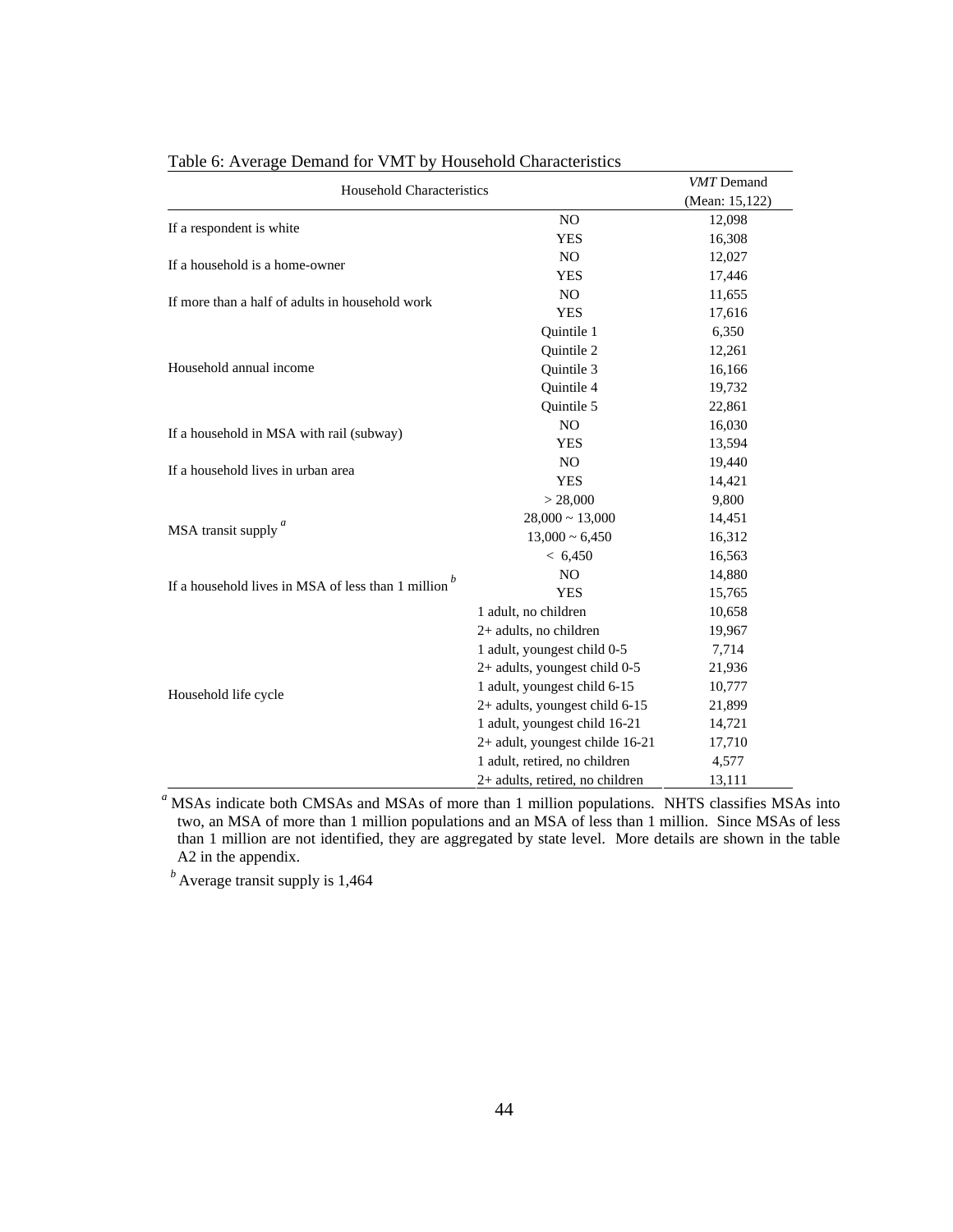# **5. Empirical Results**

Using the data described in section 4, vehicle choice and *VMT* demand models are sequentially estimated. First, the vehicle choice model is estimated adopting nested logit model structure. Then, the *VMT* demand model is estimated adopting the Dubin-McFadden correction method. The estimated probabilities from the first step are used to correct the bias in the demand model.

## **5.1 Vehicle Portfolio Choice Model**

 Parameters shown in (3.4) are estimated using the full maximum-likelihood method. The appropriateness of this nested structure for our sample is supported by a likelihood ratio test. From the LR test for the nested logit structure against null hypothesis of a non-nested conditional logit model, the  $\chi^2$  value of 2,558 suggests the use of the nested structure with our sample in a 1% significance level. The results of the two stage nested logit model is summarized as follows.<sup>[4](#page-53-0)1</sup>

The first level decision estimation includes number of workers, an indicator for home-ownership, total annual income, transit supply in the MSA, and the population density in those areas as explanatory variables which are expected to affect households' vehicle quantity choice decision. In addition, it contains inclusive-value variables, which indicate expected utility from the vintage and type decision given the vehicle quantity choice.

<span id="page-53-0"></span> $41$ <sup>41</sup> The full result is shown in the table A4 in the appendix.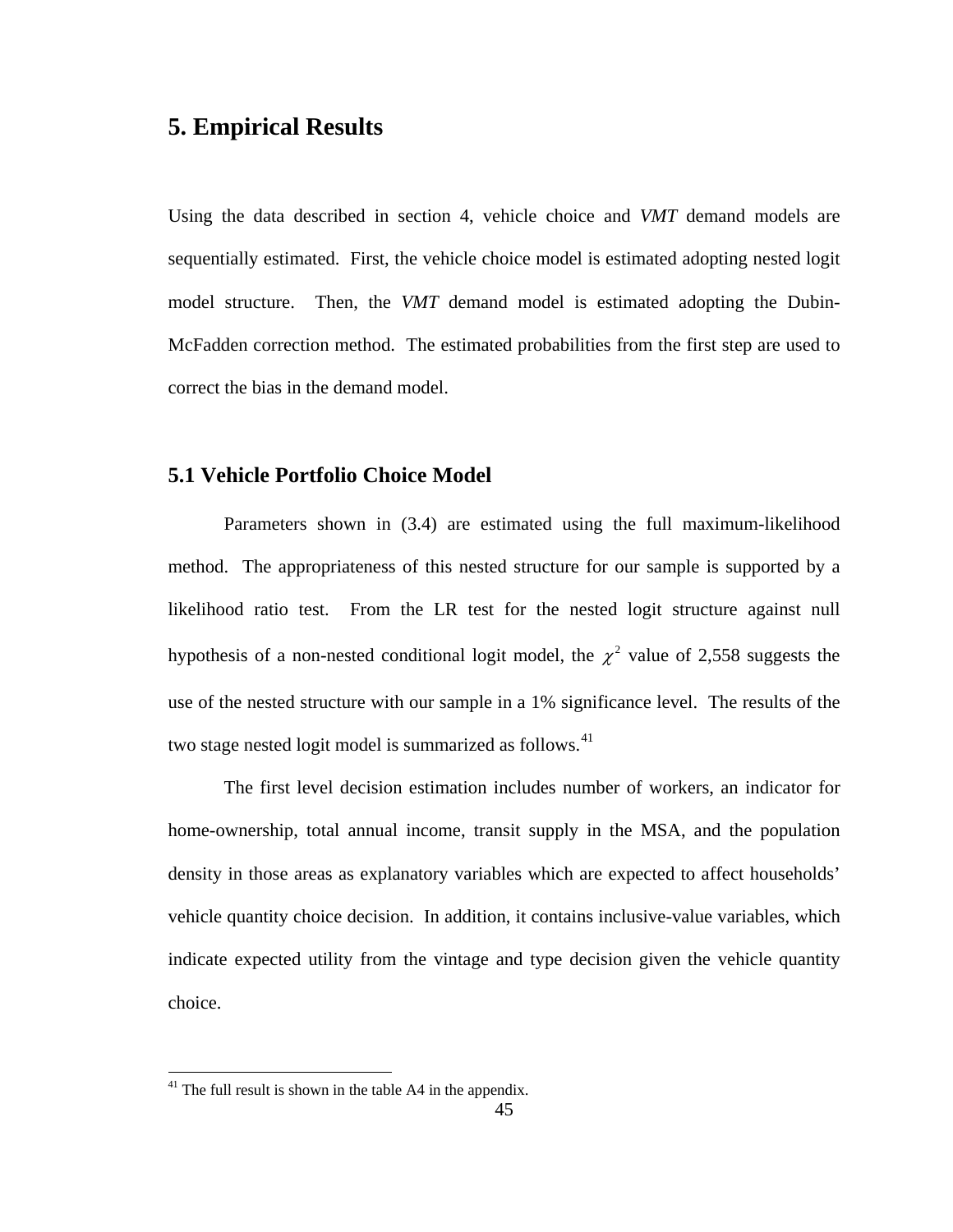| <b>First Nest</b>                                     |                      |                     |                                                                                  | <b>Second Nest</b>                                                           |                                  |           |        |  |  |
|-------------------------------------------------------|----------------------|---------------------|----------------------------------------------------------------------------------|------------------------------------------------------------------------------|----------------------------------|-----------|--------|--|--|
| $\langle$ Number of Vehicles $\rangle$                |                      |                     |                                                                                  | $\langle$ Vintage and Type $\rangle$                                         |                                  |           |        |  |  |
| Variable                                              | Coef.                | Std. Err. $P >  z $ |                                                                                  | Variable                                                                     | Coef.                            | Std. Err. | P >  z |  |  |
| One Car * No. of Workers                              | 0.30282              | 0.03784             | 0.000                                                                            | <b>Rental Cost</b>                                                           | 0.00326                          | 0.00007   | 0.000  |  |  |
| One Car * Homeowner                                   | 1.73226              | 0.04965             | 0.000                                                                            | <b>Annual Operating Cost</b>                                                 | 0.00438                          | 0.00013   | 0.000  |  |  |
| One Car * Income                                      | 0.00003              | 0.00000             | 0.000                                                                            | VMT price                                                                    | -117.96620 2.39558               |           | 0.000  |  |  |
| One Car * Transit Supply                              | $-0.00013$ $0.00001$ |                     | 0.000                                                                            |                                                                              |                                  |           |        |  |  |
| One Car * Pop. Density<br>0.00197<br>0.00014<br>0.000 |                      |                     |                                                                                  | <b>Summary Features</b>                                                      |                                  |           |        |  |  |
| Two Car * No. of Workers                              | 0.47718              | 0.05231             | 0.000                                                                            | Relationship $(+,-)$ between Variables, and Vintage or Type                  |                                  |           |        |  |  |
| Two Car * Homeowner                                   | 2.38282              | 0.06766             | 0.000                                                                            | Income $& New: +$<br>1.                                                      |                                  |           |        |  |  |
| Two Car * Income                                      | $-0.00002$ $0.00000$ |                     | 0.000                                                                            | 2.<br>Number of Households & Old: $+$<br>3.                                  | Drivers per Household & New: $-$ |           |        |  |  |
| Two Car * Transit Supply                              | $-0.00020$ $0.00001$ |                     | 0.000                                                                            |                                                                              |                                  |           |        |  |  |
| Two Car * Pop. Density                                | 0.00020              | 0.00020             | 0.332                                                                            | White $a^a \& \text{Median:} +$<br>4.<br>5.                                  |                                  |           |        |  |  |
| (Inclusive Value Parameters)                          |                      |                     | Highest Income Quintile & New SUV: $+$<br>Number of Household $&$ SUV: $+$<br>6. |                                                                              |                                  |           |        |  |  |
| * One Car                                             | 0.37975              | 0.01633             | 0.000                                                                            | 7.<br>Urban & Sedan: $+$                                                     |                                  |           |        |  |  |
| * Two Car                                             | 2.88793              | 0.15839             | 0.000                                                                            | Life Cycle 2 <sup>b</sup> & New: +; Life Cycle 3 <sup>c</sup> & SUV: +<br>8. |                                  |           |        |  |  |

Table 7: Summary Results for Household Vehicle Choice Model

Note: number of observations is 399,264; number of households used is 24,954

log likelihood = - 46092.069;  $\chi^2$  = 46190.22

log likelihood ratio test of homoskedasticity (iv = 1):  $\chi^2$  = 2558.38 support the nested logit model.

*<sup>a</sup>* White is equal to one if a respondent of the survey is white.

<sup>*b*</sup> Household Life Cycle: youngest child's age is between 0 and 5.

*c* Household Life Cycle: youngest child's age is between 6 and 15.

The conclusions that can be drawn from this estimation are: first, more workers per household increase the probability to own two vehicles over one vehicle, and one over none; second, home-ownership increases the probability to own two vehicles over one vehicle, and one over none; third, it is likely that higher annual household income has little effect on the probability to choose none or two vehicles while it increases the probability of choosing one vehicle; fourth, transit supply in the area decreases the probability to own two vehicles over one, and one over none; finally, the population density increases the probability to own one vehicle over two, and two over none. It is worth noting that the population density does not decrease the probability of owning vehicles while transit supply does decrease it.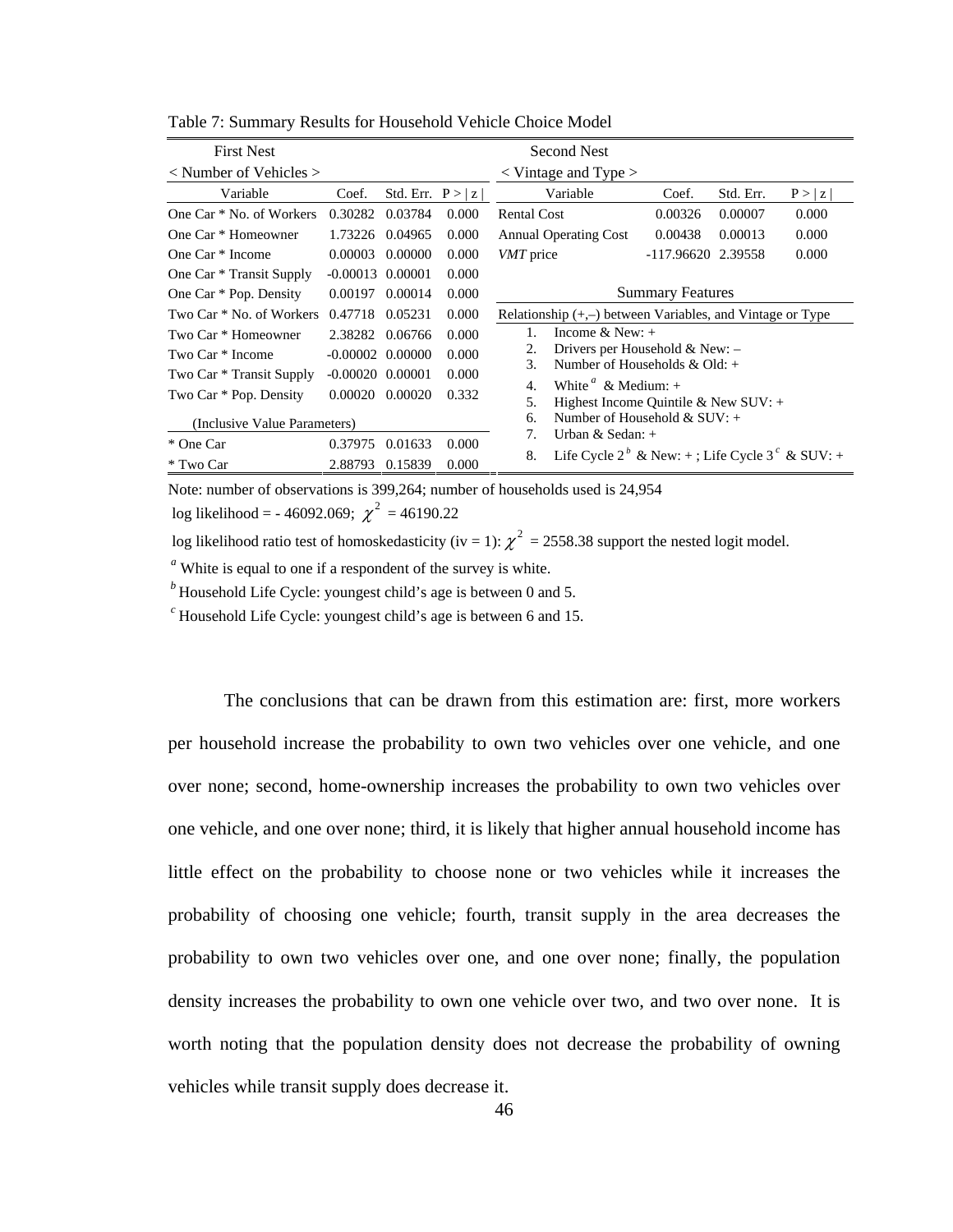The second stage of the nested structure deals with a choice of the combinations of vintage and vehicle type, given the vehicle quantity choice. The equation includes three vehicle attributes. They are rental cost, annual operating cost, and *VMT* price. As expected, higher *VMT* price lowers the probability to own a vehicle. Besides using vehicle attributes, important household characteristics, which are expected to affect the vintage and type decision, are also used by interacting with vehicle choice portfolios, which implicitly contain vehicle attributes. Several important findings are summarized as follows. [42](#page-55-0)

First, annual income of households affects households' vehicle choices. Higher income of households strongly increases the probability to own newer vehicles except portfolio 4 (New and SUV). <sup>[43](#page-55-1)</sup> This explains why the result for vehicle quantity nest does not show a strong effect of annual income. Strong preferences of higher income households for owning only two New vehicles (portfolio 7, 10, and 13) are observed. The highest level of income households among five income quintiles also display strong tendency to own only New SUVs, but any other vintage SUVs. Second, environment of households residential areas affect the households vehicle choice. Households living in urban areas are likely to have more Sedan type vehicles. Higher transit supply also is likely to increase the probability for households owning the Sedan and Sedan combination slightly more than other combinations (Sedan and SUV, SUV and SUV), and lowers the likelihood to own an SUV for one vehicle households more than the Sedan type. Third, among household's life cycles, households with the youngest child

<span id="page-55-0"></span> $42$  See table A4 in the appendix for more details, in which the full result is shown.

<span id="page-55-1"></span> $43$  The interaction with the second highest income quintile households displays the highest coefficient increasing the probability choosing single New SUV.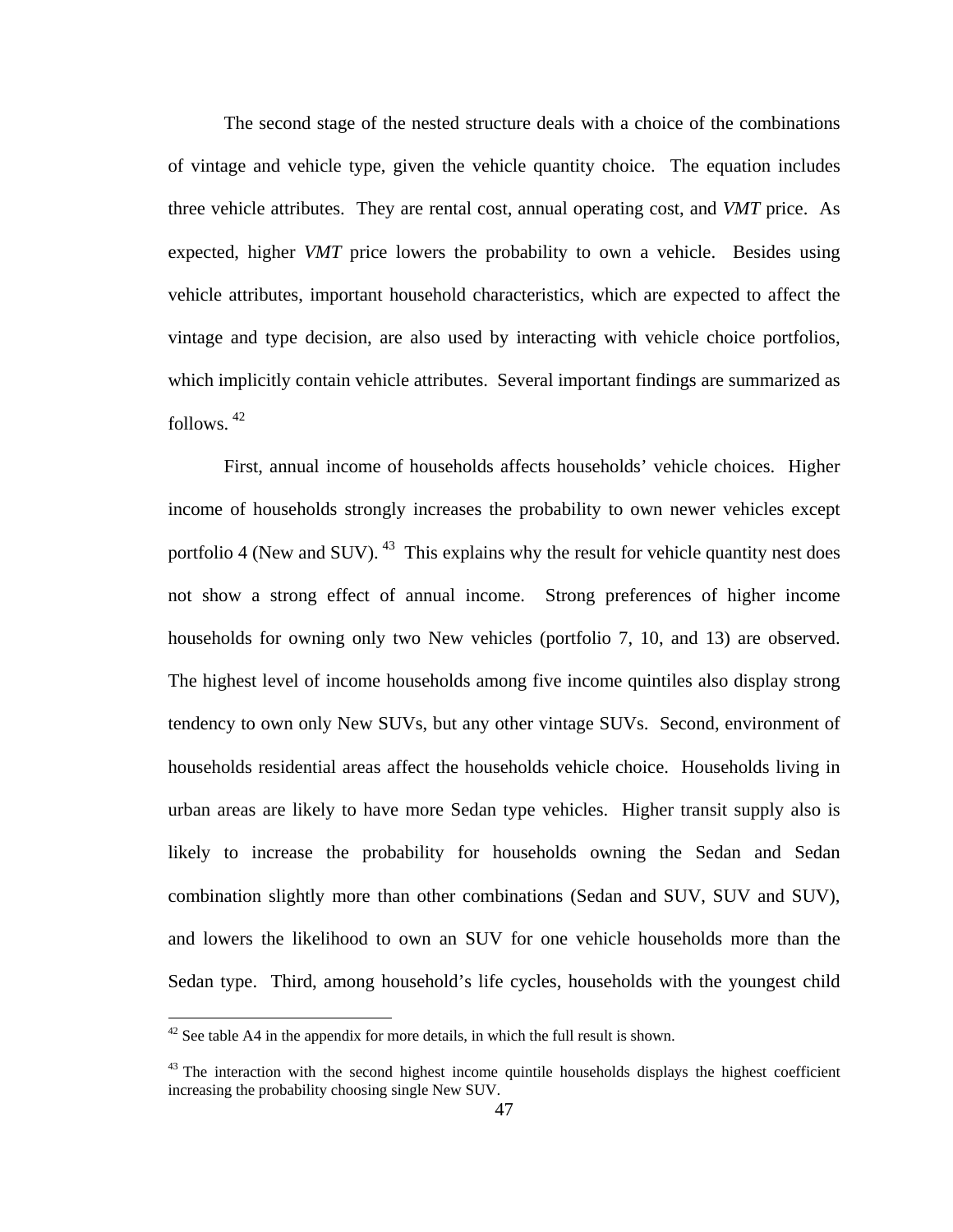between 0 and 5 are more likely to have New vehicles, and with the youngest child between 6 and 16 are more likely to have SUVs. From the coefficients on other indicators, we observe that having more household members increases the probability of including SUVs and Old vehicles as well. Number of drivers per household also has a negative relationship with New vehicles. In addition, white households display a preference for Medium vintage vehicles over others.

 The main purpose of vehicle choice model in our study is to correct the bias in *VMT* demand model, which is used to simulate the income distributional effect under an additional gasoline tax. Nevertheless, some of results in vehicle choice model provide useful information on households' behaviors to analyze the gasoline tax policy. In particular, it is worth noting that public transit supply significantly reduces the quantity of vehicles households own. If average *VMT* demand per vehicle is stable in long run, holding anything else constant, more public transit supply will reduce long-run *VMT* demand by cutting the number of vehicles owned. Hence, more investment in public transit system is necessary to suppress the US gasoline demand in long run. Similarly, since a significant effect of *VMT* price on the vehicle quantity decision of household is observed from the results, additional gasoline tax is also expected to reduce gasoline demand by decreasing the vehicle demand in long run.

 Vehicle choice behaviors based on annual income levels shown in this model also provide useful information for an alternative environmental tax from an equity point of view. For example, higher income households, according to our results, tend to own new SUVs, which consume more gasoline than Sedan type, and they own more vehicles than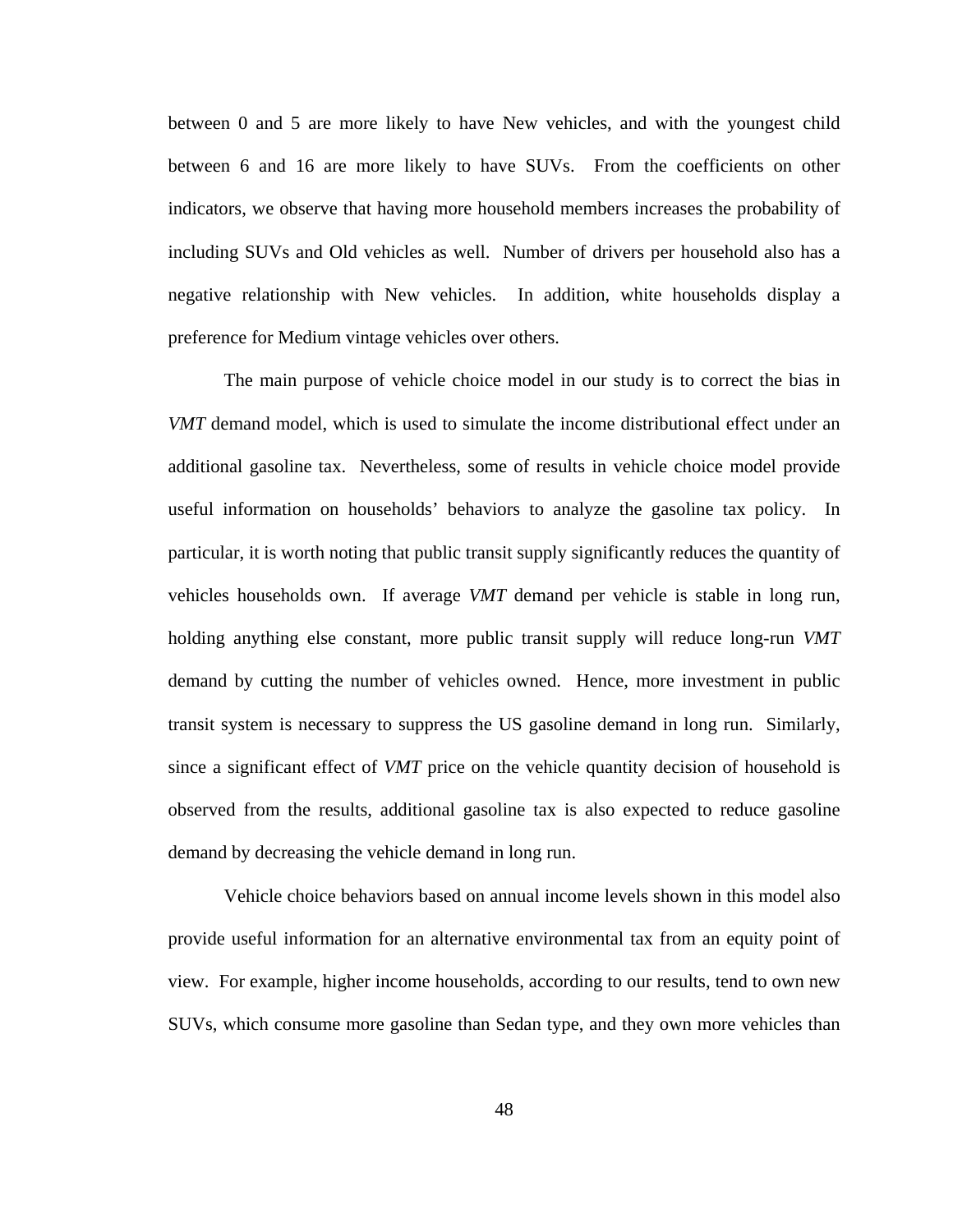other households do.[44](#page-57-0) Therefore, an additional sales tax on SUVs or more property tax on vehicles may be recommended if the US government puts heavier weight on the income distribution effect of environmental taxation.

## **5.2 Vehicle Miles Traveled Demand Model**

Parameters in the equation (3.11) are estimated by using the Dubin-McFadden correction term, which is calculated with the estimated probabilities from the vehicle choice model.

In order to analyze household behavior and its relationship with the public transit supply, the total sample is split into two subgroups; one has households in the areas that face higher public transit supply, while the other contains households in areas with lower public transit supply. In addition, an interaction term between *VMT* price and net income is added in each regression to analyze the different responses depending on the income levels within the subgroups. Since our sample has five levels of transit supply indicators, higher public transit supply areas include the highest three indicators, and lower public transit supply areas include the lower two transit indicators, including households in state aggregated MSA of less than 1 million population. There are two reasons. The first reason is that the average transit supply in the state aggregated MSA belong to the lowest level of public transit among other four indicators, thus we have the two lowest levels of public transit indicators. Observations in these groups are more than observations in three higher levels of public transit areas. Second, the total sample is split into five samples based on the five transit indicators, and then the Chow test is used to examine if

<span id="page-57-0"></span><sup>&</sup>lt;sup>44</sup> Newer SUVs are more environmentally friendly than older ones, but are still no match for the Sedan.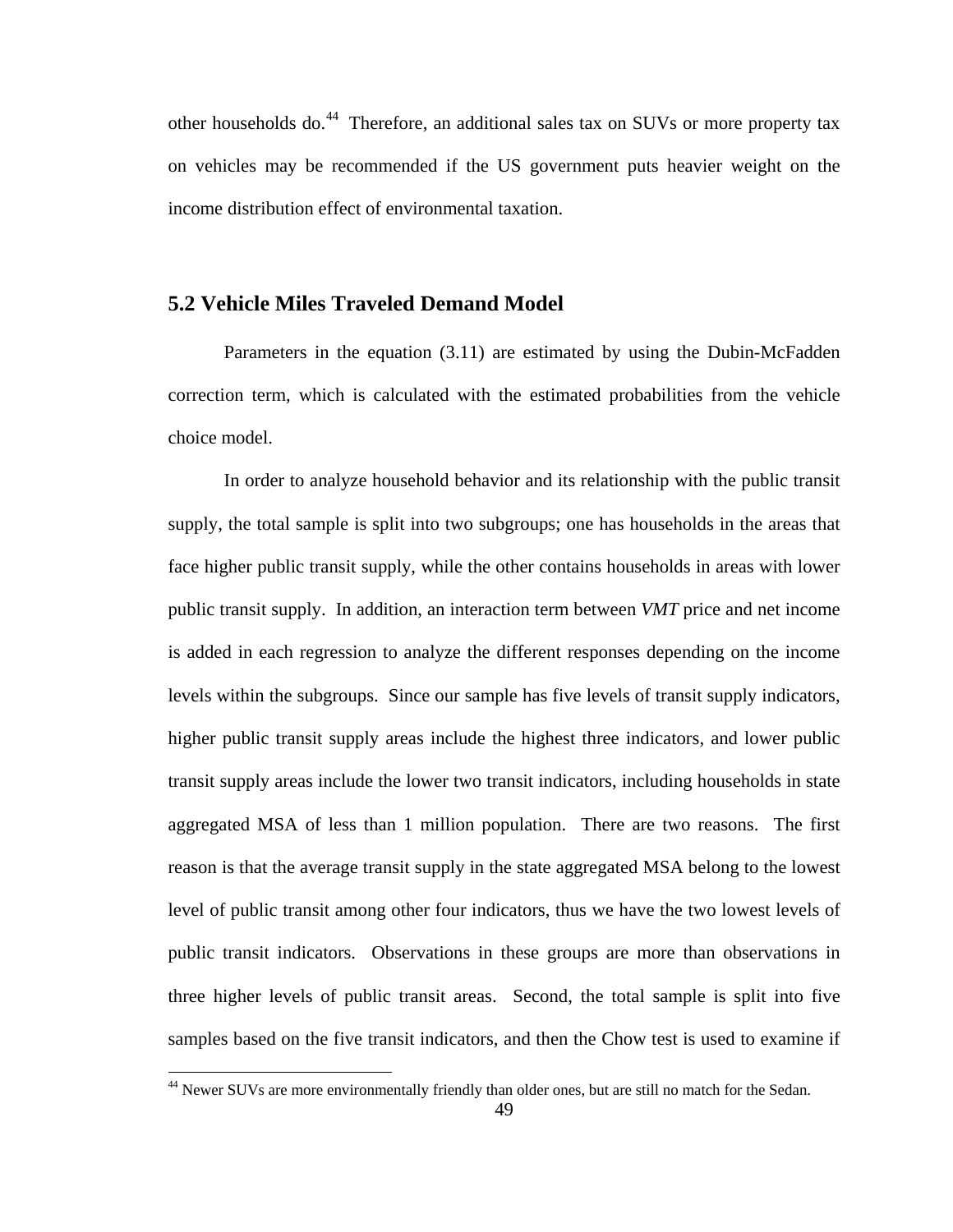any split sample among the five public transit areas shows any difference from the total sample.

Null Hypotheses Chow Test No Difference between the total Sample and each Split sample Split Samples by Public Transit Supply Indicators Transit Supply 1 Public Supply 2 Transit Supply 3 Transit Supply 4 Transit Supply 5 *F*-stat. 2.60 1.23 1.18 1.38 2.05 Prob.  $> F$  0.0000 0.1891 0.2317 0.0894 0.0011

Table 8: Chow Test Results (each split sample based on transit indicators against the total sample)

*Note*: definitions of public transit supply indicators are shown in table A2 in the appendix.

As shown in table 8, at a 10% significant level, *F*-statistics for transit-level 2 and 3 cannot reject the null hypothesis of no difference between the total sample and each transit level sample. Therefore, transit level indicators  $(1, 2, 3)$  are grouped as high transit supply, and transit level (4, 5) are grouped as low transit supply.

Table 9 presents the empirical results of regressions using the total sample and two other subgroups; one with high public transit areas, and the other with low public transit areas. Some of the coefficients in each regression differ in magnitude, and yet all of them from three regressions have the same sign except population density where higher population density in the high transit areas significantly decreases *VMT* demand while other two regressions do not show significant negative relation.

The first two variables are the main variables of interest, and it is not difficult to see that an increase in *VMT* price decreases the expected net annual demand for *VMT*, since both *VMT* price and the interaction term have negative signs in all three results. However, it is surprising that the regression with the higher transit sample seems to have the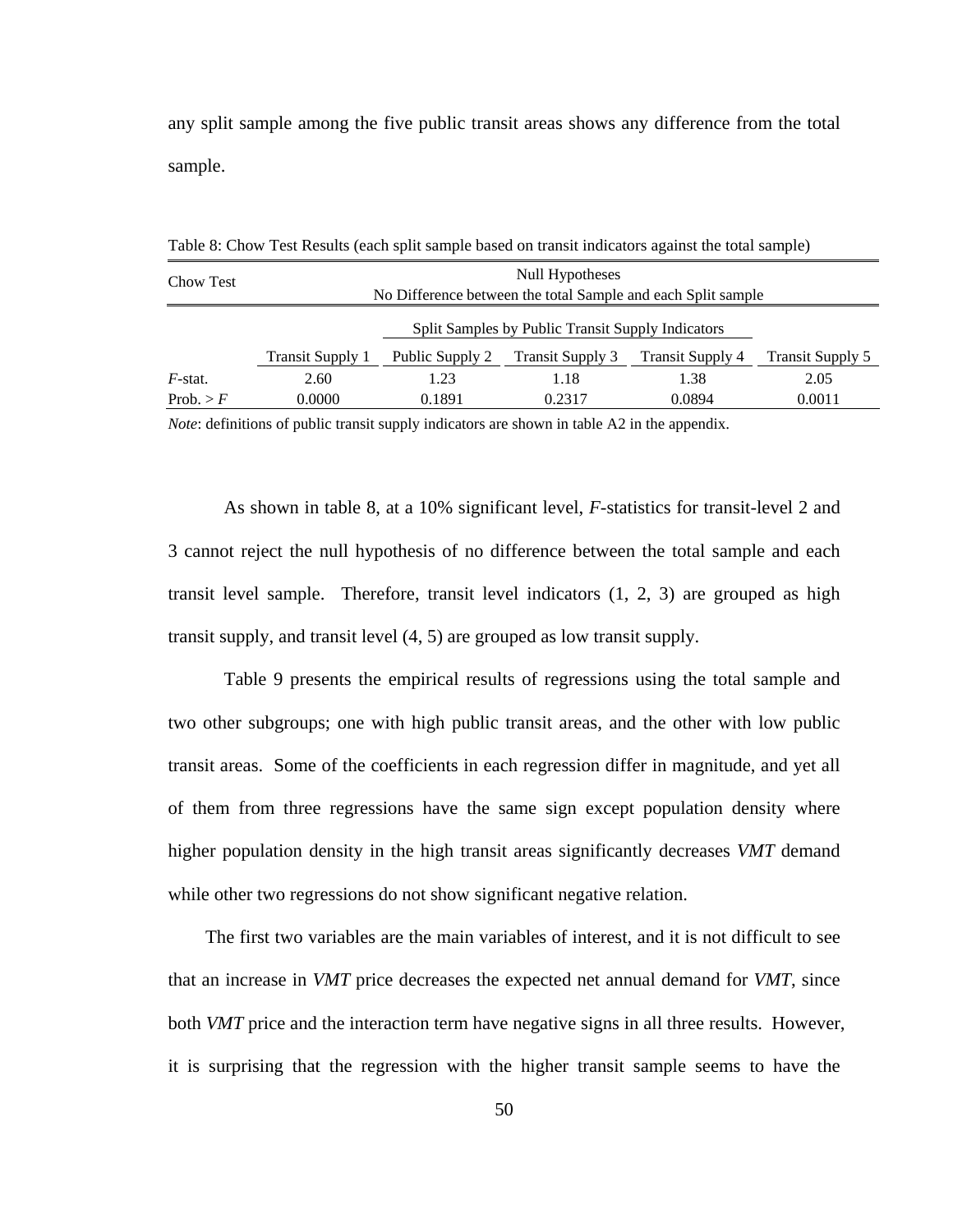smallest response to the price change, even although the coefficients of *VMT* price and the interaction term are not jointly significant.

| Variables                               | <b>Total Sample</b> | High Transit <sup>a</sup> | Low Transit <sup>a</sup> |
|-----------------------------------------|---------------------|---------------------------|--------------------------|
| $VMT$ price $(\$)$                      | -13382.39           | $-1083.39$                | $-132358.40$             |
|                                         | (36635.71)          | (41322.83)                | (63268.60)               |
| net income $(\$)$ x VMT price $(\$)$    | $-0.66$             | $-0.41$                   | $-0.40$                  |
|                                         | (0.30)              | (0.37)                    | (0.54)                   |
| net income (\$)                         | 0.06                | 0.02                      | 0.05                     |
|                                         | (0.03)              | (0.04)                    | (0.05)                   |
| rental cost $(\$)$                      | $-4.11$             | $-3.35$                   | $-3.24$                  |
|                                         | (4.07)              | (5.45)                    | (5.97)                   |
| number of household members             | $-97.90$            | $-169.51$                 | $-25.87$                 |
|                                         | (266.48)            | (346.34)                  | (401.73)                 |
| number of drivers in household          | $-7487.09$          | $-7580.43$                | $-7390.25$               |
|                                         | (437.40)            | (618.90)                  | (600.89)                 |
| number of household members with jobs   | 1539.19             | 1612.25                   | 1422.90                  |
|                                         | (285.65)            | (409.71)                  | (375.96)                 |
| homeowner                               | $-1083.21$          | $-556.20$                 | $-1724.75$               |
|                                         | (341.68)            | (468.19)                  | (492.57)                 |
| city (urban)                            | $-2786.09$          | $-2400.01$                | $-2969.71$               |
|                                         | (380.73)            | (673.87)                  | (451.52)                 |
| population density                      | 0.05                | $-1.28$                   | 0.53                     |
|                                         | (0.75)              | (0.34)                    | (0.98)                   |
| life cycle 1: no children               | 2975.35             | 2728.92                   | 3081.07                  |
|                                         | (440.11)            | (629.10)                  | (594.65)                 |
| life cycle 2: youngest child, age 0-5   | 4225.24             | 3646.76                   | 4620.73                  |
|                                         | (783.63)            | (1107.83)                 | (1036.58)                |
| life cycle 3: youngest child, age 6-15  | 3858.09             | 3295.15                   | 4248.96                  |
|                                         | (686.10)            | (970.66)                  | (921.50)                 |
| life cycle 4: youngest child, age 16-21 | 2569.84             | 2087.95                   | 2819.90                  |
|                                         | (1223.00)           | (1835.01)                 | (1483.38)                |
| public transit supply 1 <sup>a</sup>    | $-2102.02$          | $\overline{\phantom{0}}$  | $\overline{\phantom{0}}$ |
|                                         | (1446.26)           | $\overline{a}$            | $\overline{a}$           |
| public transit supply 2 <sup>a</sup>    | $-644.75$           |                           |                          |
|                                         | (758.76)            |                           | $\overline{\phantom{0}}$ |
| public transit supply 3 <sup>a</sup>    | 427.00              |                           | $\frac{1}{2}$            |
|                                         | (534.55)            | $\overline{a}$            | $\qquad \qquad -$        |
| public transit supply 4 <sup>a</sup>    | 490.84              | $\overline{a}$            | $\overline{a}$           |
|                                         | (437.12)            |                           |                          |
| correction                              | 740.30              | 77.17                     | 1031.51                  |
|                                         | (301.87)            | 418.73                    | 409.03                   |
| $R^2$                                   | 0.218               | 0.220                     | 0.224                    |
| number of Observations                  | 19524               | 6454                      | 13070                    |

Table 9: Results from VMT Demand Model. Dependent variable: *VMT* – typical miles (robust standard errors in parentheses)

*Note*: *<sup>a</sup>* Names of CMSA and MSA for cutoffs are shown in the table A2 in the appendix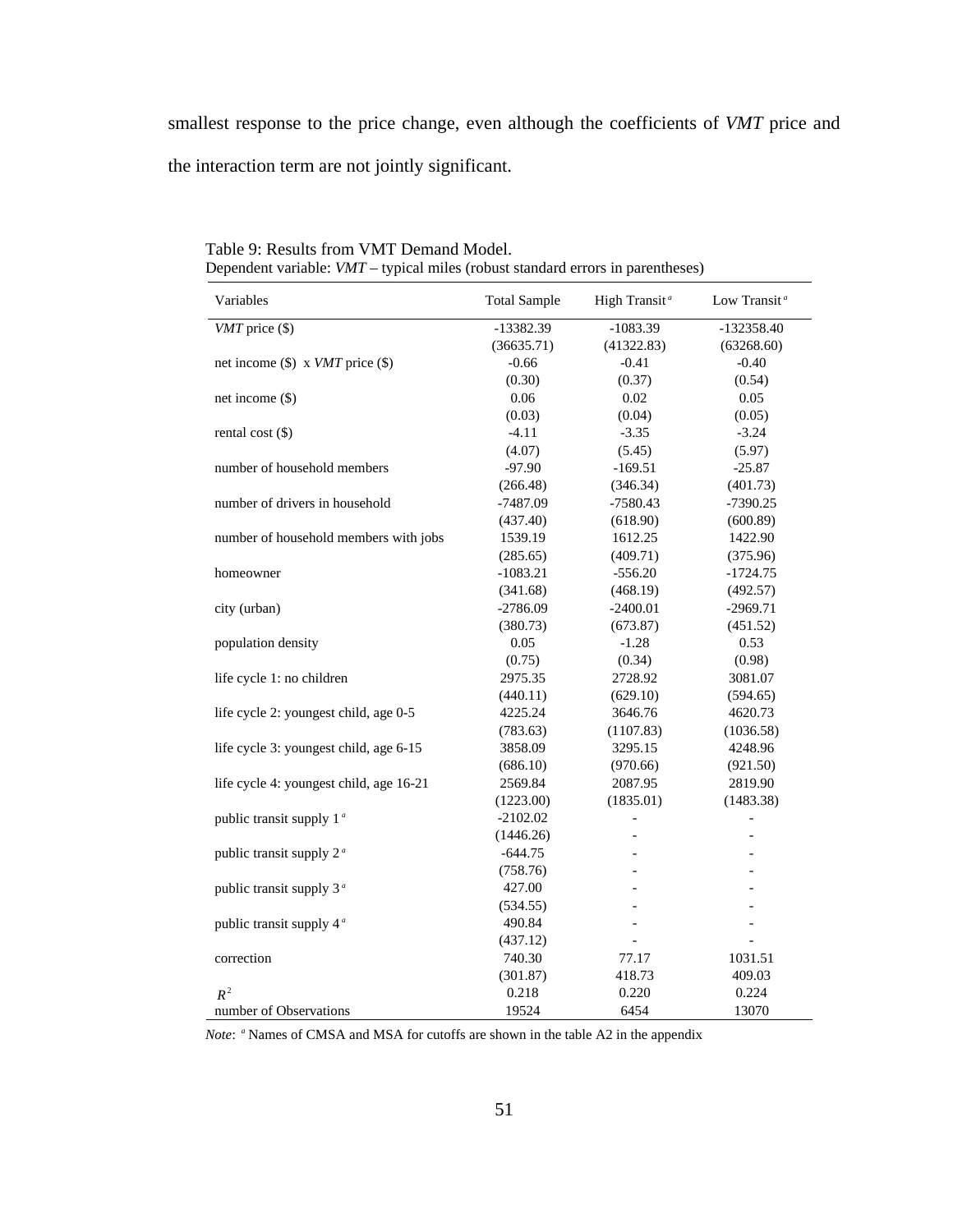Due to the complicated variability caused by the interaction, the details of *VMT* price effects on *VMT* net consumption are further investigated at different net income levels and other important mean values in the next subsection.

Some other important variables are transit level indicators in the regression using the total sample. Coefficients on these variables suggest that households in areas that have more public transit supply drive less than in other areas. For the rest of the variables, home-ownership and urban residence decrease *VMT* demand while more workers per household increase the demand. In addition, as expected from the summary statistics, households where the youngest child's age is between 0 and 5 show the highest net demand of *VMT*.

#### **5.3 Short-Run Price Elasticity of Gasoline Demand**

 Based on the empirical results, the short-run price elasticity of gasoline demand within each income level is calculated, coupled with mean *VMT* price, annual *VMT,* and net income of households. Six sets of the samples are formed into ten deciles so that we can observe the variations across income levels and compare these variations with the previous study.

Table 10 presents the results of the calculations both for all households and for households with vehicles. Our analysis is concentrated on the result including all households rather than only the households with vehicles, since all households must be included when we examine the final income distributional effect of a gasoline tax. The bottom row of the table reports the price elasticity of demand for each sample, using mean values of *VMT* price, annual *VMT* demand, and net income within each sample.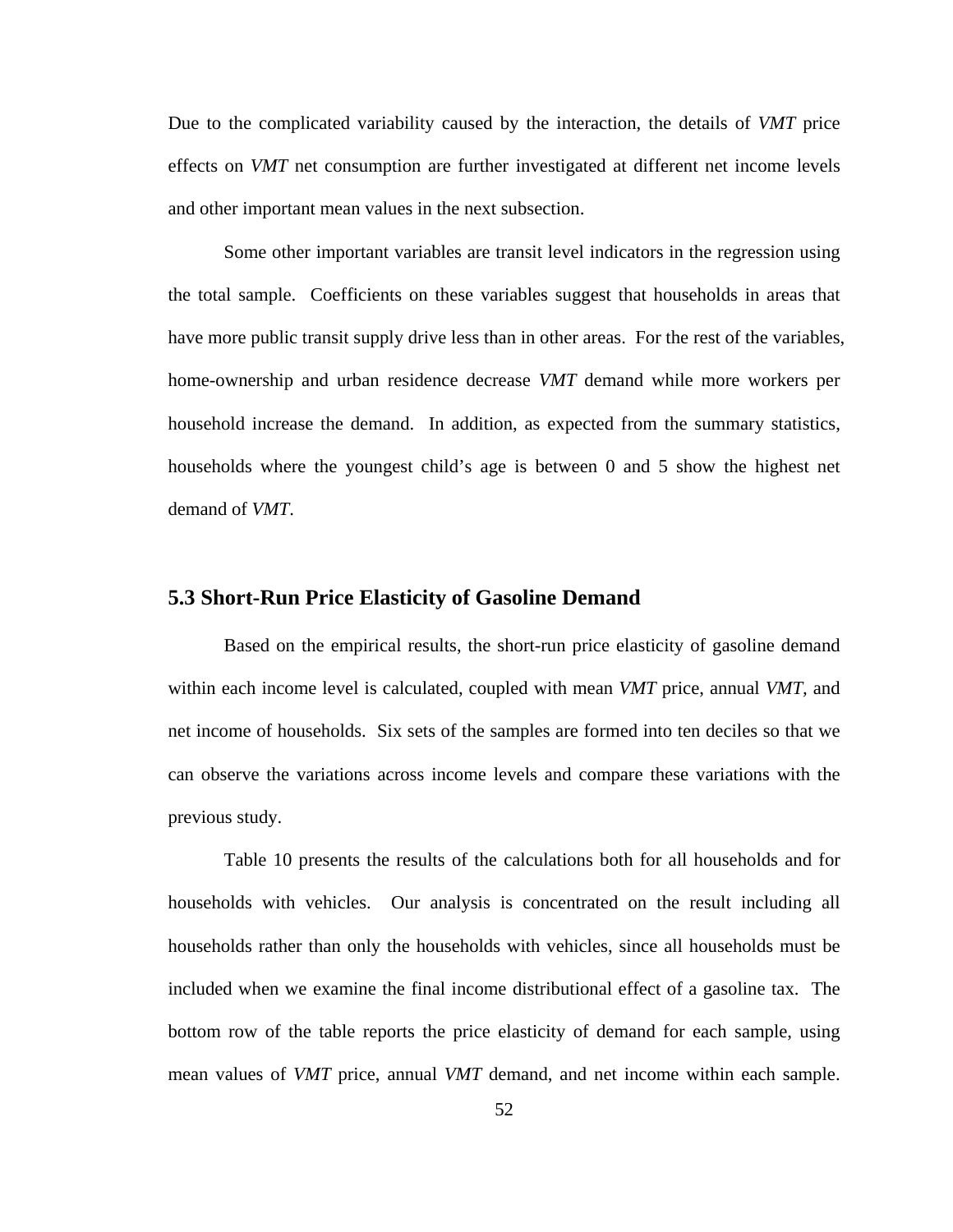The calculation yields an elasticity of  $-0.269$  for the total sample regression, which does not deviate from the range of previous studies.[45](#page-61-0)

| <b>Income Deciles</b> |                                       | All Households |          | Households with Vehicles              |          |          |  |
|-----------------------|---------------------------------------|----------------|----------|---------------------------------------|----------|----------|--|
|                       | Total Sample High Transit Low Transit |                |          | Total Sample High Transit Low Transit |          |          |  |
| $\mathbf{1}$          | $-0.159$                              | $-0.030$       | $-1.289$ | $-0.159$                              | $-0.029$ | $-1.290$ |  |
|                       | (0.286)                               | (0.362)        | (0.636)  | (0.332)                               | (0.417)  | (0.649)  |  |
| 2                     | $-0.197$                              | $-0.060$       | $-1.205$ | $-0.199$                              | $-0.062$ | $-1.205$ |  |
|                       | (0.317)                               | (0.350)        | (0.433)  | (0.318)                               | (0.324)  | (0.512)  |  |
| 3                     | $-0.202$                              | $-0.072$       | $-1.038$ | $-0.204$                              | $-0.075$ | $-1.038$ |  |
|                       | (0.257)                               | (0.285)        | (0.432)  | (0.265)                               | (0.263)  | (0.393)  |  |
| $\overline{4}$        | $-0.215$                              | $-0.094$       | $-0.895$ | $-0.215$                              | $-0.094$ | $-0.895$ |  |
|                       | (0.232)                               | (0.308)        | (0.372)  | (0.209)                               | (0.251)  | (0.369)  |  |
| 5                     | $-0.236$                              | $-0.115$       | $-0.840$ | $-0.236$                              | $-0.115$ | $-0.840$ |  |
|                       | (0.212)                               | (0.230)        | (0.333)  | (0.208)                               | (0.269)  | (0.353)  |  |
| 6                     | $-0.225$                              | $-0.106$       | $-0.769$ | $-0.226$                              | $-0.107$ | $-0.769$ |  |
|                       | (0.174)                               | (0.192)        | (0.319)  | (0.175)                               | (0.209)  | (0.291)  |  |
| 7                     | $-0.260$                              | $-0.131$       | $-0.781$ | $-0.260$                              | $-0.132$ | $-0.782$ |  |
|                       | (0.181)                               | (0.222)        | (0.303)  | (0.164)                               | (0.229)  | (0.293)  |  |
| 8                     | $-0.279$                              | $-0.152$       | $-0.701$ | $-0.279$                              | $-0.152$ | $-0.701$ |  |
|                       | (0.149)                               | (0.194)        | (0.225)  | (0.143)                               | (0.171)  | (0.251)  |  |
| 9                     | $-0.309$                              | $-0.178$       | $-0.640$ | $-0.308$                              | $-0.178$ | $-0.640$ |  |
|                       | (0.127)                               | (0.157)        | (0.216)  | (0.128)                               | (0.175)  | (0.219)  |  |
| 10                    | $-0.523$                              | $-0.309$       | $-0.769$ | $-0.523$                              | $-0.309$ | $-0.769$ |  |
|                       | (0.193)                               | (0.204)        | (0.327)  | (0.177)                               | (0.245)  | (0.359)  |  |
| Total                 | $-0.269$                              | $-0.145$       | $-0.824$ | $-0.284$                              | $-0.159$ | $-0.830$ |  |
|                       | (0.168)                               | (0.217)        | (0.336)  | (0.185)                               | (0.214)  | (0.328)  |  |

Table 10: Elasticity (bootstrap standard errors in parentheses)

*Note:* Income Deciles are defined by net income of households.

|                         | ----- - - , --- . ---- ----- -- --- --- |
|-------------------------|-----------------------------------------|
| 1: lower than \$10,507  | $2: $10,507 - $16,686$                  |
| $3: $16,686 - $25,693$  | $4: $25,693 - $31,384$                  |
| $5: $31,384 - $36,610$  | $6: $36,610 - $46,227$                  |
| $7: $46,227 - $56,261$  | $8: $56,261 - $75,248$                  |
| $9: $75,248 - $159,062$ | 10: higher than \$159,062               |
|                         |                                         |

<span id="page-61-0"></span> $45$  Espey (1996) studies the variation in elasticity estimates of gasoline demand. This survey study includes previous estimates with the price elasticity of gasoline demand in the US ranged from  $-0.02$  to  $-1.59$ . However, this elasticity is much smaller than the result from West (2004)'s that uses the similar method with households data drawn from 1997 CES – that study yields the price elasticity of demand, -0.87.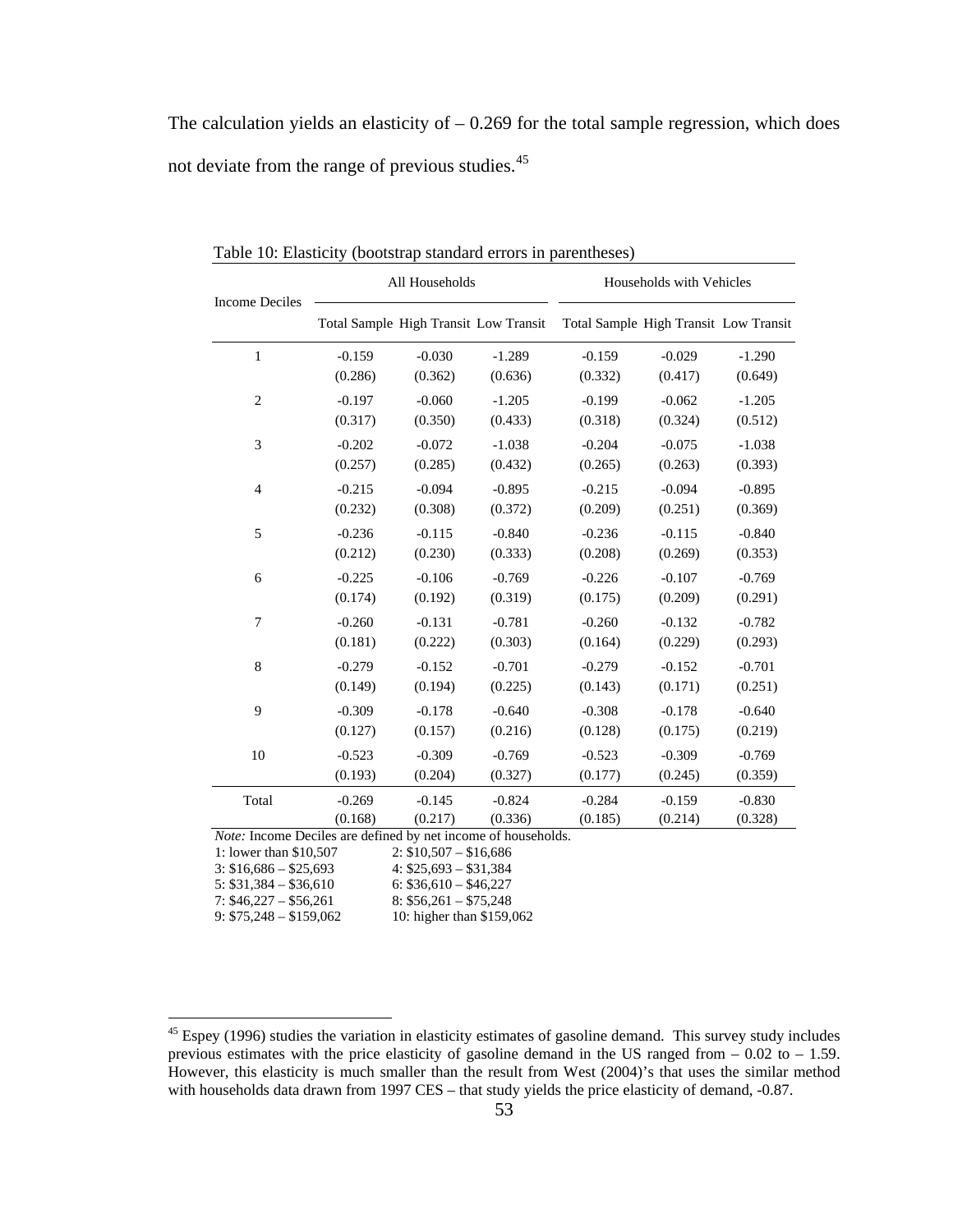Comparing the other two subgroups, as expected from the coefficients of the regressions, higher transit supply areas have less elastic demand of gasoline than low transit supply areas. Yet, the elasticity for the high transit supply areas is not significantly supported by the standard errors estimated by the bootstrap method, while the elasticity for the low transit supply areas is significantly supported.

Each column has ten different elasticities based on income levels. Decile 1 indicates the poorest households, and decile 10 indicates the richest households. For the total sample, which is reported in the second column, decile 1 has the smallest elasticity in absolute value, and it increases as the level of income increases. Elasticities for the last three deciles  $-8$ , 9, and 10 – are significant using bootstrap standard errors. The results from the high transit areas are similar, only smaller in absolute value within each decile, but none of these results is significant. Elasticities for the low transit areas show a significantly different variation across the income distribution. The poorest decile has the most elastic demand of gasoline, and the elasticity decreases in absolute value except the richest where the richest decile shows more elastic demand than second and third highest decile. All of estimated elasticities for low transit areas are significant at 5% significance level.

These empirical results support an assumption, suggested by Kayser (2000), that responses of the household in the short-run are more affected by the use of private driving as a necessity than by cheap gasoline prices in the US. It is likely that necessary demand for annual *VMT* is fixed based on the long-run decision of the household, and is not affected relatively by price changes, while the rest of driving purposes such as leisure are flexible and affected by price changes. The decision might include the structure of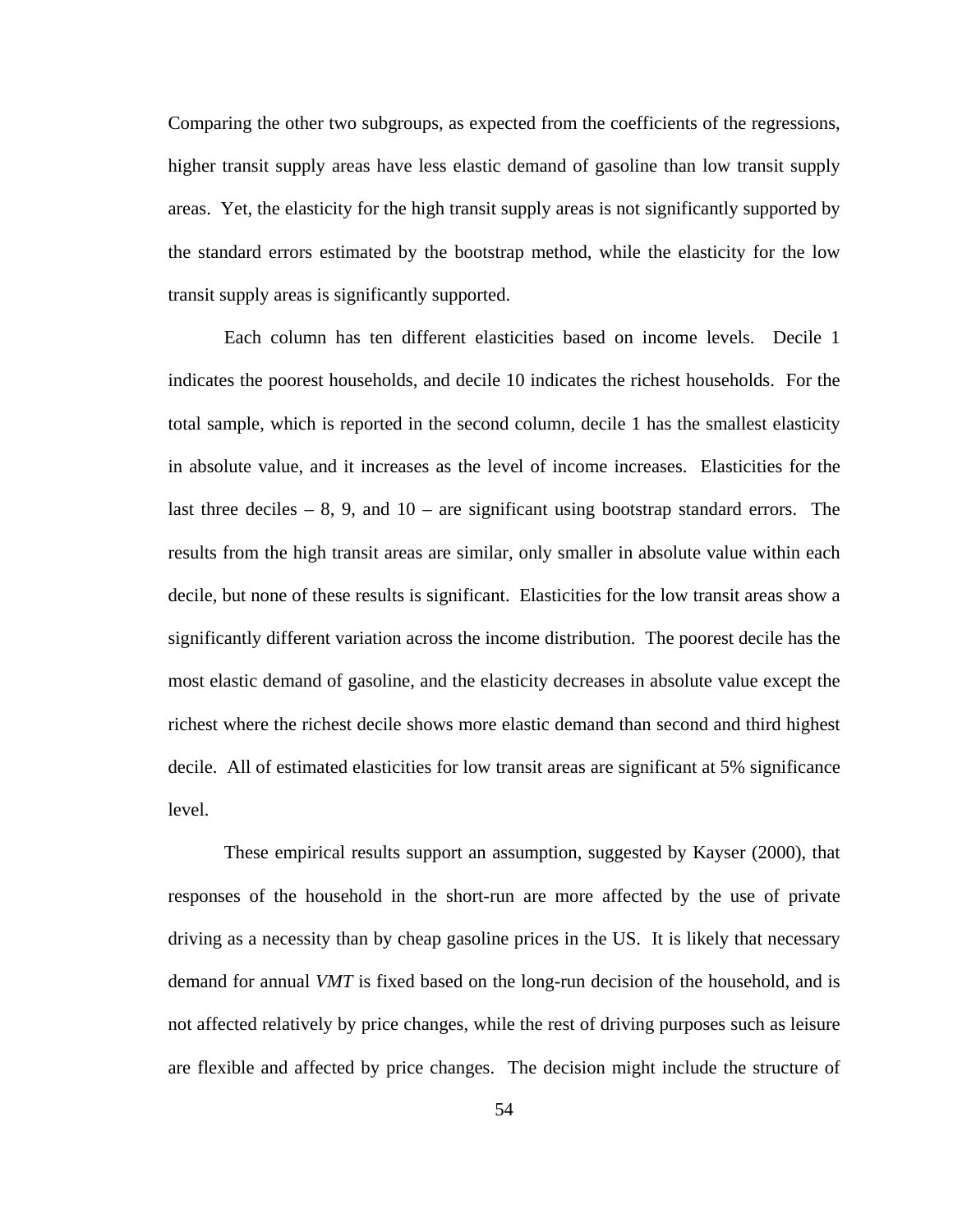residential areas, location of the house, place of work, accessibility to public transportation, etc. For example, households would decide whether to own a car based on their environment such as how close the nearest available bus station is, and the distance they must drive to work. Once they have made these long-run decisions, a small increase in gasoline price would not affect their necessary demand in a significant way, but only affects their leisure purpose driving.

In high transit supply areas, the poorest households must have strong reasons, such as going to work and school, to demand fixed distance of annual *VMT* when they decide to own vehicles because they have other alternatives such as buses and subways. Nevertheless, their annual *VMT* is much smaller than the richer households'. This is consistent with that they have little room for unnecessary-purpose demand to respond to the price changes. On the other hand, it is likely that greater portions of annual *VMT* for the rich in high transit areas are not necessities because they have enough leisure-purpose miles to respond. For those in lower transit areas, both poor and rich do not have any other alternative. Therefore, even poor households in these areas have other unnecessary purposes for private driving such as vacation and shopping, which they would have to give up for lower expenditure on gasoline.

For households in the total sample, since our sample excludes households in rural areas, which do not have public transit system at all, the results from the total sample represent the households who might face higher public transit supply than the US average. It is not strange that the households in total sample show the behavior that is more similar to the households in high transit supply areas rather than households in low transit supply areas. By the same reason, the income distributional effect of a gasoline tax, which is the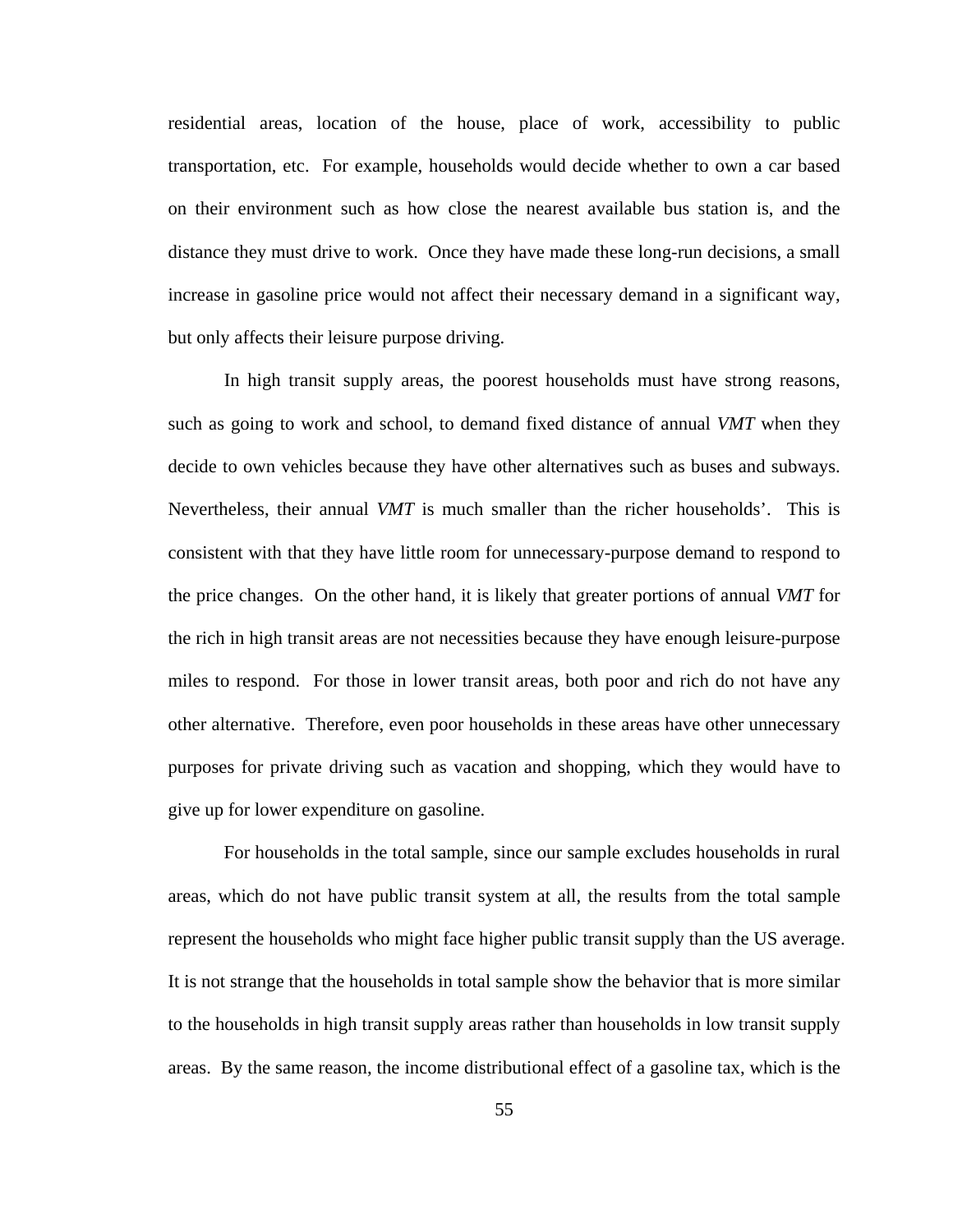main issue that we are interested in, also apply to households in higher transit supply than the US average.

In order to confirm this assumption, a further investigation on the purposes of private driving based on annual income level of households is required. However, our study cannot proceed any further due to data limitations. As discussed earlier in the paper, we do not have data that identifies purposes of each *VMT* demand. Instead, this assumption may be supported implicitly by analyses of occupation heterogeneity among different income level households in each residential area. In particular, information on proportion of self-employers among poor households or rich households in each area may enforce our conclusion. Unfortunately, our dataset does not have such detailed occupational information.

### **5.4 Distributional Effects**

<u>.</u>

 The distributional effects of a gasoline tax are analyzed using two measurements of tax burdens; one is a percentage of the predicted additional gasoline tax paid in households' annual income, and the other is a percentage of the predicted consumer surplus change in households' annual income, which households would lose due to an additional gasoline tax. These burdens are calculated with estimated elasticities and a hypothetical additional gasoline tax, 3 cents per mile, holding everything else constant. A linear *VMT* demand curve is also assumed to calculate the predicted consumer surplus  $loss.<sup>46</sup>$  $loss.<sup>46</sup>$  $loss.<sup>46</sup>$ 

<span id="page-64-0"></span> $46$  Our study follows the simulation of West (2004). In her study, the optimal gasoline tax is assumed to be an additional 2 cents per mile based on Parry and Small (2005). Parry and Small (2005) suggest that the optimal gasoline tax for the US is \$1.01 per gallon. Since average gasoline tax in the US in 2001 was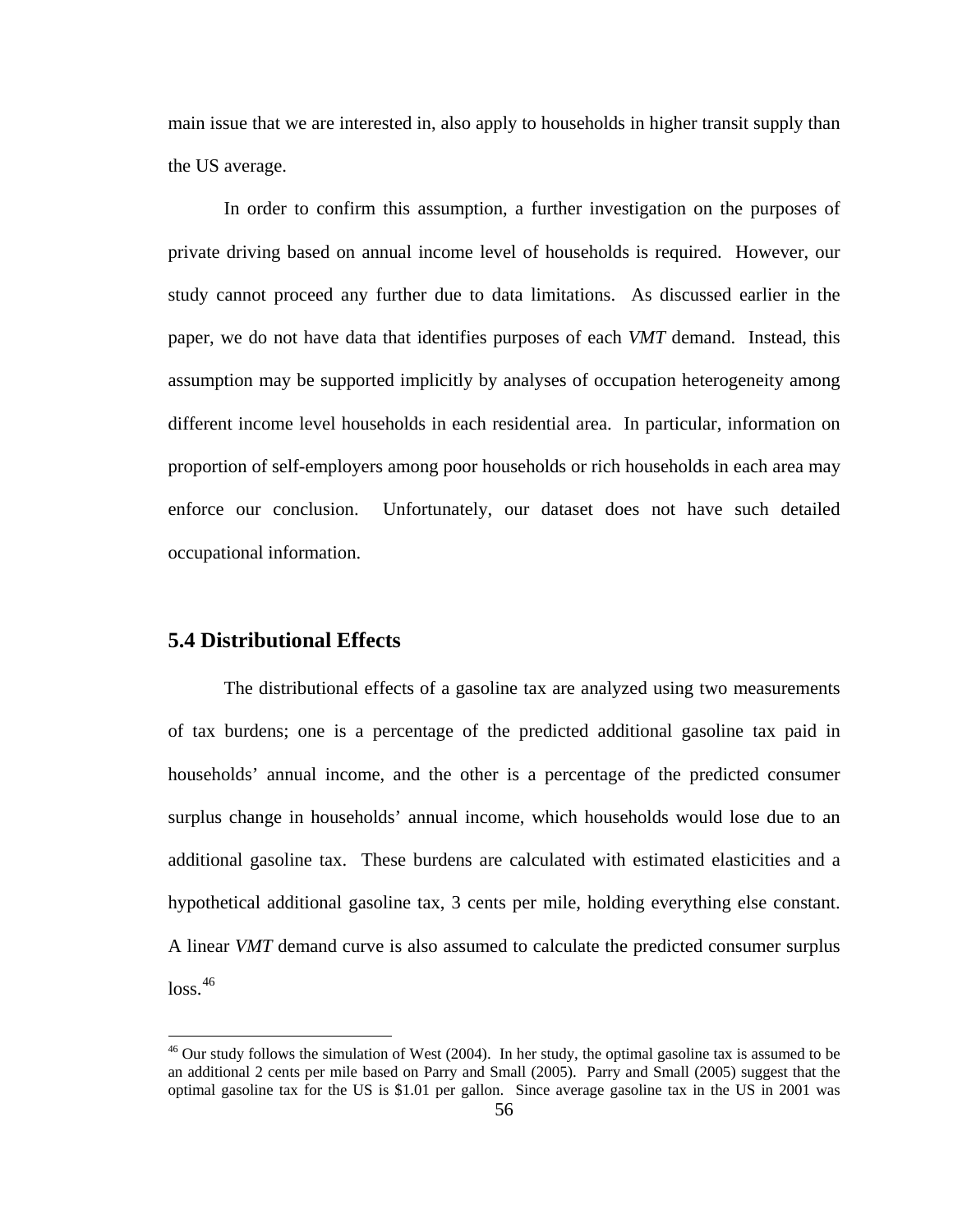|                   |               | All Households                    | Households with Vehicles |                       |                       |                |  |
|-------------------|---------------|-----------------------------------|--------------------------|-----------------------|-----------------------|----------------|--|
| Income<br>Deciles |               | <b>Constant Demand Elasticity</b> |                          | Varying in Elasticity | Varying in Elasticity |                |  |
|                   | $\Lambda$ Tax | $\triangle CS$                    | $\Lambda$ Tax            | $\triangle CS$        | $\Lambda$ Tax         | $\triangle CS$ |  |
|                   | <i>Income</i> | <i>Income</i>                     | <i>Income</i>            | <i>Income</i>         | <i>Income</i>         | <i>Income</i>  |  |
| 1                 | 2.098         | 2.335                             | 2.291                    | 2.432                 | 5.115                 | 5.257          |  |
| 2                 | 1.751         | 1.851                             | 1.804                    | 1.878                 | 2.174                 | 2.247          |  |
| 3                 | 1.244         | 1.323                             | 1.284                    | 1.342                 | 1.696                 | 1.755          |  |
| 4                 | 1.289         | 1.353                             | 1.315                    | 1.366                 | 1.453                 | 1.505          |  |
| 5                 | 1.156         | 1.209                             | 1.169                    | 1.216                 | 1.216                 | 1.263          |  |
| 6                 | 1.076         | 1.129                             | 1.094                    | 1.138                 | 1.197                 | 1.241          |  |
| 7                 | 0.939         | 0.982                             | 0.941                    | 0.983                 | 0.986                 | 1.027          |  |
| 8                 | 0.852         | 0.890                             | 0.849                    | 0.888                 | 0.879                 | 0.918          |  |
| 9                 | 0.730         | 0.762                             | 0.721                    | 0.758                 | 0.738                 | 0.775          |  |
| 10                | 0.394         | 0.411                             | 0.361                    | 0.395                 | 0.381                 | 0.415          |  |
| Suits Index       | $-0.245$      | $-0.248$                          | $-0.264$                 | $-0.257$              | $-0.289$              | $-0.281$       |  |

Table 11: Tax Burdens (as a percentage)

*Note:* Income Deciles are defined by net income of households.

1: lower than \$10,507 2: \$10,507 – \$16,686

3:  $$16,686 - $25,693$  4:  $$25,693 - $31,384$ 

5:  $$31,384 - $36,610$  6:  $$36,610 - $46,227$ 

7:  $$46,227 - $56,261$  8:  $$56,261 - $75,248$ 

9: \$75,248 – \$159,062 10: higher than \$159,062

Table 11 presents the results of the calculations for all households and households with vehicles. For the all households sample, tax burdens are calculated on two assumptions in order to observe how the responses of households affect the distributional effects. One assumption is that the price elasticity of demand is constant on all income levels (second and third column) and the other assumption is that the price elasticity

 <sup>37.11</sup> cents per gallon, additional gasoline tax should be 63.89 cents to obtain the optimal tax that Parry and Small suggest. Therefore, approximately 3 cents per mile is finally assumed when the average MPG in our sample, 22 miles per gallon is applied.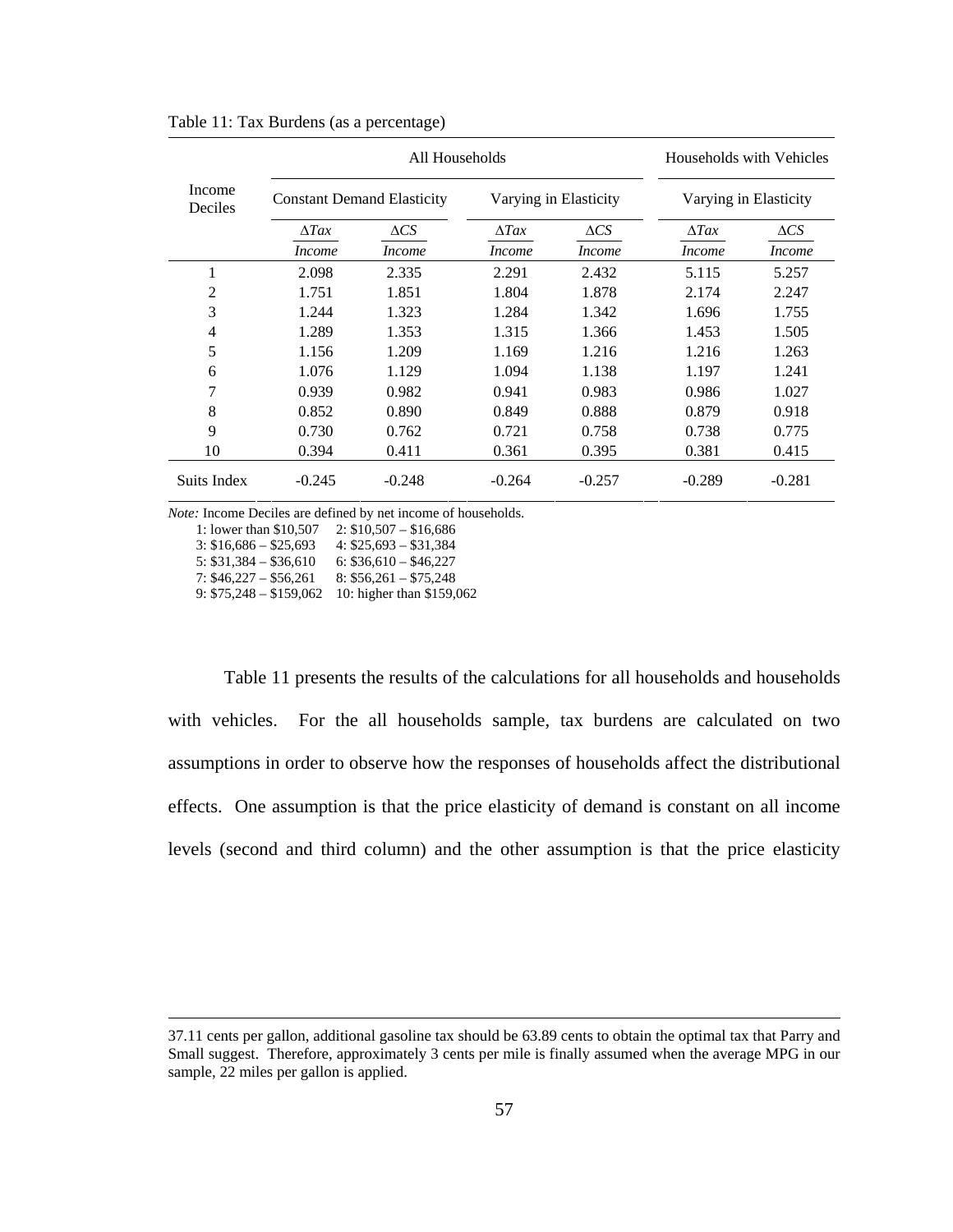varies across the income levels (fourth and fifth column). The bottom row of the table reports the Suits Index for each sample to compare the degree of regressivity. $47$  $47$ 

For each case in eight different columns, decile 1 has the heaviest tax burden while decile 10 has the lightest tax burden, and the tax burden decreases as households' level of annual income increases. This means that the hypothetical optimal gasoline tax is significantly regressive overall.

The degrees of regressivity in each sample are different. The additional tax is less regressive when all households are included in the sample because lower deciles include more non-vehicle households who cannot bear any gasoline tax burden. Among all households, the tax is more regressive when we allow households to respond to the tax differently based on their income levels. The Suits Index also confirms these results for each degree of regressivity. By allowing households to respond to the additional gasoline tax differently based on their income levels, the Suits Index for additional tax paid falls from  $-0.245$  to  $-0.264$ , and from  $-0.248$  to  $-0.257$  for the additional consumer surplus loss. An addition gasoline tax is expected to make the income distribution more regressive.

Due to different data and assumptions, degrees of the Suits Index in our study are not necessarily comparable to others. However, when those data and assumption differences are ignored, overall regressivity of a gasoline tax seems to be pretty high in our study compared to a previous study – West (2004) has a Suits Index of −0.153 , and also compared to average federal excise – Roach (2003) has an average Suits Index of

<span id="page-66-0"></span> $47$  Suits (1977) suggests the index. The index measures the degrees of progressivity or regressivity for any given tax. The index varies from  $+1$  to  $-1$ . A positive index indicates the tax is progressive while a negative index means regressive.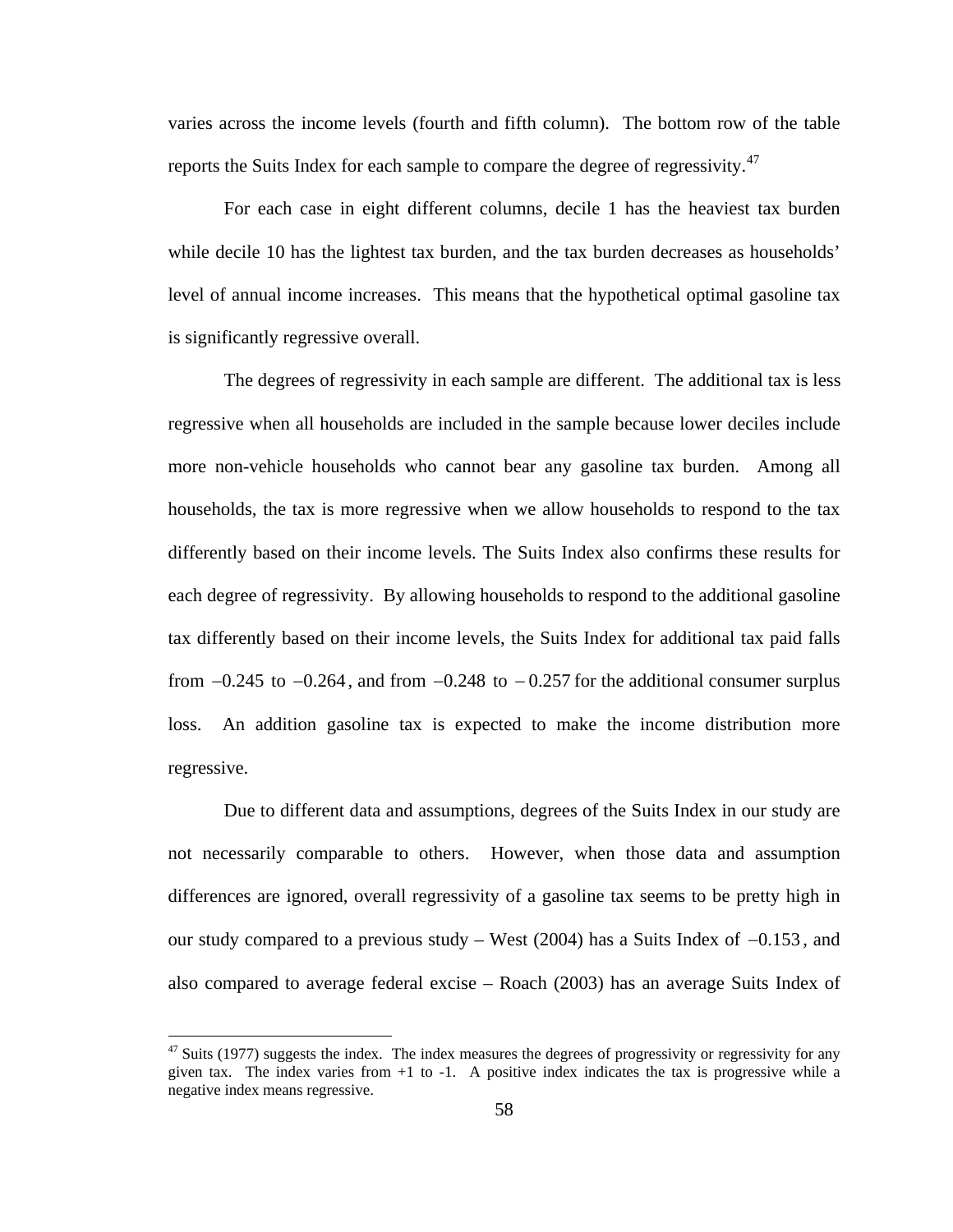−0.215 for average federal excise tax in 2000 and 2001. As discussed already, using the annual income of household as a proxy for well-being makes it more regressive than when viewed from a lifetime perspective, and different responses of households to the tax change across income levels also enforces its regressivity.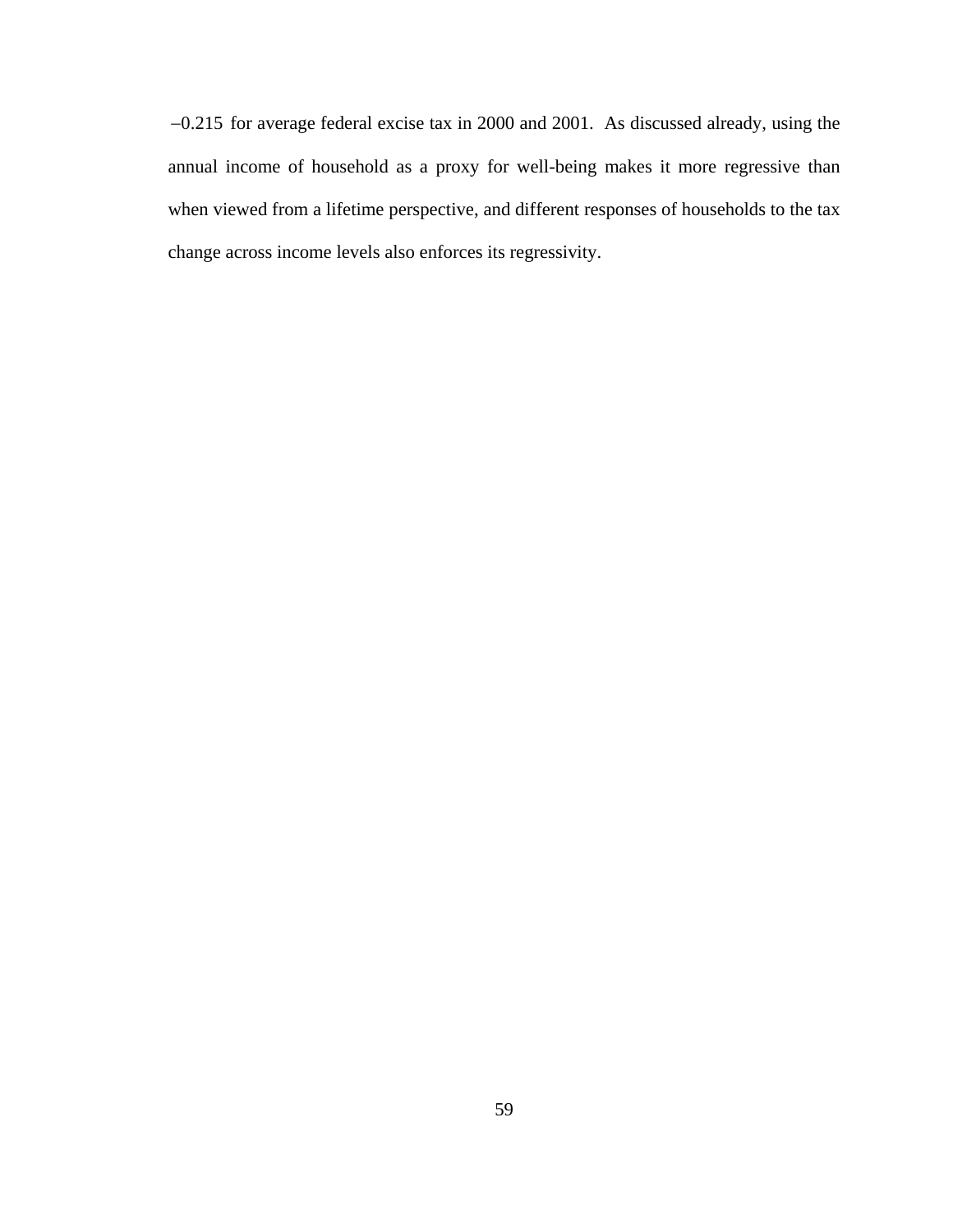# **6. Conclusion**

This study investigates the distributional effects of a gasoline tax. The study focuses on analyzing how the public transit system, which is considered an alternative to private driving influences the distributional effects, in particular for poor households. To analyze the effect of public transit system, the total household sample is split into two subgroups, one living in the areas with higher levels of public transit supply, and the other living in the areas with lower levels of public transit supply. Price elasticities of gasoline demand are then estimated based on the sample areas.

 Methodologically, the study adopts the Dubin-McFadden correction method, modified by West (2004). This framework enables us to correct the bias caused by the interrelated decisions between choosing vehicles and consuming gasoline. Two submodels are estimated: the household vehicle choice model and the household Vehicle Miles Traveled (*VMT*) demand model. The estimated probabilities from the first step are used to correct the bias in the *VMT* demand model.

The primary household data for the empirical analysis is drawn from the 2001 National Household Travel Survey (NHTS), and merged with additional information on residential areas and vehicles, which include gasoline prices, used car prices, and annual service miles of public transit.

As a result, different responses are observed based on the supply of the public transits. Higher transit supply areas have less elastic demand than low transit supply areas. For different responses within income levels, the poorest have the smallest elasticity in absolute value, and this increases as income level increases in high transit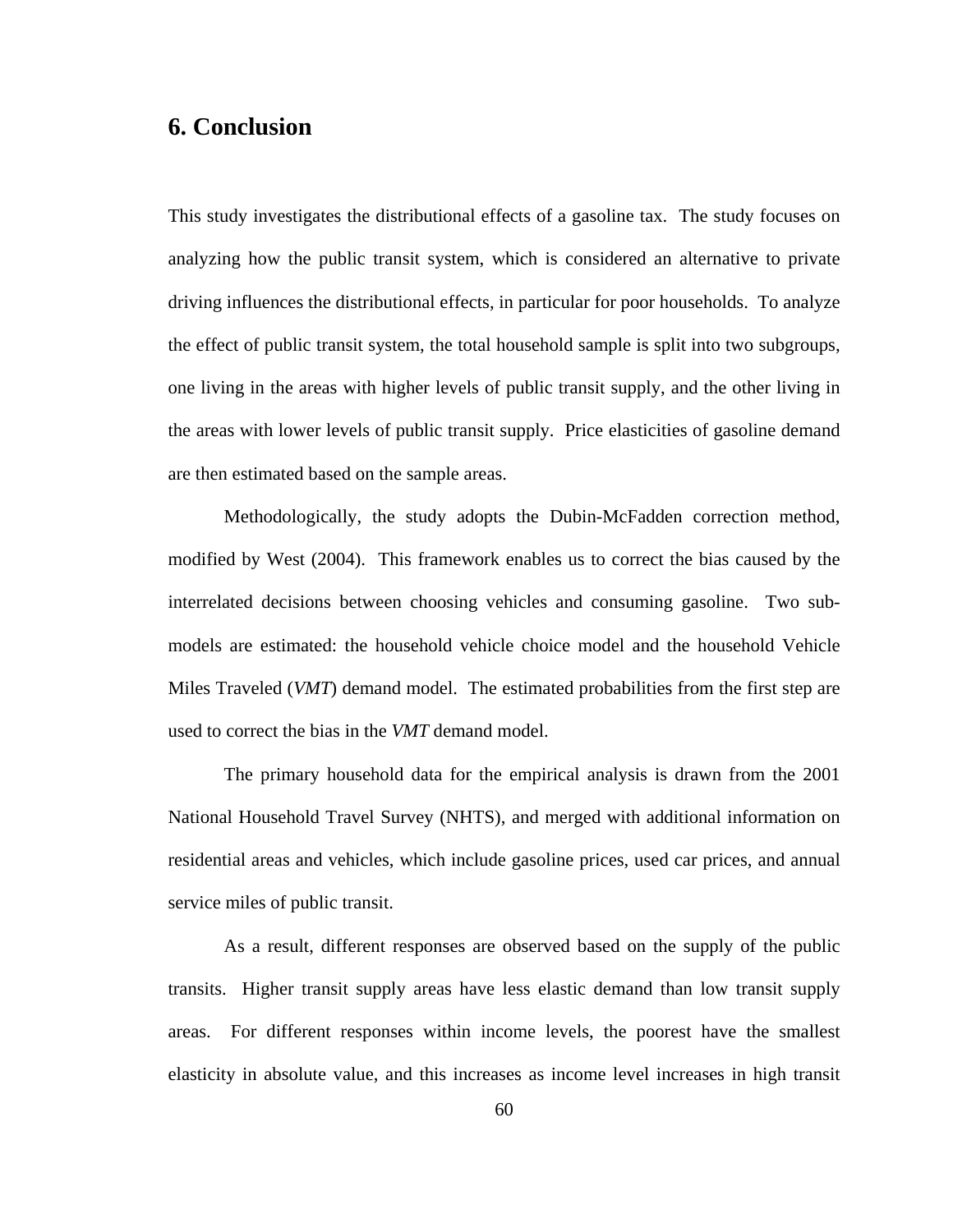supply areas, and this relationship displays the opposite tendency in the low transit supply areas. The total sample, which excludes households in rural areas, also shows similar behavior from the households in high transit supply areas. Therefore, based on this result, it is assumed that the price elasticity of gasoline demand in the short-run is affected more by the use of private driving as a necessity than it is by the gasoline price. A larger proportion of driving purposes are a necessity for poorer households while annual demand is much smaller than it is for the rich households. Therefore, the hypothetical optimal gasoline tax becomes more regressive across all income levels after reflecting household behavior to the price of gasoline.

The results, nevertheless, suggest further investigations into several specific topics. First, heterogeneous behaviors of households within income levels in each area should be analyzed further. In this study, responses of the households in the short-run are likely to be more affected by the use of private driving as a necessity than cheap gasoline prices. Therefore, a detailed examination into the different *VMT* demands for each purpose of private driving would potentially provide strong evidence to confirm our results if such data is available. Otherwise, alternative analyses, for example, a study of occupation heterogeneity that includes self-employers among different income level households in each area may implicitly provide a good evidence to support our conclusion.

Second, detailed long run decisions on public transit use should be studied further. In particular, the specific housing location and vehicle buying decision based on the public transit supply may explain when and how households use public transit instead of their own vehicles. Although our study shows that public transit is not used as a good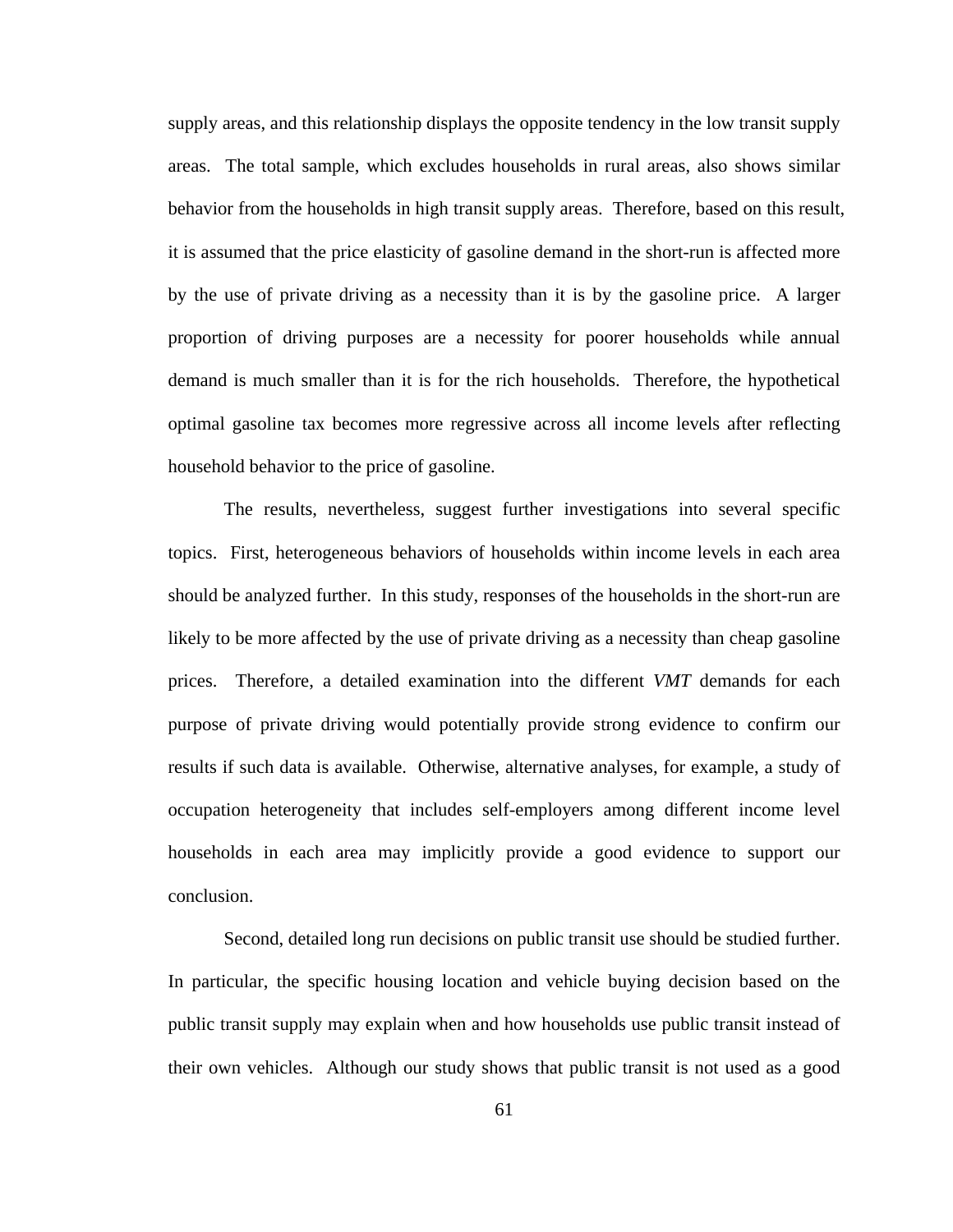substitute for private driving in short-run, but it does not means that it is not a good substitute for the private driving in long run. Furthermore, a result from the households vehicle choice model shows that an increase in public transit supply decreases the households' tendency to own vehicles and that the reduced number of vehicles helps to reduce total *VMT* demand in long run. This implies that public transit in long run is a good substitute for private driving, thus, investment in public transit system must be increased to reduce the huge demand of gasoline in the U.S.

Although our study has several limitations, it still gives us a nice picture of the income distribution effects of a gasoline tax. In general, a gasoline tax is regressive across all income levels. Excluding households in rural areas, the household behavior based on their income levels makes the gasoline tax more regressive when an additional gasoline tax is imposed. If the government cares about equity more than efficiency for these households then the gasoline tax would not be the best choice. To control the gasoline demand and protect the environment, it is recommended that the government consider other alternatives such as a tax on gas-guzzling luxury SUVs, which are usually purchased by the rich. Similarly, a property tax on vehicles will also be effective since a high-income household tends to own more vehicles.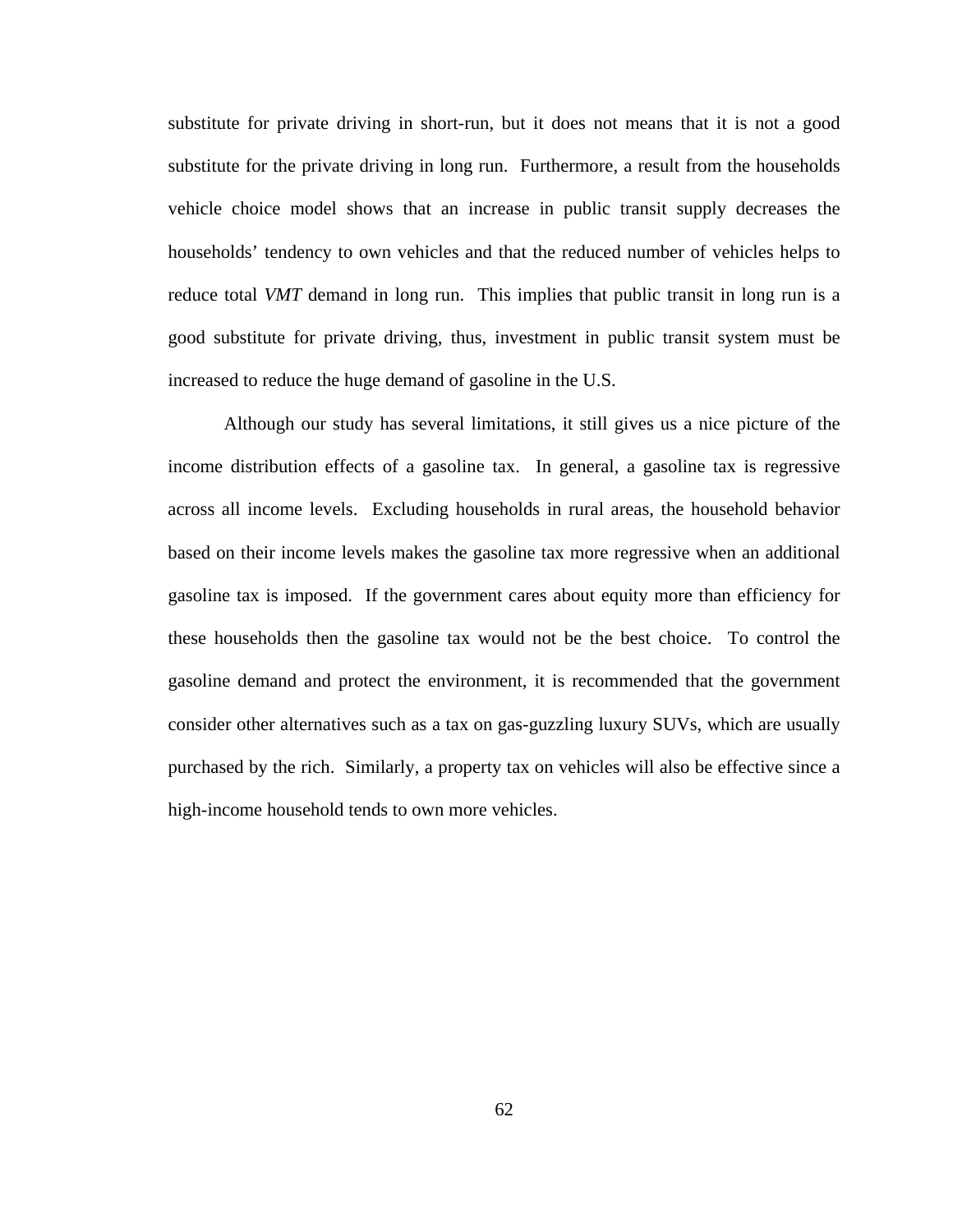# REFERENCES

Archibald, Robert and Robert Gillingham, "An Analysis of the Short-Run Consumer Demand for Gasoline Using Household Survey Data," *The Review of Economics and Statistics*, Vol. 62, No. 4. (1980): 622-628

Baum-Snow, Nathaniel and Matthew E. Kahn, "The Effects of New Public Projects to Expand Urban Rail Transit," *Journal of Public Economics*, 77, (2000): 241-263

Bento, Antonio M., Lawrence H. Goulder, Emeric Henry, Mark R. Jacobsen, and Roger H. von Haefen, "Distributional and Efficiency Impacts of Gasoline Taxes: An Econometrically-Based Multi-Market Study," *American Economic Review*, Vol. 95, No 2, May (2005): 282-287

Bento, Antonio M., Maureen L. Cropper, Ahmed Mushfiq Mobarak, and Katja Vinha, "The Impact of Urban Spatial Structure on Travel Demand In the United States," *the World Bank Policy Research Working Paper No. 3007*, March (2003).

Berkowitz, Michael K., Nancy T. Gallini, Eric J. Miller, and Robert A. Wolfe, "Disaggregate Analysis of the Demand for Gasoline," *The Canadian Journal of Economics*, Vol. 23, No. 2, May (1990): 253-275

Caspersen, Erik and Gilbert Metcalf, "Is a Value Added Tax Regressive? Annual Versus Lifetime Incidence Measures," *National Tax Journal*, Vol. 47, No. 4, December, (1994): 731-746

Corlett, W. J. and D.C. Hague, "Complementarity and the Excess Burden of Taxation," *The Review of Economic Studies*, Vol. 21, No. 1, (1953 - 1954): 21-30

Dahl, Carol A., "Demand for Transportation Fuels: A Survey of Demand Elasticities and Their Components," *The Journal of Energy Literature*, Vol. 1, No. 2, (1995): 3-27

Dahl, Carol A. and Thomas Sterner, "A Survey of Econometric Gasoline Demand Elasticities," *International Journal of Energy Systems*, Vol. 11, No. 2, January (1991a): 53-76

Dahl, Carol A. and Thomas Sterner, "Analyzing Gasoline Demand Elasticities: A Survey," *Energy Economics* 13(3) July (1991b): 203-10

Deaton, Angus and John Muellbauer, "An Almost Ideal Demand System," *American Economic Review*, Vol. 70, No. 3, June (1980): 312-326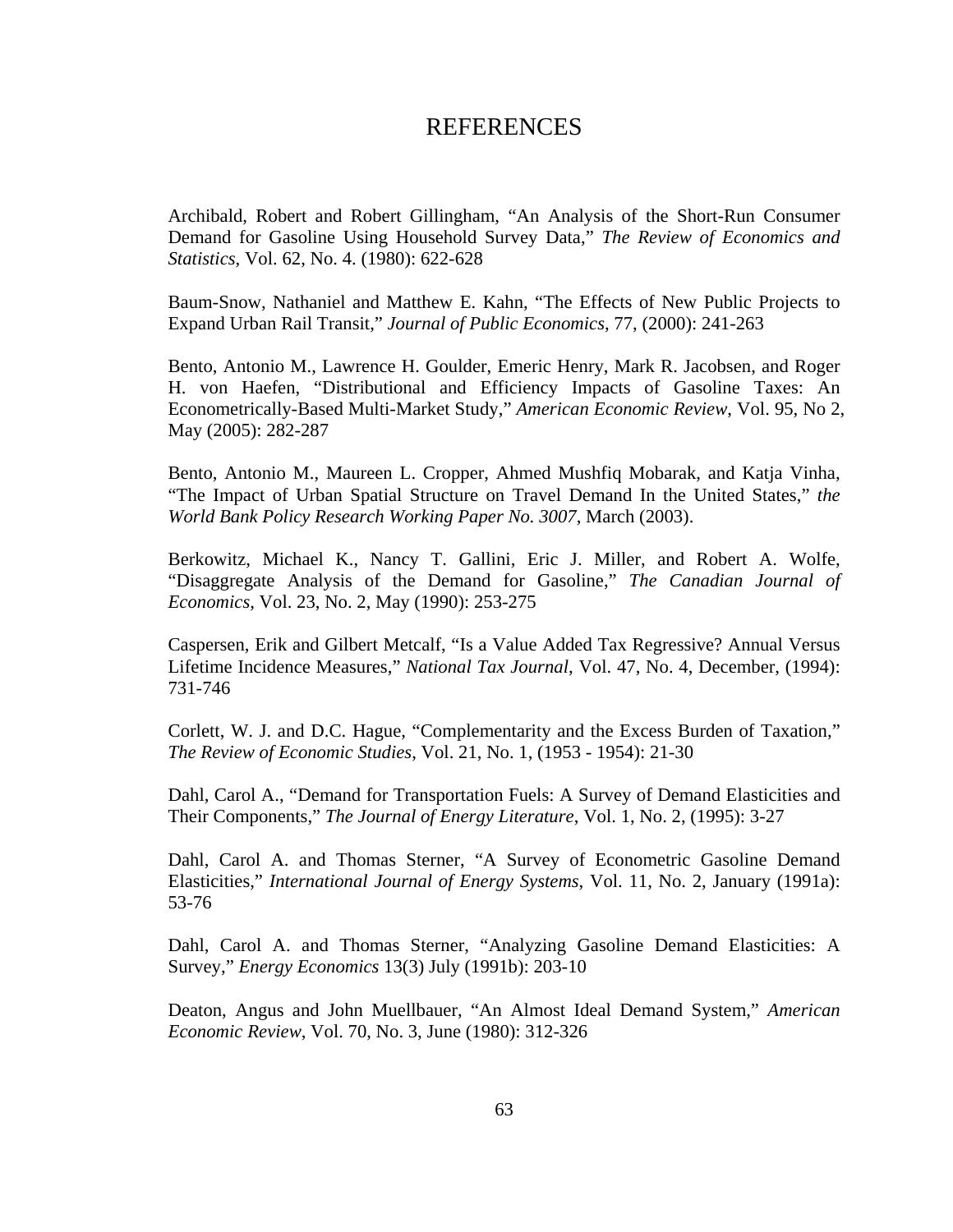Dubin, Jeffrey A., Daniel L. McFadden, "An Econometric Analysis of Residential Electric Appliance Holding and Consumption," *Econometrica*, Vol. 52, No. 2, March (1984): 345-362

Espey, Molly, "Explaining The Variation in Elasticity Estimates of Gasoline Demand in the United States: A Meta-Analysis," *Energy Journal*, Vol. 17, Issue 3 (1996)

Feng, Ye, Don Fullerton and Li Gan, "Vehicle Choices, Miles Driven and Pollution Policies," *NBER Working Paper*, No. 11553, March (2005).

Goldberg, Pinelopi Koujianou, "The Effects of the Corporate Average Fuel Efficiency Standards in the US," *The Journal of Industrial Economics*, Vol. 46, No.1, March (1998): 1-33

Goulder, Lawrence H. and Roberton C. Williams III, "The Substantial Bias from Ignoring General Equilibrium Effects in Estimating Excess Burden, and a Practical Solution," *[Journal of Political Economy](http://ideas.repec.org/s/ucp/jpolec.html)*, Vol. 111, Issue 4, August (2003): 898-927

Graham, Daniel J. and Stephen Glaister, "The Demand for Automobile Fuel: A Survey of Elasticities," *Journal of Transport Economics and Policy*, Vol. 36, Part 1, January (2002): 1-26

Greening, Lorna A., Hann Tarn Jeng, John P. Formby and David C. Cheng, "Use of region, life-cycle and role variables in the short-run estimation of the demand for gasoline and miles travelled," *Applied Economics*, 27 (1995): 643-656

Harrington, Winston and Virginia McConnell, "Motor Vehicles and the Environment," RFF Report, Resources for the future, Washington, D.C. April (2003)

Kayser, Hilke A., "Gasoline Demand and Car Choice: Estimating Gasoline Demand Using Household Information," *Energy Economics*, Vol. 22, Issue 3, June (2000): 331- 348

Madden, David, "Labour Supply, Commodity Demand and Marginal Tax Reform," *The Economic Journal*, Vol. 105, No. 429, March (1995): 485-497

Mannering, Fred, and Clifford Winston, "A Dynamic Empirical Analysis of Household Vehicle Ownership and Utilization," *The RAND Journal of Economics*, Vol. 16, No. 2, Summer (1985): 215-236

McFadden, Daniel L., "The Measurement of Urban Travel Demand," *Journal of Public Economics* 3, (1974): 303-328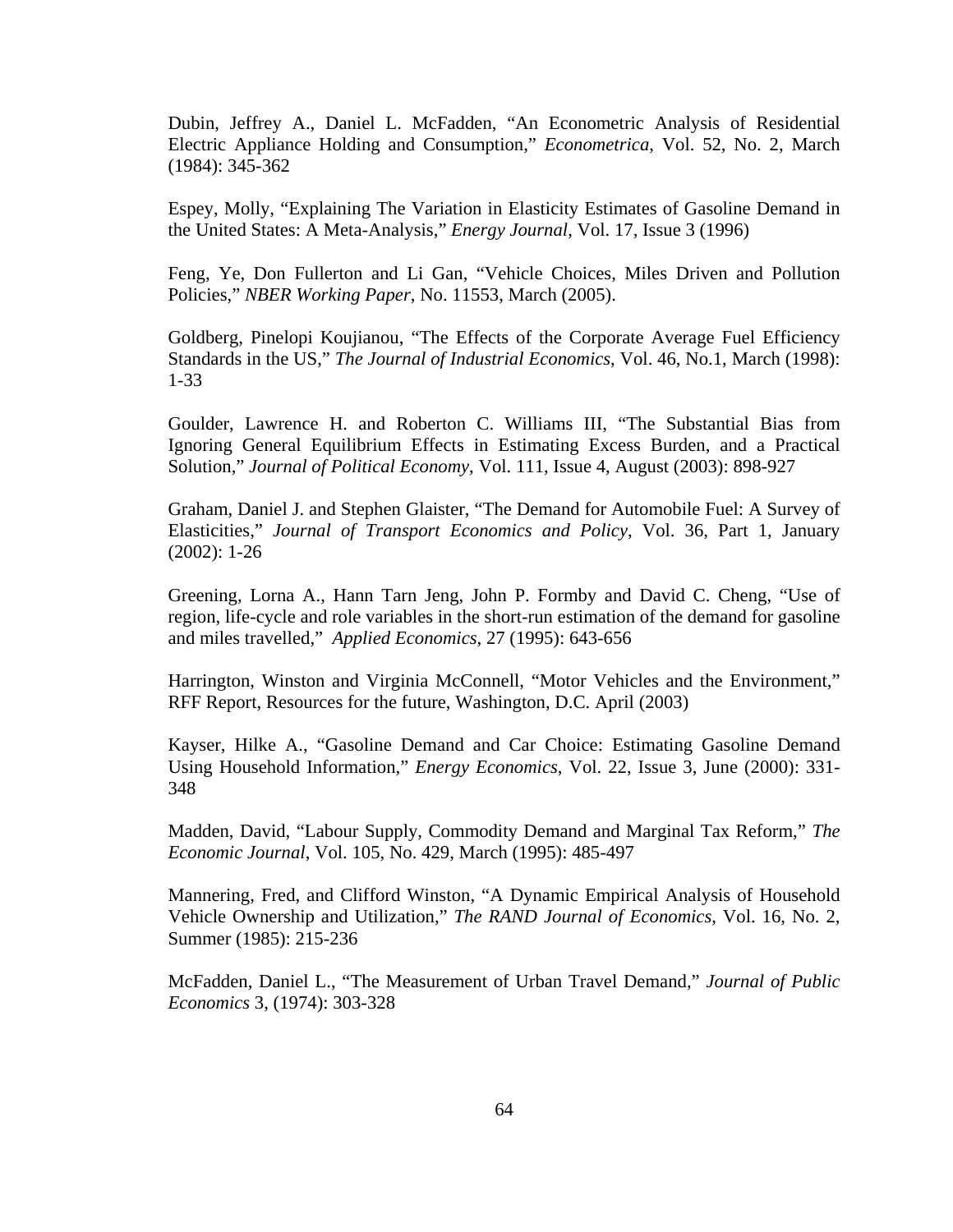McFadden, Daniel L., "Conditional Logit Analysis of Qualitative Choice Analysis," in *Frontiers in Econometrics*, ed. P. Azrembka. New Nork: Academic Press, (1974): 105- 142

McFadden, Daniel L., "Modelling the Choice of Residential Location," in *Spatial Interaction Theory and Planning Models*, ed. A. Karlquist et al., Amsterdam: North-Holland Publishing Company, (1978).

Metcalf, Gilbert E., "The National Sales Tax: Who Bears the Burden?" *Cato Policy Analysis No. 289*, Washington, DC: Cato Institute, Dec. 8, (1997).

Parry, Ian W.H. and Kenneth A. Small, "Does Britain or the United States Have the Right Gasoline Tax?" *American Economic Review*, Vol. 95, No. 4, September (2005): 1276- 1289

Panel Study of Income Dynamics, (Family) public use dataset. Produced and distributed by the University of Michigan with primary funding from the National Science Foundation, the National Institute of Aging, and the National Institute of Child Health and Human Development. Ann Arbor, MI, (2001).

Poterba, James M., "Lifetime Incidence and the Distributional Burden of Excise Taxes," *American Economic Review*, Vol. 79, No. 2, May (1989): 325-330

Poterba, James M., "Is the Gasoline Tax Regressive?" in *Tax Policy and the Economy*, Vol. 5. ed. Bradford, D., MIT Press, Boston, (1991): 145-164

Ramsey, F. P., "A Contribution to the Theory of Taxation," *The Economic Journal*, Vol. 37, No. 145, March (1927): 47-61

Roach, Brian, **"**[Progressive and Regressive Taxation in the United States: Who's Really](http://www.ase.tufts.edu/gdae/Pubs/wp/03-10-Tax_Incidence.pdf)  [Paying \(and Not Paying\) their Fair Share?](http://www.ase.tufts.edu/gdae/Pubs/wp/03-10-Tax_Incidence.pdf)**"** *GDAE Working Paper* No. 03-10, October (2003).

Sipes, Kristin N. and Robert Mendelsohn, "The Effectiveness of Gasoline Taxation to Manage Air Pollution," *Ecological Economics*, Vol. 36, No. 2, (2001): 299-309

Suits, Daniel B., "Measurement of Tax Progressivity," *American Economic Review*, Vol. 67, No. 4, September (1977): 747-752

Train, Kenneth, "Qualitative Choice Analysis: Theory, Econometrics, and an Application to Automobile Demand," Cambridge, Massachusetts: The MIT Press (1986)

U.S. Department of Transportation, Bureau of Transportation Statistics, "National Transportation Statistics 2002," BTS02-08, Washington, DC, U.S. Government Printing Office, December (2002).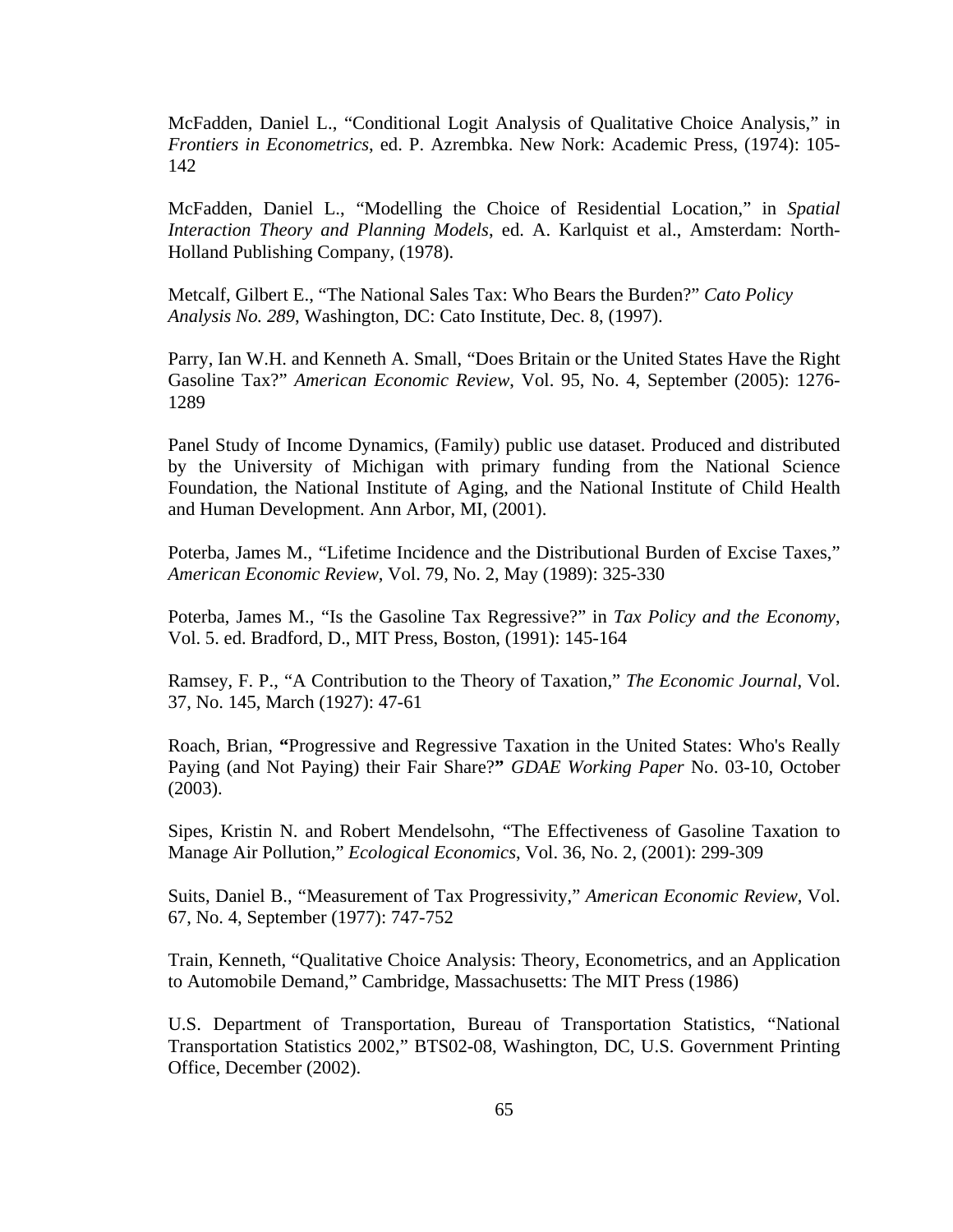Walls, Margaret and Jean Hanson, "Distributional Aspects of an Environmental Tax Shift: The Case of Motor Vehicle Emissions Taxes," *National Tax Journal*, Vol. 52, No. 1, March (1999): 53-65

West, Sarah E., "Distribution effects of alternative vehicle pollution control policies," *Journal of Public Economics*, 88 (2004): 735-575

West, Sarah E. and Roberton C. Williams III, "Empirical Estimates for Environmental Policy Making in a Second-Best Setting," *NBER Working Paper*, No. 10330, March (2004).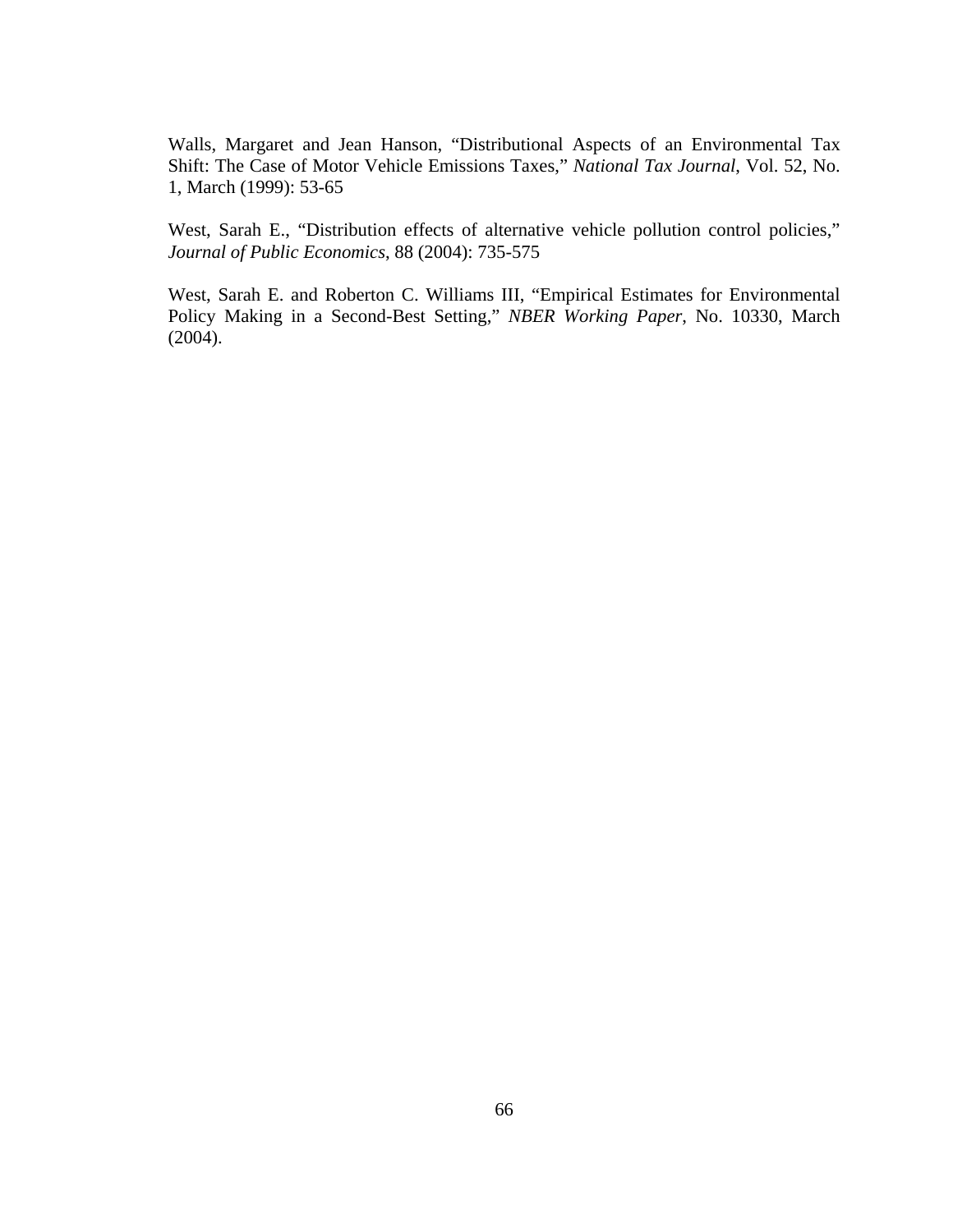## APPENDIX

# 1. Data

Figure A1: U.S. Regular Conventional Retail Gasoline Prices (03/2001 – 05/2002) *<sup>a</sup>* (Cents per Gallon)



*<sup>a</sup>* The source of the retail gasoline prices: U.S. Department of Energy, Energy Information Administration. (Mean: €132.47, Standard Deviation: 18.43)

Figure A2: Average MPG for Sedans and SUVs *<sup>a</sup>*



*<sup>a</sup>* Sedans and SUVs in our study indicate passenger cars, and light trucks such as pickup trucks and SUVs.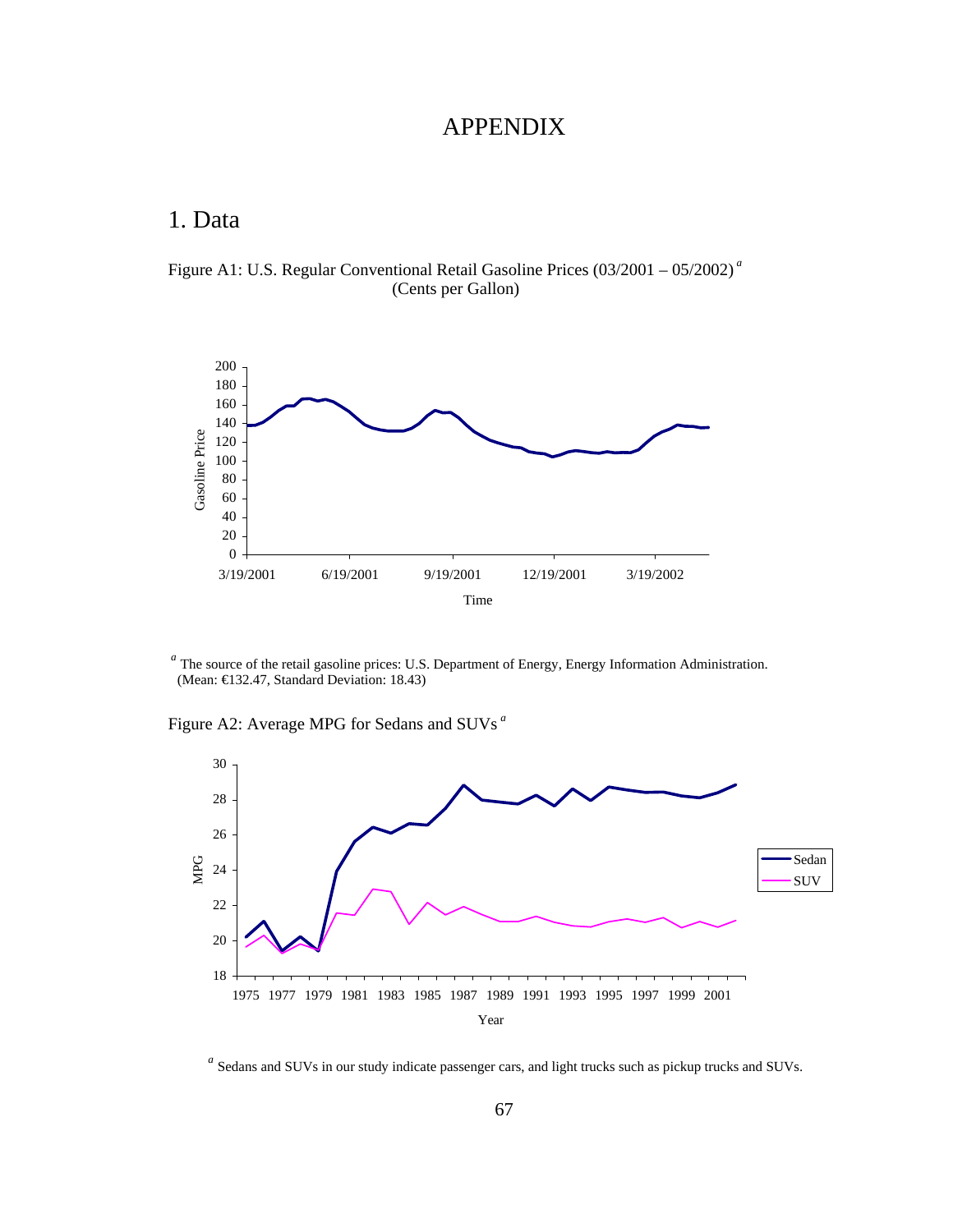#### Table A1: Vehicle Choice Structure and Averages of Main Variables

*Note:* The vehicle choice portfolios are classified into 16 nested groups, depending on the number of vehicles per household, vehicle types, and vintage. The first nest is classified by the number of vehicles, (0, 1, 2). Then, within each number of vehicles, the second nest is classified by the combinations of the vehicle type and vintage. The vehicles are classified into two types, (Sedan, SUV). Along with the vehicle type, the vehicles are classified into three different vintage choices, (New, Medium, Old): New includes the vehicles newer than 1996; Medium vehicles are those between 1989 and 1996; and Old vehicles are older than 1989. For two vehicle households, we set vintage to that of the newer vehicle.

| <b>First Nest</b> | <b>Second Nest</b> |            | <b>Portfolio Numbers</b> | Averages in Each Portfolio |                       |            |
|-------------------|--------------------|------------|--------------------------|----------------------------|-----------------------|------------|
| Number of Cars    | Vehicle Types      | Vintages   |                          | <b>VMT</b>                 | <b>Used Car Price</b> | <b>MPG</b> |
|                   |                    | New        | 1                        | 10,994                     | 7,966                 | 25.94      |
|                   | Sedan              | Medium     | 2                        | 8,885                      | 2,501                 | 25.45      |
| $\mathbf{1}$      |                    | Old        | 3                        | 6,397                      | 819                   | 24.32      |
|                   |                    | <b>New</b> | $\overline{4}$           | 13,449                     | 9,680                 | 19.94      |
|                   | <b>SUV</b>         | Medium     | 5                        | 11,708                     | 2,566                 | 19.42      |
|                   |                    | Old        | 6                        | 10,585                     | 757                   | 20.26      |
|                   | Sedan, Sedan       | <b>New</b> | $\overline{7}$           | 23,176                     | 13,390                | 26.13      |
|                   |                    | Medium     | 8                        | 19,566                     | 4,609                 | 25.43      |
|                   |                    | Old        | 9                        | 17,174                     | 1,596                 | 24.18      |
|                   | Sedan, SUV         | <b>New</b> | 10                       | 24,882                     | 15,307                | 22.52      |
| $\overline{2}$    |                    | Medium     | 11                       | 19,471                     | 4,599                 | 22.11      |
|                   |                    | Old        | 12                       | 14,749                     | 1,595                 | 21.92      |
|                   |                    | <b>New</b> | 13                       | 26,987                     | 16,098                | 19.30      |
|                   | SUV, SUV           | Medium     | 14                       | 20,952                     | 4,850                 | 19.10      |
|                   |                    | Old        | 15                       | 16,546                     | 1,469                 | 19.68      |
| $\boldsymbol{0}$  | N/A                | N/A        | 16                       | $\boldsymbol{0}$           | $\boldsymbol{0}$      | $0.00\,$   |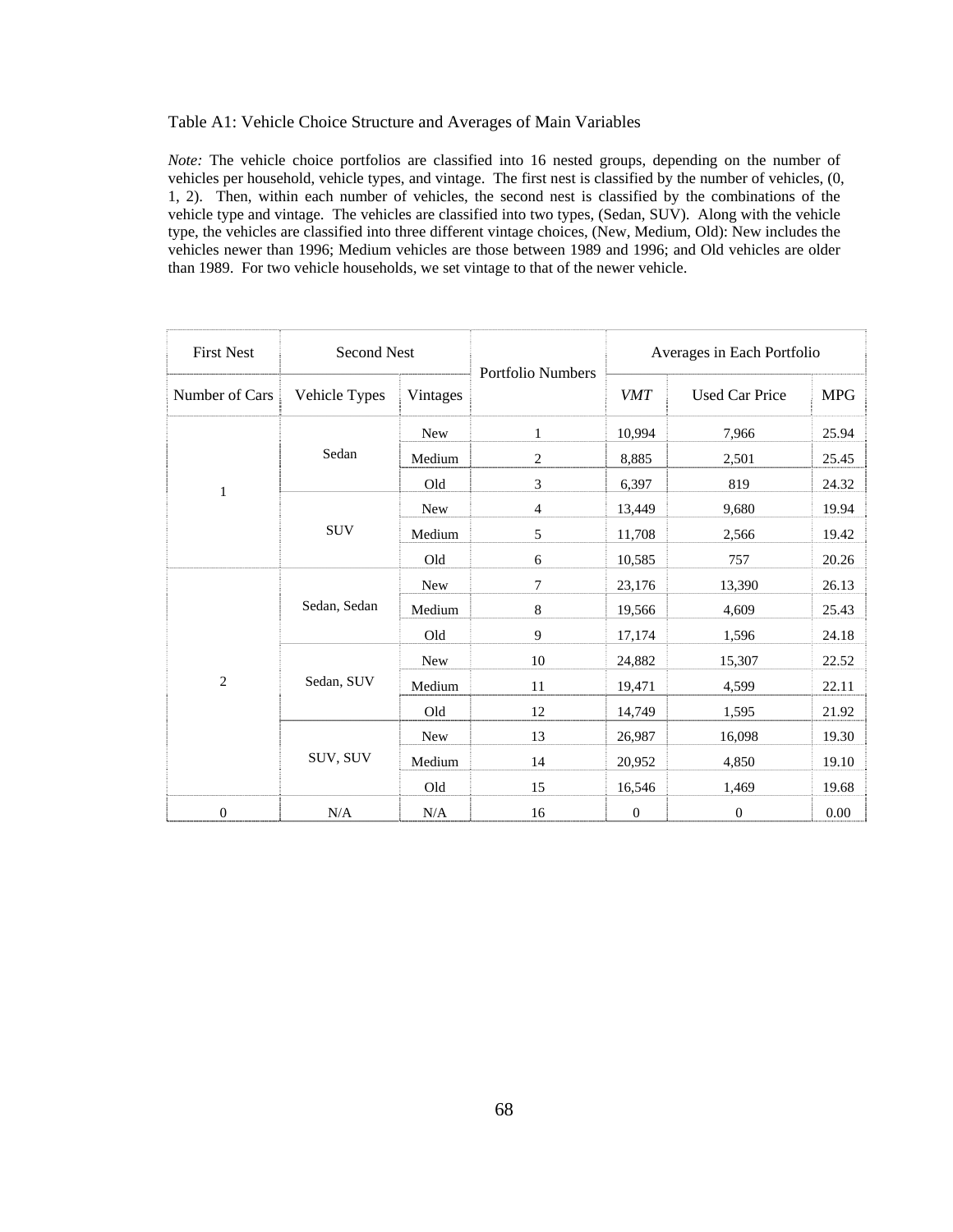Table A2: Total Public Transportation Annual Service Miles Driven

*Note:* Households in the total sample are separated into two groups. One group includes households who belong to CMSA and MSA areas identified by 2001 NHTS, and the other group includes households living in MSA areas of less population than 1 million. The latter group is not identified by names of MSA, but instead, is aggregated by state level in 2001 NHTS. Households in identified CMSA and MSA areas are split into four levels with the approximately same proportion of observations based on their public transit supply. State aggregated households in MSA areas of less than 1 million in size are treated as one indicator variable. As a result, five levels of transit supply indicators are created.

| Classification            |        | Rank | CMSA, MSA Level                                            | <b>Service Miles</b><br>Per Square Mile |
|---------------------------|--------|------|------------------------------------------------------------|-----------------------------------------|
|                           | Tran 1 | 1    | New York--Northern New Jersey--Long Island, NY--NJ--CT--PA | 31503                                   |
|                           |        | 2    | Philadelphia--Wilmington--Atlantic City, PA--NJ--DE--MD    | 25102                                   |
|                           |        | 3    | Miami--Fort Lauderdale, FL                                 | 23074                                   |
|                           |        | 4    | San Francisco--Oakland--San Jose, CA                       | 21202                                   |
|                           | Tran 2 | 5    | Providence--Fall River--Warwick, RI--MI                    | 18708                                   |
|                           |        | 6    | Chicago--Gary--Kenosha, IL--IN--WI                         | 16400                                   |
|                           |        | 7    | Honolulu, HI (entire Oahu Island)                          | 13809                                   |
|                           |        | 8    | Seattle--Tacoma--Bremerton, WA                             | 13584                                   |
| High Transit Supply Areas |        | 9    | Pittsburgh, PA                                             | 12308                                   |
|                           | Tran 3 | 10   | Boston--Worcester--Lawrence, MA--NH--ME--CT                | 10735                                   |
|                           |        | 11   | San Diego, CA                                              | 10639                                   |
|                           |        | 12   | Washington--Baltimore, DC--MD--VA--WV                      | 10016                                   |
|                           |        | 13   | Hartford, CT                                               | 9988                                    |
|                           |        | 14   | San Antonio, TX                                            | 9447                                    |
|                           |        | 15   | Minneapolis--St. Paul, MN--WI                              | 8426                                    |
|                           |        | 16   | Houston--Galveston--Brazoria, TX                           | 8244                                    |
|                           |        | 17   | Milwaukee--Racine, WI                                      | 8178                                    |
|                           |        | 18   | Los Angeles--Riverside--Orange County, CA                  | 8175                                    |
|                           |        | 19   | Detroit--Ann Arbor--Flint, MI                              | 7769                                    |
|                           |        | 20   | Atlanta, GA                                                | 7595                                    |
|                           |        | 21   | Buffalo--Niagara falls, NY                                 | 7357                                    |
|                           |        | 22   | Cleveland--Akron, OH                                       | 6818                                    |
|                           |        | 23   | Denver--Boulder--Greeley, CO                               | 6536                                    |
|                           |        | 24   | Portland--Salem, OR--WI                                    | 6468                                    |

High Transit Supply Areas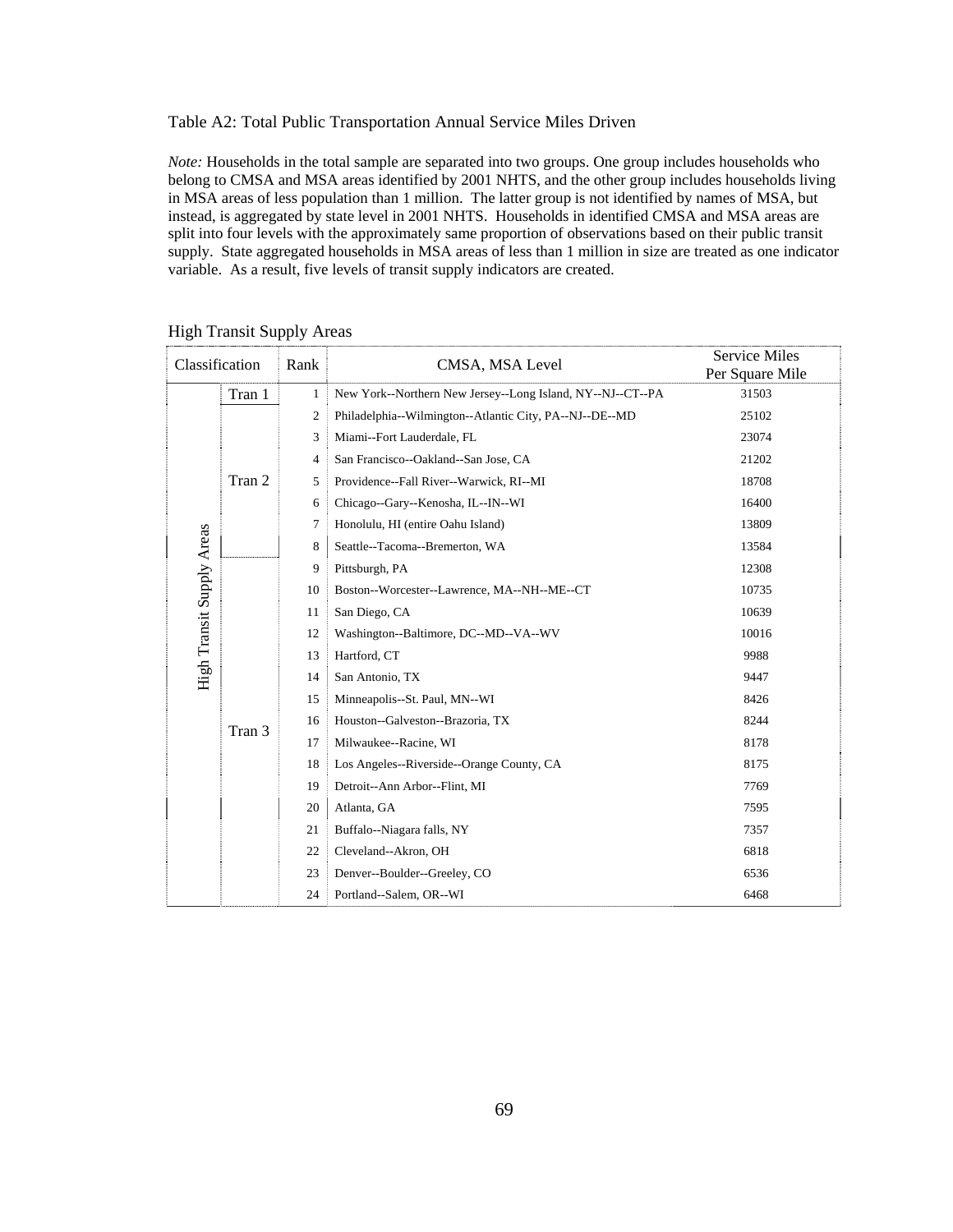Table A2: Total Public Transportation Annual Service Miles Driven (Continued)

*Note:* Households in the total sample are separated into two groups. One group includes households who belong to CMSA and MSA areas identified by 2001 NHTS, and the other group includes households living in MSA areas of less population than 1 million. The latter group is not identified by names of MSA, but instead, is aggregated by state level in 2001 NHTS. Households in identified CMSA and MSA areas are split into four levels with the approximately same proportion of observations based on their public transit supply. State aggregated households in MSA areas of less than 1 million in size are treated as one indicator variable. As a result, five levels of transit supply indicators are created.

| Classification           |        | Rank | CMSA, MSA Level                               | <b>Service Miles</b><br>Per Square Mile |
|--------------------------|--------|------|-----------------------------------------------|-----------------------------------------|
|                          |        | 25   | Dallas--Fort Worth, TX                        | 6419                                    |
|                          |        | 26   | Orlando, FL                                   | 6318                                    |
|                          |        | 27   | Tampa--St. Petersburg--Clearwater, FL         | 6142                                    |
|                          |        | 28   | Cincinnati--Hamilton, OH--KY--IN              | 6124                                    |
|                          |        | 29   | Louisville, KY--IN                            | 5988                                    |
|                          |        | 30   | St. Louis, MO                                 | 5287                                    |
|                          |        | 31   | Jacksonville, FL                              | 5017                                    |
|                          |        | 32   | Austin--San Marcos, TX                        | 4843                                    |
|                          |        | 33   | Columbus, OH                                  | 4453                                    |
|                          | Tran 4 | 34   | Norfolk--Virginia Beach--Newport News, VA--NC | 4140                                    |
|                          |        | 35   | Charlotte--Gastonia--Rock Hill, NC--SC        | 3967                                    |
| Low Transit Supply Areas |        | 36   | Memphis, TN--AR--MS                           | 3458                                    |
|                          |        | 37   | Sacramento--Yolo, CA                          | 3086                                    |
|                          |        | 38   | Indianapolis, IN                              | 3071                                    |
|                          |        | 39   | Raleigh--Durham--Chapel Hill, NC              | 2928                                    |
|                          |        | 40   | Salt Lake City--Ogden, UT                     | 2922                                    |
|                          |        | 41   | Kansas City, MO--KS                           | 2830                                    |
|                          |        | 42   | Rochester, NY                                 | 2720                                    |
|                          |        | 43   | New Orleans, LA                               | 2421                                    |
|                          |        | 44   | Phoenix--Mesa, AZ                             | 2380                                    |
|                          |        | 45   | Grand Rapids--Muskegon--Holland, MI           | 1388                                    |
|                          |        | 46   | Nashville, TN                                 | 1381                                    |
|                          |        | 47   | Greensboro--Winston-Salem--High Point, NC     | 1273                                    |
|                          |        | 48   | Oklahoma City, OK                             | 1127                                    |
|                          |        | 49   | Las Vegas, NV--AZ                             | 621                                     |
|                          | Tran 5 |      | suppressed, in an MSA of less than 1 million  | 1464                                    |

#### Low Transit Supply Areas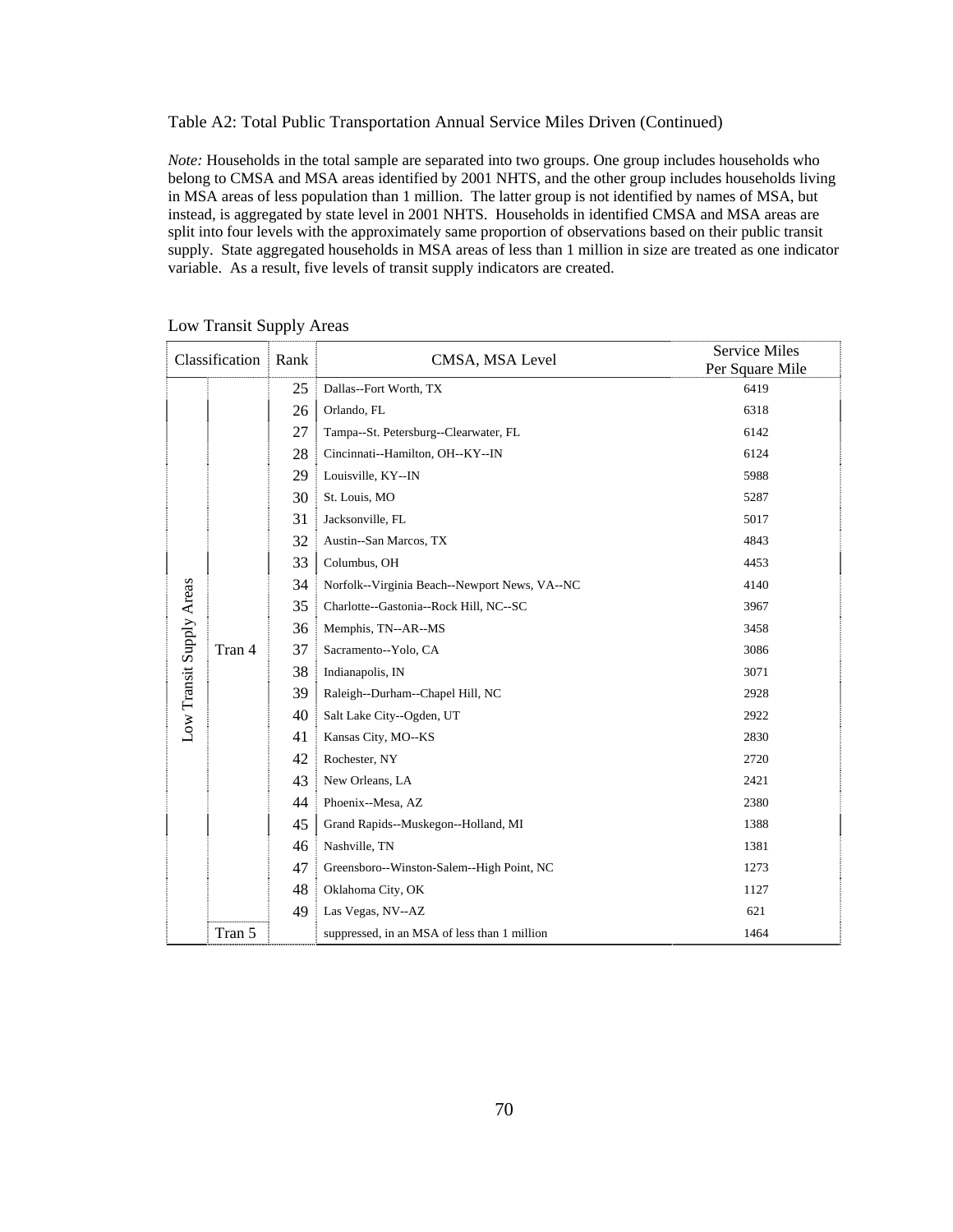# 2. Estimation Results

| Names            | Definitions                                                                              |  |  |  |
|------------------|------------------------------------------------------------------------------------------|--|--|--|
| one              | 1 if a household owns one vehicle                                                        |  |  |  |
| two              | 1 if a household owns two vehicles                                                       |  |  |  |
| worker           | number of household members with jobs                                                    |  |  |  |
| homeowner        | 1 if a household is a homeowner                                                          |  |  |  |
| income           | total household income last 12 months (\$)                                               |  |  |  |
| TR               | public transit supply                                                                    |  |  |  |
| density          | population density for each MSA area                                                     |  |  |  |
| rentalcost       | rental cost                                                                              |  |  |  |
| AOC              | <b>Annual Operating Cost</b>                                                             |  |  |  |
| <i>vmt</i> price | VMT price per mile                                                                       |  |  |  |
| portfolio1-16    | 1 if the household vehicle choice belongs to the portfolio (1-16)                        |  |  |  |
| income1          | 1 if household's annual income is lower than \$17,500                                    |  |  |  |
| income2          | 1 if household's annual income is between \$17,500 and \$32,500                          |  |  |  |
| income3          | 1 if household's annual income is between \$32,500 and \$47,500                          |  |  |  |
| income4          | 1 if household's annual income is between is \$47,500 and \$72,500                       |  |  |  |
| income5          | 1 if household's annual income is higher than \$72,500                                   |  |  |  |
| $ $ tran1        | 1 if households in MSA with transit supply is greater than 28,000                        |  |  |  |
| tran2            | 1 if households in MSA with transit supply is between 28,000 and 13,000                  |  |  |  |
| tran3            | 1 if households in MSA with transit supply is between 13,000 and 6,450                   |  |  |  |
| tran4            | 1 if households in MSA with transit supply is lesser than 6,450                          |  |  |  |
| tran5            | 1 if households in MSA of less than 1 million, which has average transit supply of 1,464 |  |  |  |
| life1            | 1 if household has no children                                                           |  |  |  |
| life2            | 1 if household has youngest child 0-5                                                    |  |  |  |
| life3            | 1 if household has youngest child 6-15                                                   |  |  |  |
| life4            | 1 if household has youngest child 16-21                                                  |  |  |  |
| life5            | 1 if household is retired, no child                                                      |  |  |  |
| hhsize           | number of households                                                                     |  |  |  |
| drvrcnt          | number of drivers in household                                                           |  |  |  |
| white            | 1 if a respondent is white                                                               |  |  |  |
| city             | 1 if a household lives in urban area                                                     |  |  |  |
| subway           | 1 if a household in MSA with rail (subway)                                               |  |  |  |

Table A3: Definitions of Variables in Nested Logit Model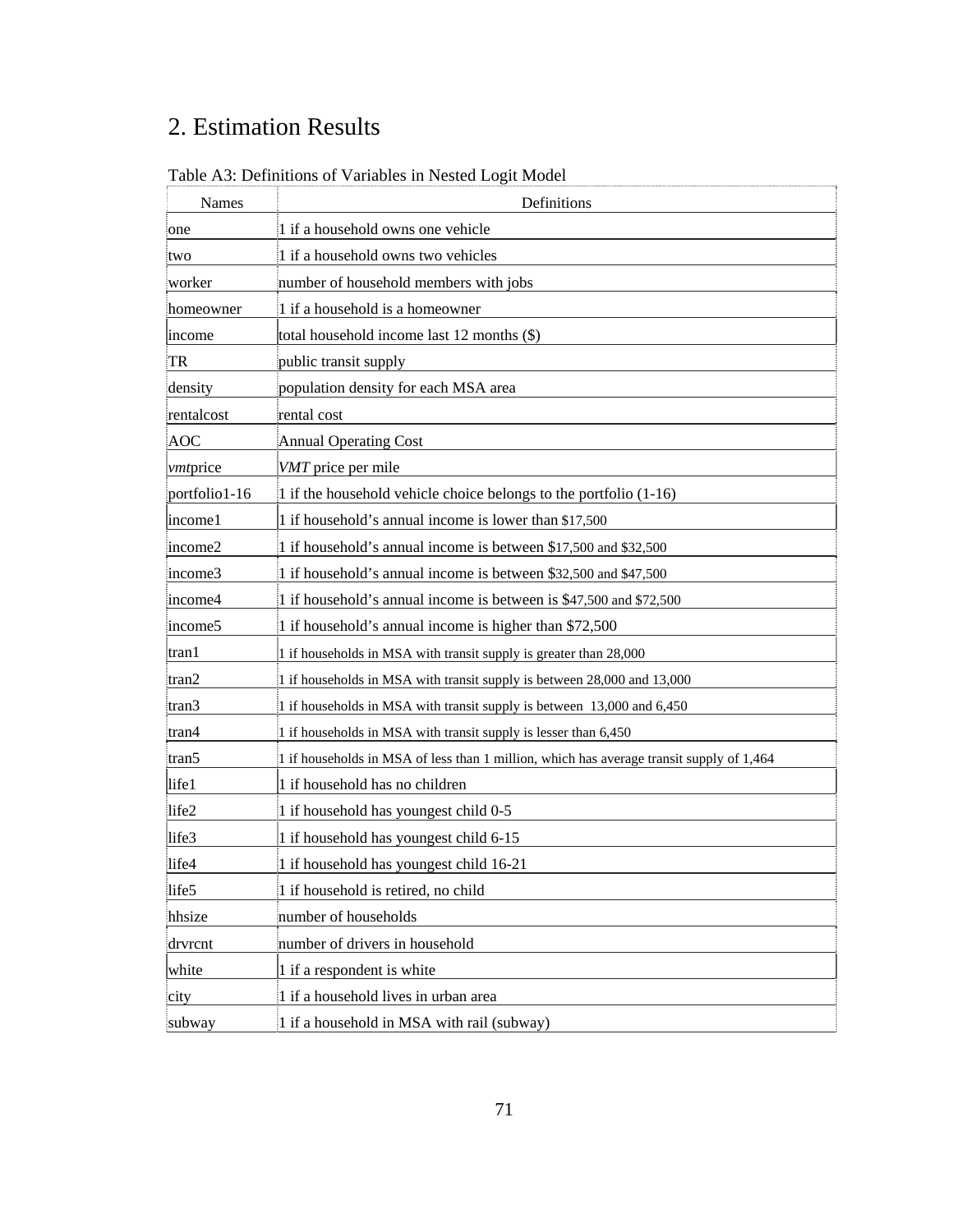## Table A4: Full Results of Vehicle Choice Model (Nested Logit Model) Definitions of variables are shown in A3 in the previous page

*Note:* number of observations is 399,264; number of households used is 24,954 log likelihood = - 46092.069;  $\chi^2$  = 46190.22

LR test of homoskedasticity (iv = 1):  $\chi^2 = 2558.38$  support the nested logit model.

| <b>First Nest</b>          |            |           |
|----------------------------|------------|-----------|
| $<$ Number of Vehicles $>$ |            |           |
|                            |            |           |
| Variable                   | Coef.      | Std. Err. |
| one*worker                 | 0.30282    | 0.03784   |
| one*homeowner              | 1.73226    | 0.04965   |
| one*income                 | 0.00003    | 0.00000   |
| one*TR                     | $-0.00013$ | 0.00001   |
| one*density                | 0.00197    | 0.00014   |
| two*worker                 | 0.47718    | 0.05231   |
| two*homeowner              | 2.38282    | 0.06766   |
| two*income                 | $-0.00002$ | 0.00000   |
| two*TR                     | $-0.00020$ | 0.00001   |
| two*density                | 0.00020    | 0.00020   |
| (incl.valueparameters)     |            |           |
| /OneCar                    | 0.37975    | 0.01633   |
| /TwoCar                    | 2.88793    | 0.15839   |

Second Nest

< Vintage and Type >

| Variable            | Coef.        | Std. Err. |
|---------------------|--------------|-----------|
| Rentalcost          | 0.00326      | 0.00007   |
| AnnualOperatingCost | 0.00438      | 0.00013   |
| <b>VMT</b> price    | $-117.96620$ | 2.39558   |
| Portfolio2*income2  | $-0.54526$   | 0.06953   |
| Portfolio3*income2  | $-0.98245$   | 0.09435   |
| Portfolio4*income2  | 0.05423      | 0.09947   |
| Portfolio5*income2  | $-0.35286$   | 0.10795   |
| Portfolio6*income2  | $-0.88375$   | 0.18322   |
| Portfolio7*income2  | $-0.04149$   | 0.07546   |
| Portfolio8*income2  | 0.22507      | 0.13126   |
| Portfolio9*income2  | $-0.26000$   | 0.31913   |
| Portfolio10*income2 | $-0.00487$   | 0.06284   |
| Portfolio11*income2 | 0.86256      | 0.13055   |
| Portfolio12*income2 | $-0.52769$   | 0.31871   |
| Portfolio13*income2 | 0.02453      | 0.11294   |
| Portfolio14*income2 | 0.36093      | 0.21644   |
| Portfolio2*income3  | $-0.95437$   | 0.07897   |
| Portfolio3*income3  | $-1.76952$   | 0.12672   |
| Portfolio4*income3  | 0.33503      | 0.10308   |
| Portfolio5*income3  | $-0.71295$   | 0.12092   |
| Portfolio6*income3  | $-1.18886$   | 0.21388   |
| Portfolio7*income3  | 0.17231      | 0.07324   |
| Portfolio8*income3  | 0.22527      | 0.12737   |
| Portfolio9*income3  | $-0.82675$   | 0.33792   |
| Portfolio10*income3 | 0.34597      | 0.06082   |

| Variable                  | Coef.      | Std. Err. |
|---------------------------|------------|-----------|
| Portfolio11*income3       | 0.75486    | 0.12927   |
| Portfolio12*income3       | $-0.93956$ | 0.32139   |
| Portfolio13*income3       | 0.29015    | 0.10498   |
| Portfolio14*income3       | 0.10408    | 0.21321   |
| Portfolio2*income4        | -1.28211   | 0.09562   |
| Portfolio3*income4        | -1.93674   | 0.15950   |
| Portfolio4*income4        | 0.33620    | 0.11412   |
| Portfolio5*income4        | $-0.92608$ | 0.14059   |
| Portfolio6*income4        | -1.59233   | 0.28319   |
| Portfolio7*income4        | 0.36840    | 0.07771   |
| Portfolio8*income4        | 0.05227    | 0.13371   |
| Portfolio9*income4        | -1.73672   | 0.43486   |
| Portfolio10*income4       | 0.64066    | 0.06550   |
| Portfolio11*income4       | 0.38233    | 0.13645   |
| Portfolio12*income4       | -1.62475   | 0.37821   |
| Portfolio13*income4       | 0.67124    | 0.10521   |
| Portfolio14*income4       | $-0.13940$ | 0.21998   |
| Portfolio2*income5        | -1.39753   | 0.11041   |
| Portfolio3*income5        | -1.67424   | 0.17502   |
| Portfolio4*income5        | 0.08598    | 0.12667   |
| Portfolio5*income5        | -1.88435   | 0.19669   |
| Portfolio6*income5        | $-2.69875$ | 0.52701   |
| Portfolio7*income5        | 0.72190    | 0.09103   |
| Portfolio8*income5        | $-0.08358$ | 0.14863   |
| Portfolio9*income5        | -1.54093   | 0.41945   |
| Portfolio10*income5       | 0.88305    | 0.08004   |
| Portfolio11*income5       | 0.09878    | 0.15039   |
| Portfolio12*income5       | -3.38400   | 0.75539   |
| Portfolio13*income5       | 0.77997    | 0.11513   |
| Portfolio14*income5       | $-0.68738$ | 0.24551   |
| Portfolio2*TransitLevel1  | $-0.19991$ | 0.15348   |
| Portfolio3*TransitLevel1  | $-0.01164$ | 0.22639   |
| Portfolio4*TransitLevel1  | -1.24498   | 0.19745   |
| Portfolio5*TransitLevel1  | $-0.82075$ | 0.25474   |
| Portfolio6*TransitLevel1  | $-0.66613$ | 0.44735   |
| Portfolio7*TransitLevel1  | 1.84486    | 0.17110   |
| Portfolio8*TransitLevel1  | 1.38677    | 0.24033   |
| Portfolio9*TransitLevel1  | 1.17706    | 0.62036   |
| Portfolio10*TransitLevel1 | 1.04235    | 0.16275   |
| Portfolio11*TransitLevel1 | 1.13664    | 0.23403   |
| Portfolio12*TransitLevel1 | 1.38365    | 0.77085   |
| Portfolio13*TransitLevel1 | 1.07876    | 0.20189   |
| Portfolio14*TransitLevel1 | 1.30986    | 0.43268   |
| Portfolio2*TransitLevel2  | $-0.13554$ | 0.13752   |
| Portfolio3*TransitLevel2  | $-0.07270$ | 0.20278   |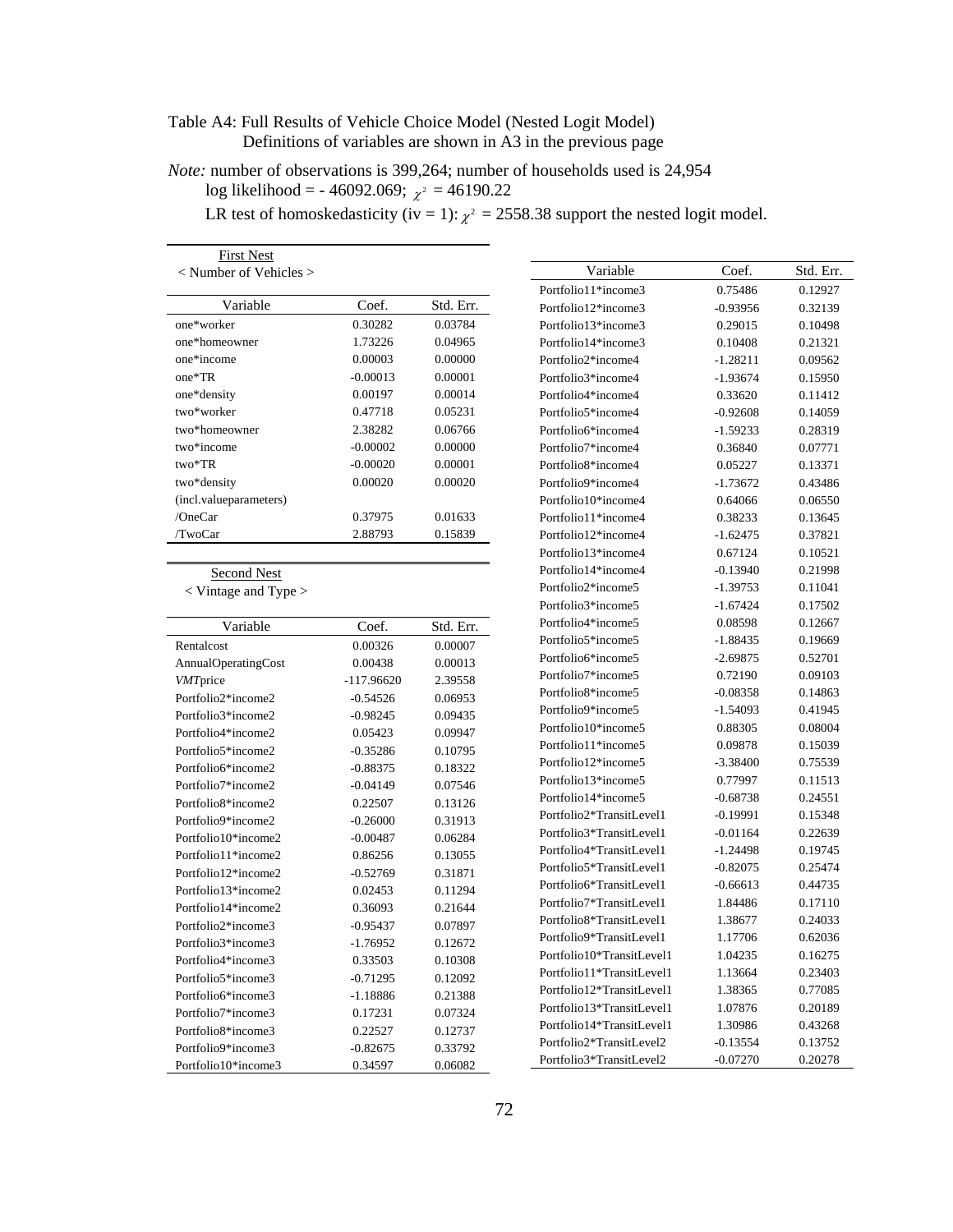Table A4: Continued

| Variable                  | Coef.      | Std. Err. | Variable                  | Coef.      | Std. Err. |
|---------------------------|------------|-----------|---------------------------|------------|-----------|
| Portfolio4*TransitLevel2  | $-0.84604$ | 0.18377   | Portfolio5*LifeCycle2     | 1.01900    | 0.20395   |
| Portfolio5*TransitLevel2  | $-0.64682$ | 0.23543   | Portfolio6*LifeCycle2     | 0.44080    | 0.40625   |
| Portfolio6*TransitLevel2  | $-0.35658$ | 0.40117   | Portfolio7*LifeCycle2     | 0.23752    | 0.09221   |
| Portfolio7*TransitLevel2  | 0.97967    | 0.10920   | Portfolio8*LifeCycle2     | 0.31565    | 0.16167   |
| Portfolio8*TransitLevel2  | 0.58928    | 0.18895   | Portfolio9*LifeCycle2     | $-0.55665$ | 0.52712   |
| Portfolio9*TransitLevel2  | 0.64753    | 0.56324   | Portfolio10*LifeCycle2    | 0.25069    | 0.06036   |
| Portfolio10*TransitLevel2 | 0.50755    | 0.09859   | Portfolio11*LifeCycle2    | 0.34708    | 0.13195   |
| Portfolio11*TransitLevel2 | 0.68603    | 0.17199   | Portfolio12*LifeCycle2    | 0.45853    | 0.50492   |
| Portfolio12*TransitLevel2 | 0.72297    | 0.66397   | Portfolio13*LifeCycle2    | 0.47375    | 0.09740   |
| Portfolio13*TransitLevel2 | 0.64203    | 0.14094   | Portfolio14*LifeCycle2    | 0.77466    | 0.27085   |
| Portfolio14*TransitLevel2 | 0.82607    | 0.33181   | Portfolio2*LifeCycle3     | 0.62951    | 0.12479   |
| Portfolio2*TransitLevel3  | 0.07389    | 0.09164   | Portfolio3*LifeCycle3     | 0.31061    | 0.18241   |
| Portfolio3*TransitLevel3  | 0.14355    | 0.13260   | Portfolio4*LifeCycle3     | 0.89851    | 0.14003   |
| Portfolio4*TransitLevel3  | $-0.18881$ | 0.11446   | Portfolio5*LifeCycle3     | 1.29610    | 0.17249   |
| Portfolio5*TransitLevel3  | $-0.00988$ | 0.13992   | Portfolio6*LifeCycle3     | 0.94771    | 0.32570   |
| Portfolio6*TransitLevel3  | 0.04990    | 0.24940   | Portfolio7*LifeCycle3     | 0.09220    | 0.08844   |
| Portfolio7*TransitLevel3  | 0.51003    | 0.06805   | Portfolio8*LifeCycle3     | 0.09973    | 0.15570   |
| Portfolio8*TransitLevel3  | 0.53994    | 0.11777   | Portfolio9*LifeCycle3     | 0.20767    | 0.44093   |
| Portfolio9*TransitLevel3  | 0.67637    | 0.42577   | Portfolio10*LifeCycle3    | 0.13116    | 0.05727   |
| Portfolio10*TransitLevel3 | 0.29842    | 0.05456   | Portfolio11*LifeCycle3    | 0.43012    | 0.12312   |
| Portfolio11*TransitLevel3 | 0.32334    | 0.10541   | Portfolio12*LifeCycle3    | 0.62271    | 0.46714   |
| Portfolio12*TransitLevel3 | 0.24311    | 0.41918   | Portfolio13*LifeCycle3    | 0.47374    | 0.09197   |
| Portfolio13*TransitLevel3 | 0.27963    | 0.08403   | Portfolio14*LifeCycle3    | 1.17976    | 0.24962   |
| Portfolio14*TransitLevel3 | 0.50566    | 0.18856   | Portfolio2*LifeCycle4     | 0.12850    | 0.18893   |
| Portfolio2*TransitLevel4  | 0.03271    | 0.08163   | Portfolio3*LifeCycle4     | 0.37359    | 0.25970   |
| Portfolio3*TransitLevel4  | $-0.11059$ | 0.12312   | Portfolio4*LifeCycle4     | 0.20395    | 0.23878   |
| Portfolio4*TransitLevel4  | $-0.17087$ | 0.09988   | Portfolio5*LifeCycle4     | 0.92712    | 0.26286   |
| Portfolio5*TransitLevel4  | $-0.15496$ | 0.12733   | Portfolio6*LifeCycle4     | 0.85577    | 0.46809   |
| Portfolio6*TransitLevel4  | $-0.48256$ | 0.25993   | Portfolio7*LifeCycle4     | $-0.04477$ | 0.09858   |
| Portfolio7*TransitLevel4  | 0.31082    | 0.05729   | Portfolio8*LifeCycle4     | $-0.00732$ | 0.18077   |
| Portfolio8*TransitLevel4  | 0.45516    | 0.10052   | Portfolio9*LifeCycle4     | $-0.52149$ | 0.75342   |
| Portfolio9*TransitLevel4  | 0.58505    | 0.36503   | Portfolio10*LifeCycle4    | $-0.37048$ | 0.09337   |
| Portfolio10*TransitLevel4 | 0.11839    | 0.04282   | Portfolio11*LifeCycle4    | 0.12617    | 0.17707   |
| Portfolio11*TransitLevel4 | 0.20673    | 0.08972   | Portfolio12*LifeCycle4    | 0.77602    | 0.78346   |
| Portfolio12*TransitLevel4 | 0.22522    | 0.34620   | Portfolio13*LifeCycle4    | $-0.04129$ | 0.16245   |
| Portfolio13*TransitLevel4 | 0.14583    | 0.06972   | Portfolio14*LifeCycle4    | 0.58768    | 0.39621   |
| Portfolio14*TransitLevel4 | 0.51976    | 0.15020   | Portfolio2*HouseholdSize  | $-0.02735$ | 0.04773   |
| Portfolio2*LifeCycle1     | 0.50107    | 0.05802   | Portfolio3*HouseholdSize  | 0.06235    | 0.06323   |
| Portfolio3*LifeCycle1     | 0.32039    | 0.08510   | Portfolio4*HouseholdSize  | 0.09414    | 0.05339   |
| Portfolio4*LifeCycle1     | 0.42495    | 0.07398   | Portfolio5*HouseholdSize  | 0.34736    | 0.05930   |
| Portfolio5*LifeCycle1     | 1.27708    | 0.09899   | Portfolio6*HouseholdSize  | 0.20000    | 0.11063   |
| Portfolio6*LifeCycle1     | 1.01056    | 0.16774   | Portfolio7*HouseholdSize  | $-0.41515$ | 0.04152   |
| Portfolio7*LifeCycle1     | $-0.13085$ | 0.04579   | Portfolio8*HouseholdSize  | $-0.09833$ | 0.06202   |
| Portfolio8*LifeCycle1     | 0.45404    | 0.08948   | Portfolio9*HouseholdSize  | 0.19329    | 0.15040   |
| Portfolio9*LifeCycle1     | 0.14767    | 0.29373   | Portfolio10*HouseholdSize | 0.04488    | 0.02113   |
| Portfolio10*LifeCycle1    | 0.01133    | 0.03917   | Portfolio11*HouseholdSize | 0.27412    | 0.03860   |
| Portfolio11*LifeCycle1    | 0.80700    | 0.08850   | Portfolio12*HouseholdSize | 0.39605    | 0.10654   |
| Portfolio12*LifeCycle1    | 1.27468    | 0.33835   | Portfolio13*HouseholdSize | 0.19040    | 0.02940   |
| Portfolio13*LifeCycle1    | 0.02970    | 0.07366   | Portfolio14*HouseholdSize | 0.37433    | 0.06358   |
| Portfolio14*LifeCycle1    | 1.47002    | 0.19876   | Portfolio2*DriverCount    | 1.08646    | 0.06351   |
| Portfolio2*LifeCycle2     | 0.66086    | 0.14303   | Portfolio3*DriverCount    | 1.00826    | 0.08937   |
| Portfolio3*LifeCycle2     | 0.45031    | 0.20236   | Portfolio4*DriverCount    | $-0.57004$ | 0.07784   |
| Portfolio4*LifeCycle2     | 0.86051    | 0.16424   | Portfolio5*DriverCount    | 0.27134    | 0.08749   |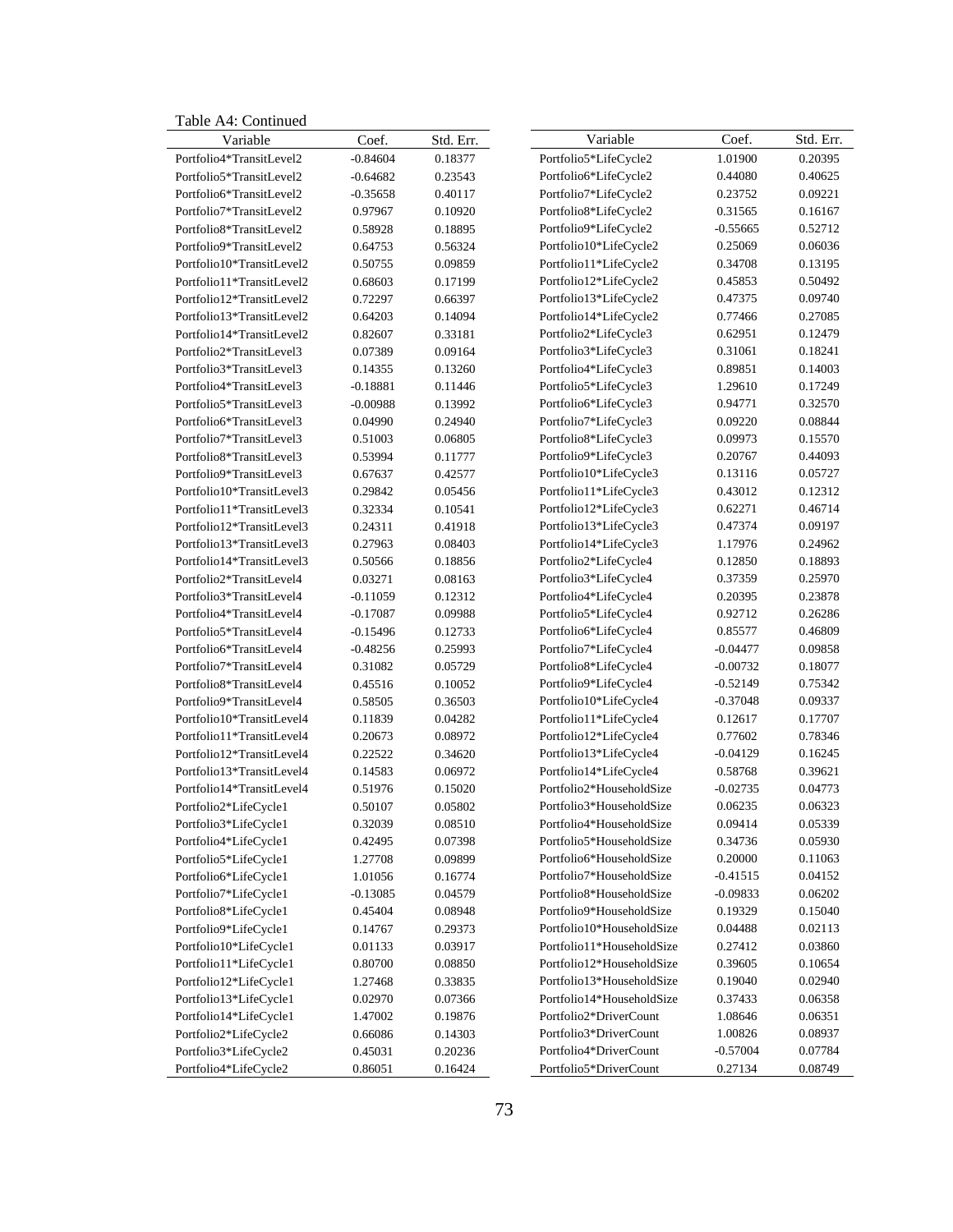| Table A4: Continued     |            |           |                               |            |           |
|-------------------------|------------|-----------|-------------------------------|------------|-----------|
| Variable                | Coef.      | Std. Err. | Variable                      | Coef.      | Std. Err. |
| Portfolio6*DriverCount  | 0.47465    | 0.16351   | Portfolio4*Urban              | $-0.80508$ | 0.07236   |
| Portfolio7*DriverCount  | $-1.53858$ | 0.07455   | Portfolio5*Urban              | $-0.33330$ | 0.09434   |
| Portfolio8*DriverCount  | $-0.79954$ | 0.08881   | Portfolio6*Urban              | $-0.44138$ | 0.16529   |
| Portfolio9*DriverCount  | $-1.28488$ | 0.22513   | Portfolio7*Urban              | 0.08339    | 0.04473   |
| Portfolio10*DriverCount | $-2.20705$ | 0.06988   | Portfolio <sub>8</sub> *Urban | 0.64306    | 0.09783   |
| Portfolio11*DriverCount | $-1.37514$ | 0.07180   | Portfolio9*Urban              | 0.77351    | 0.33540   |
| Portfolio12*DriverCount | $-1.90155$ | 0.20306   | Portfolio10*Urban             | $-0.25928$ | 0.03189   |
| Portfolio13*DriverCount | $-2.85944$ | 0.08605   | Portfolio11*Urban             | 0.05254    | 0.07020   |
| Portfolio14*DriverCount | $-1.88633$ | 0.11740   | Portfolio12*Urban             | 0.28092    | 0.28065   |
| Portfolio2*white        | 0.53913    | 0.06374   | Portfolio13*Urban             | $-0.65841$ | 0.05001   |
| Portfolio3*white        | 0.01879    | 0.08656   | Portfolio14*Urban             | $-0.51292$ | 0.11779   |
| Portfolio4*white        | 0.09528    | 0.07486   | Portfolio2*subway             | 0.43477    | 0.13254   |
| Portfolio5*white        | 0.68453    | 0.09859   | Portfolio3*subway             | 0.23336    | 0.19460   |
| Portfolio6*white        | $-0.25596$ | 0.15579   | Portfolio4*subway             | 0.54305    | 0.16965   |
| Portfolio7*white        | $-0.17297$ | 0.04568   | Portfolio5*subway             | 0.44399    | 0.21741   |
| Portfolio8*white        | 0.28432    | 0.09361   | Portfolio6*subway             | 0.35442    | 0.37152   |
| Portfolio9*white        | 0.08076    | 0.26010   | Portfolio7*subway             | 0.31879    | 0.08144   |
| Portfolio10*white       | 0.18569    | 0.04133   | Portfolio8*subway             | 0.64761    | 0.15590   |
| Portfolio11*white       | 1.08915    | 0.10609   | Portfolio9*subway             | 1.65684    | 0.47853   |
| Portfolio12*white       | 1.34863    | 0.36191   | Portfolio10*subway            | 0.24739    | 0.06741   |
| Portfolio13*white       | 0.11642    | 0.06923   | Portfolio11*subway            | 0.37265    | 0.15279   |
| Portfolio14*white       | 1.15754    | 0.19855   | Portfolio12*subway            | 0.69147    | 0.62243   |
| Portfolio2*Urban        | 0.29309    | 0.06634   | Portfolio13*subway            | 0.04302    | 0.12119   |
| Portfolio3*Urban        | 0.15155    | 0.09372   | Portfolio14*subway            | $-0.07964$ | 0.32474   |